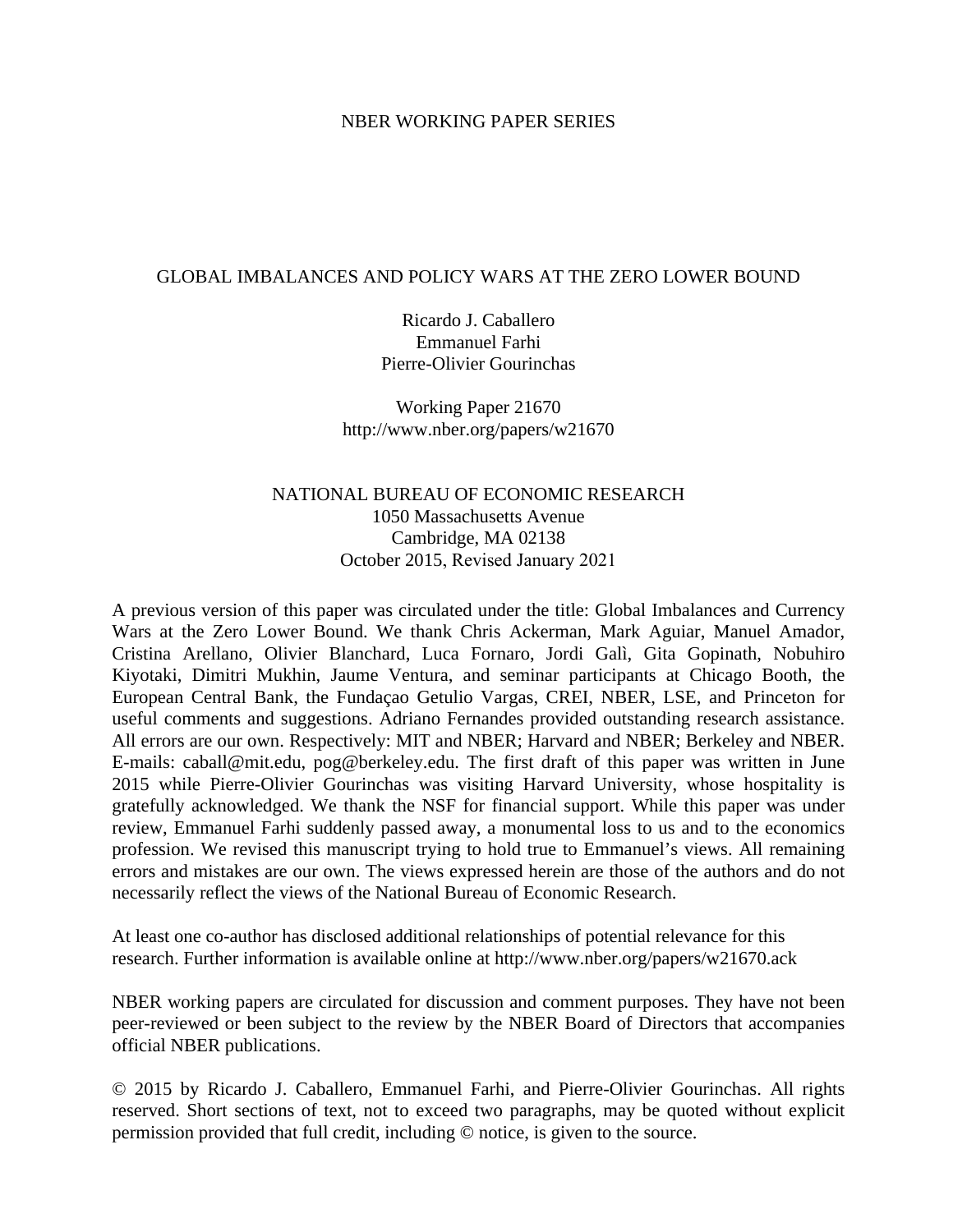Global Imbalances and Policy Wars at the Zero Lower Bound Ricardo J. Caballero, Emmanuel Farhi, and Pierre-Olivier Gourinchas NBER Working Paper No. 21670 October 2015, Revised January 2021 JEL No. E0,F3,F4,G01

### **ABSTRACT**

This paper explores the consequences of extremely low real interest rates in a world with integrated but heterogenous capital markets, nominal rigidities and an effective lower bound (a ZLB for simplicity). We establish four main results: (i) At the ZLB, creditor countries export their recession abroad, which we illustrate with a new Metzler diagram in quantities; (ii) Beggarthy-neighbor currency and trade wars provide stimulus to the undertaking country at the expense of other countries; (iii) (Safe) public debt issuances and increases in government spending anywhere are expansionary everywhere; (iv) When there is a scarcity of safe assets, net issuers of safe assets import the recession from abroad.

Ricardo J. Caballero Department of Economics, E52-528 **MIT** 77 Massachusetts Avenue Cambridge, MA 02139 and NBER caball@mit.edu

Emmanuel Farhi Harvard University and CEPR

Pierre-Olivier Gourinchas Department of Economics University of California, Berkeley 530 Evans Hall #3880 Berkeley, CA 94720-3880 and CEPR and also NBER pog@econ.berkeley.edu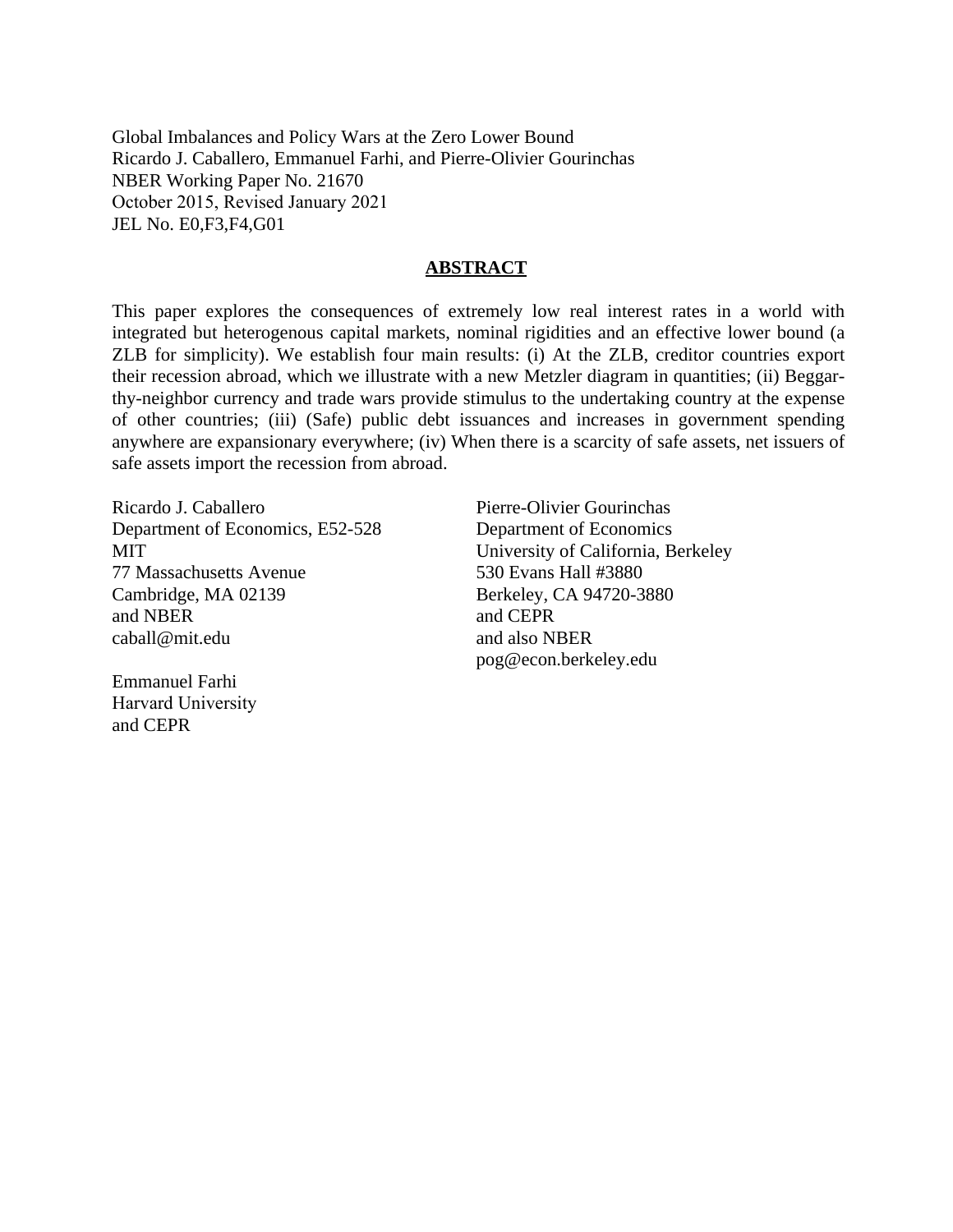### **1 Introduction**

[Caballero, Farhi and Gourinchas](#page-48-0) [\(2008a](#page-48-0)[,b](#page-48-1)) modeled global imbalances as the result of global differences in the capacity to produce assets, and the decline in potential growth in the developed world. The steady decline in interest rates was a natural outcome of this process. [Fig. 1](#page-3-0) illustrate these trends. The world has changed since then: interest rates have reached extremely low levels and there is limited space for further downward adjustment. While recognizing that nominal rates may become negative, for convenience we denote this downward rigidity in policy rates the 'Zero Lower Bound' (ZLB). How are global imbalances resolved in this ZLB context? How do policies in one country spill over to others in this environment? And how do local policymakers' incentives change at the ZLB?

We build a stylized model to address these questions. Our basic framework is a two-country perpetualyouth model with nominal rigidities, designed to highlight the heterogeneous relative demand for, and supply of, financial assets across countries. In the first part of the paper, we study a stationary world in which all countries share the same preferences for domestic and foreign goods and financial markets are fully integrated. This is an *all-or-none* world: Either all countries experience a *permanent* 'liquidity trap' characterized by an inefficiently low level of aggregate economic activity—or none do. Within this model, we establish three main results: (i) the current account plays a key role in spreading liquidity traps from surplus countries to deficit ones; (ii) local governments have an incentive to engage in zero-sum currency and trade wars; and (iii) fiscal deficits (even if fiscally neutral) and public debt issuance generate positive global spillovers. In the second part, we expand the model to consider aggregate risk and heterogeneity in the net supply of *safe* assets across countries. We show that the overall scarcity of *safe* assets can tip the global economy into a global 'safety trap' wherein (iv) net issuers of safe assets import the recession from abroad.

The ZLB emerges as a natural tipping point. Away from the ZLB, real interest rates clear global asset markets: A shock that creates an *asset shortage* at the prevailing real interest rate results in an endogenous reduction in global real interest rates that restores equilibrium in global asset markets. At the ZLB, real interest rates cannot play their equilibrating role. Global output must adjust to clear asset markets. As global output declines, so does net global asset demand, restoring equilibrium in global asset markets. The role of capital flows also changes at the ZLB: Away from the ZLB, current account surpluses propagate low interest rates from the origin country to the rest of the world. At the ZLB, current account surpluses propagate recessions.

We characterize global imbalances at the ZLB with a *Metzler diagram in quantities* that connects the size of the global recession and net foreign asset positions (and current accounts) to the recessions that would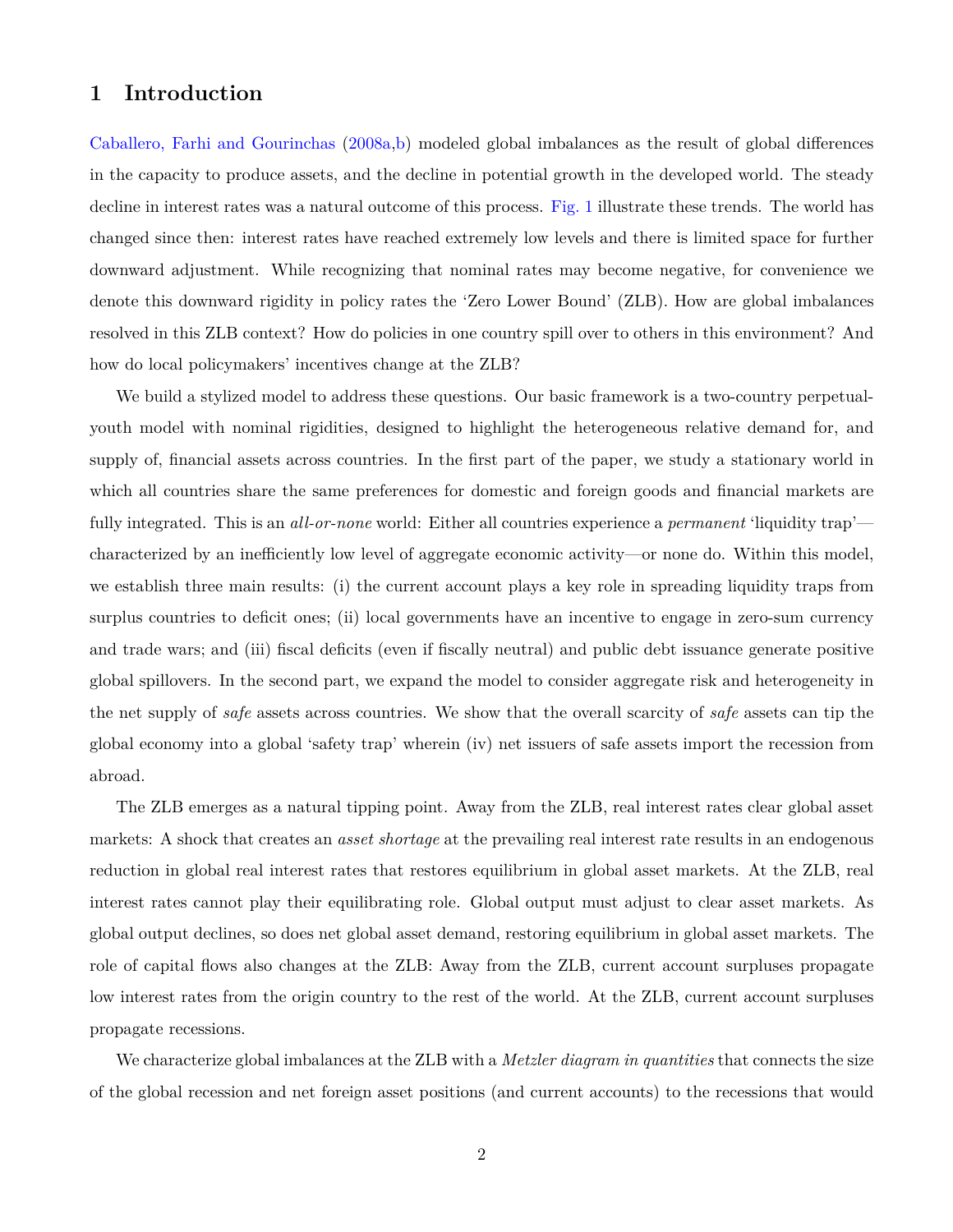

Note: Panel (a) shows current account balances as a fraction of world GDP from 1980 to 2018. We observe the build-up of global imbalances in the early 2000s, until the financial crisis of 2008. Since then, global imbalances have receded but not disappeared. Deficits subsided in the U.S., and surpluses emerged in Europe. Source: World Economic Outlook (Oct. 2018), and authors' calculations. Oil Producers: Bahrain, Canada, Iran, Iraq, Kuwait, Libya, Mexico, Nigeria, Norway, Oman, Russia, Saudi Arabia, United Arab Emirates, Venezuela; Emerging Asia ex-China: India, Indonesia, Korea, Malaysia, Philippines, Singapore, Taiwan, Thailand, Vietnam. Panel (b) shows the decline in global interest rates. Following the financial crisis, the developed world has remained at or near the Zero Lower Bound.reports nominal yields on 10-years government securities, 1980-2019. We use Germany's 10-year yield as a proxy for the Eurozone 10-year yield. Source: Global Financial Database and FRED

#### <span id="page-3-0"></span>Figure 1: Global Imbalances and Global Interest Rates, 1980-2019

prevail in each country under financial autarky. This is analogous to the case away from the ZLB, where the world equilibrium real interest rate and net foreign asset (and current account) positions are connected to the equilibrium real interest rate that would prevail in each country under autarky. Our analysis shows that, other things equal, when a country's autarky recession is more (less) severe than the global recession, that country is also a net creditor (debtor) and runs a current account surplus (deficit) in the financially integrated environment, effectively exporting its recession abroad. In turn, a country experiences a more (less) severe autarky recession than the average recession when its autarky asset shortage is more (less) severe than the global asset shortage. In this environment, a large country with a severe autarky liquidity trap recession can pull the world economy into a global liquidity trap recession.

But other things need not be equal. In particular, our benchmark model exhibits a critical degree of indeterminacy at the ZLB. This indeterminacy is related to the seminal result by [Kareken and Wallace](#page-50-0) ([1981\)](#page-50-0) that the nominal exchange rate is indeterminate in a world with pure interest rate targets. This is *de facto* the case when the economy is in a persistent global liquidity trap at the ZLB. However, in our framework and in contrast to the environments envisioned by [Kareken and Wallace](#page-50-0) ([1981\)](#page-50-0), this indeterminacy has substantive real implications. In the presence of nominal rigidities, different values of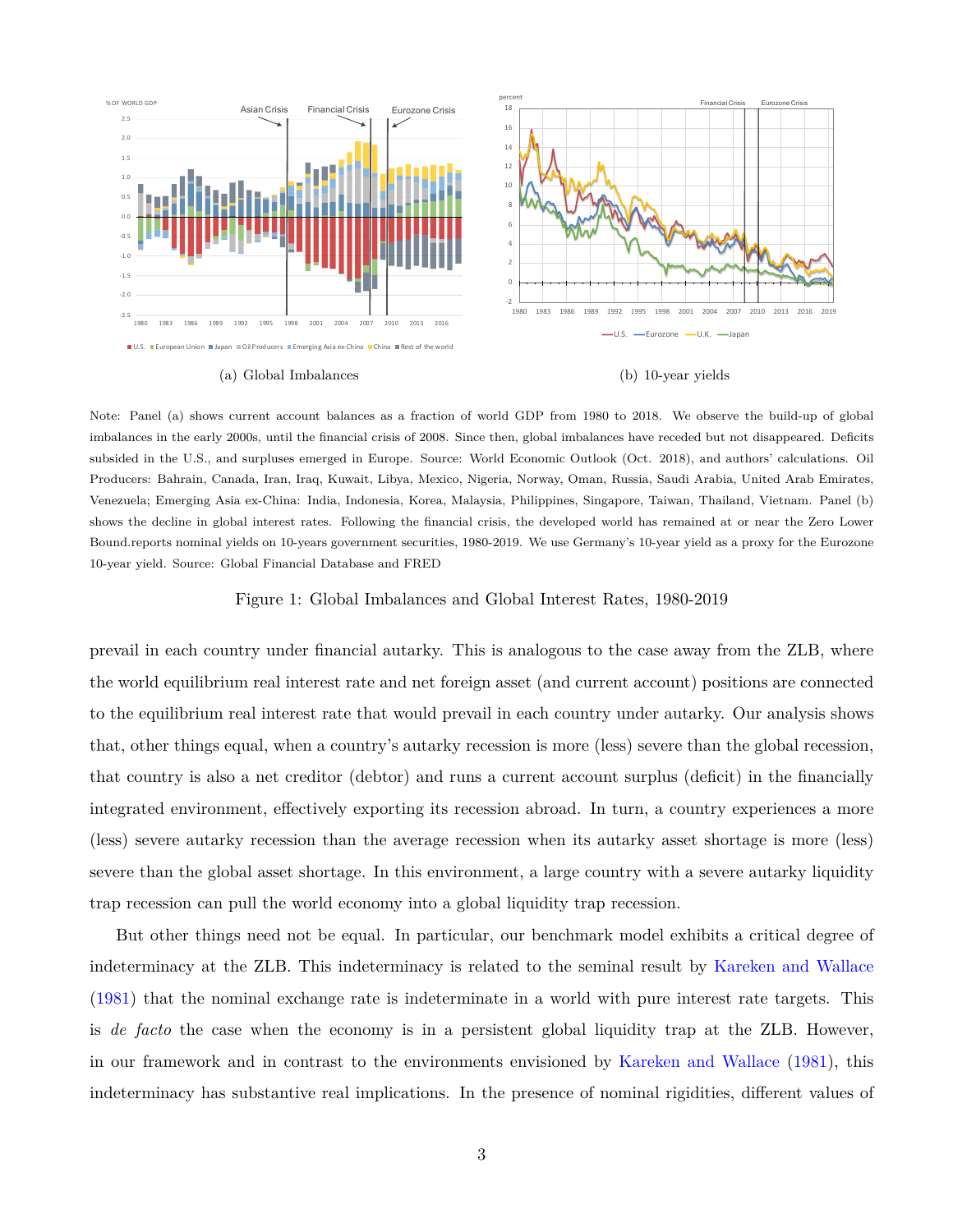the nominal exchange rate correspond to different values of the real exchange rate, and therefore to different output levels and current account balances across countries. In a global liquidity trap, global output needs to decline, but the exchange rate affects the *distribution* of recessions across countries. This creates fertile grounds for *zero-sum* beggar-thy-neighbor devaluations achieved by direct interventions in exchange rate markets, stimulating output and improving the current account in one country at the expense of others. Such beggar-thy-neighbor policies can lead to "currency wars" when countries are at the ZLB. By the same token, countries have an incentive to engage in "trade wars", hiking tariffs to divert global demand away from foreign goods and toward domestic goods.

In sharp contrast, policies that alleviate asset scarcity have positive spillovers. In particular, fiscal expansions by countries with sound fiscal accounts have powerful positive spillovers. A balanced budget expansion reduces the net demand for assets, while an unbalanced expansion has the additional virtue of directly expanding asset supply. Moreover, as the global liquidity trap becomes more persistent, fiscal capacity constraints become less relevant. The upshot is that public debt issuance and increases in government spending *anywhere* are expansionary *everywhere*.

The first part of the paper considers a general scarcity of stores of value. The second part of the paper introduces a distinction between *safe* and *risky* assets, along the lines of [Caballero and Farhi](#page-48-2) [\(2017](#page-48-2)). This enriched model highlights that macroeconomic outcomes depend on whether there is a scarcity of *safe* assets, not on whether there is an overall scarcity of stores of value. When the return on safe assets reaches the ZLB, the economy enters a 'safety trap.' The scarcity of safe assets depresses the risk-free returns relative to the expected return on risky assets and risk premia increase with the size of the recession. As before, the financial account plays a key role in transmitting economic shocks at the ZLB. However, the most important dimension of the financial account is the net flow of safe assets. At the ZLB, countries that are net issuers of safe assets experience a worse recession than under autarky. However, they also receive a higher return on their (riskier) external assets relative to their (safer) external liabilities, a form of the 'exorbitant privilege.' Because of these opposing forces, within-country wealth inequality worsens for net safe asset issuers relative to financial autarky.

Qualitatively, these results line up well with the available empirical evidence. Panel (a) of [Fig. 2](#page-6-0) shows [Duarte and Rosa](#page-49-0) ([2015](#page-49-0))'s estimate of the expected return to U.S. equities along with the yield on one-year Treasuries. The difference between the two lines (light blue area) represents an estimate of the one-year expected equity risk premium (ERP). The figure illustrates how the decline in safe interest rates has not been matched by a decline in expected equity return, i.e. the risk premium has increased dramatically, especially following the Great Recession. Panel (b) reports two estimates of corporate bond risk premia: the Baa and Aaa spread over a 20-year Treasury yield. This figure also indicates a gradual increase in bond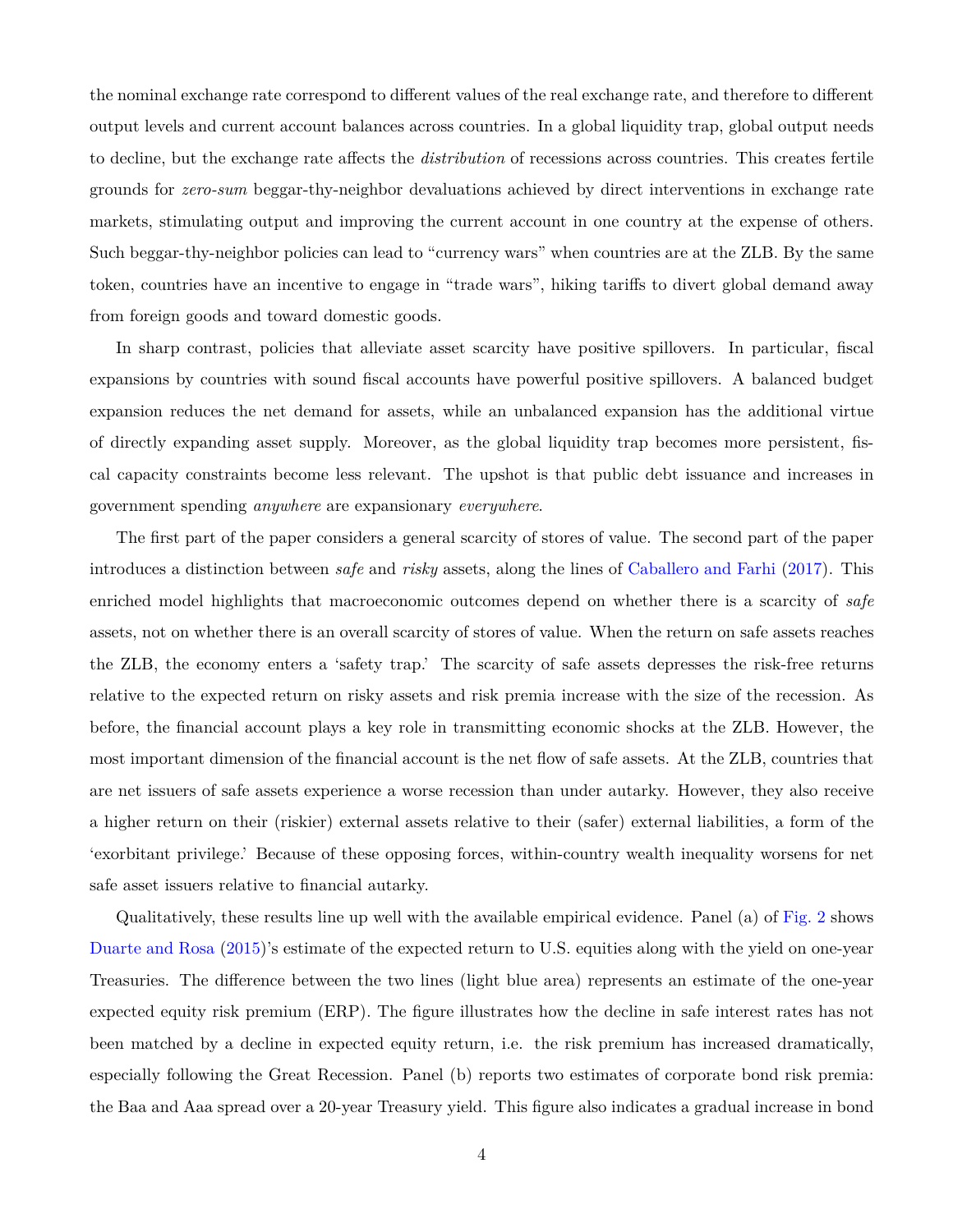risk premia, especially after the financial crisis of 2008, a point first made by [Negro, Giannone, Giannoni](#page-51-0) [and Tambalotti](#page-51-0)  $(2017)^{1}$  $(2017)^{1}$  $(2017)^{1}$  Panel (c) reports a simple estimate of the Net Foreign Asset position in safe assets relative to world GDP from 1980 to  $2015<sup>2</sup>$ . The figure shows that the net supply of safe assets originates largely with the U.S. and—to a smaller extent—the Eurozone. In 2015, the U.S. net supply of safe assets accounted for 11.5% of world GDP, up from 5% in 2000, while the Eurozone net supply accounted for 1.5% of world GDP. On the net demand side, we observe a large increase from China, mostly in the form of Official Reserves, from 0.7% of world GDP in 2000 to 4.9% in 2015; a large increase from oil producers, from 0.24% in 2000 to 2.70% in 2015; and a continued large absorption from Japan (around 2.7% of world GDP). This figure differs substantially from [Fig. 1.](#page-3-0) It indicates that the U.S. external safe asset imbalances have been increasing over time, unlike global imbalances which have stabilized.<sup>3</sup>

[Section 2](#page-8-0) presents our basic framework with a general scarcity of store of value. [Section 3](#page-25-0) explores the potential for negative spillovers -currency and trade wars- at the ZLB. [Section 4](#page-34-0) discusses positive spillover policies -public debt issuance and fiscal expansion- that directly address the shortage of stores of value that lies behind the ZLB. [Section 5](#page-37-0) introduces the distinction between safe and risky assets and discusses how macroeconomic outcomes depend on the scarcity of *safe assets* regardless of the overall scarcity of stores of value. We present several important extensions in the appendix. There, we allow for milder nominal rigidities (appendix  $A.2$ ), introduce home bias (appendix  $A.3$ ), relax some elasticity assumptions (appendix [A.4\)](#page-57-0), and consider a model with heterogeneity in the propensity to save both within and across countries (appendix [A.6](#page-64-0)).

**Related literature.** Our paper is related to several strands of literature. Most closely related is the literature that identifies the shortage of assets, and especially the shortage of safe assets, as a key macroeconomic driver of global interest rates and capital flows (see e.g. [Bernanke](#page-48-3) ([2005\)](#page-48-3), [Caballero](#page-48-4) [\(2006](#page-48-4), [2010](#page-48-5)); [Caballero et al.](#page-48-0) [\(2008a,](#page-48-0)[b\)](#page-48-1), [Caballero and Krishnamurthy](#page-48-6) [\(2009](#page-48-6)), [Mendoza, Quadrini and Ríos-Rull](#page-50-1) ([2009](#page-50-1)), [Bernanke, Bertaut, DeMarco and Kamin](#page-48-7) [\(2011](#page-48-7)), [Gourinchas, Rey and Govillot](#page-50-2) [\(2010\)](#page-50-2), [Maggiori](#page-50-3) ([2012](#page-50-3))

<sup>&</sup>lt;sup>1</sup>[Krishnamurthy](#page-50-4) [\(2019\)](#page-50-4) further observes that bond risk premia are even more elevated when one takes into account the decline in volatility and default risk: because volatility has substantially decreased, default risk within a rating class, for example Baa, has decreased; a given credit spread for a given rating class is therefore indicative of a greater price of risk now than in the past. Fixing the riskiness of a bond instead of its rating would therefore result in more rapidly increasing spreads and risk premia over time.

<sup>&</sup>lt;sup>2</sup>The Net Foreign Asset position in safe assets is constructed from [Lane and Milesi-Ferretti](#page-50-5) [\(2018\)](#page-50-5)'s update to their External Wealth of Nations dataset as the sum of Official Reserves (minus Gold holdings), Portfolio Debt and Other Assets, minus Portfolio Debt and Other Liabilities. This is a crude estimate of net safe asset positions since neither portfolio debt assets and liabilities nor other assets and liabilities (mostly cross border bank loans) need be safe. Nevertheless, these holdings can be considered *safer* than portfolio equity and direct investment.

 ${}^{3}$ Figure [Fig. 1](#page-3-0) reports flows (current accounts), while panel (c) of [Fig. 2](#page-6-0) reports stocks (net safe asset holdings). This is mostly because it is easier to construct estimates of the Net Foreign Asset position in safe assets than the corresponding Net Flows.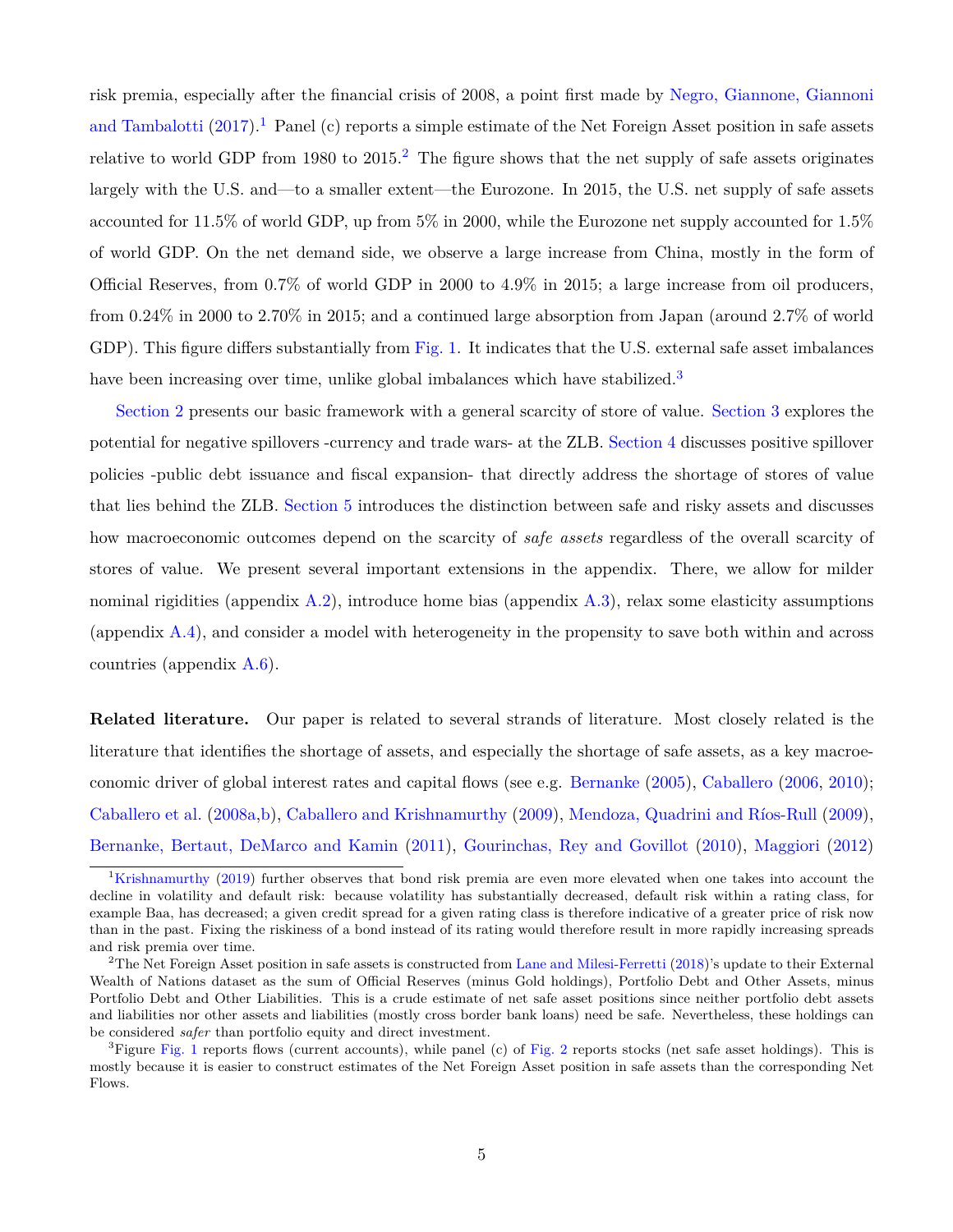

(a) Expected Equity Risk Premium

(b) Bond Premia



(c) Net Safe Asset Imbalances

Note: Panel (a) shows the one-year US Treasury yield (dark area) and the one-year expected risk premium (ERP) (grey area), calculated as the first principal component of 20 models of the one-year-ahead equity risk premium, 1980-2015. The figure shows that the equity risk premium has increased, especially since the Global Financial Crisis. Source: One-year Treasury yield: Federal Reserve H.15; ERP: [Duarte and Rosa](#page-49-0) [\(2015](#page-49-0)). Panel (b) shows the spread between Moody's Aaa and Baa seasoned corporate bond yields and the 20-year constant maturity Treasury, 1980-2019. The Baa and Aaa spreads have increased since the 2008 financial crisis. Source: Fred. Panel(c) shows Net Safe positions as a fraction of world GDP, 1980-2015. Net Safe positions are defined as the sum of Official Reserves (minus Gold), Portfolio Debt and Other Assets, minus Portfolio Debt and Other Liabilities. The net supply of safe assets originates largely with the US and—to a smaller extent—the Eurozone. Source: [Lane and Milesi-Ferretti](#page-50-5) [\(2018](#page-50-5)) update of the External Wealth of Nations. Oil Producers: Bahrain, Canada, Iran, Iraq, Kuwait, Libya, Mexico, Nigeria, Norway, Oman, Russia, Saudi Arabia, United Arab Emirates, Venezuela; Emerging Asia ex-China: India, Indonesia, Korea, Malaysia, Philippines, Singapore, Taiwan, Thailand, Vietnam.

<span id="page-6-0"></span>Figure 2: Risk Premia and Net Safe Asset Positions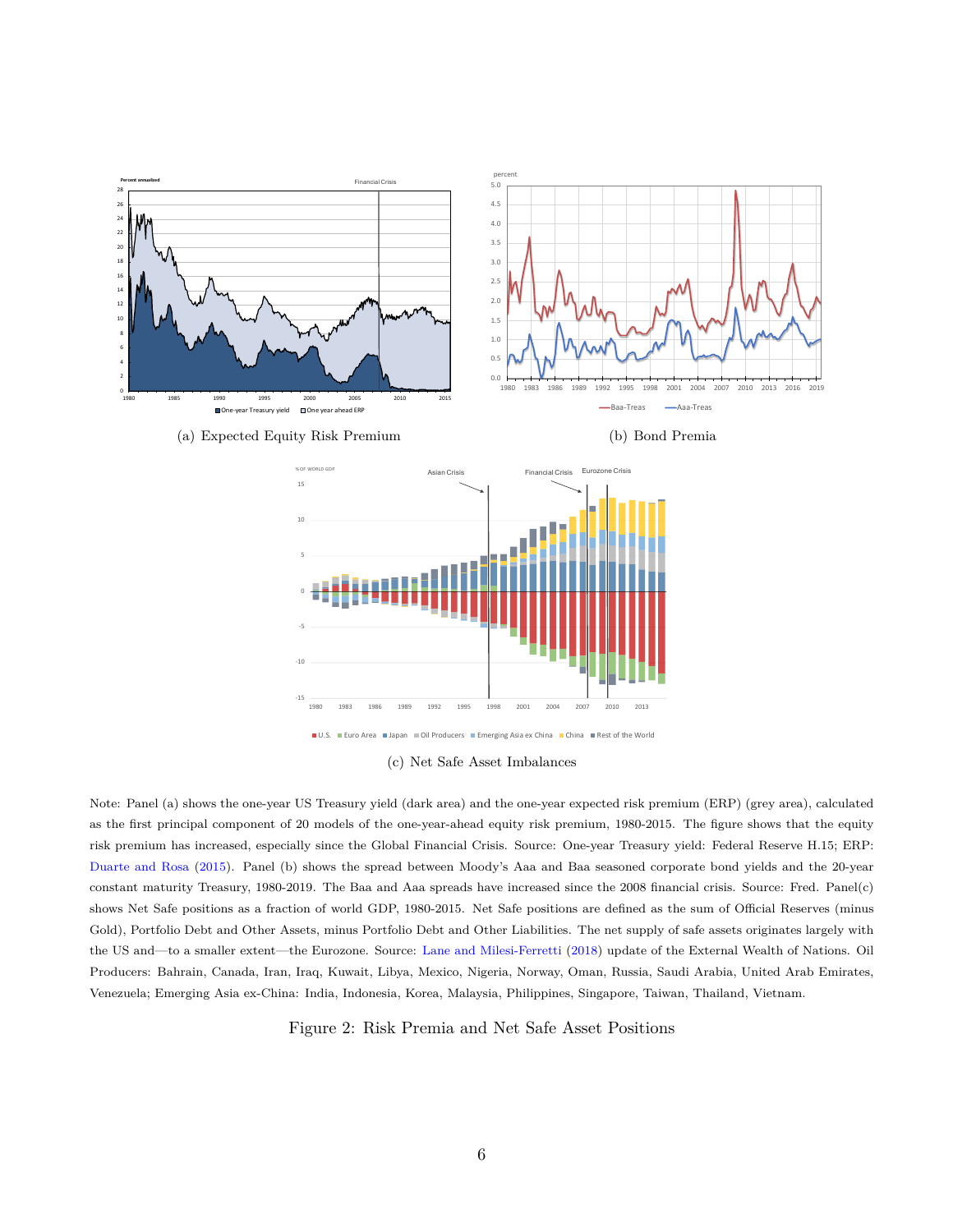and [Coeurdacier, Guibaud and Jin](#page-48-8) [\(2015](#page-48-8))). In particular, [Caballero et al.](#page-48-0) [\(2008a\)](#page-48-0) develops the idea that global imbalances originated in the superior development of financial markets in developed economies (as well as in the decline in potential growth of Europe and Japan relative to the U.S.). This paper analyzes the implications of asset scarcity when the world economy experiences ultra-low natural real interest rates and is constrained by the Zero Lower Bound: The adjustment now occurs through quantities (output) rather than prices (interest rates), and exchange rates play an important role in allocating a global slump across countries.

Another strand of the literature emphasizes that public debt is safe because it is insensitive to information, mitigating the role of information asymmetries and discouraging investors from acquiring information (see for example [Gorton](#page-49-1) ([2010](#page-49-1)), [Stein](#page-51-1) [\(2012\)](#page-51-1), [Moreira and Savov](#page-51-2) [\(2014](#page-51-2)), [Gorton and Ordonez](#page-49-2) ([2013,](#page-49-2) [2014](#page-49-3)), [Dang, Gorton and Holmström](#page-49-4) [\(2015](#page-49-4)) and [Greenwood, Hanson and Stein](#page-50-6) ([2015\)](#page-50-6)). A recent literature also considers relative degrees of safety and what makes some assets 'safe' in equilibrium when there are coordination problems (see for example [He, Krishnamurthy and Milbradt](#page-50-7) ([2015\)](#page-50-7)). Our model offers a different interpretation, where the "specialness" of public debt and close substitutes arises from their safety in bad aggregate states (see also [Gennaioli, Shleifer and Vishny](#page-49-5) [\(2012](#page-49-5)), [Barro and Mollerus](#page-48-9) [\(2014\)](#page-48-9), and [Caballero](#page-48-2) [and Farhi](#page-48-2) ([2017\)](#page-48-2)).

There is an extensive literature on liquidity traps (see e.g. [Keynes](#page-50-8) ([1936\)](#page-50-8), [Krugman](#page-50-9) ([1998\)](#page-50-9), [Eggerts](#page-49-6)[son and Woodford](#page-49-6) ([2003\)](#page-49-6), [Christiano, Eichenbaum and Rebelo](#page-48-10) [\(2011](#page-48-10)), [Guerrieri and Lorenzoni](#page-50-10) ([2011](#page-50-10)), [Eggertsson and Krugman](#page-49-7) ([2012](#page-49-7)), [Werning](#page-51-3) [\(2012\)](#page-51-3), and [Correia, Farhi, Nicolini and Teles](#page-49-8) ([2013](#page-49-8))). This literature emphasizes that the binding Zero Lower Bound on nominal interest rates presents an important challenge for macroeconomic stabilization. A subset of this literature considers the implications of a liquidity trap in the open economy (see e.g. [Svensson](#page-51-4) ([2003](#page-51-4)), [Jeanne](#page-50-11) [\(2009\)](#page-50-11), [Farhi and Werning](#page-49-9) ([2012](#page-49-9)), [Cook and Devereux](#page-48-11) ([2013a,](#page-48-11)[b](#page-48-12), [2014\)](#page-49-10), [Devereux and Yetman](#page-49-11) ([2014\)](#page-49-11), [Benigno and Romei](#page-48-13) [\(2014](#page-48-13)),[Erceg and](#page-49-12) [Lindé](#page-49-12) ([2014](#page-49-12)), and [Fornaro and Romei](#page-49-13) [\(2019](#page-49-13))). While many of these papers share similar themes, our paper makes three distinct contributions. First, we use our *Metzler diagram in quantities* to elucidate the link between the global recession and net foreign asset positions. We also allow for permanent liquidity traps and capital flows (global imbalances). Finally, we make a distinction between risky and safe assets.

A recent literature explores the link between rising inequality and imbalances (see for example [Kumhof,](#page-50-12) [Rancière and Winant](#page-50-12) [\(2015\)](#page-50-12); [Mian, Straub and Sufi](#page-51-5) [\(2020a,](#page-51-5)[b\)](#page-51-6) or [Klein and Pettis](#page-50-13) [\(2020](#page-50-13))). Many of these contributions emphasize the implications of rising income and wealth inequality for global asset returns and global imbalances. In contrast, our approach starts from asset shortages and explores the joint implications for global imbalances, asset returns and within-country inequality. Everything else equal, an increase in domestic income inequality that increases savings should tend to weakly improve external balances. Yet,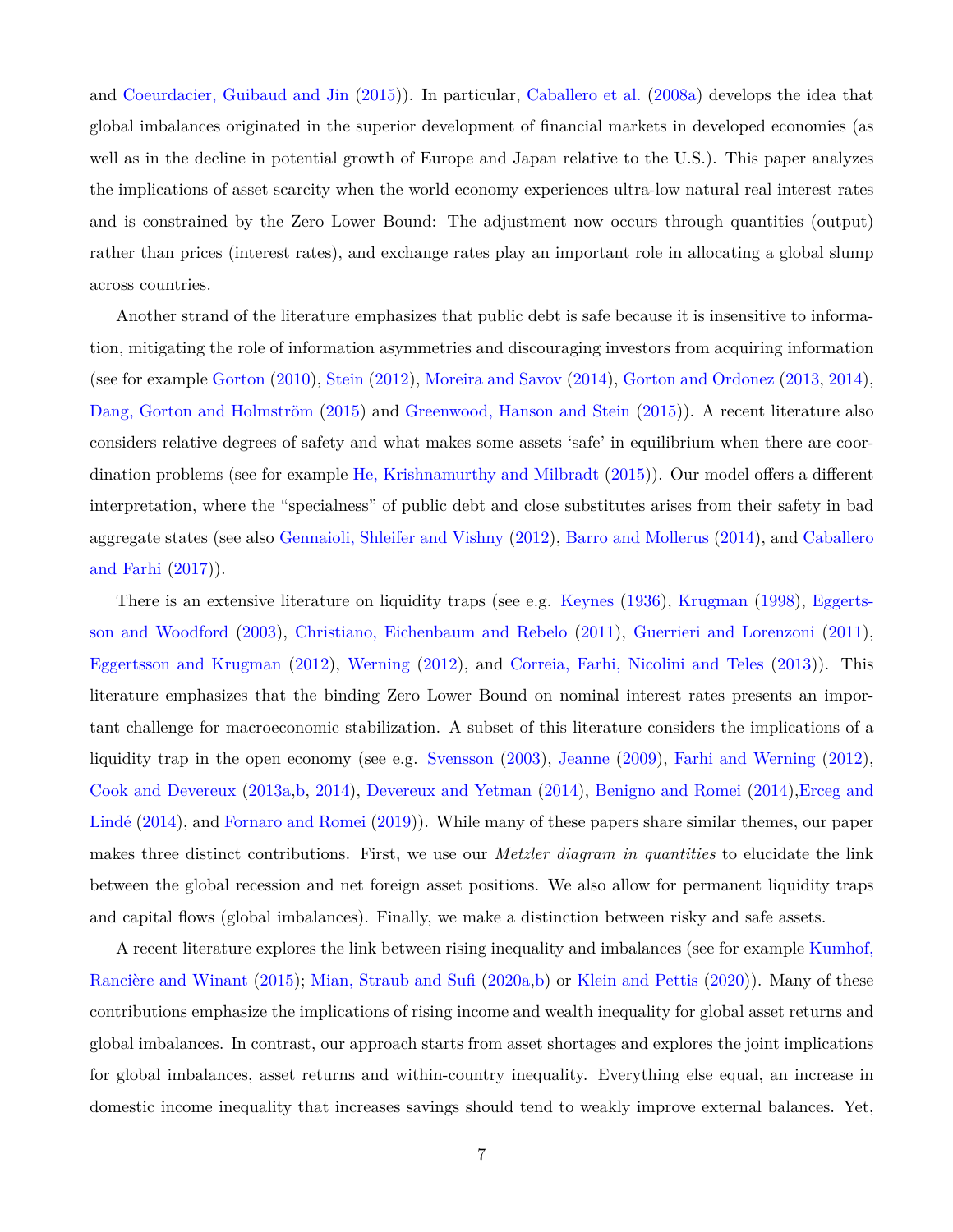the U.S. experienced both rising inequality and worsening external balances. Our approach predicts that net safe asset suppliers, like the U.S., experience external imbalances in a global safety trap, that these external imbalances imply a larger recession than under financial autarky, and that this larger recession is associated with increased wealth inequality.

Our paper is also related to the recent literature on secular stagnation (see e.g. [Kocherlakota](#page-50-14) ([2014](#page-50-14)), [Eggertsson and Mehrotra](#page-49-14) [\(2014\)](#page-49-14), [Caballero and Farhi](#page-48-2) [\(2017\)](#page-48-2)). Like us, these papers use an OLG structure with a zero lower bound and nominal rigidities, but in a closed economy. Our contribution is to explore the open economy dimension of the secular stagnation hypothesis. We study the propagation of liquidity traps from one country to another and the role of global imbalances and policy spillovers at the ZLB. From that perspective, the paper closest to ours is [Eggertsson, Mehrotra, Singh and Summers](#page-49-15) ([2015](#page-49-15)) which finds, like us, that exchange rates have powerful effects when the economy is in a global liquidity trap. Complementary to ours, their paper explores the role of market integration and capital controls. Our paper emphasizes other methodological and substantive dimensions, such as the Metzler diagram in quantities, the spillovers of safe public debt issuance, the role of capital flows in spreading liquidity traps and macroeconomic policies, and the role of safe vs. risky assets.

# <span id="page-8-0"></span>**2 A Model of the Diffusion of Liquidity Traps**

We begin our analysis with a model that considers a general scarcity of stores of value, but no risk dimension. [Section 5](#page-37-0) introduces macroeconomic risk and the distinction between safe and risky assets. We first lay out the assumptions of the model and characterize the world equilibrium. Throughout the paper, we focus on steady state balanced growth paths. To build the intuition, we consider first the benchmark of financial autarky, then move to the full model under financial integration. In each case, we characterize the equilibrium and discuss the relevant economic mechanisms both at and away from the Zero Lower Bound  $(ZLB)$ .

### <span id="page-8-1"></span>**2.1 Assumptions and Competitive Equilibrium**

Time is continuous. There are two countries, *Home* and *Foreign*. Foreign variables are denoted with stars. We first describe *Home*, and then move on to *Foreign*.

**Demographics.** Population is constant and normalized to one. Agents are born and die at a constant hazard rate  $\theta$ , independent across agents. Each dying agent is instantaneously replaced by a newborn. Therefore, in an interval *dt*, *θdt* agents die and *θdt* agents are born, leaving total population unchanged.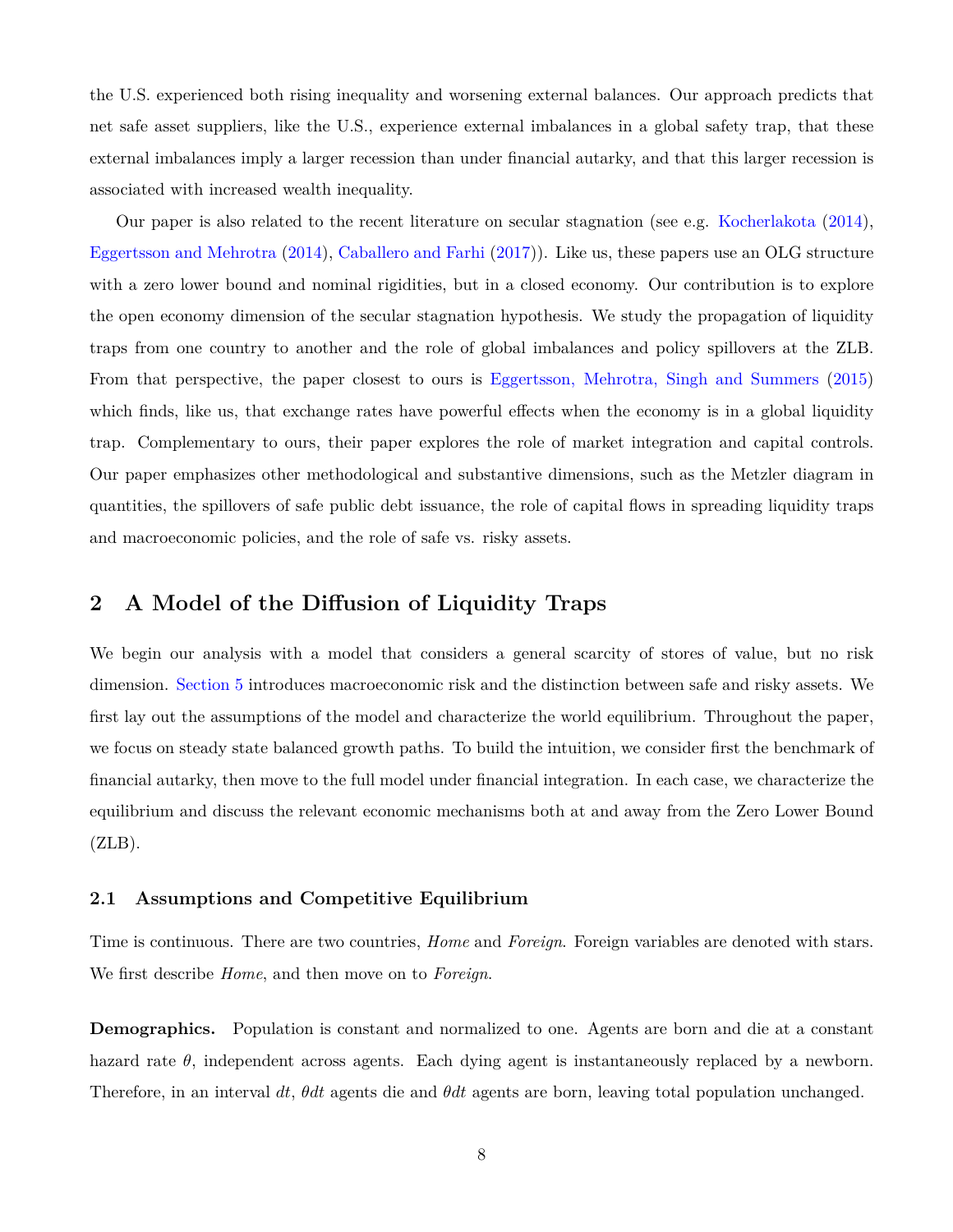**Preferences.** Agents have a single opportunity to consume, *c<sup>t</sup>* , at the time of death. Until they die, agents save and reinvest all their income.<sup>4</sup> Formally, we let  $\tau_{\theta}$  denote the stopping time for the idiosyncratic death process. Agents value home and foreign goods according to a Cobb-Douglas aggregate with an expenditure share on the home good  $\gamma \in [0, 1]$ , are risk neutral over short time intervals, and do not discount the future. For a given stochastic consumption process -over the uncertain idiosyncratic time of death- of home and foreign goods  $\{c_{H,t}, c_{F,t}\}$ , which is measurable with respect to the information available at date *t*, we define the utility  $U_t$  of an agent alive at that date with the following stochastic differential equation:

$$
U_t = 1_{\{t - dt \le \tau_\theta < t\}} c_t + 1_{\{t \le \tau_\theta\}} \mathbb{E}_t [U_{t + dt}],
$$
\n
$$
c_t = c_{H,t}^{\gamma} c_{F,t}^{1-\gamma},
$$
\n
$$
(1)
$$

where we use the notation  $\mathbb{E}_t[U_{t+dt}]$  to denote the expectation of  $U_{t+dt}$  conditional on the information available at date *t*. 5

**Nominal rigidities, potential output and actual output.** In an interval *dt*, potential output of the home good is  $\bar{Y}_t dt$ , where  $\bar{Y}_t$  grows at the exogenous rate g. Because of nominal rigidities, actual output *Y*<sub>t</sub> is demand-determined and can be lower than potential output,  $\bar{Y}_t$ . We define  $\xi_t \equiv Y_t / \bar{Y}_t \in [0,1]$ , the ratio of output to potential output and, slightly abusing terminology, we refer to *ξ<sup>t</sup>* as the *output gap*, with *ξ <* 1 when the economy is in a recession.

We assume that nominal rigidities take an extreme form: the prices of home goods are fully and permanently rigid in the home currency (Appendix [A.2](#page-52-0) relaxes this assumption). We normalize home prices to one,  $P_{H,t} = 1$ , and assume that the Law of One Price holds so that the price of home goods in the foreign currency is  $P_{H,t}/E_t$  where  $E_t$  is the nominal exchange rate, defined as the home price of the foreign currency. With this definition, an increase in *E<sup>t</sup>* represents a depreciation of the home currency. Home's consumer price index (CPI) satisfies  $P_t = (1/\gamma)^{\gamma} (E_t/(1-\gamma))^{1-\gamma}$ , and Home CPI inflation is  $\pi_t = (1 - \gamma)E_t/E_t$ . Appendix [A.1](#page-52-1) provides a micro-foundation in the New Keynesian tradition with monopolistic competition and rigid prices à la [Blanchard and Kiyotaki](#page-48-14) [\(1987\)](#page-48-14).

**Private incomes, assets, and financial development.** Domestic income has two components: the income of newborns and financial income. In the interval  $dt$ , newly born agents receive income  $(1-\delta)\xi_t\bar{Y}_tdt$ .

<sup>4</sup>This assumption allows us to focus on the store-of-value scarcity we wish to highlight, while removing non-central intertemporal substitution considerations. See [Caballero et al.](#page-48-0) [\(2008a](#page-48-0)); [Gourinchas and Rey](#page-49-16) [\(2014\)](#page-49-16) for details.

<sup>&</sup>lt;sup>5</sup>Note that the information at date *t* contains the information about the realization of the idiosyncratic shocks up to  $t$ , implying that  $1_{\{t-dt \leq \tau_a \leq t\}}$  and  $c_{H,t}$  and  $c_{F,t}$  are known at date t. Similarly, the conditional expectation  $\mathbb{E}_t$  is an expectation over idiosyncratic death shocks.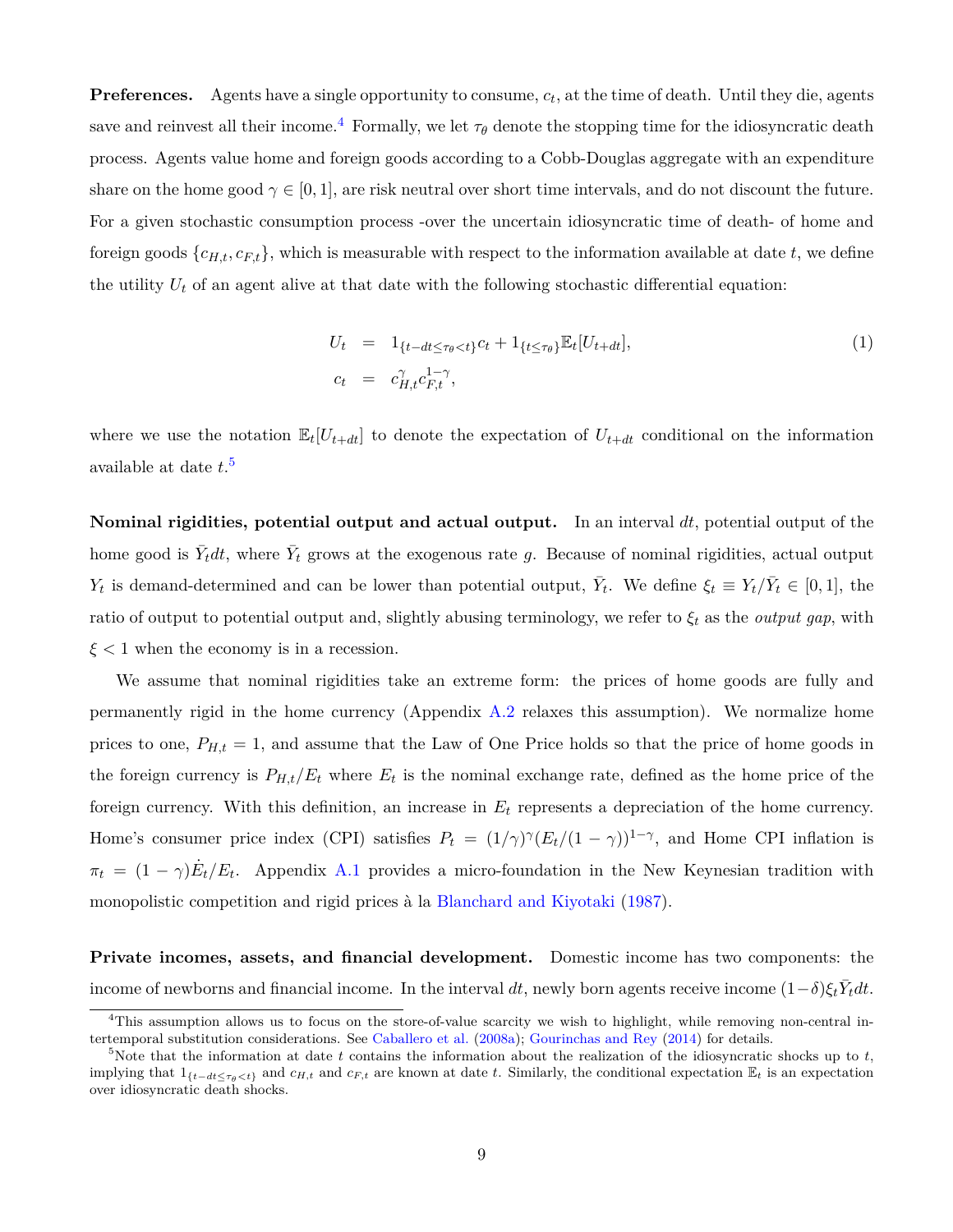The remainder of income,  $\delta \xi_t \bar{Y}_t dt$ , is distributed as financial income. Specifically, we assume there is a  $\overline{Y}_t$  of Lucas trees, each producing a claim to a dividend of  $\delta \xi_t$  units of output in the interval dt. With independent and instantaneous probability  $\rho$  each tree dies and the corresponding stream of dividends is transferred to a new tree. The stock of trees grows at rate *g* to accommodate growth in potential output. All new trees are bestowed to newborns.

Financial development is controlled by two key parameters:  $\rho$  and  $\delta$ . The assumption that trees die  $(\rho > 0)$  can be interpreted either as a consequence of creative-destruction, or as a form of weak property rights. Either way, this assumption reduces the share of future output that is capitalized into assets that are traded today: a higher  $\rho$  reduces the aggregate supply of assets.

The assumption that only a fraction of output can be capitalized into traded financial claims ( $\delta$  < 1) captures many factors behind the limited pledgeability of income, as in [Caballero et al.](#page-48-0) [\(2008a\)](#page-48-0). At the most basic level, one can interpret  $\delta$  as the share of income paid to capital in production. But in reality only a fraction of this share can be committed to asset holders, as the government, managers, and other insiders can dilute and divert part of the profits. For this reason, we refer to  $\delta$  as an index of financial development that captures how well-defined and tradable rights over earnings are in the home country's financial markets. A lower  $\delta$  reduces asset supply and simultaneously increases asset demand, since newborns receive a higher share of total income, which they save.

**Public debt and the provision of public liquidity.** In addition to private assets, we assume that a home government issues short-term public debt  $D_t$ , which it services by levying taxes  $\tau_t$  on the non-financial income  $(1-\delta)\xi_t\bar{Y}_t$  of newborns. We let  $d_t = D_t/\bar{Y}_t$  denote the ratio of home public debt to potential output and assume that the tax rate is adjusted to maintain the desired ratio of debt to potential output, *d<sup>t</sup>* .

Public debt plays a critical role in our model. Since the environment is non-Ricardian, public debt does not fully crowd out private financial assets.<sup>6</sup> An increase in the ratio of public debt to potential output  $(d_t)$ increases the total supply of assets, while the concomitant increase in taxes decreases the demand for these assets, since it reduces the disposable income of newborns. Therefore, public debt provides 'public liquidity' in the sense of [Holmström and Tirole](#page-50-15) ([1998\)](#page-50-15). By taxing the income of future (unborn) generations, the government capitalizes part of the economy's non-financial income into public debt.

<sup>&</sup>lt;sup>6</sup>Our framework becomes Ricardian if all future financial income is capitalized into existing financial assets (i.e. if  $\rho = q = 0$ so that there are no new trees) and if taxes fall entirely on financial income. This would occur despite the overlapping generations: public debt would crowd out private assets one-for-one. See [Caballero et al.](#page-48-0) ([2008a\)](#page-48-0) and [Gourinchas and Rey](#page-49-16) [\(2014\)](#page-49-16) for a detailed discussion of the Non-Ricardian features of this type of model.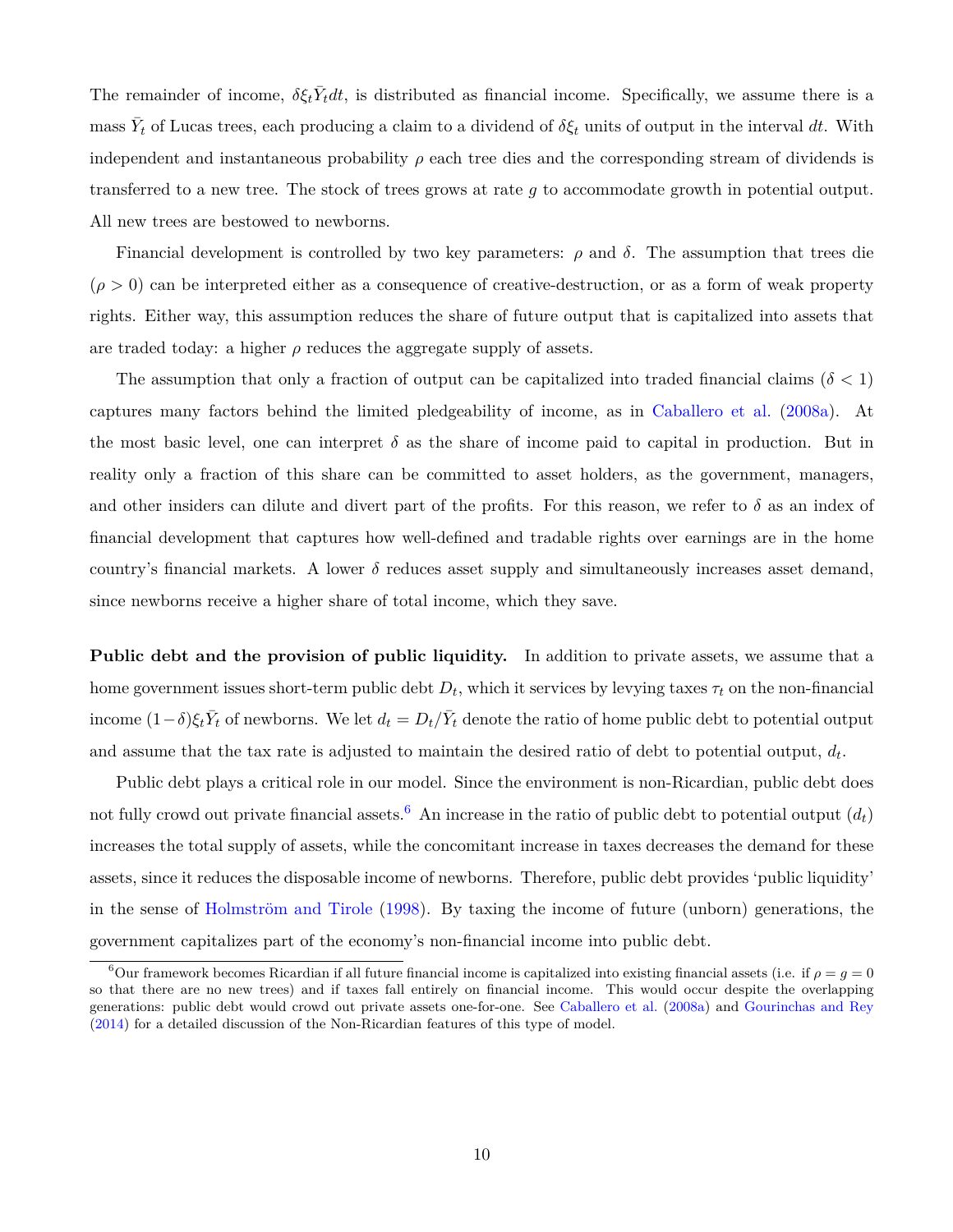**Monetary policy and the ZLB.** Home monetary policy follows a truncated Taylor rule:

<span id="page-11-0"></span>
$$
i_t = \max\{r_t^n + \psi_\pi \pi_{H,t} + \psi_\xi(\xi_t - 1), 0\}.
$$
\n(2)

In this equation,  $i_t$  is the home nominal interest rates and  $r_t^n$  is the relevant *natural real interest rate* at Home, defined as the real interest rate that clears markets when we ignore the ZLB constraint.  $\psi_{\pi}$  and  $\psi_{\xi}$  denote, respectively, the Taylor rule coefficient on domestic price inflation  $\pi_{H,t} = \dot{P}_{H,t}/P_{H,t}$  and on the output gap ( $\xi_t$  – 1). Since prices are fully rigid,  $\psi_{\pi} \pi_{H,t} = 0$  for any value of  $\psi_{\pi}$ , however large. For simplicity, we place ourselves in the limit of very reactive Taylor rule, with  $\psi_{\xi} \to \infty$ . This condition ensures that we have either  $\xi_t = 1$  and  $i_t = r_t^n > 0$  or  $\xi_t \le 1$  and  $i_t = 0 > r_t^n$ .

**Foreign.** Foreign differs from Home along five dimensions. First, potential output of the foreign good is given by  $\bar{Y}_t^*$ , which also grows at rate *g*, and the output gap is denoted  $\xi_t^* = Y_t^* / \bar{Y}_t^*$ . Second, we allow financial development to differ, with the financial capacity of the foreign country given by *δ ∗* . Third, public debt in the foreign country is given by  $D_t^*$ , the debt to output ratio by  $d_t^*$ , and taxes by  $\tau_t^*$ . Fourth, Foreign has its own currency and the prices of foreign goods are sticky in this currency. We normalize the price of the Foreign good to one in the foreign currency:  $P_{F,t}^* = 1$ . Fifth, foreign monetary policy follows a truncated Taylor rule similar to Home's:

<span id="page-11-1"></span>
$$
i_t^* = \max\{r_t^{n*} + \psi_\pi \pi_{F,t} + \psi_\xi(\xi_t^* - 1), 0\}.
$$
\n(3)

where  $r_t^{n*}$  is the relevant natural real rate in the foreign country and  $\pi_{F,t} = \dot{P}_{F,t}/P_{F,t} = 0$  denotes foreign price inflation. As for the domestic Taylor rule, we consider the limit case where  $\psi_{\xi} \to \infty$ , so that either  $\xi_t^* = 1$  and  $i_t^* = r_t^{n*}$ , or  $\xi_t^* \le 1$  and  $i_t^* = 0 > r_t^{n*}$ .

We assume that there is no home bias and that in both countries the share  $\gamma$  of home consumption is equal to the share of potential output of home goods in total output:  $\gamma = y$ , where  $y \equiv \bar{Y}_t/(\bar{Y}_t + \bar{Y}_t^*)$ (Appendix [A.3](#page-56-0) relaxes the assumption of no home bias).

**Competitive equilibrium.** We denote by  $W_t$  and  $W_t^*$  the total wealth of home and foreign households in their respective currencies.  $V_t$  and  $V_t^*$  are the total value of home and foreign private assets in their respective currencies.

We start with the benchmark of *financial autarky* then move on to the full model with *financial integration*. Under financial autarky, agents are free to trade goods across countries, but they cannot trade financial claims. Under financial integration, agents can also trade claims to the Lucas trees and public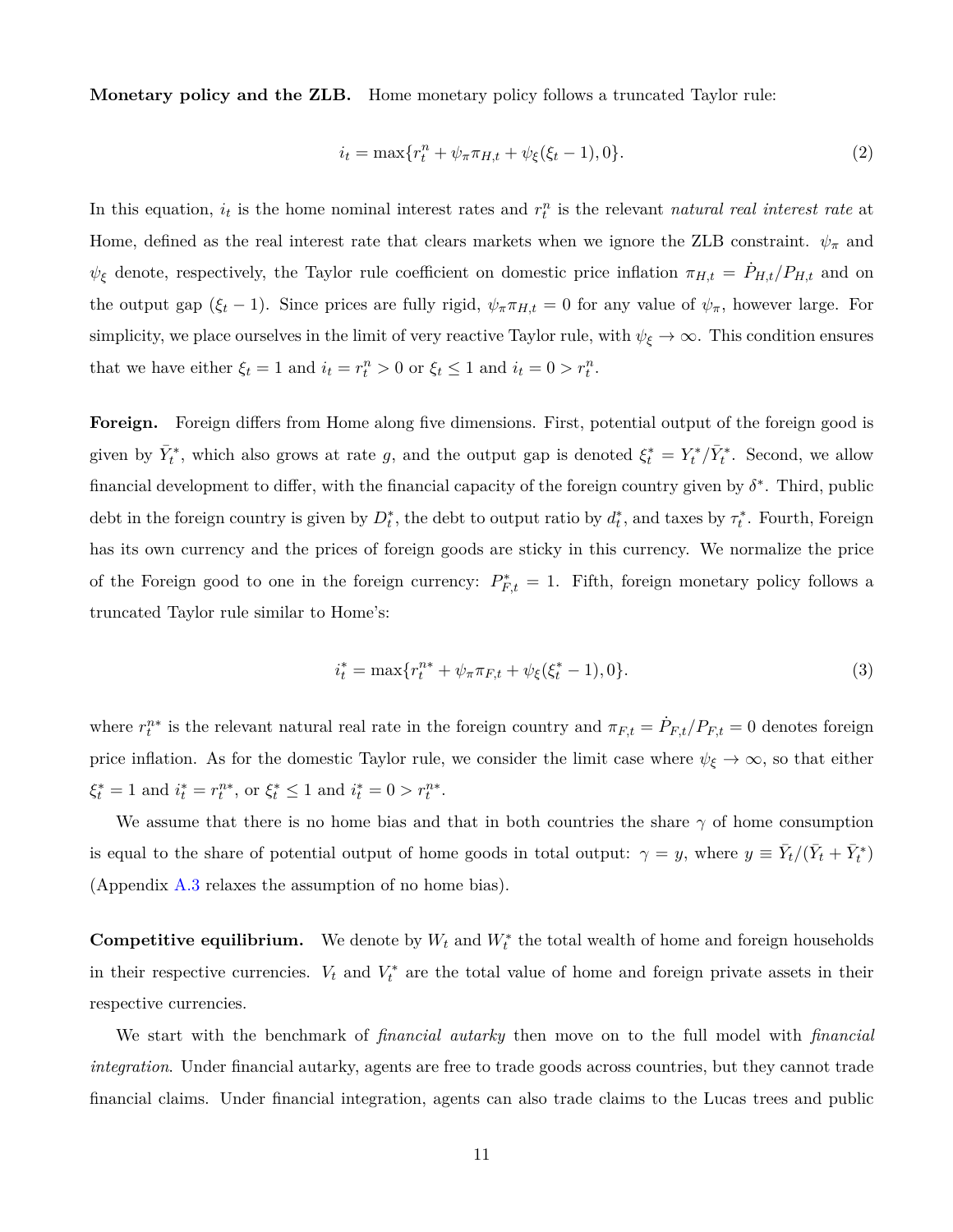debt across borders.

We now write the domestic and foreign wealth dynamics, asset pricing conditions, government constraints, and market clearing conditions, then define and characterize a competitive equilibrium of our economy in each environment.

First, at each instant aggregate nominal consumption expenditure satisfies  $P_t c_t = \theta W_t$  and  $P_t^* c_t^* = \theta W_t^*$ , since a fraction  $\theta$  of the population in each country dies every instant and consumes all its wealth.

Second, the evolution of Home and Foreign aggregate wealth follow:

<span id="page-12-4"></span><span id="page-12-0"></span>
$$
\dot{W}_t = (1 - \tau_t)(1 - \delta)\xi_t \bar{Y}_t - \theta W_t + i_t W_t + (\rho + g) V_t,
$$
\n(4a)

$$
\dot{W}_t^* = (1 - \tau_t^*)(1 - \delta^*)\xi_t^* \bar{Y}_t^* - \theta W_t^* + i_t^* W_t^* + (\rho + g) V_t^*.
$$
\n(4b)

The change in home aggregate wealth has three components: (i) the newborn's net of-tax-income  $(1-\tau_t)(1-\tau_t)$  $\delta$ ) $\xi_t$ *V*<sub>t</sub> is earned and consumption expenditure  $\theta W_t$  from dying agents is subtracted; (ii) home wealth earns a return equal to the home nominal risk-free rate,  $i_t$ ; (iii) new trees with aggregate value  $(\rho + g)V_t$ , accounting both for creative destruction and growth of potential output, are endowed to newborns. Foreign wealth follows similar dynamics with a return equal to the foreign nominal risk-free rate,  $i_t^*$ .

<span id="page-12-1"></span>Third, since there is no aggregate risk, the return to private assets equals the nominal risk free rate in each country:

$$
i_t V_t = \delta \xi_t \overline{Y}_t - \rho V_t + \dot{V}_t - gV_t,
$$
\n(5a)

$$
i_t^* V_t^* = \delta^* \xi_t^* \bar{Y}_t^* - \rho V_t^* + \dot{V}_t^* - g V_t^*.
$$
\n(5b)

This return consists of three terms. First a dividend payment of  $\delta \xi_t \bar{Y}_t$ ; second a capital loss equal to the fraction of trees that die,  $-\rho V_t$ ; third a capital gain  $\dot{V}_t - gV_t$  for surviving trees.<sup>7</sup>

In addition, under financial integration Uncovered Interest Parity (UIP) holds between Home and Foreign since agents are risk neutral:

<span id="page-12-3"></span><span id="page-12-2"></span>
$$
i_t = i_t^* + \frac{\dot{E}_t}{E_t}.\tag{6}
$$

Combined with the expression for domestic and foreign CPI inflation rates, UIP ensures that real returns are equalized under financial integration:  $r_t = r_t^*$  where  $r_t = i_t - \pi_t$  and  $r_t^* = i_t^* - \pi_t^*$ .

<sup>7</sup>The term *<sup>−</sup>gV<sup>t</sup>* is a correction for the fact that the number of trees is growing with potential output. To obtain this expression, observe that the value of a single home Lucas tree,  $v_t$ , defined as a claim to  $\delta \xi_t$  units of output, satisfies  $i_t v_t$  $\delta \xi_t - \rho v_t + \dot{v}_t$ . The value of all home trees is  $V_t = v_t \overline{Y}_t$ .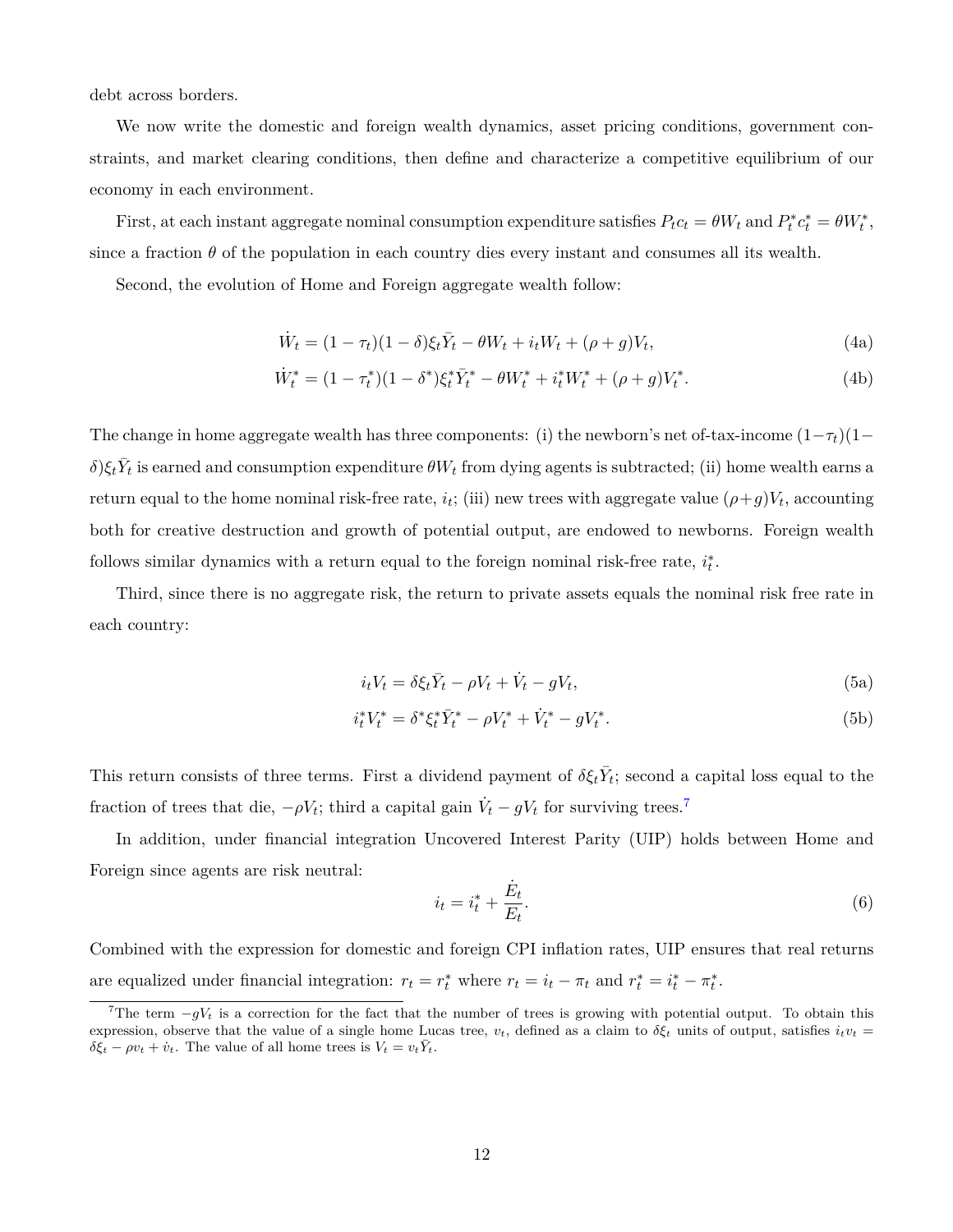Fourth, government debt dynamics can be expressed as

<span id="page-13-6"></span><span id="page-13-0"></span>
$$
\dot{D}_t = i_t D_t - \tau_t (1 - \delta) \xi_t \bar{Y}_t,\tag{7a}
$$

<span id="page-13-5"></span><span id="page-13-4"></span><span id="page-13-1"></span>
$$
\dot{D}_t^* = i_t^* D_t^* - \tau_t^* (1 - \delta^*) \xi_t^* \bar{Y}_t^*,\tag{7b}
$$

where the first term represents interest payments (at the risk free local interest rate) and the second term represents tax revenues on local non-financial income.

Fifth, market clearing conditions for home and foreign goods require

$$
c_{H,t} + c_{H,t}^* = \gamma \theta (W_t + E_t W_t^*) = \xi_t \overline{Y}_t,\tag{8a}
$$

$$
E_t(c_{F,t} + c_{F,t}^*) = (1 - \gamma)\theta(W_t + E_t W_t^*) = E_t \xi_t^* \overline{Y}_t^*.
$$
\n(8b)

To understand the first expression, observe that home consumption expenditure on the home good (in home currency),  $c_{H,t}$ , represents a fraction  $\gamma$  of total home consumption expenditure  $\theta W_t$ , while foreign consumption expenditure on the home good (in foreign currency),  $c_{H,t}^*/E_t$ , represent the same fraction  $\gamma$ of total foreign consumption expenditure  $\theta W_t^*$  since there is no home bias in consumption. The second expression is derived in a similar way.

Finally, under financial integration asset market clearing requires that total asset demand equals total asset supply:

<span id="page-13-2"></span>
$$
(V_t + D_t) + E_t(V_t^* + D_t^*) = W_t + EW_t^*,
$$
\n(9)

while under financial autarky, asset demand must equal asset supply in each country:

<span id="page-13-3"></span>
$$
V_t + D_t = W_t, \t\t(10a)
$$

$$
V_t^* + D_t^* = W_t^*.
$$
 (10b)

We can now define a competitive equilibrium, both under financial integration, when home and foreign agents are free to trade financial claims, and under financial autarky, when they are restricted to trade financial assets within their country.

#### **Definition 1.** *(Competitive Equilibrium under Financial Integration and Financial Autarky)*

*Given paths for the ratio of public debt to potential output,*  $d_t$  and  $d_t^*$ , a competitive equilibrium consists of sequences for output gaps  $\xi_t$  and  $\xi_t^*$ , natural real rates  $r_t^n$  and  $r_t^{n*}$ , household wealth  $W_t$  and  $W_t^*$ , private financial assets  $V_t$  and  $V_t^*$ , taxes  $\tau_t$  and  $\tau_t^*$ , consumptions  $c_t$  and  $c_t^*$ , consumer prices  $P_t$  and  $P_t^*$ , policy *rates*  $i_t$  and  $i_t^*$ , and the nominal exchange rate  $E_t$ , such that (i) household consumption, wealth and private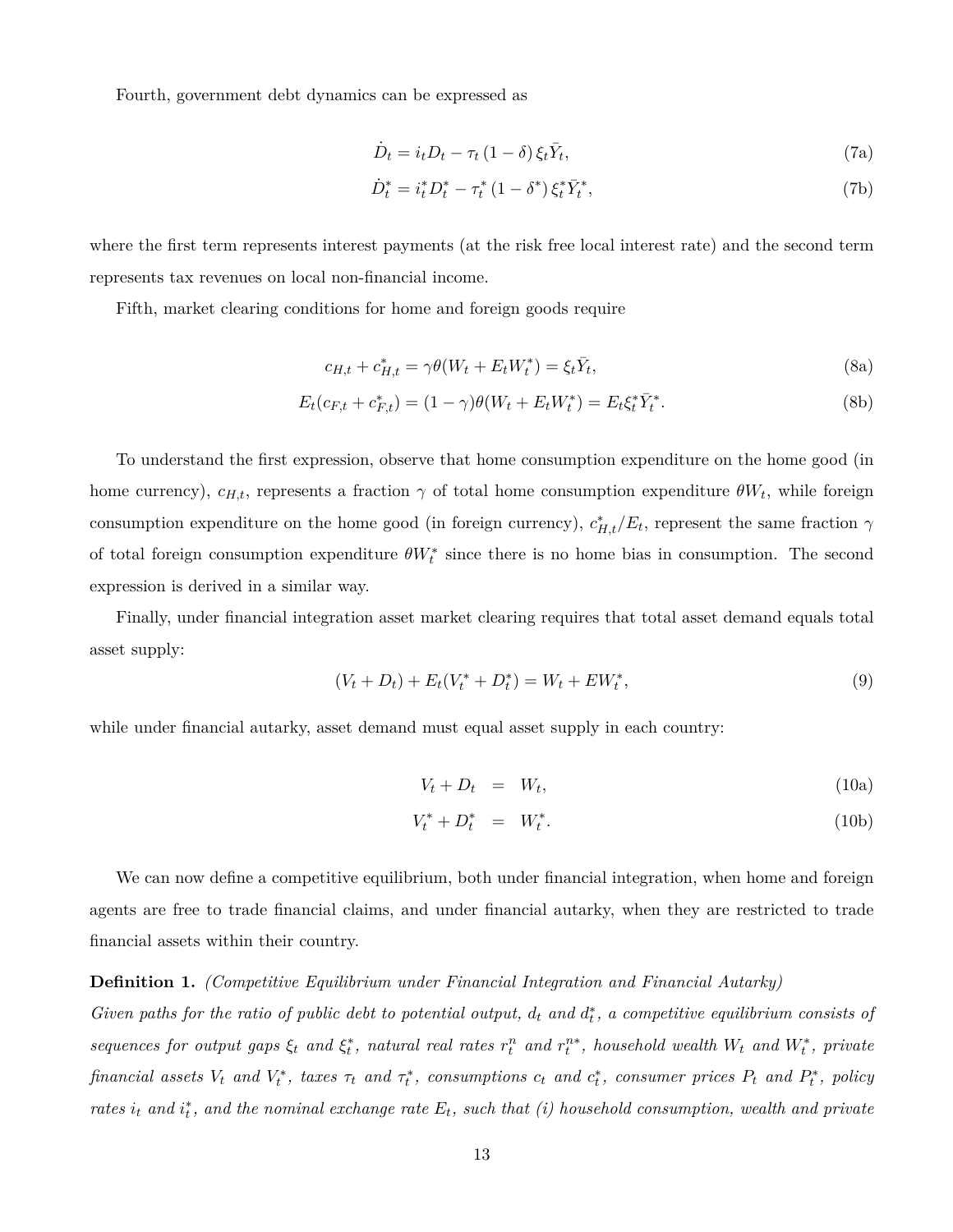assets satisfy [Eqs.](#page-12-0) (4) and [\(5\)](#page-12-1); (ii) debt dynamics follow [Eq.](#page-13-0) (7) with  $D_t = d_t \overline{Y}_t$  and  $D_t^* = d_t^* \overline{Y}_t^*$ ; (iii) *policy rates are set according to [Eqs.](#page-11-0)* (2) *and* [\(3\)](#page-11-1)*; and (iv) goods markets clear [Eq.](#page-13-1)* (8)*. Moreover:*

- *Under financial integration, global asset markets clear* ([Eq. \(9\)](#page-13-2)) *and UIP holds* ([Eq. \(6\)](#page-12-2))*;*
- *Under financial autarky, asset markets clear only locally* ([Eq. \(10\)](#page-13-3)).

We specialize the model by focusing on steady state Balanced Growth Paths (BGP), where both economies grow at rate *g* and the ratio of debt to potential output in both countries, *d* and *d ∗* , are constant. With some abuse of notation, we drop the time subscript. Along a BGP, the exchange rate *E*, prices *P*,  $P^*$ , output gaps  $\xi$ ,  $\xi^*$ , policy rates *i*, *i*<sup>\*</sup> and taxes  $\tau$ ,  $\tau^*$  are constant, while wealth *W*, *W*<sup>\*</sup>, private assets  $V, V^*$ , public debt  $D, D^*$  and consumption  $c, c^*$  grow at rate  $g$ .

First, we characterize the benchmark of financial autarky equilibrium both at and away from the ZLB, then we move to the full model with financial integration.

### **2.2 A Benchmark: Financial Autarky**

It is useful to introduce the concepts of *financial autarky natural rates*,  $r^{a,n}$  and  $r^{a,n*}$  and *financial autarky natural output gaps*  $\xi^{a,n}$  and  $\xi^{a,n*}$ :

$$
r^{a,n} \equiv -\rho + \frac{\delta\theta}{1 - \theta d} \quad ; \quad r^{a,n*} \equiv -\rho + \frac{\delta^*\theta}{1 - \theta d^*} \tag{11a}
$$

<span id="page-14-2"></span><span id="page-14-1"></span>
$$
\xi^{a,n} \equiv \frac{\theta d}{1 - \delta \theta / \rho} \quad , \quad \xi^{a,n*} \equiv \frac{\theta d^*}{1 - \delta^* \theta / \rho}. \tag{11b}
$$

The financial autarky natural rate is the real interest rate consistent with potential output under financial autarky, when we ignore the ZLB constraint. The financial autarky natural output gap is the level of output that obtains when the interest rate is set at the ZLB under financial autarky. We make the following assumption.

#### <span id="page-14-0"></span>**Assumption 1.**

$$
0 < \delta, \delta^* < \rho/\theta \quad ; \quad 0 < d, d^* \quad ; \quad 0 < \delta/(1 - \theta d), \delta^*/(1 - \theta d^*) \le 1
$$

We will discuss the role of [Assumption 1](#page-14-0) in detail after we state our first proposition, which characterizes the economy under financial autarky, both away from the ZLB and at the ZLB.

<span id="page-14-3"></span>**Proposition 1** (Financial Autarky Away from and At the Zero Lower Bound)**.** *Under financial autarky and [Assumption 1,](#page-14-0) the competitive equilibrium is as follows:*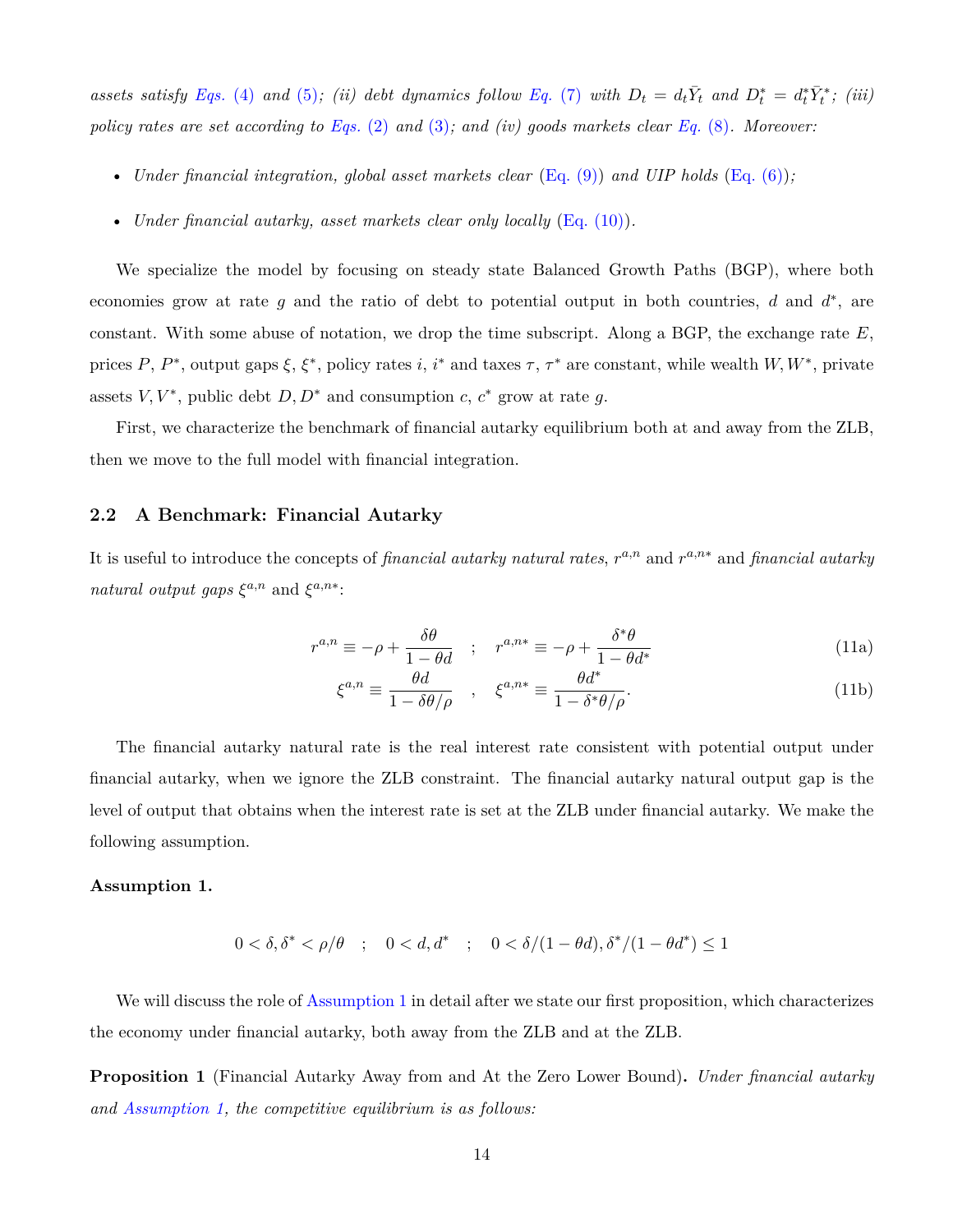- *The home economy satisfies*  $i^a = r^a = \max\{r^{a,n}, 0\}$  *and*  $\xi^a = \min\{\xi^{a,n}, 1\}$ *.* 
	- $-$  *If*  $r^{a,n} \geq 0$ , then  $\xi^{a,n} \geq 1$  and the home economy is away from the Zero Lower Bound. There *is a unique balanced growth path equilibrium with a positive interest rate,*  $i^a = r^a = r^{a,n}$ , and *output at its potential level,*  $\xi^a = 1$ *.*
	- $-$  *If*  $r^{a,n}$   $<$  0, then  $\xi^{a,n}$   $<$  1 and the home economy is at the Zero Lower Bound. There is a unique *balanced growth path equilibrium with*  $i^a = r^a = 0 > r^{a,n}$ , and home output is below its potential *level, with*  $\xi^a = \xi^{a,n} < 1$ *.*
- Similarly, the foreign economy satisfies  $i^{a*} = r^{a*} = \max\{r^{a,n*}, 0\}$  and  $\xi^{a*} = \min\{\xi^{a,n*}, 1\}.$
- *The autarky exchange rate satisfies:*

<span id="page-15-2"></span>
$$
E^a = \frac{\xi^a}{\xi^{a*}}.\tag{12}
$$

 $\Box$ 

*Proof.* See text.

To understand the economics behind this proposition, observe first that along a BGP the nominal exchange rate is constant, so all prices are constant and there is no inflation:  $\pi^a = \pi^{a*} = 0$ . It follows that nominal and real interest rates coincide,  $i^a = r^a$  and  $i^{a*} = r^{a*}$ . From the goods market conditions [Eqs. \(8a\)](#page-13-4) and [\(8b\)](#page-13-5), the autarky exchange rate obtains immediately as the ratio of the output gaps,  $E^a = \xi^a/\xi^{a*}$ , which establishes the last part of the proposition.

Consider now a BGP financial autarky equilibrium with home output gap *ξ* and home real interest rate *r*. From [Eq. \(5a\),](#page-12-3) total home asset supply along that BGP is given by

<span id="page-15-1"></span>
$$
V + D = \frac{\delta}{r + \rho} \xi \bar{Y} + d\bar{Y},\tag{13}
$$

which is decreasing with the interest rate. From Eq.  $(4a)$ , home asset demand along the BGP satisfies

<span id="page-15-0"></span>
$$
W = \frac{\xi}{\theta} \bar{Y},\tag{14}
$$

which is invariant to the interest rate. The financial autarky natural rate  $r^{a,n}$  given by [Eq. \(11a\)](#page-14-1) equates asset demand with asset supply  $(V + D = W)$  when output is at its potential level,  $\xi = 1$ . Because of the ZLB, this is only possible if  $r^{a,n} \ge 0$ . Next, observe that we can rewrite  $\xi^{a,n} = 1 + r^{a,n}(1 - \theta d)/(\rho - \delta \theta)$ , so that under [Assumption 1,](#page-14-0)  $\xi^{a,n} \geq 1$  if and only if  $r^{a,n} \geq 0$ . This establishes the first part of the proposition.

Suppose now that  $r^{a,n} < 0$ . Inspecting [Eq. \(11a\)](#page-14-1), this occurs when  $\delta$  is low or  $\rho$  is high (i.e. a low supply of private assets), when *d* is low (i.e. a low supply of public assets) or when *θ* is low (i.e. a high demand for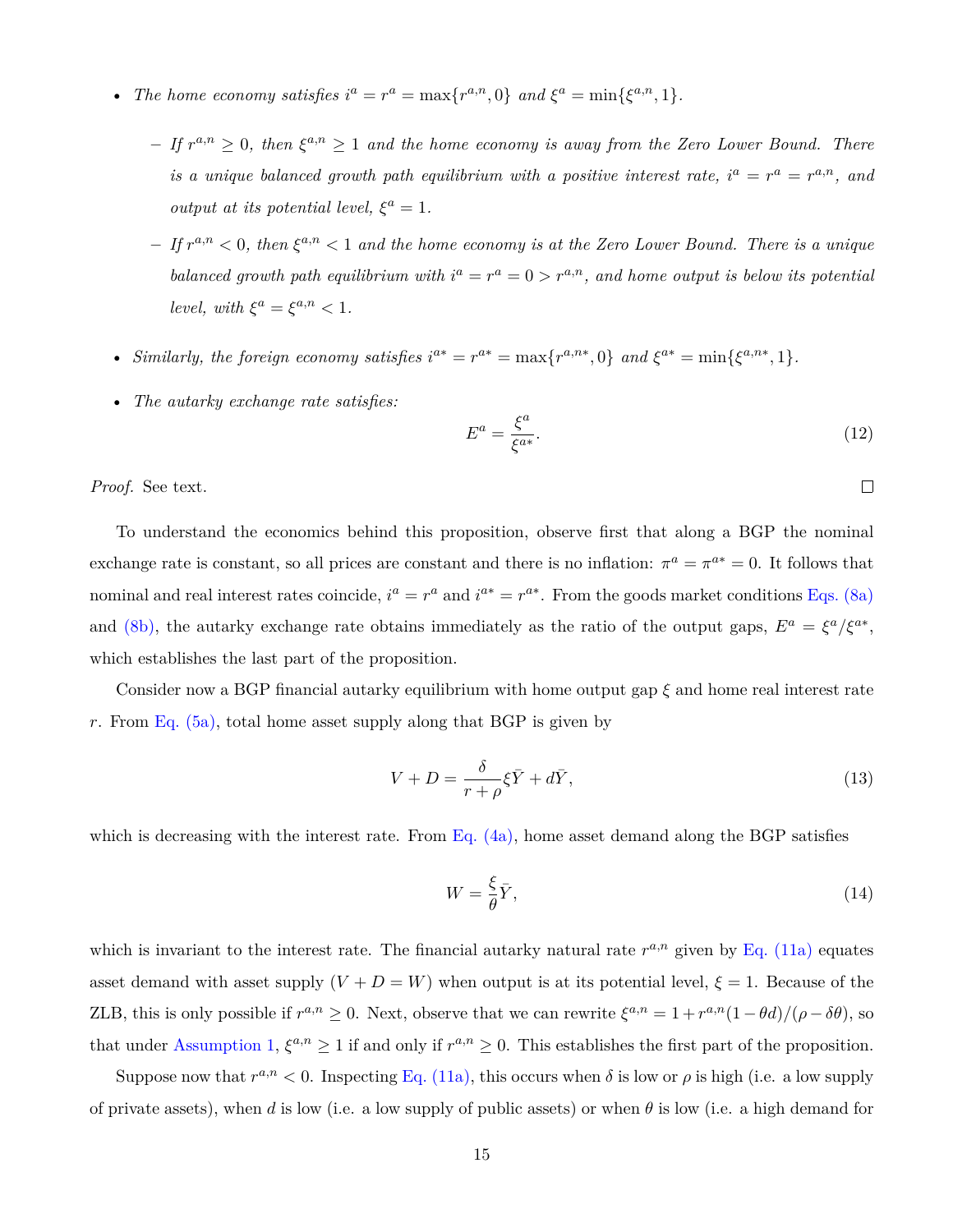stores of value). In this case, the ZLB constraint imposes  $i^a = r^a = 0$ . That is, a ZLB equilibrium arises when there is *a shortage of private or public assets that cannot be resolved by a decline in equilibrium real interest rates*.

Instead, at the ZLB an alternative (perverse) equilibrating mechanism endogenously arises in the form of a recession with  $\xi^a$  < 1. Under [Assumption 1,](#page-14-0) at a fixed zero interest rate, the recession reduces asset demand  $(Eq. (14))$  more than asset supply  $(Eq. (13))$ , which helps restore equilibrium in the global asset market. The size of the required home recession is given by [Eq. \(11b\).](#page-14-2) This establishes the second part of the proposition. The last part of the proposition obtains by symmetry.<sup>8</sup>

We can now understand the role of [Assumption 1.](#page-14-0) The conditions  $\delta\theta - \rho < 0$  and  $d > 0$  ensure that asset demand decreases faster than asset supply as  $\xi^a$  declines, and that the intersection satisfies  $0 < \xi^{a,n} < 1$ . The condition  $\delta \leq 1 - \theta d$  ensures that the supply of public assets is not large enough to satisfy asset demand so that  $\theta > r^{a,n}$ . The condition  $d > 0$  is economically important: by appropriately adjusting the tax rate, the value of public debt is *not* affected by the size of the recession *ξ*. By contrast, along a balanced growth path, the supply of *private* financial assets is proportional to the level of aggregate activity:  $V_t = \delta \xi / (r + \rho) \bar{Y}_t$ . In that sense, public debt is a *'macroeconomic safe asset.'* We develop this point in more details in [Section 5](#page-37-0) where we introduce aggregate risk.

Even though agents from each country consume goods from both countries, ZLB recessions stay in their own economy. According to [Proposition 1,](#page-14-3) whether a country is in a ZLB equilibrium depends only on its own financial autarky natural rate  $r^{a,n}$ . Under financial autarky, the nominal exchange rate adjusts to reflect the relative scarcity of goods according to Eq.  $(12)$ . Countries with a more severe ZLB recession (a lower  $\xi^a$ ) have a stronger currency (a lower  $E^a$ ) that sustains their purchasing power for the foreign good and prevents the ZLB recession from spilling over to the other country. In other words, under financial autarky, domestic financial conditions determine the level of domestic output. The exchange rate simply adjusts to make sure that the corresponding equilibrium is consistent with an integrated goods market. This changes under financial integration.

<sup>8</sup>An equivalent interpretation of the ZLB equilibrium comes from the goods market. At every instant, the demand for goods arises from old households who die. At the ZLB, the aggregate purchasing power of these households in local currency (aggregate demand) is given by  $\theta(V+D) = \theta(\xi^a\theta\delta/\rho+d)\overline{Y}$ . The market value of domestic goods brought to the market in local currency (aggregate supply) is  $\xi^a \overline{Y}$ . Since trade is balanced under financial autarky, the two must be equal. When  $r^{a,n}$  < 0, aggregate supply exceeds aggregate demand at  $\xi^a = 1$ . In other words, old agents don't have enough purchasing power to buy all the goods supplied by the young. With nominally rigid prices, output is demand-determined, as in standard New Keynesian models. The recession simultaneously reduces aggregate supply and aggregate demand, but supply falls more than demand under the conditions of Assumption [1](#page-14-0), helping to restore equilibrium in the goods market.

<sup>&</sup>lt;sup>9</sup>The restrictions imposed by Assumption [1](#page-14-0) are unlikely to be binding in practice. For instance, if we assume  $\rho = 3\%$  and *θ* = 5%, [Assumption 1](#page-14-0) implies that *δ, δ<sup>∗</sup> <* 3*/*5 and *d <* 8. A reasonable estimate of *δ* is likely smaller than the capital share, often estimated around 1*/*3, while realistic debt-output ratios are significantly lower than 8.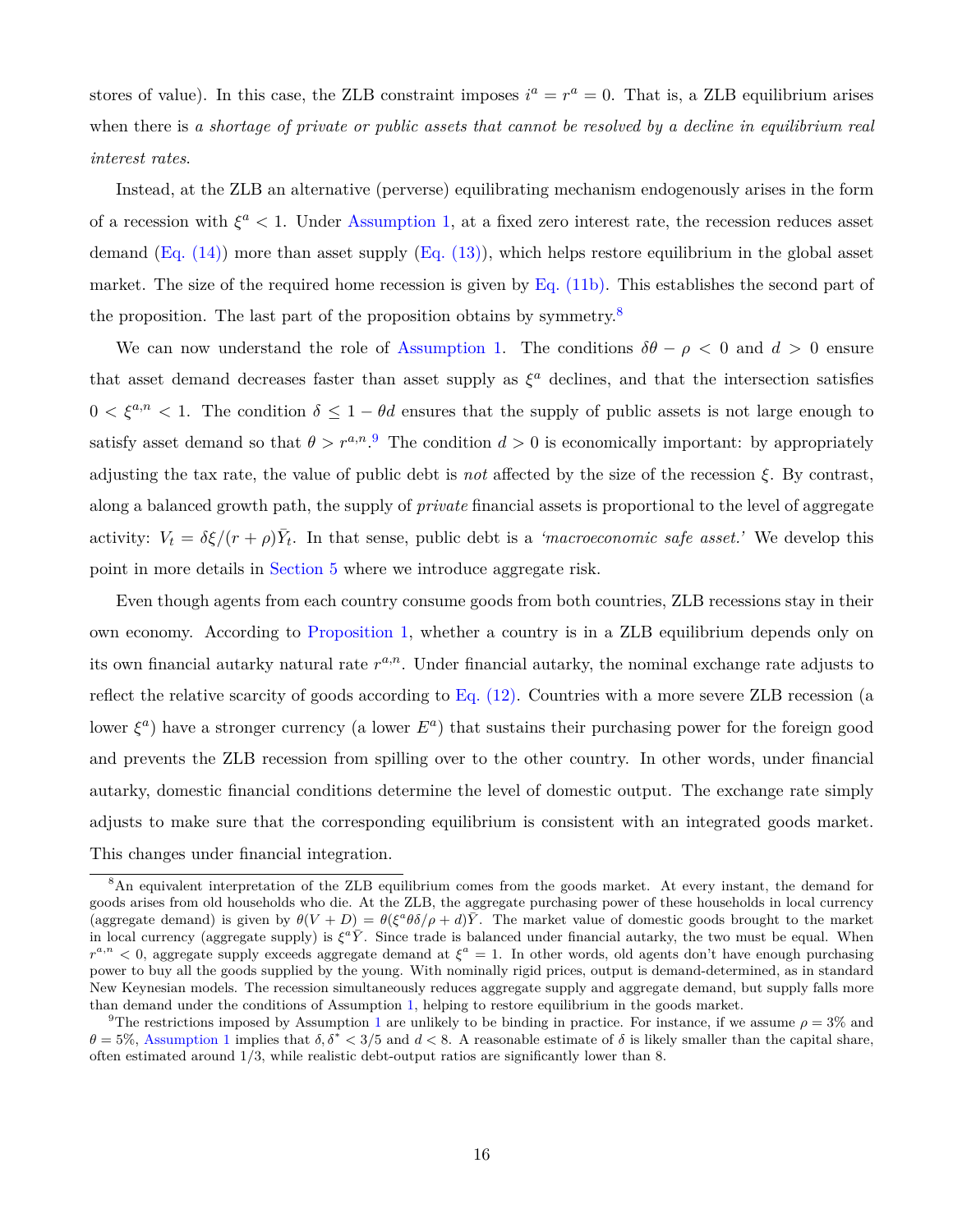### **2.3 The Full Model: Financial Integration**

We now allow for financial integration. As in the benchmark case of financial autarky, the exchange rate is constant along a BGP. From [Eq. \(6\),](#page-12-2) it follows that  $i = i^* = i^w = r = r^* = r^w$ , where  $i^w$  and  $r^w$  denote the world nominal and real interest rates. In sharp contrast with the autarky benchmark, this implies that either no country is trapped at the ZLB,  $i^w = r^w > 0$ , or all countries are,  $i^w = r^w = 0$ .

By analogy with the case of financial autarky, we define the *world natural interest rate*  $r^{w,n}$  as

<span id="page-17-1"></span>
$$
r^{w,n} = -\rho + \frac{\bar{\delta}\theta}{1 - \theta\bar{d}},\tag{15}
$$

where  $\bar{\delta} = y\delta + (1-y)\delta^*$  is the world's financial capacity and  $\bar{d} = yd + (1-y)d^*$  is the world's public debt to potential output ratio evaluated at  $E = 1$ . The world natural interest rate is the real rate consistent with global potential output when we ignore the ZLB constraint. It is similar to the autarky natural interest rate, [Eq. \(11a\)](#page-14-1), but for the world as a whole. We further define two bounds on the nominal exchange rate:

<span id="page-17-3"></span>
$$
\bar{E} = 1 - \frac{(1 - \theta \bar{d})r^{w,n}}{(1 - y)d^*\theta\rho} \quad ; \quad \underline{E} = \left(1 - \frac{(1 - \theta \bar{d})r^{w,n}}{yd\theta\rho}\right)^{-1}.
$$
\n(16)

<span id="page-17-4"></span>The next proposition characterizes the BGP equilibrium away from the ZLB and at the ZLB.

**Proposition 2** (Financial Integration)**.** *Under financial integration and [Assumption 1](#page-14-0), competitive equilibria along a BGP are as follows:*

- *If*  $r^{w,n} \geq 0$ , then the global economy is away from the Zero Lower Bound. There is a unique BGP *with a positive interest rate,*  $i^w = r^w = r^{w,n}$ , *output is at its potential level,*  $\xi = \xi^* = 1$ *, and*  $E = 1$ *.*
- If  $r^{w,n} < 0$ , then the global economy is at the ZLB. There is a continuum of BGP equilibria with  $i^w = r^w = 0$ *, indexed by*  $E \in [\underline{E}, \overline{E}]$ *, where*  $\xi$  *and*  $\xi^*$  *satisfy*

$$
\xi = \frac{\theta \bar{d}(E)}{1 - \bar{\delta}\theta/\rho} \quad ; \quad \xi^* = \frac{\theta \bar{d}(E)/E}{1 - \bar{\delta}\theta/\rho}, \tag{17}
$$

 $and \bar{d}(E) = yd + (1 - y)dE$  *is the exchange-rate-adjusted ratio of global public debt to potential output.*

• *In all cases, the exchange rate satisfies*

<span id="page-17-0"></span>
$$
E = \frac{\xi}{\xi^*}.\tag{18}
$$

*Proof.* See text.

<span id="page-17-2"></span> $\Box$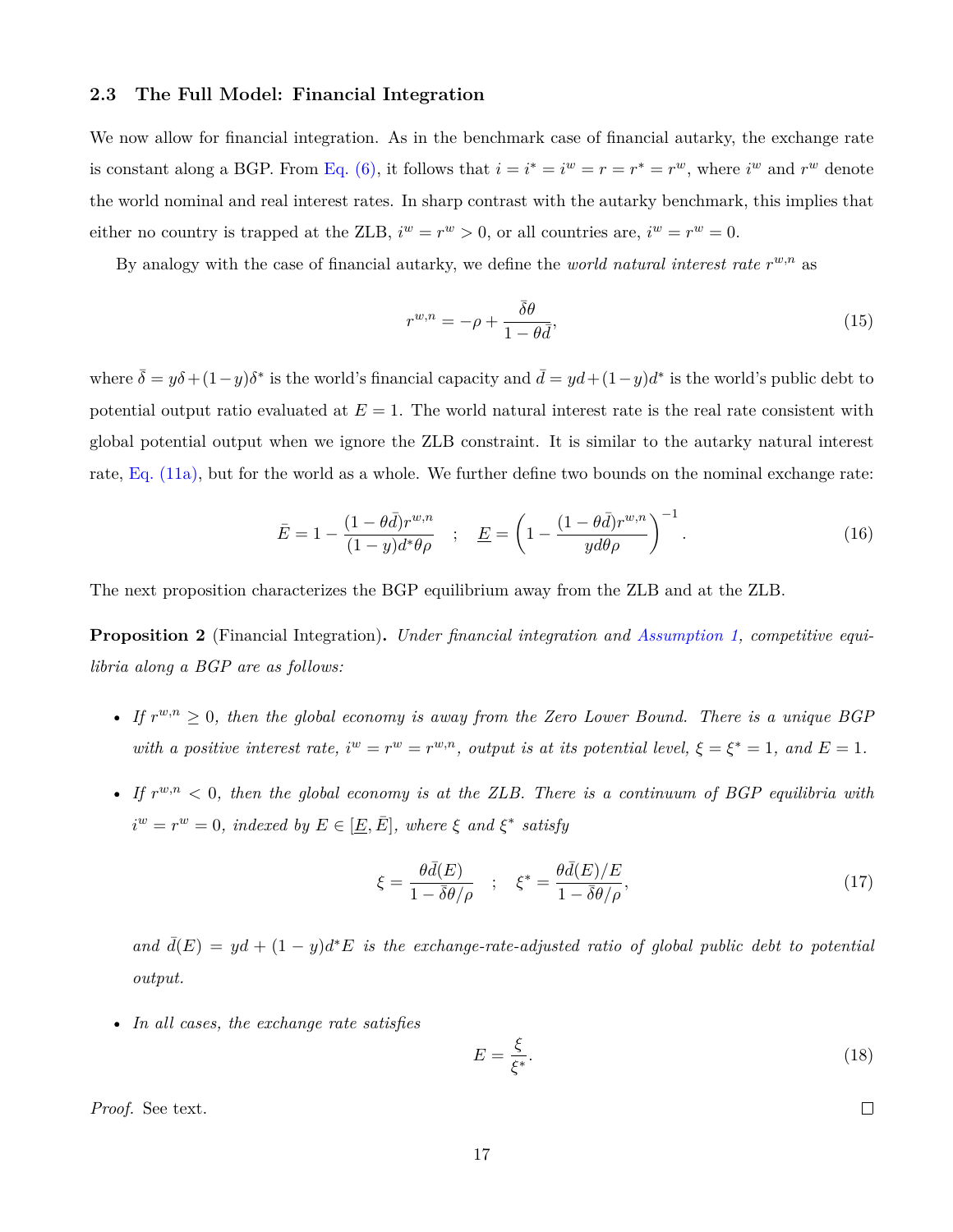As in the financial autarky benchmark, the last part of the proposition obtains immediately from the goods market equilibrium conditions  $Eq. (8)$ . Consider a BGP under financial integration away from the ZLB,  $\xi = \xi^* = 1$  with global real rate  $r^w$ . It follows from [Eq. \(18\)](#page-17-0) that the exchange rate is  $E = 1$ . Define world potential output  $\bar{Y}^w = \bar{Y} + E\bar{Y}^*$ , the world supply of private assets  $V^w = V + EV^*$ , the world supply of public assets  $D^w = D + ED^*$ , and world wealth  $W^w = W + EW^*$ , all in Home's currency. From [Eqs. \(5\)](#page-12-1) and [\(7\)](#page-13-0), total asset supply  $V^w + D^w$  along the BGP is given by

<span id="page-18-1"></span>
$$
V^w + D^w = \left(\frac{\bar{\delta}}{r^w + \rho} + \bar{d}\right) \bar{Y}^w,\tag{19}
$$

which is decreasing in the global real rate  $r^w$ , while total asset demand along the BGP satisfies

<span id="page-18-2"></span>
$$
W^w = \frac{\bar{Y}^w}{\theta},\tag{20}
$$

which is invariant to the interest rate. The natural rate  $r^{w,n}$  given by [Eq. \(15\)](#page-17-1) equates global asset demand and global asset supply,  $W^w = V^w + D^w$ . Because of the ZLB, this is only possible if  $r^{w,n} \geq 0$ , which establishes the first part of the proposition.

We can express the world natural rate  $r^{w,n}$  as a weighted average of home and foreign financial autarky real rates:

<span id="page-18-0"></span>
$$
r^{w,n} = y \frac{1 - \theta d}{1 - \theta \bar{d}} r^{a,n} + (1 - y) \frac{1 - \theta d^*}{1 - \theta \bar{d}} r^{a,n*}.
$$
\n(21)

Under [Assumption](#page-14-0) 1, the weights are positive and sum to one. It follows that the world natural rate always lies between the home and foreign financial autarky rates. Hence, the global economy may escape the ZLB  $(r^{w,n} \geq 0)$  even if Home (but not Foreign) finds itself at the ZLB under financial autarky, i.e. when  $r^{a,n} < 0 \leq r^{w,n} < r^{a,n*}$ . This occurs when the scarcity of assets in Home is offset by an abundance of assets in Foreign. In this case, financial integration pulls Home away from the ZLB.

Suppose now that  $r^{w,n} < 0$ . Inspecting [Eq. \(15\)](#page-17-1), this occurs when  $\bar{\delta}$  is low or  $\rho$  is high (i.e. a low global supply of private assets), when  $\bar{d}$  is low (i.e. a low global supply of public assets) or when  $\theta$  is low (i.e. a high global demand for stores of value). The ZLB constraint imposes  $i^w = r^w = 0$ . In other words, under financial integration a ZLB equilibrium arises when there is a *global* shortage of private or public assets that cannot be resolved by a decline in the global real rate.

A global ZLB can only arise if at least one country (e.g. Home) is at the ZLB under financial autarky. However, the global economy may be pushed against the ZLB  $(r^{w,n} < 0)$  even if Foreign would have remained away from the ZLB under financial autarky, i.e. when  $r^{a,n} < r^{w,n} < 0 \le r^{a,n*}$ . This occurs when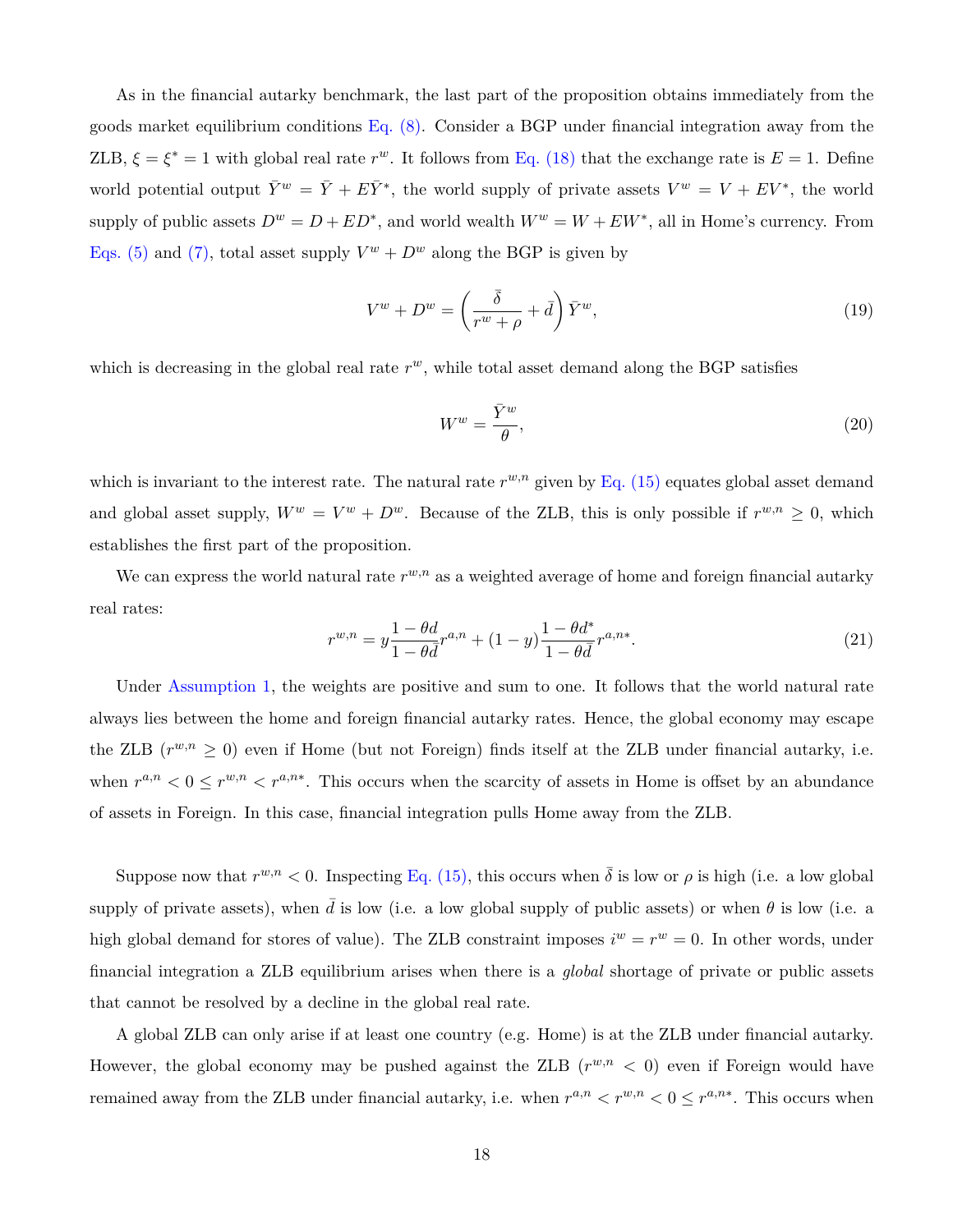the scarcity of assets in Home is too large to be offset by asset supply in Foreign. Financial integration drags Foreign into a ZLB trap it would avoid under autarky.

Along a balanced growth path at the ZLB, total asset supply can be expressed as

<span id="page-19-0"></span>
$$
V^w + D^w = \frac{\delta \xi \bar{Y} + \delta^* E \xi^* \bar{Y}^*}{\rho} + d\bar{Y} + Ed^* \bar{Y}^*,
$$
\n(22)

and global asset demand satisfies

<span id="page-19-1"></span>
$$
W^w = \frac{\xi \bar{Y} + E\xi^* \bar{Y}^*}{\theta}.
$$
\n(23)

In addition, both the asset market [Eq. \(9\)](#page-13-2) and the goods market [Eq. \(18\)](#page-17-0) need to clear.

This is a system of *four* equations [Eqs. \(9\),](#page-13-2) [\(18\),](#page-17-0) [\(22\)](#page-19-0) and [\(23\),](#page-19-1) in *five* unknowns  $V^w$ ,  $W^w$ ,  $\xi$ ,  $\xi^*$ , and *E*. That is, there is a *degree of indeterminacy*. This indeterminacy is related to the seminal result by [Kareken and Wallace](#page-50-0) ([1981](#page-50-0)) that the exchange rate is indeterminate with pure interest rate targets, which is *de facto* the case when both countries are at the ZLB. However, unlike in [Kareken and Wallace](#page-50-0) ([1981](#page-50-0)), money is *not* neutral in our model: different exchange rates correspond to different levels of output at Home and in Foreign, as prescribed by [Eq. \(18\).](#page-17-0) In other words, while global output needs to decline to restore equilibrium in asset markets, different combinations of domestic and foreign output—corresponding to different values of the exchange rate—are possible.10*,*<sup>11</sup>

Indexing these different solutions by the exchange rate, we can substitute  $\xi^* E = \xi$  and equate world asset demand and world asset supply:

<span id="page-19-2"></span>
$$
\frac{\xi}{\theta} = \frac{\bar{\delta}}{\rho} \xi + \bar{d}(E). \tag{24}
$$

Solving for the home output gap yields [Eq. \(17\)](#page-17-2). A similar derivation holds for Foreign. Any value of the exchange rate is possible as long as *both* countries are at the ZLB, i.e.  $\xi \leq 1$  and  $\xi^* \leq 1$ . This determines a range  $[\underline{E}, \overline{E}]$  with  $\xi = 1$  for  $E = \overline{E}$  and  $\xi^* = 1$  for  $E = \underline{E}$ , where  $\underline{E}$  and  $\overline{E}$  are defined in [Eq. \(16\)](#page-17-3). This establishes the second part of [Proposition 2.](#page-17-4)

As in the benchmark case of financial autarky, under [Assumption 1](#page-14-0) a recession at Home or in Foreign

<sup>10</sup>Note that the indeterminacy we characterize is about the *level* of the exchange rate. Outside of a BGP, it might also be possible for the entire path  $(E_t)_{t>0}$  of the exchange rate to be indeterminate within  $[E,\bar{E}]$ . We concentrate the analysis on BGPs.

 $11$  From a technical point of view, indeterminacy arises from the assumption that the liquidity trap is perceived as permanent. In Online Appendix [B.2](#page-67-0), we extend our model to consider the possibility of exit from the ZLB at some future stochastic time *τ* . Post-exit, the exchange rate is determinate. By the usual arbitrage arguments and backward induction, this pins down the exchange rate path pre-exit as well, removing the indeterminacy. There are, however, important reasons to be skeptical of the rational expectations backward-induction logic that pins the exchange rate today to its value after the economy exits the trap, especially when the trap may be very persistent, e.g. [Farhi and Werning](#page-49-17) [\(2019\)](#page-49-17). A natural practical interpretation is that the longer the liquidity trap is expected to last, the less anchored to fundamentals is the exchange rate rate today. Our model considers the limit case where exchange rate expectations are not anchored by long run outcomes or when long run outcomes themselves are constrained by the ZLB.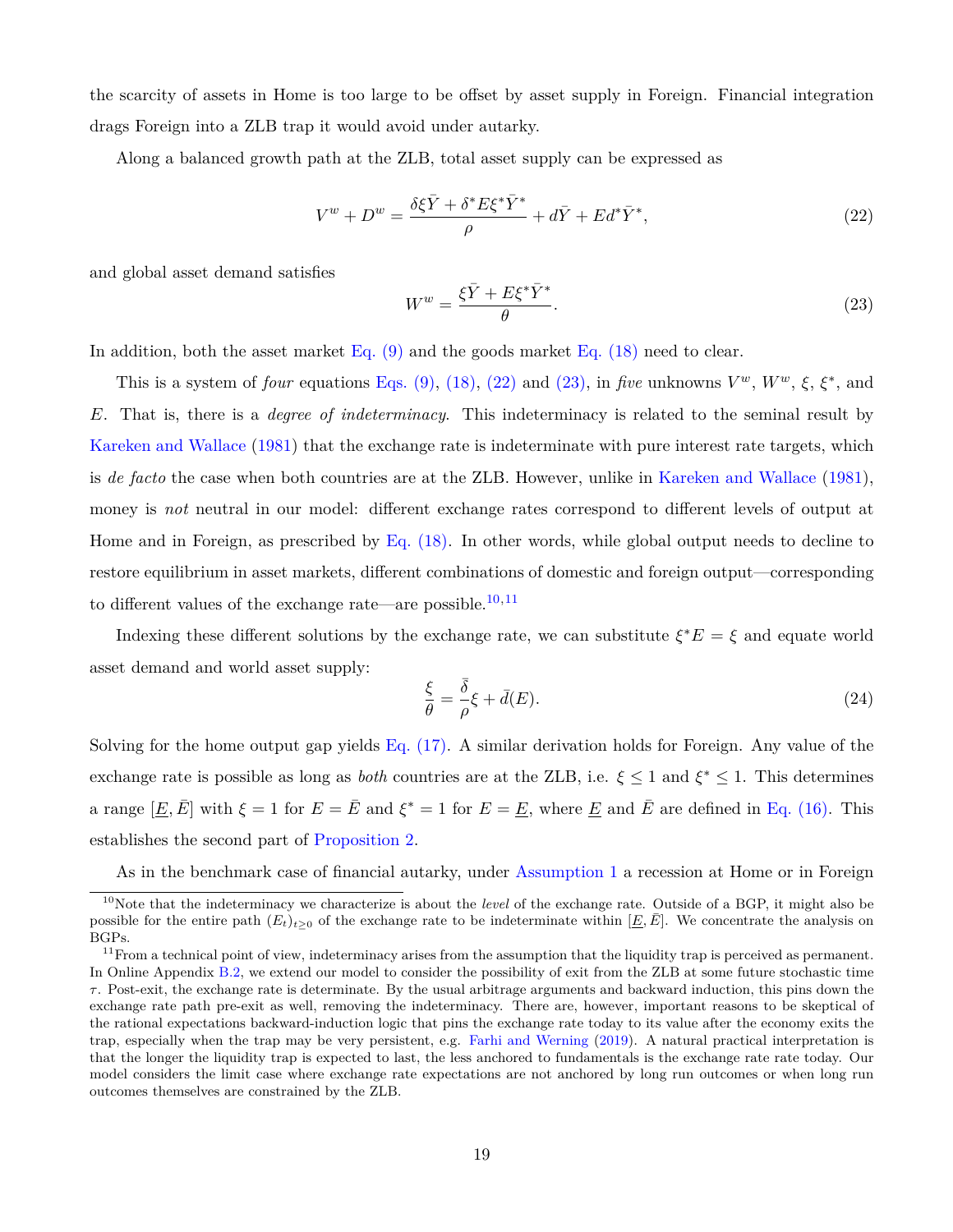reduces total asset demand (the left hand side of [Eq. \(24\)\)](#page-19-2) faster than it reduces total asset supply (the right hand side of [Eq. \(24\)](#page-19-2)). The novelty under financial integration is that a weaker currency (a higher *E*) increases the total supply of public assets in local currency  $\bar{d}(E)$ , while simultaneously reducing the total supply of public assets in foreign currency  $\bar{d}(E)/E$ . This results in a smaller recession at Home (higher  $\xi$ ) and a larger recession in Foreign (lower *ξ ∗* ).

To summarize our findings, under financial integration global financial conditions (reflected in the determinants of the world natural rate  $r^{w,n}$ ) determine whether the global economy is at the ZLB. Unlike under financial autarky, the exchange rate is not anchored by goods market fundamentals. Different values of the exchange rate affect local financial conditions by changing the relative supply of public assets. This affects relative demand and the allocation of output across countries.

We can illustrate the indeterminacy by considering the special case where both countries experience a liquidity trap under financial autarky (that is, when  $r^{a,n} < 0$  and  $r^{a,n*} < 0$ ). The equilibrium autarky exchange rate simplifies to

$$
E^a = \frac{d}{d^*} \frac{\rho - \delta^* \theta}{\rho - \delta \theta}.
$$

The country with worse asset scarcity (lower *d* or lower  $\delta$ ) has lower output and a stronger currency under financial autarky. Under financial integration, if  $E = E^a$  the financial integration equilibrium coincides with the financial autarky equilibrium:  $\xi = \xi^a$  and  $\xi^* = \xi^{a*}$ . For  $E > E^a$ , [Eq. \(17\)](#page-17-2) implies that  $\xi > \xi^a$  and  $\xi^* < \xi^{a*}$ , and vice-versa for  $E < E^a$ .

### **2.4 Net Foreign Assets, Current Accounts and the Metzler Diagram**

We now characterize Net Foreign Asset positions and Current Accounts under financial integration, both away from the ZLB and at the ZLB. The next proposition considers the case where the global economy is away from the ZLB  $(\xi = \xi^* = 1)$ .

<span id="page-20-0"></span>**Proposition 3** (Net Foreign Assets and Current Accounts Away from the ZLB)**.** *Under Assumption [1,](#page-14-0) if*  $r^{w,n} > 0$  *then along a BGP*:

- The world interest rate is a weighted average of the home and foreign autarky rates  $r^{a,n}$  and  $r^{a,n*}$ , *as in Eq.* [\(21\)](#page-18-0)*.*
- *Home is a net creditor and runs a current account surplus if and only if the world interest rate is higher than the autarky interest rate:*  $r^{a,n} < r^{w,n} < r^{a,n*}$ .
- *Home's Net Foreign Asset position (NF A), Current Account (CA) and Trade Balance (T B) are*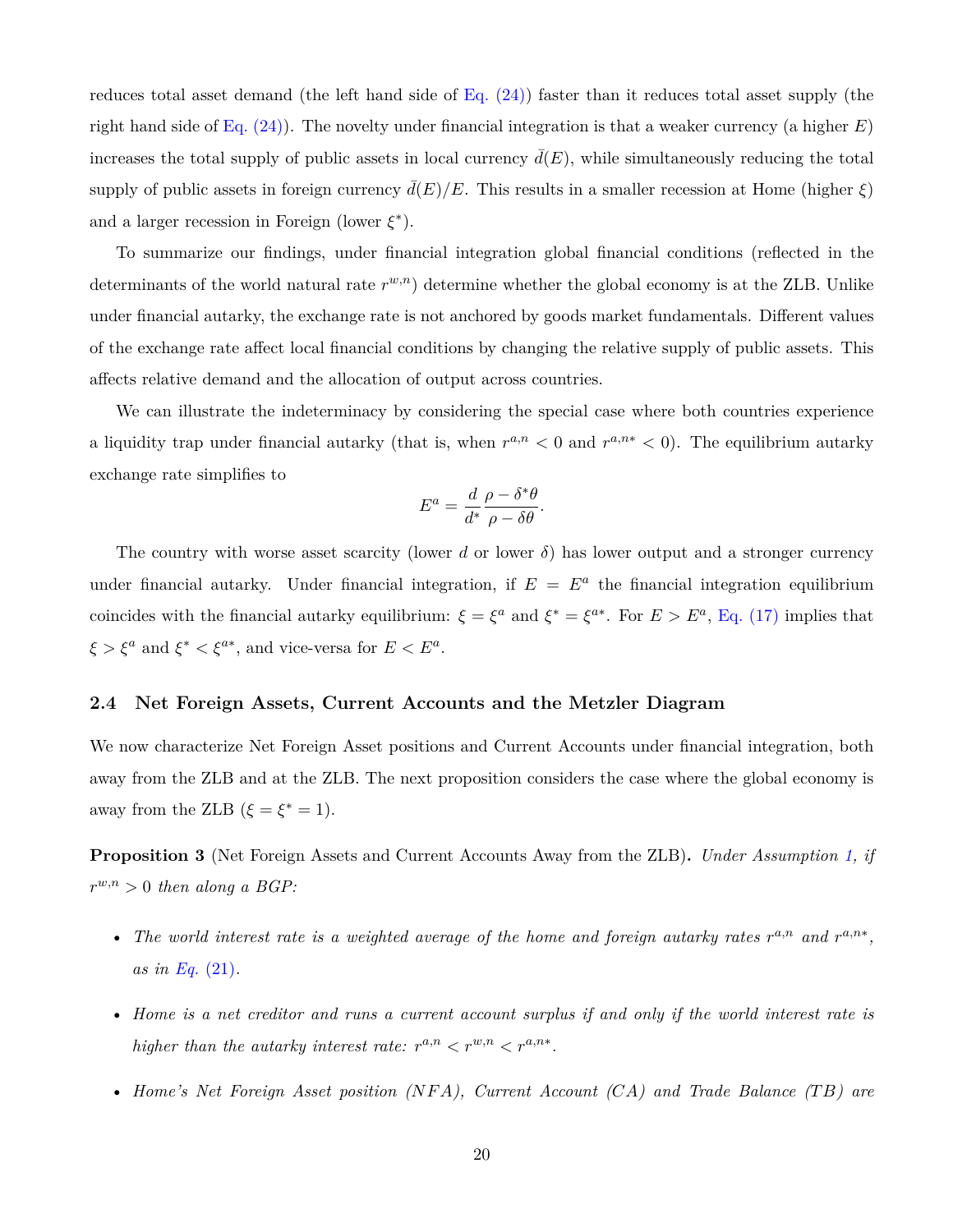*given by:*

$$
\frac{NFA}{\bar{Y}} = \frac{(1 - \theta d)(r^w - r^{a,n})}{(g + \theta - r^w)(\rho + r^w)}, \quad \frac{CA}{\bar{Y}} = g\frac{NFA}{\bar{Y}}, \quad \frac{TB}{\bar{Y}} = (g - r^w)\frac{NFA}{\bar{Y}}.
$$
 (25)

*Proof.* See text.

We have already established that away from the ZLB, the world interest rate is a weighted average of the financial autarky rates in both countries. Next, note that along a BGP and for a given world interest rate  $r^w$ , we can express asset demand *W* and private asset supply *V* from [Eqs. \(4a\),](#page-12-4) [\(5a\)](#page-12-3) and [\(7a\)](#page-13-6) as

<span id="page-21-1"></span>
$$
V = \frac{\delta}{r^w + \rho} \bar{Y},\tag{26a}
$$

<span id="page-21-0"></span> $\Box$ 

$$
W = \frac{(1-\delta) - (r^w - g)d + (\rho + g)\frac{\delta}{r^w + \rho}}{g + \theta - r^w}\bar{Y}.
$$
\n(26b)

The net foreign asset position is defined as  $NFA = W - (V + D)$ , and the current account is the change in the net foreign asset position:  $CA = NFA = qNFA$  along the BGP. The trade balance obtains from the definition of the current account:  $CA = TB + r^w NFA$ . Substituting, we obtain [Eq. \(25\),](#page-21-0) which says that the home Net Foreign Asset position increases with global interest rates *r w.*

Similar equations hold for Foreign, which together with equilibrium in the world asset market allow us to characterize the world interest rate  $r^w$  in a conventional Metzler diagram ([Fig. 3](#page-22-0)).

Panel (a) of [Fig. 3](#page-22-0) reports home asset supply  $V+D$  (dashed line) and home asset demand *W* (solid line), scaled by Home potential output  $\bar{Y}$ , as functions of the world interest rate  $r^w$ .<sup>12</sup> The two curves intersect at the financial autarky natural interest rate  $r^{a,n}$ —assumed positive—where the country is neither a debtor nor a creditor (point *A*). For lower values of the world interest rate, Home is a net debtor:  $NFA/\bar{Y} < 0$ . For higher values, it is a net creditor. Panel (b) reports global asset supply  $V^w + D^w$  (red dashed line) and global asset demand  $W^w$  (solid line), scaled by global potential output  $\bar{Y}^w$ , as a function of the global interest rate  $r^w$  ([Eqs. \(19\)](#page-18-1) and [\(20\)\)](#page-18-2). Global asset supply decreases with the world interest rate, while global asset demand is constant. The two curves intersect at the world natural interest rate  $r^{w,n}$ , assumed positive. The figure assumes  $r^{a,n*} < r^{a,n}$ , hence  $r^{w,n} < r^{a,n}$  and Home runs a current account deficit.<sup>13</sup>

Away from the ZLB, *Foreign's Current Account surplus helps propagate its asset shortage*, increasing

<sup>&</sup>lt;sup>12</sup>Asset supply  $(V+D)/\bar{Y}$  is monotonically decreasing in the world interest rate  $r^w$ . Asset demand  $W/\bar{Y}$  is non-monotonic because of two competing effects. First, higher interest rates imply that wealth accumulates faster. But higher interest rates also reduce the value of the new trees endowed to the newborns and increase the tax burden required to pay the higher interest on public debt. For high levels of the interest rate and low levels of debt, the first effect dominates and asset demand increases with  $r^w$ . For low levels of the interest rate, the second effect dominates and asset demand decreases with  $r^w$ . Regardless of the shape of  $W/\bar{Y}$ , under [Assumption 1](#page-14-0),  $g + \theta > r^w$  and  $NFA/\bar{Y}$  is increasing in the interest rate.

<sup>&</sup>lt;sup>13</sup> According to [Eq. \(25\)](#page-21-0) Home also runs a trade deficit if the global rate  $r^w$  is lower than the growth rate g.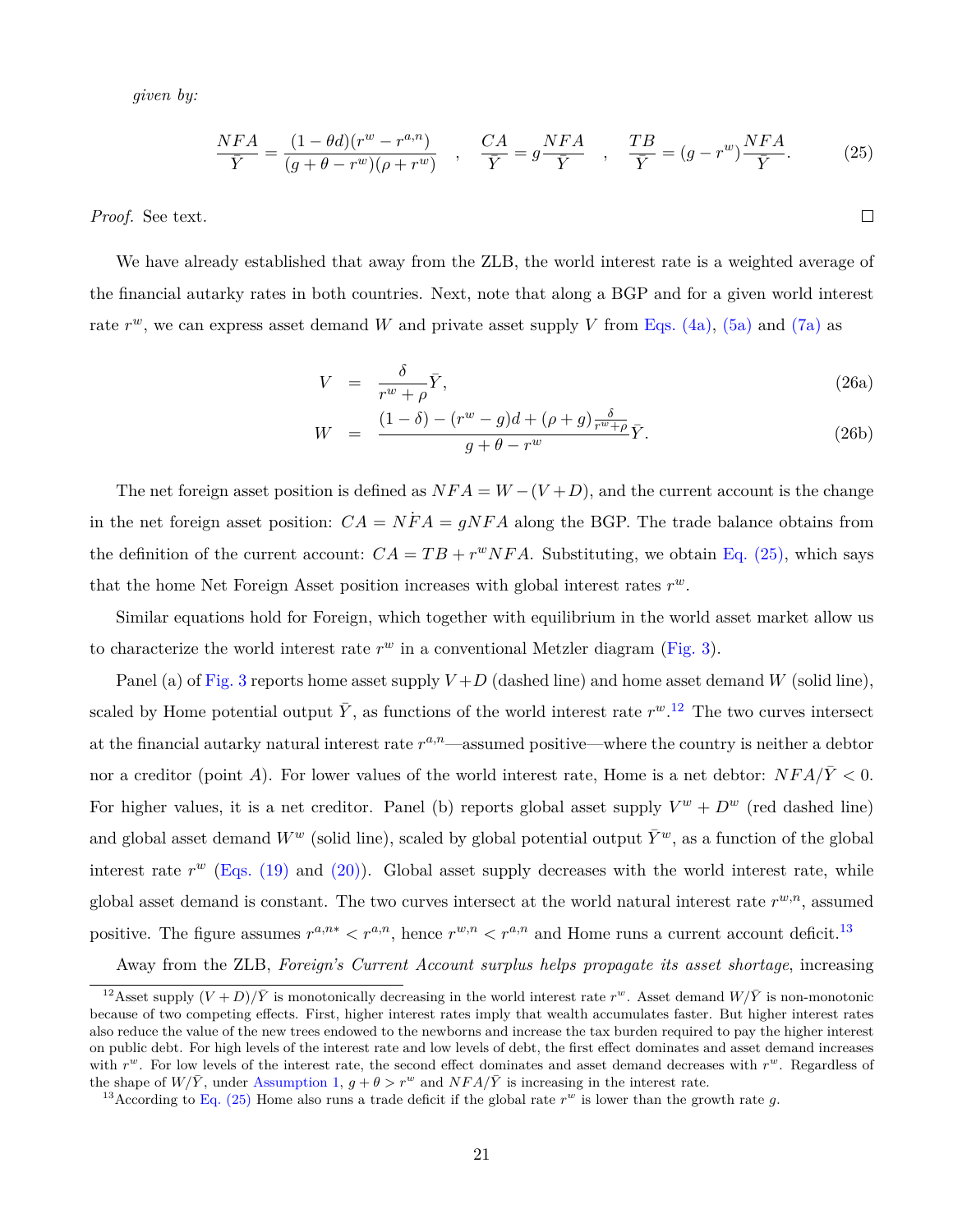

Panel (a) reports asset demand  $W/\bar{Y}$  (solid line) and asset supply  $(V+D)/\bar{Y}$  (dashed line) in Home, scaled by Home potential output. The two lines intersect at the autarky natural interest rate  $r^{a,n}$  (point  $A$ ). Panel (b) reports world asset demand  $W^{w}/\bar{Y}^{w}$  (solid line) and world asset supply  $(V^{w} + D^{w})/\bar{Y}^{w}$  (dashed red line). The two lines intersect at the world natural interest rate  $r^{w,n}$  (point *D*). When the world interest rate is below the autarky rate  $(0 < r^{w,n} < r^{a,n})$  the country is a net debtor and runs a current account deficit.

<span id="page-22-0"></span>Figure 3: World Interest Rates and Net Foreign Asset Positions: the Metzler Diagram

the foreign interest rate above its autarky level  $(r^{a,n*} < r^{w,n})$ , while reducing the home interest rate below autarky  $(r^{w,n} < r^{a,n}).$ 

Consider the case where the global economy is at the ZLB  $(r^{w,n} < 0, \xi \leq 1 \text{ and } \xi^* \leq 1)$ . The next proposition characterizes global imbalances.

<span id="page-22-1"></span>**Proposition 4** (Net Foreign Assets and Current Accounts at the ZLB)**.** *Under Assumption [1,](#page-14-0) if r w,n <* 0*, then given an exchange rate*  $E \in [\underline{E}, \overline{E}]$ :

• *Domestic output ξ is a weighted average of home and exchange-rate-weighted foreign financial autarky outputs,*  $\xi^{a,n}$  *and*  $E\xi^{a,n*}$ *, according to* 

$$
\xi = y \frac{1 - \frac{\delta \theta}{\rho}}{1 - \frac{\bar{\delta}\theta}{\rho}} \xi^{a,n} + (1 - y) \frac{1 - \frac{\delta^* \theta}{\rho}}{1 - \frac{\bar{\delta}\theta}{\rho}} E \xi^{a,n*}.
$$
\n(27)

• *Home is a net creditor and runs a current account surplus if and only if home output ξ exceeds its financial autarky level:*  $\xi^{a,n} < \xi$ . Along the BGP, Home's Net Foreign Asset Position, Current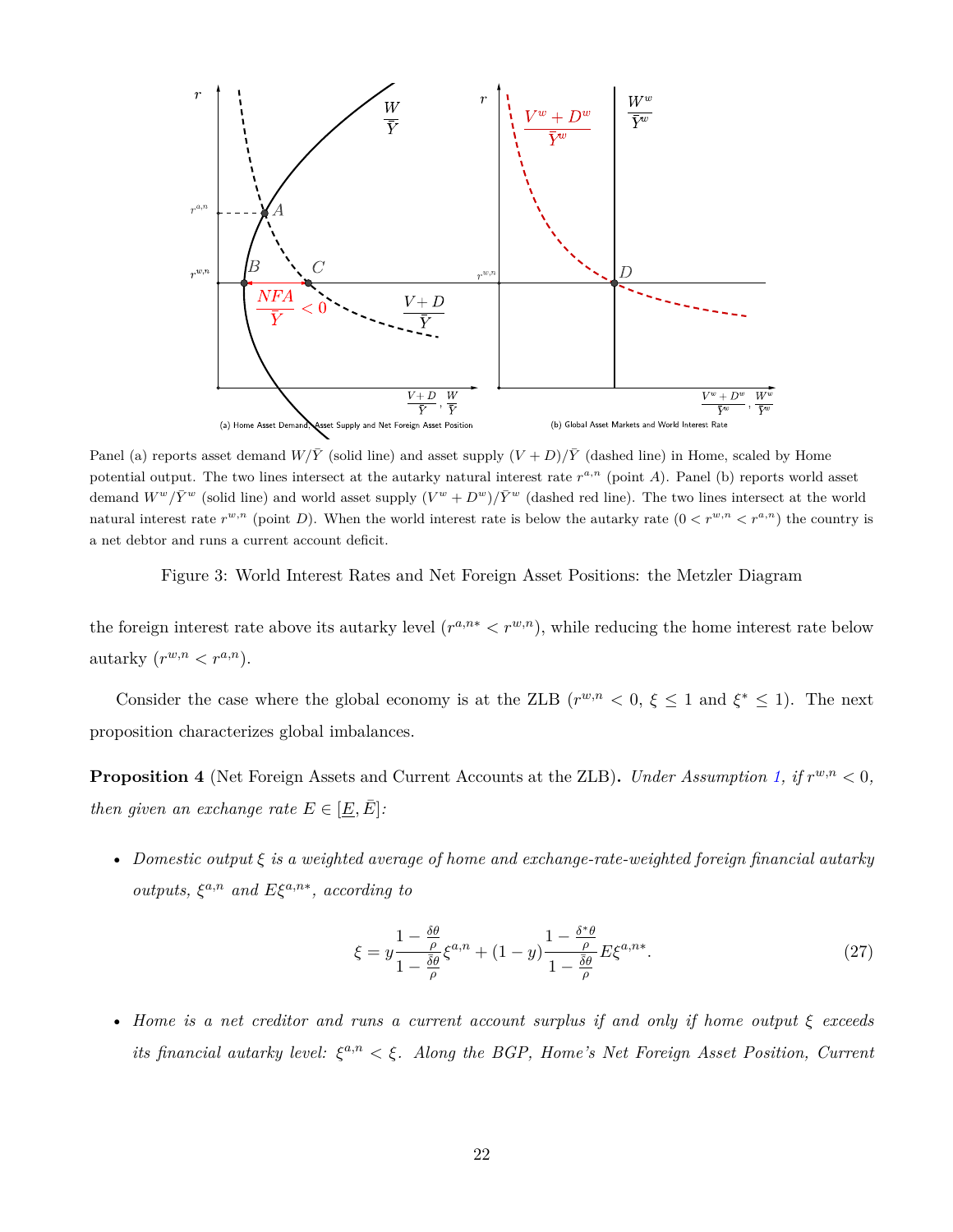*Account and Trade Balance are given by*

<span id="page-23-0"></span>
$$
\frac{NFA}{\bar{Y}} = \frac{(1 - \frac{\delta\theta}{\rho})(\xi - \xi^{a,n})}{g + \theta} \quad , \quad \frac{CA}{\bar{Y}} = \frac{TB}{\bar{Y}} = g\frac{NFA}{\bar{Y}}.
$$
\n(28)

*Proof.* See text.

The first part of the proposition obtains directly by manipulating [Eq. \(24\)](#page-19-2), using the definition of  $\xi^{a,n}$ and  $\xi^{a,n*}$  in [Proposition 1](#page-14-3). Under [Assumption 1](#page-14-0), the weights are positive and sum to one.

Assume that  $r^{w,n} < 0$  and fix a nominal exchange rate  $E \in [\underline{E}, \overline{E}]$ . We can rewrite wealth accumulation [Eq. \(5a\)](#page-12-3) and home asset pricing [Eq. \(4a\)](#page-12-4) along the BGP as a function of the domestic output level *ξ*:

$$
V = \frac{\delta \xi}{\rho} \bar{Y},\tag{29a}
$$

<span id="page-23-2"></span><span id="page-23-1"></span> $\Box$ 

$$
W = \frac{\xi + gd + g\frac{\delta\xi}{\rho}}{g + \theta}\bar{Y},\tag{29b}
$$

which immediately implies [Eq. \(28\)](#page-23-0). This establishes the last part of the proposition.

Since  $\xi \leq 1$ , Home always runs a Current Account deficit when  $\xi^{a,n} > 1$ , i.e. when Home would escape the liquidity trap under financial autarky. A similar equation holds for Foreign, which together with equilibrium in the world asset market allows us to characterize the equilibrium Home recession *ξ* for a given exchange rate *E* in a *modified Metzler diagram in quantities* ([Fig. 4\)](#page-24-0).

Panel (a) of [Fig. 4](#page-24-0) reports home asset supply  $V + D$  (dashed line) and home asset demand *W* (solid line) scaled by home potential output  $\bar{Y}$ , as functions of domestic output  $\xi$ , for a given exchange rate *E* ([Eqs. \(29a\)](#page-23-1) and [\(29b\)\)](#page-23-2). Both asset demand and asset supply are increasing in output, but supply increases faster than demand. The two curves intersect at the financial autarky output  $\xi^{a,n}$  (point A). For lower values of output, Home is a net debtor:  $NFA/\bar{Y} < 0$ . For higher values, it is a net creditor:  $NFA/\bar{Y} > 0$ . Panel (b) reports global asset supply  $V^w + D^w$  (red dashed line) and global asset demand  $W^w$  (solid line) scaled by global potential output  $\bar{Y}^w$ , as a function of the home recession  $\xi$  [\(Eqs. \(22\)](#page-19-0) and [\(23\)](#page-19-1)). Both global asset demand and supply are increasing in output, but supply increases faster than demand. The two curves intersect at the equilibrium level of home output  $0 < \xi < 1$ . The figure assumes  $E\xi^{a,n*} < \xi^{a,n}$ or equivalently  $E < E^a$ .

Replacing  $\xi$  and  $\xi^{a,n}$  from [Eq. \(17\)](#page-17-2) and [Eq. \(11b\)](#page-14-2) respectively, we can rewrite the home Net Foreign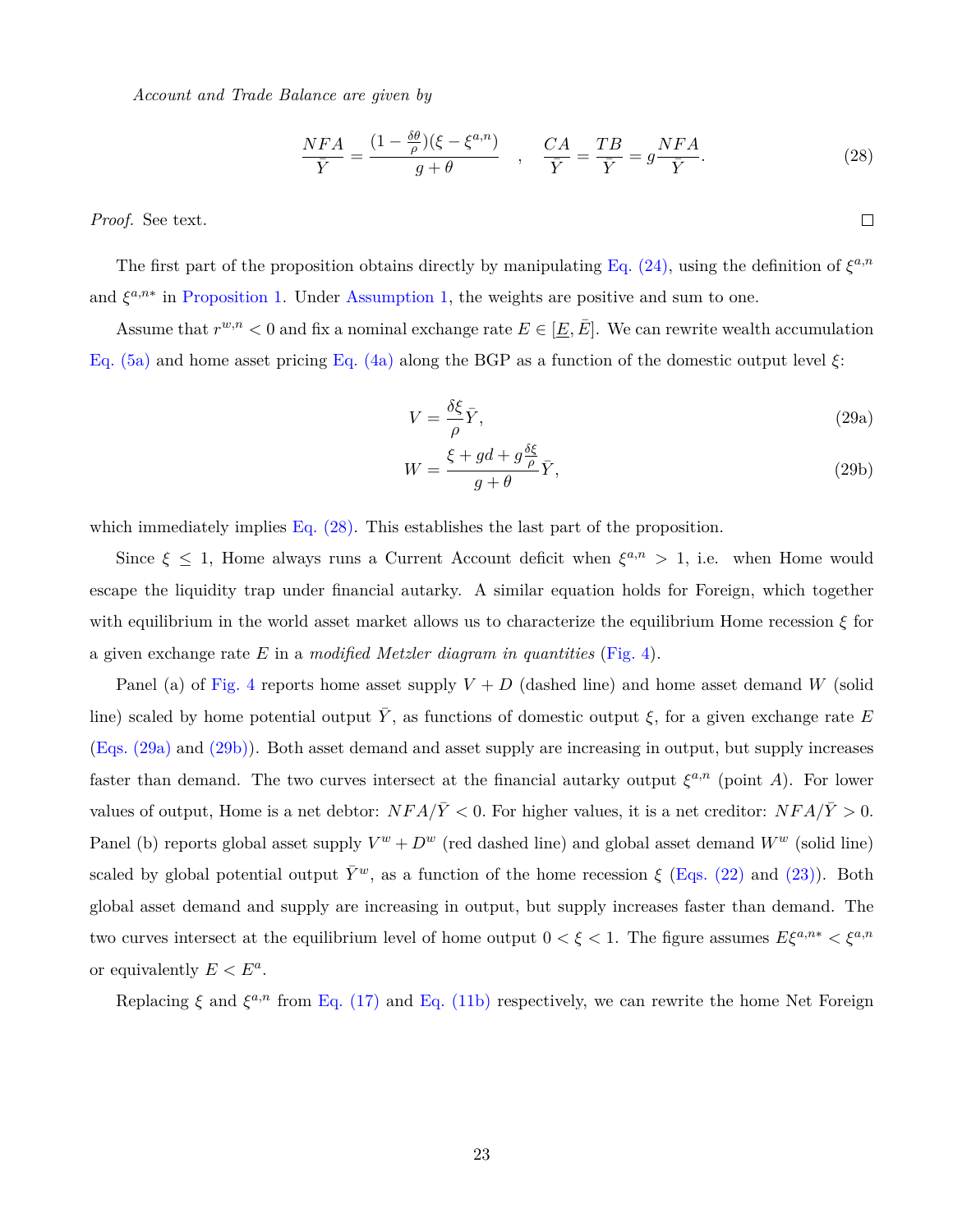

Panel (a) reports Home asset demand  $W/\overline{Y}$  (solid line) and asset supply  $(V+D)/\overline{Y}$  (dashed line) as functions of home output *ξ*. The two lines intersect at the autarky level of output *ξ a,n* (point *A*). Panel (b) reports global asset demand *W<sup>w</sup>* (solid line) and asset supply  $V^w + D^w$  (red dashed line) scaled by world potential output  $\bar{Y}^w$  as a function of home output  $\xi$ , for a given exchange rate  $E < E^a$ , when  $\xi^{a,n} < 1$  and  $\xi^{a,n*} < 1$ . The two lines intersect at the home level of output  $\xi$  (point *D*). Home experiences a worse recession,  $\xi < \xi^a$ , when it is a net debtor,  $NFA/\bar{Y}$  < 0 and runs a Current Account deficit  $(CA/\overline{Y} < 0).$ 

<span id="page-24-0"></span>Figure 4: Recessions and Net Foreign Asset Positions in a Global Liquidity Trap: the Metzler Diagram in Quantities

Asset position and Current Account in [Eq. \(28\)](#page-23-0) as

<span id="page-24-1"></span>
$$
\frac{NFA}{\bar{Y}} = \frac{(1 - \frac{\delta\theta}{\rho})}{g + \theta} \left[ \frac{\theta\bar{d}(E)}{1 - \frac{\bar{\delta}\theta}{\rho}} - \frac{\theta d}{1 - \frac{\delta\theta}{\rho}} \right] , \quad \frac{CA}{\bar{Y}} = g\frac{NFA}{\bar{Y}}.
$$
 (30)

A cheaper home currency implies a larger home Net Foreign Asset position and hence a larger Current Account, allowing Home to export more of its recession abroad. Depending on the value of the exchange rate *E*, Home can be a surplus country or a deficit country.

When both countries are in a liquidity trap under financial autarky, we can express the Net Foreign Asset position and Current Account directly as a function of the exchange rate E, relative to the autarky exchange rate  $E^a$ . Substituting the expression for the exchange rate-adjusted financial capacity, we obtain

$$
\frac{NFA}{\bar{Y}} = \frac{1 - \frac{\delta\theta}{\rho}}{1 - \frac{\bar{\delta}\theta}{\rho}} \frac{(1 - y)\theta d^*(E - E^a)}{g + \theta} \quad , \quad \frac{CA}{\bar{Y}} = g\frac{NFA}{\bar{Y}}.
$$
\n(31)

We can now connect our results to the case of financial autarky. Under financial autarky, the exchange rate is determinate precisely because the capital account is closed. If both countries are in a liquidity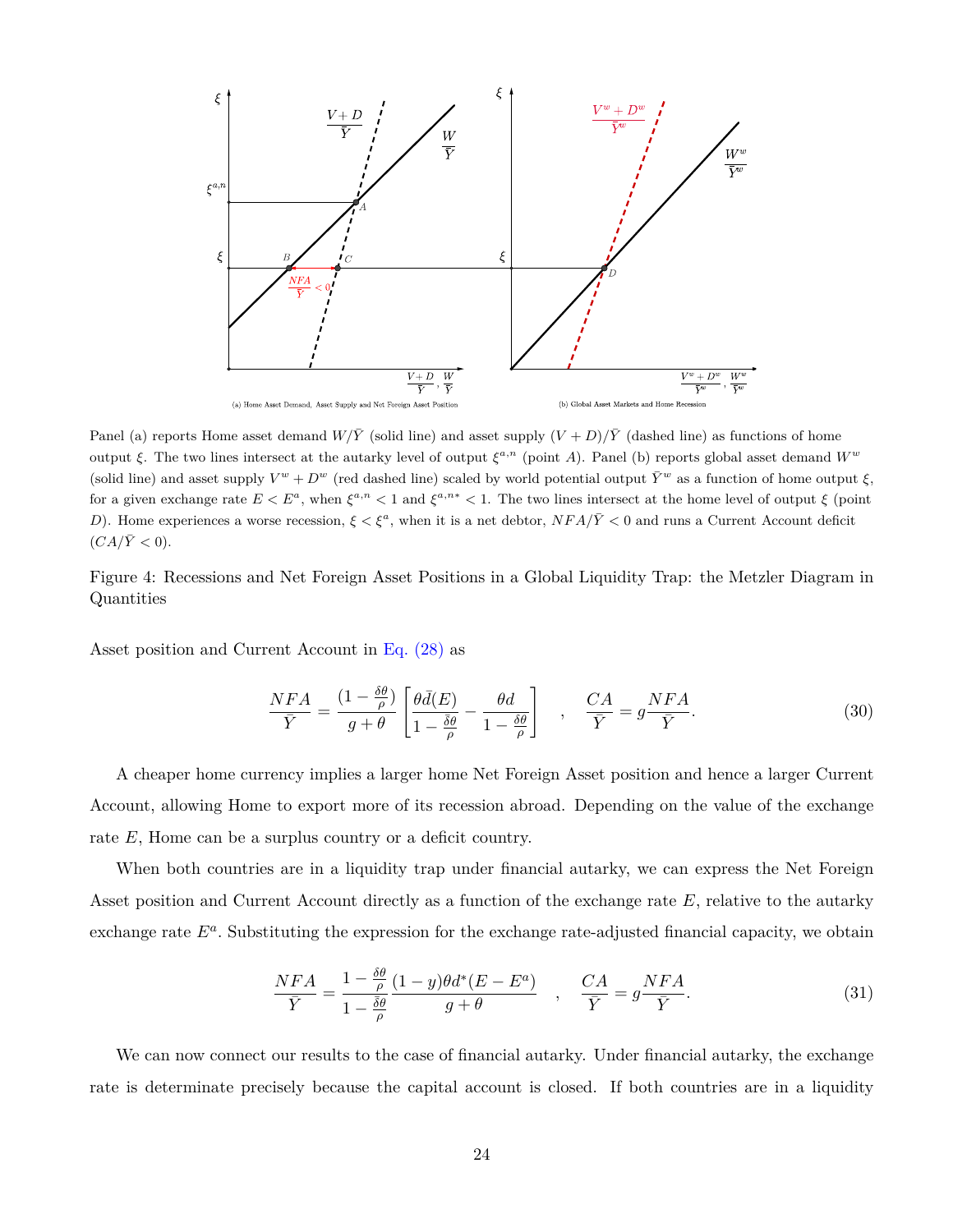trap under financial autarky,  $\xi^a = \xi^{a,n} < 1$ ,  $\xi^{a*} = \xi^{a,n*} < 1$  and  $E^a = \xi^{a,n}/\xi^{a,n*}$ . Then for  $E = E^a$ , the financial integration equilibrium coincides with the financial autarky equilibrium and there are no current account imbalances. For  $E > E^a$ , we have  $\xi > \xi^a$ ,  $\xi^* < \xi^{a*}$  and  $NFA/\overline{Y} > 0$ , and vice versa for  $E < E^a$ . By depreciating its exchange rate and running a Current Account surplus, Home can reduce the size of its recession.

In the ZLB equilibrium, *Home's current account surplus helps propagate recessions*, increasing Home's output and reducing Foreign's output. The ZLB is a *'tipping point'* for global imbalances, where the economy transitions from *benign* (current account surpluses propagating low interest rates) to *malign* (current account surpluses propagating recessions).

Our results are robust to several important extensions which we present in the appendix. There, we allow for milder nominal rigidities (appendix  $(A.2)$  $(A.2)$  $(A.2)$ , introduce home bias (appendix  $(A.3)$  $(A.3)$  $(A.3)$ , relax the unit elasticity assumption between Home and Foreign goods (appendix [A.4\)](#page-57-0), and consider a model with heterogeneity in the propensity to save both within and across countries (appendix  $A.6$ ).

### <span id="page-25-0"></span>**3 Negative Policy Spillovers: Currency and Trade Wars**

The adverse impact of current account surpluses on foreign output in the ZLB equilibrium is a symptom of a more general increased policy interdependence. At the global ZLB, some policies have large positive spillovers; others have large negative spillovers. This section focuses on the negative spillovers. In particular, we consider currency wars and trade wars. Each of these policies affects the global equilibrium by reallocating demand towards the home country and away from the foreign country, without addressing the underlying cause of global stagnation.

As is well-known, a country may wish to manipulate its terms-of-trade to exploit monopoly power, either by adjusting its exchange rate, or by erecting trade barriers. This is true both outside and at the ZLB. By contrast, the reallocation of global demand that is our focus arises only at the ZLB. In order to isolate the latter, we consider a version of the model without terms-of-trade effects.

### <span id="page-25-1"></span>**3.1 Currency Wars**

Our model provides a way of thinking about "currency wars", i.e. the incentive for one country to manipulate its currency at the expense of its trading partners. Outside the global liquidity trap, the exchange rate is pinned down  $(E = 1)$ , output in each country is at its potential level  $(\xi = \xi^* = 1)$  and the real interest rate is equal to its Wicksellian natural counterpart  $(r = r^* = r^{w,n})$ . In the absence of terms-of-trade effects, there are no gains from manipulating the exchange rate.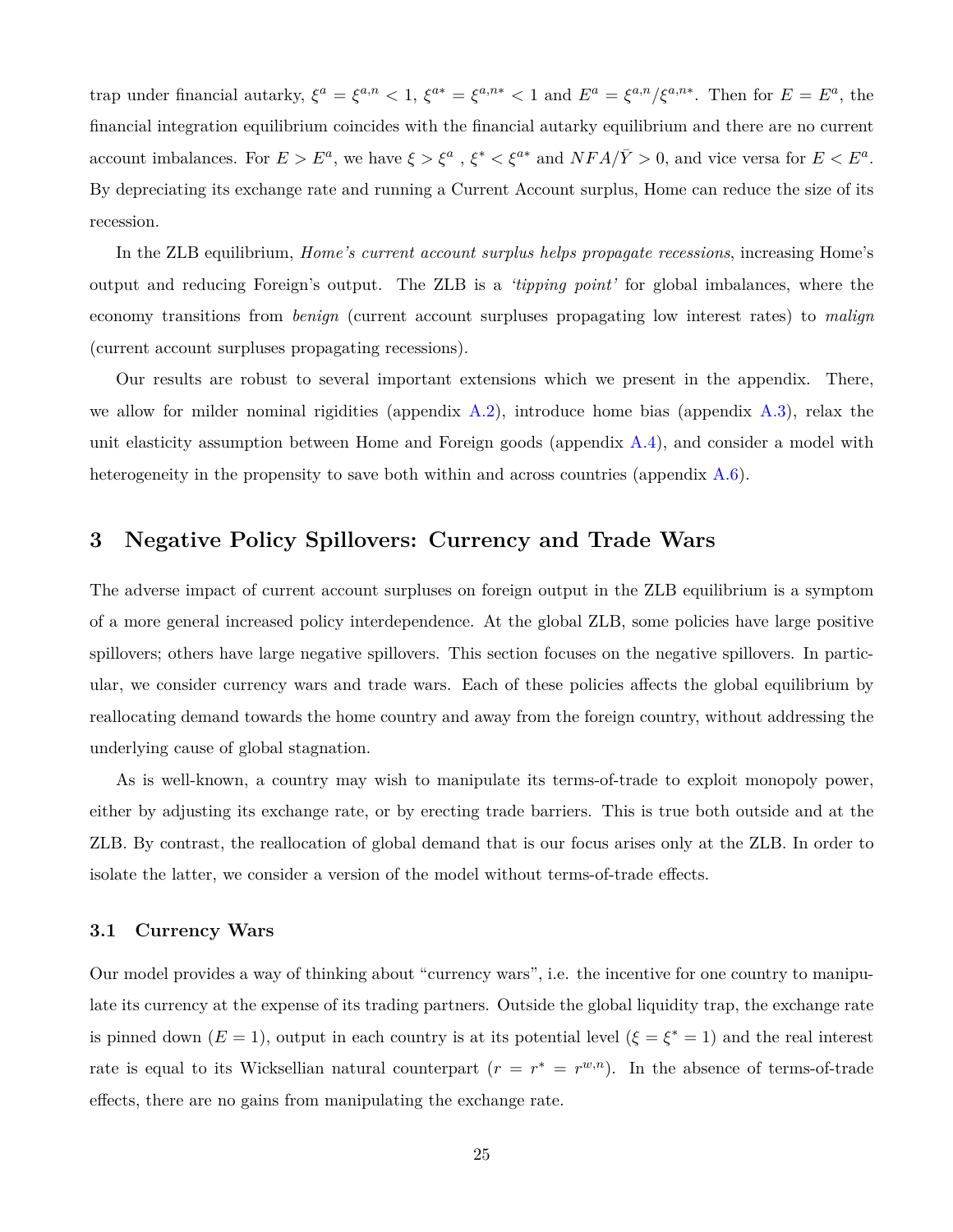In the global liquidity trap, by contrast, [Proposition 4](#page-22-1) establishes that the distribution of the global recession across countries is mediated by the exchange rate and global imbalances. Even though the exchange rate is indeterminate in this global liquidity trap regime, it is in principle possible for the home monetary authority to peg the exchange rate at any level  $E$  in the indeterminacy region  $[E, E]$ , by simply standing ready to buy and sell the home currency for the foreign currency at the exchange rate *E*, as long as the other country remains passive.

By choosing a sufficiently depreciated exchange rate, Home is able to partly export its recession abroad by running a Current Account surplus ([Proposition 2](#page-17-4) and [Proposition 4\)](#page-22-1). That is, once interest rates are at the ZLB, our model indicates that exchange rate policies generate powerful beggar-thy-neighbor effects. This zero-sum logic resonates with concerns regarding "currency wars": in the global stagnation equilibrium, attempts to depreciate one's currency affect relative output one-for-one, according to [Eq. \(18\).](#page-17-0)

Of course, if both countries attempt to simultaneously depreciate their currencies, these efforts cancel out, and the exchange rate remains a pure matter of coordination. Moreover, if agents coordinate on an equilibrium where the home exchange rate is appreciated, as could be the case if the home currency were perceived to be a "reserve currency," then this would worsen the recession at Home. In other words, while the reserve currency status may be beneficial outside a liquidity trap, it exacerbates the domestic recession in a global liquidity trap. This *"paradox of the reserve currency"* captures a dimension of the appreciation struggles of countries like Switzerland during the European turmoil in 2015, and of Japan before the implementation of Abenomics in 2012.

We develop these insights further by extending our baseline model. In order to neutralize terms-oftrade effects, we move away from the assumption of a unitary elasticity of substitution between home and foreign goods and consider instead the limit where goods become perfect substitutes. Appendix [A.4](#page-57-0) presents this extension, allowing for an arbitrary elasticity of substitution  $\sigma$  between home and foreign goods and taking the limit as  $\sigma \to \infty$ . When goods are perfect substitutes, there is no room to manipulate the terms-of-trade.

The analysis outside the ZLB under financial integration, is identical to the case  $\sigma = 1$ . In particular,  $\xi = \xi^* = 1$  and  $E = P = 1$  when the global natural rate is positive,  $r^{w,n} \geq 0$ , under [Proposition 2.](#page-17-4) Consider now the case of a global liquidity trap under financial integration. In the limit  $\sigma \to \infty$  it is still the case that  $E = P = 1$ . Yet there remains a degree of indeterminacy, indexed by a renormalization of the exchange rate  $\hat{E} \equiv E^{\sigma} = \xi/\xi^*$ . Changes in  $\hat{E}$  can be interpreted as infinitesimal attempts to manipulate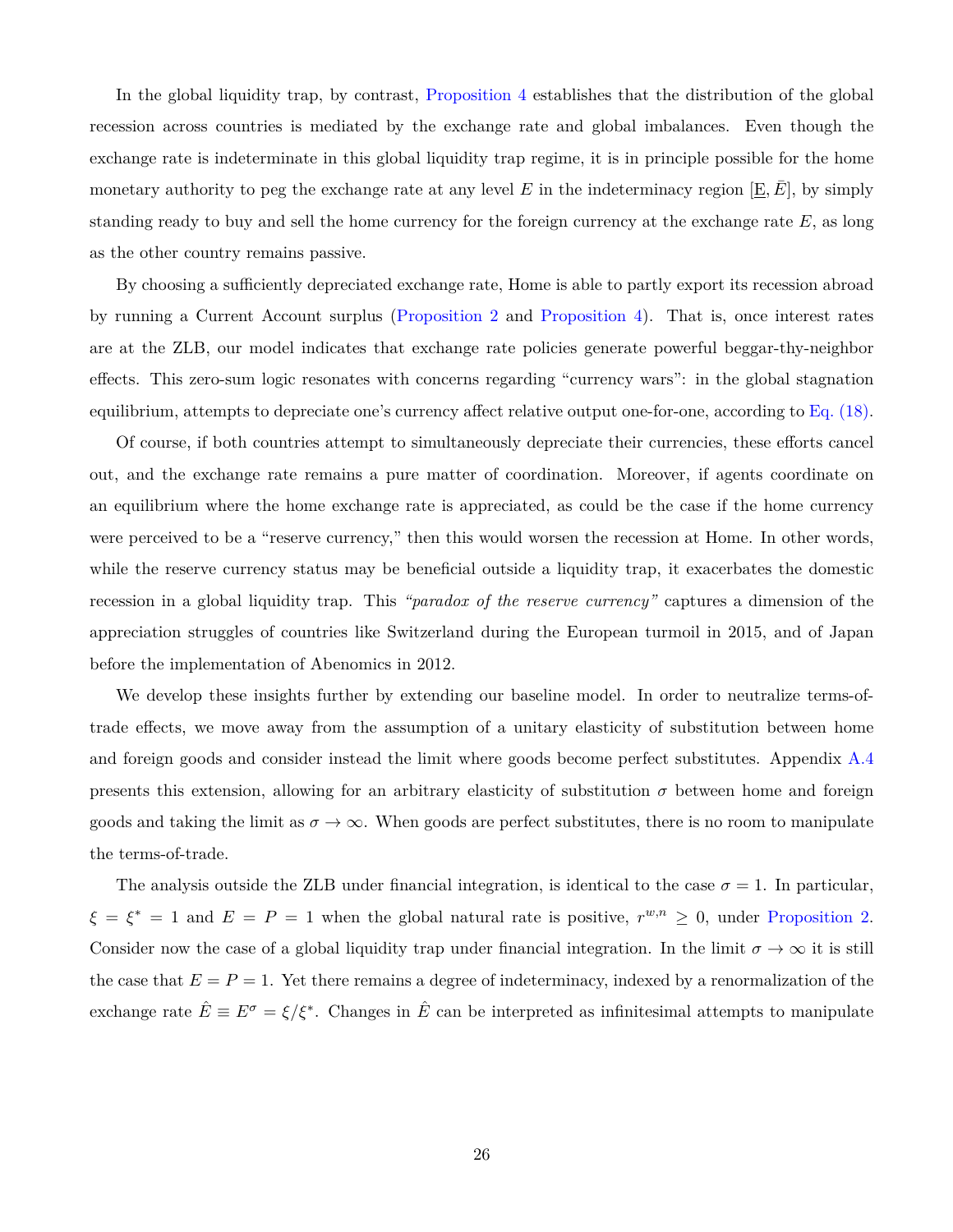the exchange rate. We show in Appendix [A.4](#page-57-0) that, when  $\sigma \to \infty$ , home and foreign output satisfy

<span id="page-27-2"></span><span id="page-27-1"></span><span id="page-27-0"></span>
$$
\xi(\hat{E}) = \frac{\theta \hat{E}\bar{d}}{y(1 - \frac{\delta\theta}{\rho})\hat{E} + (1 - y)(1 - \frac{\delta^*\theta}{\rho})},\tag{32a}
$$

$$
\xi^*(\hat{E}) = \frac{\theta \bar{d}}{y(1 - \frac{\delta \theta}{\rho})\hat{E} + (1 - y)(1 - \frac{\delta^* \theta}{\rho})}.
$$
\n(32b)

Intuitively, both the relative value of home vs. foreign output  $\xi/(E\xi^*)$  and the real consumption of home agents  $\theta W/P$  relative to the real consumption of foreign agents  $\theta W^*/P^*$  increase with  $\hat{E}$ . By choosing a more depreciated  $E$ , Home can stimulate domestic output and consumption at the expense of Foreign.<sup>14</sup>

To develop this idea further, assume that the central bank at Home can take some 'non-conventional' action  $a \geq 1$ , while the central bank in Foreign can take some action  $a^* \geq 1$ . These actions can be interpreted as non-conventional monetary policies such as Large-Scale Asset Purchases, foreign exchange interventions or any other (costly) communication by central banks. We rule out policies with a 'fiscal dimension', for instance non-conventional monetary policies that expand the supply of public or quasipublic debt, since these would have positive spillovers (see [Section 4\)](#page-34-0). These actions are assumed to impact the renormalized exchange rate, with  $\hat{E} = \mathcal{E}(a, a^*) \equiv (a/a^*)^n$  denoting how the exchange rate responds to the actions of both central banks, and  $0 < n < 1$ . A stronger action by the Home (resp. Foreign) central bank depreciates (resp. appreciates) the currency, at a decreasing rate.

These actions come at a *non-pecuniary* cost  $C(a) \geq 0$  and  $C(a^*) \geq 0$  per unit of output. These costs could be interpreted as the political-economy cost for the central bank of deviating from a narrow interest rate policy. Alternatively, as in [Caballero and Simsek](#page-48-15) [\(2020](#page-48-15)), we can interpret the cost of Large Scale Asset Purchases or foreign exchange interventions as resulting from the increased risk-exposure of the consolidated public sector balance sheet. We assume that the function  $\mathcal{C}(a)$  is twice continuously differentiable and convex in *a*, with  $C(1) = C'(1) = 0$  and let  $\eta_c = aC''(a)/C'(a) > 0$  denote the elasticity of the marginal cost.

In the limit  $\sigma \to \infty$ , there is no incentive to manipulate the exchange rate outside the ZLB since output is already at its potential level  $(\xi = 1)$  and the goods are perfect substitutes. It follows that :  $a = a^* = 1$ and  $\hat{E}=1$ .

Consider now what happens in the global liquidity trap when the central bank aims to maximize domestic consumption  $c = \theta W/P$ , net of the non-pecuniary cost  $\mathcal{C}(a)$ , given foreign action  $a^*$ . Using

<sup>&</sup>lt;sup>14</sup>In the general  $\sigma > 1$  case, a depreciation of the exchange rate *E* has two effects on real consumption  $c = \theta W/P$ : it stimulates output *ξ*, which increases wealth and consumption, but also leads to an increase in the price level *P*, which reduces real consumption.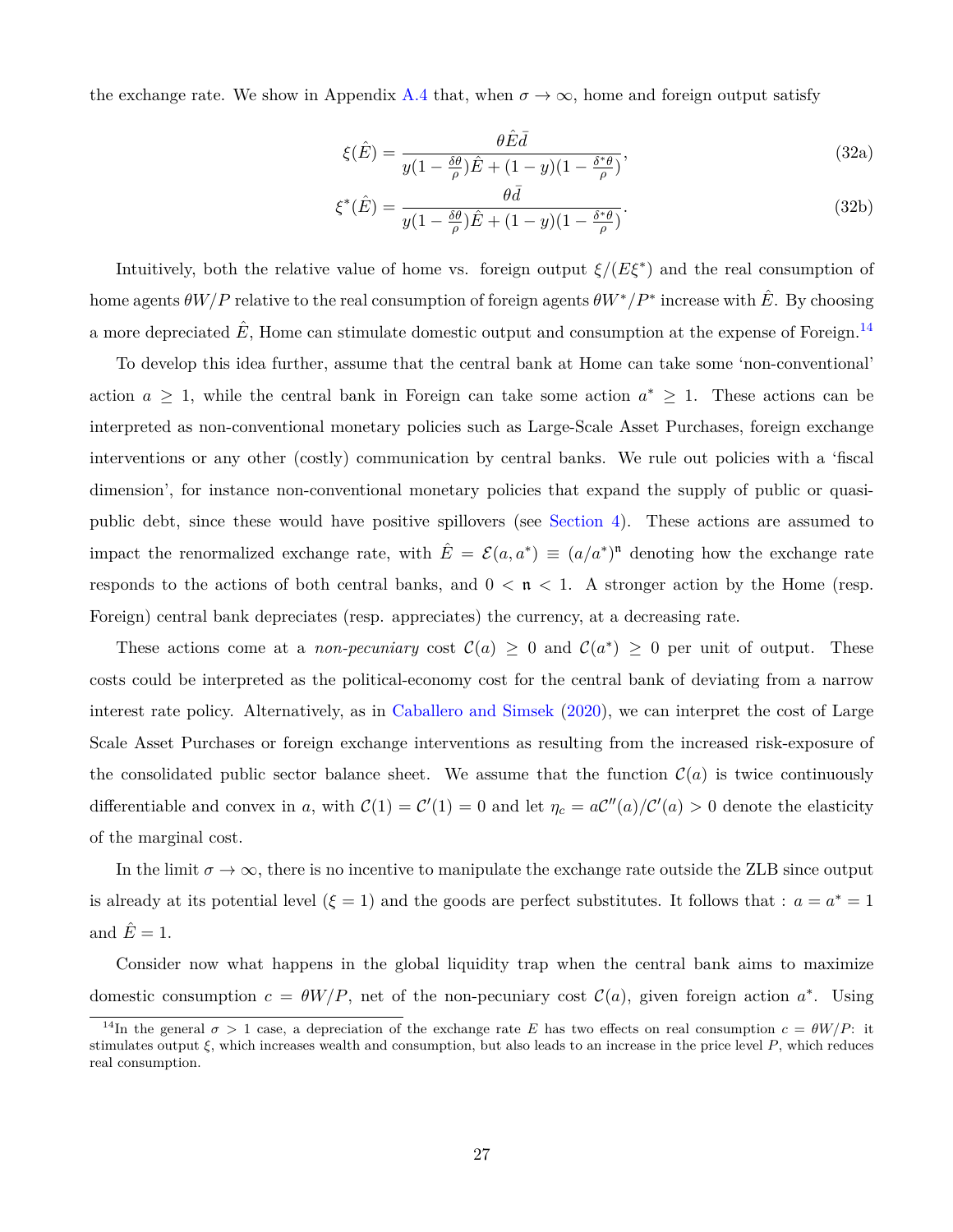Eqs. [\(29b\)](#page-23-2) and [\(32a\),](#page-27-0) Home's optimal non-conventional action *a* satisfies

<span id="page-28-0"></span>
$$
\xi\left(\mathcal{E}(a,a^*)\right) \frac{(1-y)(1-\frac{\delta^*\theta}{\rho})}{y(1-\frac{\delta\theta}{\rho})\mathcal{E}(a,a^*)+(1-y)(1-\frac{\delta^*\theta}{\rho})} \frac{\theta(1+\frac{g\delta}{\rho})}{g+\theta} \frac{\mathfrak{n}}{a} = \mathcal{C}'(a),\tag{33}
$$

which defines implicitly a best-response function  $a = \mathcal{A}(a^*)$ . By symmetry, the foreign central bank aims to maximize foreign consumption  $c^* = \theta W^*/P^*$ , net of the non-pecuniary cost  $\mathcal{C}(a^*)$ , given home action *a*. Using [Eq. \(32b\)](#page-27-1), Foreign's optimal action *a ∗* satisfies

<span id="page-28-1"></span>
$$
\xi^* \left( \mathcal{E}(a, a^*) \right) \frac{y(1 - \frac{\delta \theta}{\rho}) \mathcal{E}(a, a^*)}{y(1 - \frac{\delta \theta}{\rho}) \mathcal{E}(a, a^*) + (1 - y)(1 - \frac{\delta^* \theta}{\rho})} \frac{\theta(1 + \frac{g \delta^*}{\rho})}{g + \theta} \frac{\mathfrak{n}}{a^*} = \mathcal{C}'(a^*),
$$
\n(34)

which defines implicitly a best-response function  $a^* = A^*(a)$ . A Nash equilibrium of the Currency War game obtains when  $a = \mathcal{A}(a^*)$  and  $a^* = \mathcal{A}^*(a)$  hold simultaneously. Under some restrictions on the parameters (described in appendix [A.4](#page-57-0)), a Nash equilibrium exists, is unique, and is asymptotically stable. This equilibrium features  $a > 1$  and  $a^* > 1$ : both countries have an incentive to depreciate their currency. As usual, this is generically inefficient since the efforts of each country are undone by the other, while each country bears the full cost of its action,  $C(a)$  and  $C(a^*)$ .

Furthermore, each country's optimal action is increasing in the amount of public debt  $d$ :  $\partial a/\partial d > 0$ and  $\partial a^*/\partial \bar{d} > 0$ . The intuition is straightforward: from [Eq. \(32\)](#page-27-2) an increase in public debt  $\bar{d}$  increases output in both countries for any level of the exchange rate  $\hat{E}$ , since it alleviates the shortage of stores of values. From Eqs.  $(33)$  and  $(34)$ , it follows that the marginal benefit of non-conventional action *a* and  $a^*$ (the left hand side) increases, regardless of the action of the other country. In equilibrium, both *a* and *a ∗* increase. It follows that, if *one* country issues more public debt, *all* countries attempt to depreciate their currency more aggressively, in a largely futile effort.

We summarize these results in the following proposition.

<span id="page-28-2"></span>**Proposition 5** (Currency Wars)**.** *Under financial integration, in the limit of perfectly substitutable goods*  $(\sigma \to \infty)$  and under the parameter restriction described in appendix [A.4](#page-57-0), the Nash equilibria of the Currency *War game where each central bank tries to maximize consumption*  $c, c^*$  by choosing actions  $(a^N, a^{N*})$ , are *as follows:*

- *If*  $r^{w,n} \geq 0$ , the global economy is away from the Zero Lower Bound. There is a unique balanced *growth path Nash equilibrium with positive interest rate*  $i^w = r^w = r^{w,n}$ , *output is at its potential*,  $\xi = \xi^* = 1$ , and there is no incentive to manipulate the exchange rate:  $E = 1$ ,  $a^N = a^{N*} = 1$ .
- If  $r^{w,n} < 0$ , the global economy is at the ZLB:  $i^w = r^w = 0$ . There is a unique asymptotically stable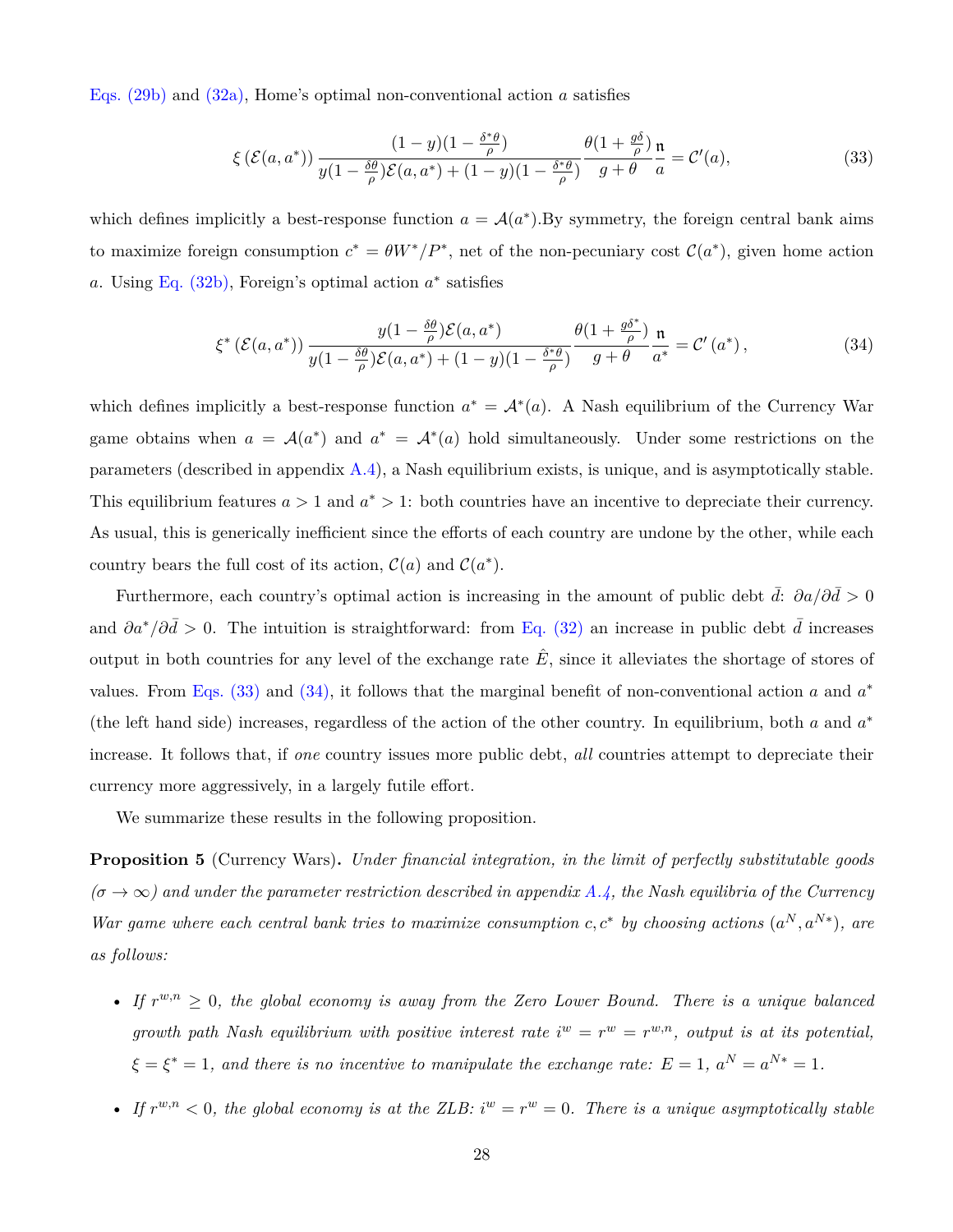*balanced growth path Nash equilibrium with*  $a^N > 1$ ,  $a^{N*} > 1$  *characterized by [Eqs.](#page-28-0)* (33) *and* [\(34\)](#page-28-1)*; the* normalized exchange rate satisfies  $\hat{E}^N = \mathcal{E}(a^N, a^{N*})$  and  $\xi^N \le 1$ ,  $\xi^{N*} \le 1$  satisfy Eq. [\(32\)](#page-27-2).

• *At the ZLB Nash equilibrium, the more public debt a country issues, the more each country tries to depreciate its currency:*  $\partial a^N / \partial \bar{d} > 0$ ,  $\partial a^{*N} / \partial \bar{d} > 0$ .

*Proof.* See text and appendix [A.4](#page-57-0).

### **3.2 Trade Wars**

Our model also provides a way of thinking about "trade wars," i.e. the incentive for one country to erect trade barriers at the expense of its trading partners. We introduce the possibility of asymmetric tariffs into our baseline model and show that trade wars share the mechanisms and negative spillovers of currency wars at the ZLB.

We start with the full model of [Section 2,](#page-8-0) except that we now allow Home to impose an ad-valorem tariff *λ* on imports from Foreign, and conversely allow Foreign to impose an ad-valorem tariff *λ <sup>∗</sup>* on imports from Home. Under the law of one price, households in Home now face import prices  $P_{F,t} = E_t P_{F,t}^*(1 + \lambda)$ , while households in Foreign now face import prices  $P_{H,t}^* = P_{H,t}(1 + \lambda^*)/E_t$ . As before, we assume that prices are fully rigid in their home market and normalize:  $P_{H,t} = P_{F,t}^* = 1$ . We also assume that each country instantaneously rebates tariff revenues to the consuming households. With Cobb-Douglas preferences, aggregate expenditure shares become (see Appendix  $A.5$ ):

<span id="page-29-0"></span>
$$
c_H = \frac{\gamma(1+\lambda)}{1+\gamma\lambda}\theta W \qquad , \qquad c_F = \frac{(1-\gamma)}{1+\gamma\lambda}\frac{\theta W}{E} \tag{35a}
$$

$$
c_H^* = \frac{\gamma}{1 + \lambda^*(1 - \gamma)} \theta E W^* \qquad , \qquad c_F^* = \frac{(1 - \gamma)(1 + \lambda^*)}{1 + \lambda^*(1 - \gamma)} \theta W^* . \tag{35b}
$$

Everything else equal, tariffs shift households' expenditure shares towards domestic goods: as Home increases its tariffs on Foreign goods, demand for Foreign goods by Home households decreases by a factor  $(1 + \gamma \lambda)^{-1}$  < 1. Further, since tariff revenues are rebated lump sum to consumers, demand for Home goods by Home households increases by a factor  $(1 + \lambda)/(1 + \gamma \lambda) > 1$ . The same effect holds for the tariffs imposed by Foreign.

Substituting [Eq. \(35\)](#page-29-0) into the goods market clearing conditions, [Eq. \(8\)](#page-13-1) becomes

*θ*

<span id="page-29-1"></span>
$$
\theta \left( \frac{y(1+\lambda)}{1+y\lambda} W + \frac{y}{1+\lambda^*(1-y)} EW^* \right) = \xi \bar{Y},\tag{36a}
$$

$$
\theta \left( \frac{1 - y}{1 + y\lambda} W + \frac{(1 - y)(1 + \lambda^*)}{1 + \lambda^*(1 - y)} EW^* \right) = E \xi^* \bar{Y}^*.
$$
\n(36b)

 $\Box$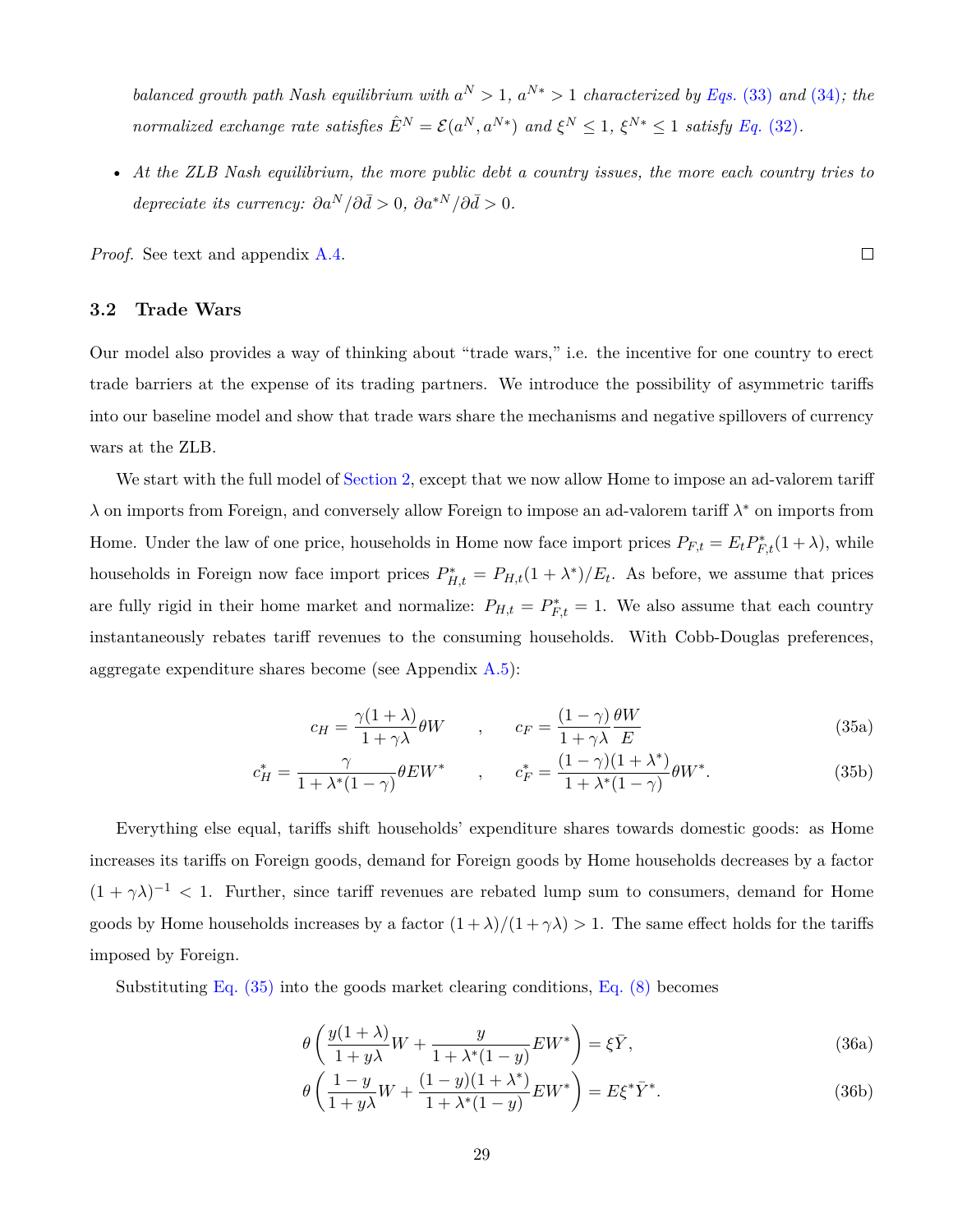Because tariff revenues are rebated lump sum to households, all remaining equilibrium conditions are unchanged: wealth accumulation Eq.  $(4)$ , asset pricing Eq.  $(5)$  and government debt dynamics Eq.  $(7)$ .

Manipulating the equilibrium conditions, we can show that under financial autarky the natural rate  $r^{a,n}$ , the natural output gap  $\xi^{a,n}$ , and the equilibrium allocations, are the same as in [Proposition 1,](#page-14-3) regardless of the tariffs  $\lambda$  and  $\lambda^*$ . The autarky rate and output gap are determined by:  $r^a = \max\{r^{a,n}, 0\}$  and  $\xi^a = \min\{\xi^{a,n}, 1\}$ . It follows immediately that the only effect of the tariffs is to force an adjustment in the autarky exchange rate, now equal to

<span id="page-30-1"></span>
$$
E^{a} = \frac{\xi^{a}}{\xi^{a,*}} \frac{1 + \lambda^{*}(1 - y)}{1 + \lambda y}.
$$
\n(37)

This result is an illustration of Lerner symmetry [\(Lerner,](#page-50-16) [1936](#page-50-16)). Under autarky, the natural rate  $r^{a,n}$ is determined in asset markets. Since asset market conditions are not changed by the tariffs, the natural rate is unchanged: whether the economy is away from or at the ZLB. It follows that wealth (in domestic currency) is also independent of the tariffs. Consequently, the exchange rate must adjust to counteract the shift in relative demand induced by the tariffs in  $Eq. (35)$ . Since the root of the ZLB equilibrium lies in the financial sphere, reallocating demand between Home and Foreign goods cannot resolve this problem: an increase in tariffs in Home simply appreciates the currency, leaving the domestic economy just as depressed. Tariffs, however, could increase welfare by raising the relative price of domestic goods, through the usual terms-of-trade argument.

Lerner symmetry breaks down under financial integration, both outside and at the ZLB. First, consider what happens away from the ZLB  $(\xi = \xi^* = 1)$ . A change in tariffs requires an adjustment in exchange rates. As the exchange rate varies, so does the global supply of assets relative to global asset demand, hence global interest rates need to adjust. This can be illustrated most directly by combining the asset supply and asset demand conditions Eqs.  $(4)$ ,  $(5)$  and  $(7)$  with the fact that global wealth spent must equal global output,  $\theta W^w = \bar{Y} + E\bar{Y}^*$ . This yields an expression for the world risk free rate as a weighted average of the home and foreign natural autarky rates, where the weights are a function of the exchange rate:

<span id="page-30-0"></span>
$$
r^{w} = \frac{y(1 - \theta d)}{y(1 - \theta d) + E(1 - y)(1 - \theta d^{*})} r^{a, n} + \frac{(1 - y)E(1 - \theta d^{*})}{y(1 - \theta d) + E(1 - y)(1 - \theta d^{*})} r^{a, n*}.
$$
 (38)

An appreciation of the exchange rate shifts the global interest rate towards the Home country's autarky natural rate as it increases Home asset supply relative to Foreign.

Given a global interest rate  $r^w$ , Home and Foreign asset demands satisfy [Eq. \(26\).](#page-21-1) Substituting this into the goods market equilibrium conditions [Eq. \(35\)](#page-29-0) yields an expression for the exchange rate needed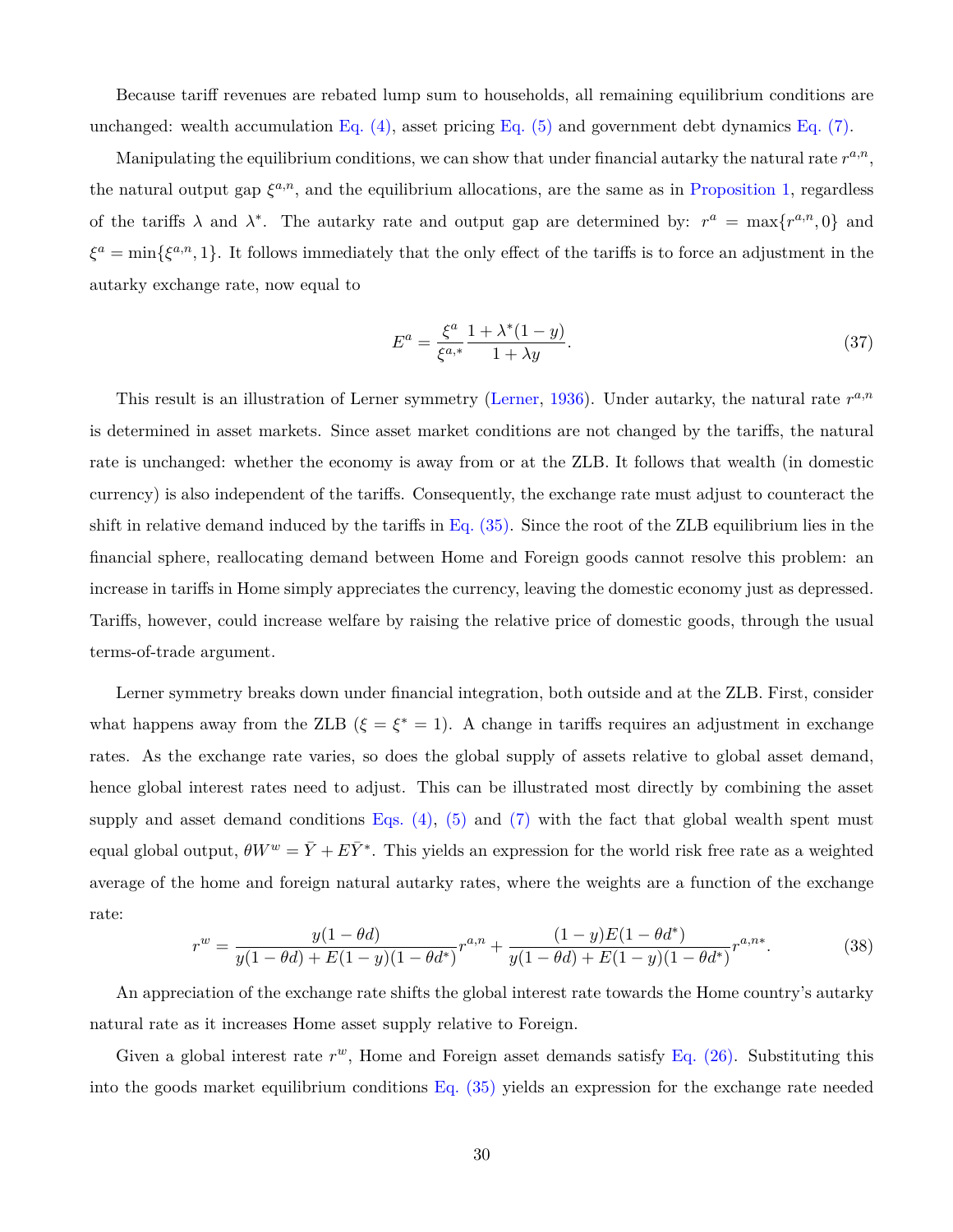to clear the goods markets, given a global interest rate *r w*:

$$
(g + \theta - r^{w}) = \frac{\theta y(1+\lambda)}{1+y\lambda} \left[ 1 + (g - r^{w}) \left( \frac{\delta}{\rho + r^{w}} + d \right) \right]
$$
  
+ 
$$
E \frac{\theta(1-y)}{1+\lambda^{*}(1-y)} \left[ 1 + (g - r^{w}) \left( \frac{\delta^{*}}{\rho + r^{w}} + d^{*} \right) \right]
$$
(39)

As before, for a given world interest rate (and therefore asset demands), an increase in domestic tariffs requires an appreciation of the domestic currency to clear the goods markets. But this movement in the exchange rate now affects world interest rates according to [Eq. \(38\).](#page-30-0)

As long as this system admits a solution  $r^{w,n}$  with  $r^{w,n} > 0$ , the economy escapes the ZLB. Output in each country is unaffected by tariffs, whose effect is absorbed by a combination of exchange rate and global interest rate adjustments.

While tariffs leave output unchanged, they do affect global imbalances: Home's net foreign asset position along the BGP is still given by Eq.  $(25)$  from [Proposition 3,](#page-20-0) reproduced here:

$$
\frac{NFA}{\bar{Y}}=\frac{(1-\theta d)(r^w-r^{a,n})}{(g+\theta-r^w)(\rho+r^w)}\quad ,\quad \frac{CA}{\bar{Y}}=g\frac{NFA}{\bar{Y}}\quad ,\quad \frac{TB}{\bar{Y}}=(g-r^w)\frac{NFA}{\bar{Y}}.
$$

An increase in tariffs at Home, which appreciates the currency, *reduces* global imbalances at Home (relative to its output) as it reduces the gap between the world interest rate and Home's autarky rate. This is true regardless of whether the country is a creditor or a debtor: following an increase in its tariffs, a creditor country runs a smaller current account surplus; a debtor country runs a smaller current account deficit.<sup>15</sup> This illustrates that global imbalances are not driven by the expenditure switching effect due to the tariffs or to the exchange rate appreciation, for otherwise the current account would always either improve or deteriorate regardless of its initial position. Instead, global imbalances are determined in global financial markets and reflect the tension between the local and global supply and demand of assets.

Consider now what happens when the natural rate  $r^{w,n}$  becomes negative and the economy experiences a global liquidity trap. As in [Proposition 2,](#page-17-4) given tariff policies  $\lambda$  and  $\lambda^*, r^w = 0$  and there is a continuum of balanced growth path equilibria indexed by the exchange rate *E* within a range  $[E, \overline{E}]$ . Combining asset demand, supply and goods market conditions Eqs.  $(4)$ ,  $(5)$ ,  $(7)$  and  $(35)$  for a given exchange rate E, the

<sup>&</sup>lt;sup>15</sup>The same expression implies that Foreign's external imbalances, as a fraction of foreign output, must become larger when Home tariffs increase. This is consistent with *NF A* + *E NF A<sup>∗</sup>* = 0 since the exchange rate appreciates. Note also that the impact on the trade balance depends on the change in global interest rate.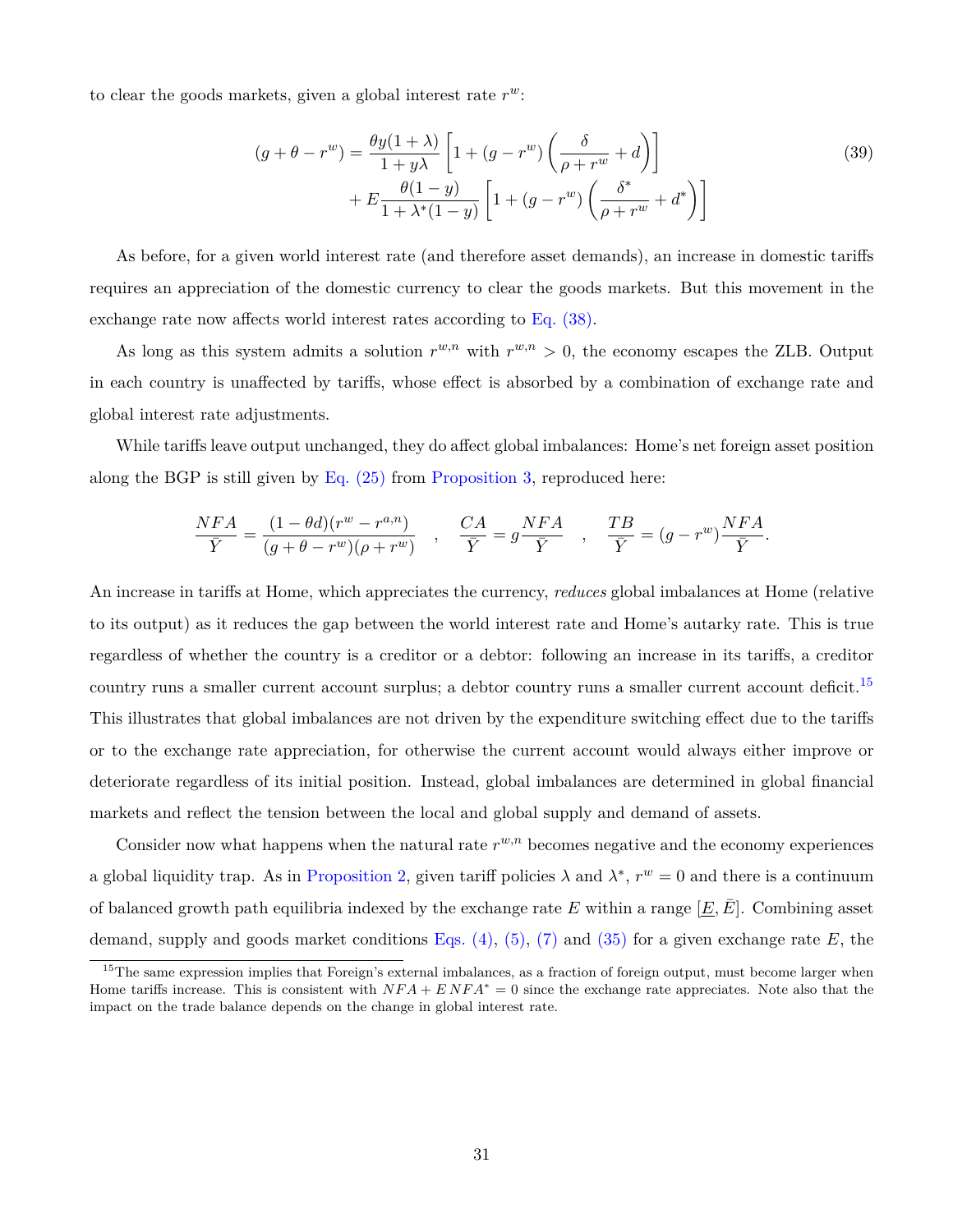output gaps satisfy the following system:

<span id="page-32-0"></span>
$$
\frac{\theta + g}{\theta} \xi = \frac{y(1 + \lambda)}{1 + \lambda y} \left[ g d + \left( 1 + \frac{g \delta}{\rho} \right) \xi \right] + \frac{1 - y}{1 + \lambda^*(1 - y)} E \left[ g d^* + \left( 1 + \frac{g \delta^*}{\rho} \right) \xi^* \right]
$$
(40a)

$$
\frac{\theta + g}{\theta} E \xi^* = \frac{y}{1 + \lambda y} \left[ g d + \left( 1 + \frac{g \delta}{\rho} \right) \xi \right] + \frac{(1 - y)(1 + \lambda^*)}{1 + \lambda^* (1 - y)} E \left[ g d^* + \left( 1 + \frac{g \delta^*}{\rho} \right) \xi^* \right].
$$
 (40b)

This system boils down to [Eq. \(17\)](#page-17-2) in the absence of tariffs,  $\lambda = \lambda^* = 0.16$  Conditional on an exchange rate *E*, an increase in tariffs in Home increases Home's output, i.e.  $\partial \xi/\partial \lambda > 0$ , while decreasing Foreign's output:  $\partial \xi^*/\partial \lambda^*$  < 0. The intuition is simple: at the global ZLB asset prices and the exchange rate are fixed. Hence Home tariffs, which tilt global demand towards the Home good, must reduce home slack at the expense of foreign slack. In that sense, trade wars, like currency wars, simply reallocate a global deficiency of aggregate demand without addressing the underlying cause, which lies in global financial markets.

Next, observe that global imbalances still satisfy [Eq. \(28\)](#page-23-0) from [Proposition 4:](#page-22-1)

<span id="page-32-1"></span>
$$
\frac{NFA}{\bar{Y}} = \frac{(1 - \frac{\delta \theta}{\rho})(\xi - \xi^{a,n})}{g + \theta} , \quad \frac{CA}{\bar{Y}} = \frac{TB}{\bar{Y}} = g\frac{NFA}{\bar{Y}}.
$$

Consequently, at the ZLB tariffs always increase a country's net foreign asset position and current account, regardless of its autarky position, and deteriorate the net foreign position and current account of the rest of the world. This is intuitive, since at the ZLB the effect of tariffs on aggregate output operates entirely via the reallocation of demand, with no effect on the underlying global financial conditions.

We now analyze the Nash game where each country chooses its tariffs non-cooperatively to maximize its own real consumption along the BGP, taking as given the other country's tariff. A full characterization of the Nash equilibria of this Trade War game is possible but complicated by the presence of the usual terms-of-trade effects. As in the case of currency wars, we obtain a sharp characterization by moving away from the assumption of unitary elasticity of substitution between home and foreign goods ( $\sigma = 1$ ) and considering instead the limit where goods become perfect substitutes ( $\sigma \to \infty$ ). Appendix [A.5](#page-60-0) presents this extension.

In the limit of perfectly substitutable goods, there is no monopoly rent to be extracted by manipulating terms-of-trade. It follows immediately that, under financial autarky or under financial integration but outside the ZLB, the optimal tariffs are  $\lambda = \lambda^* = 0$ , with  $E = P = 1$ .

Consider now the case of a global liquidity trap under financial integration. In that limit, it is still the case that  $E = P = 1$  and  $\lambda = \lambda^* = 0$ . There remains, as in the previous section, a degree of indeterminacy,

<sup>&</sup>lt;sup>16</sup>The range of indeterminacy  $[E, \overline{E}]$  is also constrained by tariff policy.  $\overline{E}$  is defined such that  $\xi = 1$  in [Eq. \(40a\)](#page-32-0), while <u>E</u> is defined such that  $\xi^* = 1$  in [Eq. \(40b\)](#page-32-1). As tariffs increase, this range shrinks and converges to  $E^a$ .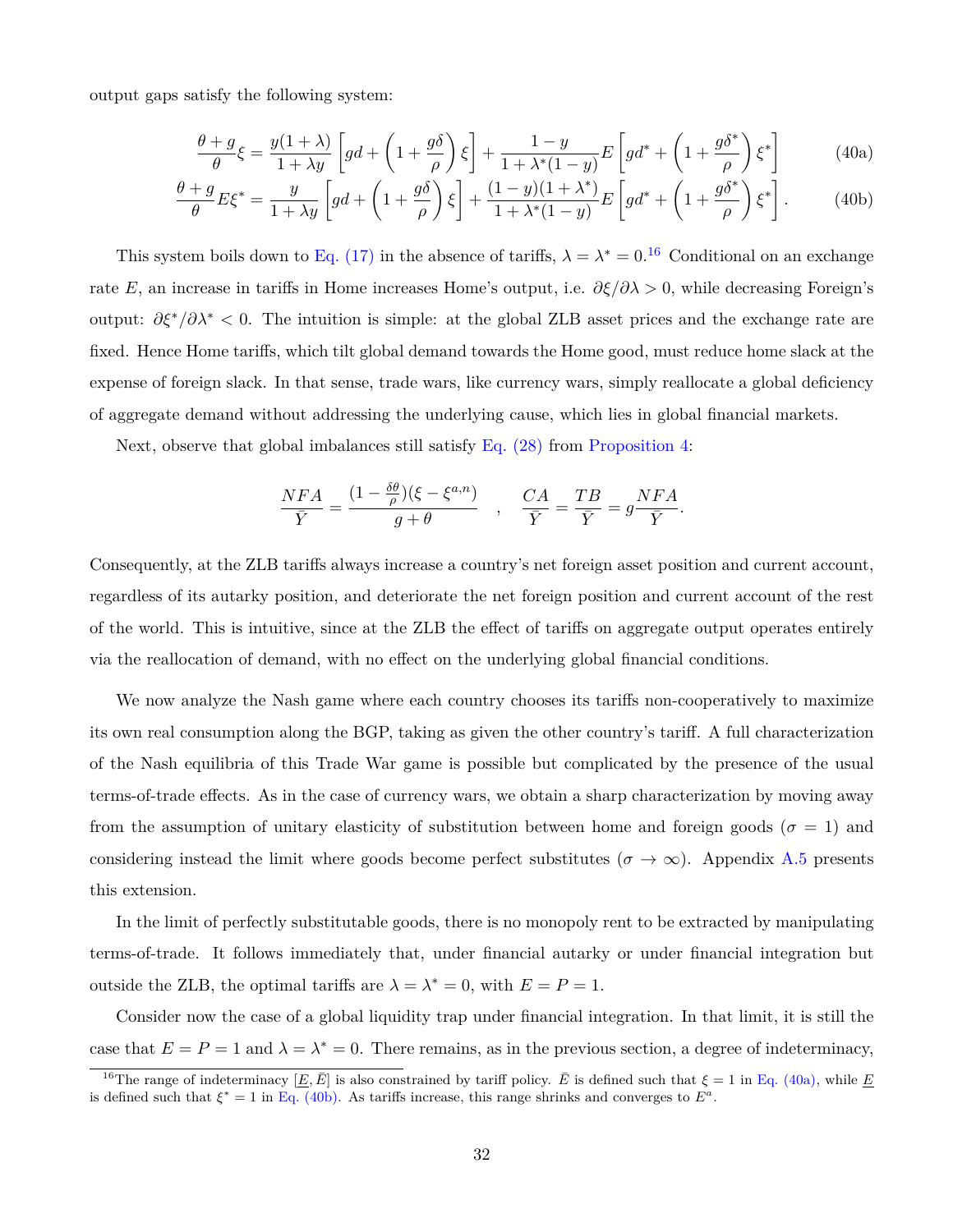indexed by  $\hat{E} = E^{\sigma}$ . Further, for a given value of  $\hat{E}$ , we can consider 'infinitesimal' attempts to erect unilateral trade barriers through the choice of  $\hat{\lambda} = \exp(\lambda \sigma) \ge 1$  and  $\hat{\lambda}^* = \exp(\lambda^* \sigma) \ge 1$ , where  $\hat{\lambda} = 1$ corresponds to  $\lambda = 0$ . In the limit  $\sigma \to \infty$ , home and foreign output satisfy the following generalization of Eq.  $(32)^{17}$ 

<span id="page-33-0"></span>
$$
\xi = \frac{1}{\kappa \kappa^* (1 - \tilde{\delta})} \left( y \frac{\kappa^* \hat{\lambda} \hat{E} + \alpha^*}{y \hat{\lambda} \hat{E} + 1 - y} (1 - \frac{\theta \delta}{\rho}) \xi^a + (1 - y) \frac{\kappa^* \hat{E} + \alpha^* \hat{\lambda}^*}{y \hat{E} + (1 - y) \hat{\lambda}^*} (1 - \frac{\theta \delta^*}{\rho}) \xi^{a*} \right)
$$
(41a)

$$
\xi^* = \frac{1}{\kappa \kappa^* (1 - \tilde{\delta})} \left( y \frac{\kappa + \alpha \hat{\lambda} \hat{E}}{y \hat{\lambda} \hat{E} + 1 - y} (1 - \frac{\theta \delta}{\rho}) \xi^a + (1 - y) \frac{\kappa \hat{\lambda}^* + \alpha \hat{E}}{y \hat{E} + (1 - y) \hat{\lambda}^*} (1 - \frac{\theta \delta^*}{\rho}) \xi^{a*} \right), \tag{41b}
$$

where

$$
\alpha = \frac{y}{y\hat{E}\hat{\lambda} + 1 - y} \left(\frac{\theta}{g} + \frac{\theta\delta}{\rho}\right) \quad ; \quad \alpha^* = \frac{(1 - y)\hat{E}}{y\hat{E} + (1 - y)\hat{\lambda}^*} \left(\frac{\theta}{g} + \frac{\theta\delta^*}{\rho}\right)
$$

$$
\kappa = \frac{(1 - y)(1 + \frac{\theta}{g}) + y\hat{E}\hat{\lambda}(1 - \frac{\theta\delta}{\rho})}{y\hat{E}\hat{\lambda} + 1 - y} \quad ; \quad \kappa^* = \frac{y\hat{E}(1 + \frac{\theta}{g}) + (1 - y)\hat{\lambda}^*(1 - \frac{\theta\delta^*}{\rho})}{y\hat{E} + (1 - y)\hat{\lambda}^*}
$$

$$
\tilde{\delta} = \alpha\alpha^*/\kappa\kappa^*.
$$

Output in Home and Foreign is a combination of the autarky natural output rates,  $\xi^a$  and  $\xi^{a*}$  with weights that depend on the exchange rate and on tariffs. We show in Appendix [A.5](#page-60-0) that output at Home increases with tariffs,  $\partial \xi / \partial \hat{\lambda} > 0$  while output in Foreign decreases,  $\partial \xi^* / \partial \hat{\lambda} < 0$ . The intuition is similar to the unitary elasticity case: with a given exchange rate, tariffs reallocate global demand towards the Home good, reducing home slack and expanding foreign slack.

In the limit of perfectly substitutable goods, real consumption in Home is only a function of domestic output:  $c = \theta((1 + \frac{g\delta}{\rho})\xi + gd)/(g + \theta)\bar{Y}$ . It follows immediately that, for a given exchange rate  $\hat{E}$  and a given tariff level set by their neighbor, countries want to increase their own tariff as long as they are not at potential output. In other words, countries have strong incentives to engage in 'trade wars' to mitigate their own recession at the expense of their neighbors. This is a direct parallel to the currency wars result presented in [Section 3.1](#page-25-1). Moreover, as tariffs increase in both countries, the world converge to financial autarky as the only Nash equilibrium. The following proposition parallels [Proposition 5](#page-28-2) for the case of Trade Wars.

**Proposition 6** (Trade Wars). *Under financial integration, in the limit*  $\sigma \to \infty$  *and under [Assumption 1](#page-14-0)*, *the Nash equilibria of the Trade War game where policymakers try to maximize consumption c, c<sup>∗</sup> by choosing unilateral tariffs*  $(\hat{\lambda}^N, \hat{\lambda}^{*N})$  *are as follows:* 

<sup>&</sup>lt;sup>17</sup>The range of indeterminacy on  $\hat{E}$  is defined as before by the conditions that  $\xi^* = 1$  and  $\xi = 1$  respectively.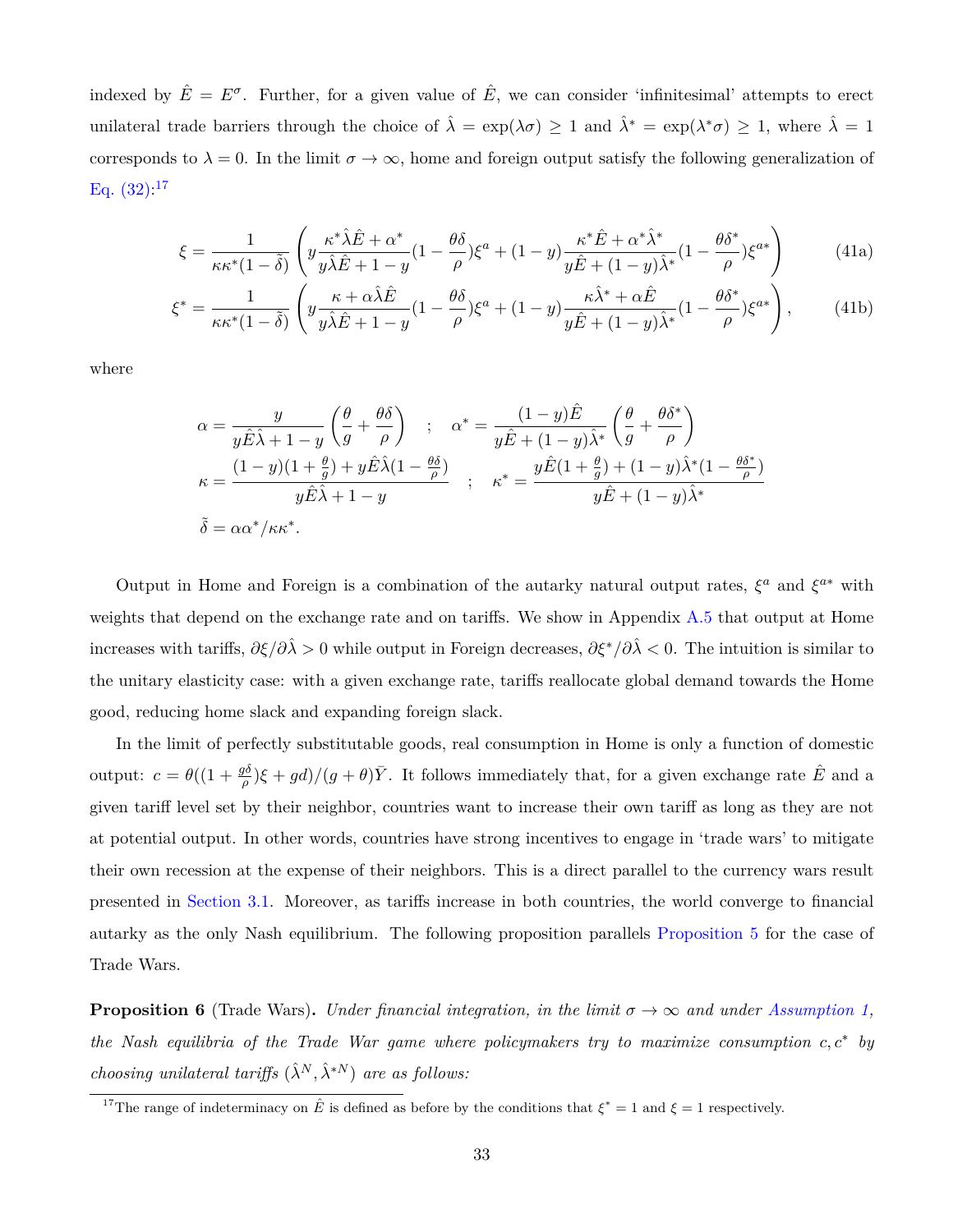- *If*  $r^{w,n} \geq 0$ , the global economy is away from the Zero Lower Bound. There is a unique BGP Nash *equilibrium with positive interest rate*  $i^w = r^w = r^{w,n}$ , *output is at its potential*,  $\xi = \xi^* = 1$ ,  $E = 1$ *and there is no incentive to impose tariffs:*  $\hat{\lambda}^N = \hat{\lambda}^{*N} = 1$ .
- If  $r^{w,n} < 0$ , the global economy is at the ZLB:  $i^w = r^w = 0$ . There is a unique asymptotically stable *balanced growth path Nash equilibrium with*  $E = 1$  *and*  $\hat{\lambda}^N \to \infty$  *and*  $\hat{\lambda}^{*N} \to \infty$ *. The economy reverts to financial autarky:*  $\xi \to \xi^{a,n}$ ,  $\xi^* \to \xi^{*a,n}$ *. Consequently*  $NFA \to 0$  *and*  $NFA^* \to 0$ *.*

*Proof.* See text and Appendix [A.5.](#page-60-0)

# <span id="page-34-0"></span>**4 Positive Policy Spillovers: Public Debt and Balanced-Budget Fiscal Expansions**

Currency depreciations and tariffs are zero-sum (at best) because they do not address the key shortage of stores of value, which lies behind the global liquidity trap. In contrast, public debt issuances and balanced-budget fiscal expansions have the potential to generate positive spillovers. These two methods of expansionary fiscal policy reduce the net supply of safe assets via distinct channels: public debt issuances increase the supply of assets while balanced-budget fiscal expansions reduce the net demand for assets. Both have the potential to stimulate the economy by alleviating the global excess demand for financial assets and the corresponding global excess supply of goods in the ZLB equilibrium.

### **4.1 Public Debt: The Net Asset Creation Channel**

We first focus on public debt (deficits), assuming that there is no change in government spending. At the ZLB, public debt issuances can be financed without levying any extra taxes. Public debt is essentially a rational bubble. Public debt issuances increase the global (safe) asset supply, and stimulate global output, thereby generating positive spillovers.

In the interest of space, we only consider the case of a global liquidity trap. From [Proposition 2,](#page-17-4) [Eq. \(17\)](#page-17-2), it is immediate that for a given exchange rate *E*, an increase in public debt at Home (*D*) or in Foreign  $(D^*)$  increases world net asset supply and reduces the world asset shortage. As a result, home and foreign outputs *ξ* and *ξ ∗* increase proportionately. It does not matter whether the increase in public debt originates at Home or at Foreign: an increase in public debt anywhere is expansionary everywhere. From [Eq. \(30\)](#page-24-1) an increase in debt at Home (*D*) decreases the Home Net Foreign Asset position and pushes the Home Current Account toward a deficit.

 $\Box$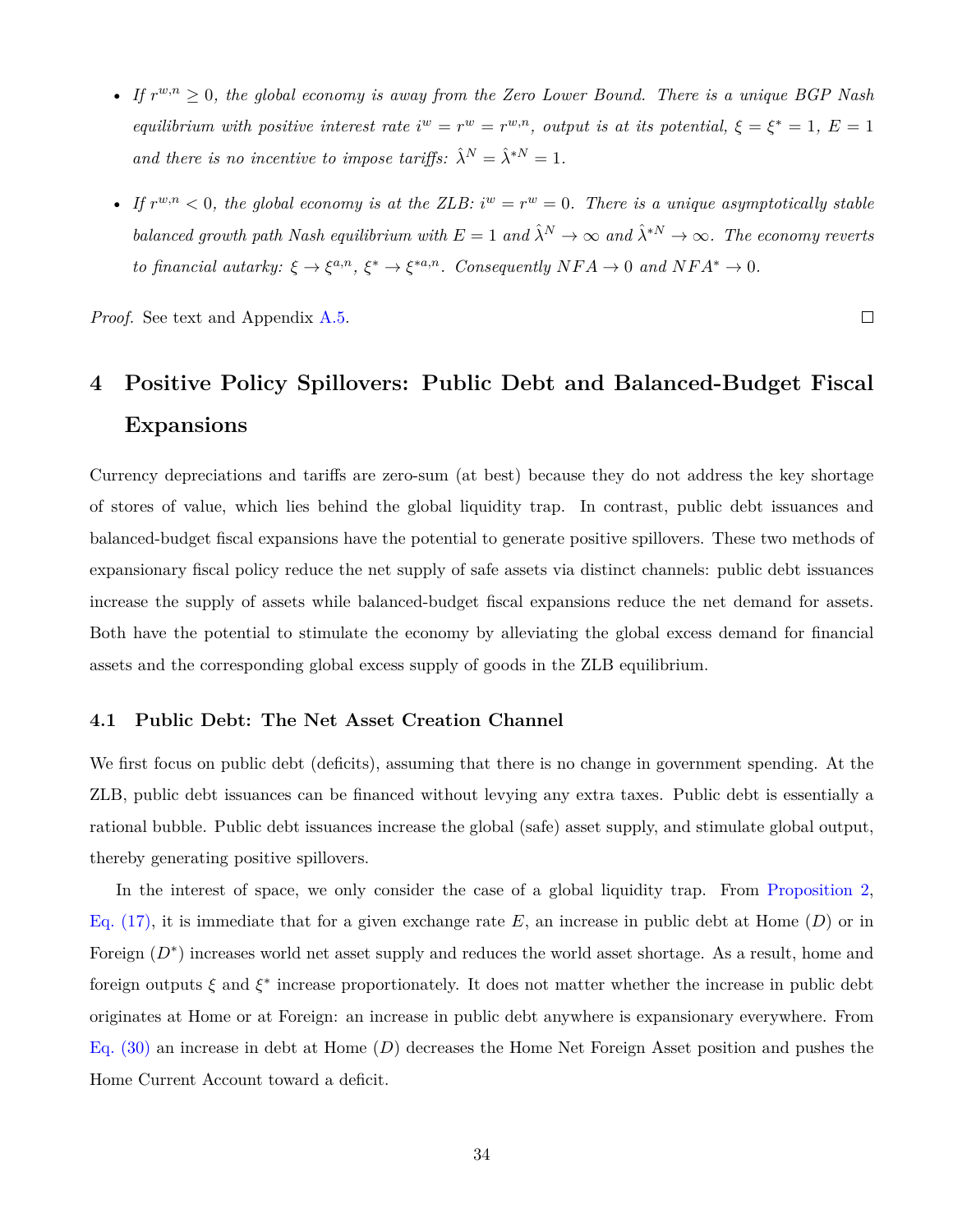It is important to note that in a liquidity trap we have  $r^w \leq g$  since  $r^w = 0$  and  $g \geq 0$ . This implies that the government does not need to levy taxes to sustain debt, and in fact can afford to rebate some tax revenues to households. Fiscal capacity is therefore not a constraint on the use of debt as an instrument to stimulate the economy. This conclusion rests on the assumption that the trap is permanent.<sup>18</sup>

Note also that at the ZLB, public debt and money are (at the margin) perfect substitute zero interest rate government liabilities. As a result, issuing government bonds and issuing money as a helicopter drop are equivalent at the ZLB. Hence all the results regarding the issuance of public debt at the ZLB apply *identically* to the issuance of money.<sup>19</sup> Through the lens of the model, helicopter drops anywhere are expansionary everywhere.

**Remark 1.** *We conclude this subsection with a negative observation: there is a perverse interaction between*  $c$ urrency wars and public debt issuance. [Proposition 5](#page-28-2) shows that both a and  $a^*$  increase in  $\overline{d}$ *:* public debt *issuances increase the efforts of each country to engage in a currency war to depreciate its currency. This in turn discourages each country from issuing more public debt. That is, the possibility of a currency war reduces the domestic benefits from issuing public debt. Recall that—at a constant exchange rate—issuing more public debt in one country raises output in all countries. This creates room for some coordination, as countries will not take into account the impact of their debt issuance on foreign output. However, there is a more pernicious effect: issuing more public debt in one country increases the incentives for foreign exchange intervention in the other country. The resulting appreciation of the Home currency reduces the expansion in home output, in favor of foreign. Hence, the possibility of a future currency war dilutes the domestic benefits from an expansion of public debt.*

### **4.2 Balanced-Budget Fiscal Expansions: the Net Asset Demand Channel**

We now focus on a specific case of fiscal policy: balanced-budget increases in government spending. Because of this assumption, we shut down the asset creation mechanism of public debt (deficit) increases. Budget-balanced government spending has two components: contemporaneous government consumption spending and taxes on private income (which would have been partly saved). Thus, on net budget-balanced government spending reduces desired global savings and global asset demand. At the ZLB, this reduction in net asset demand stimulates output in all countries, thereby generating positive spillovers. This can

<sup>&</sup>lt;sup>18</sup>If the trap were only temporary, as in the model with exit in Online Appendix [B.2](#page-67-0), the results could be different, depending on whether the post-exit economy is dynamically efficient (i.e.  $r^w < g$ ) or not. If the post-exit economy is dynamically inefficient, then the conclusion holds. But if the post-exit economy is dynamically efficient, then fiscal capacity is eventually required to service debt, constraining the use of debt issuance as a stimulus tool during the liquidity trap.

 $19$ In both cases, if the liquidity trap were temporary, and if the economy were dynamically efficient after exiting the trap, fiscal capacity would be needed either to soak up the extra money that was issued at the ZLB, or to service the government bonds that were issued at the ZLB.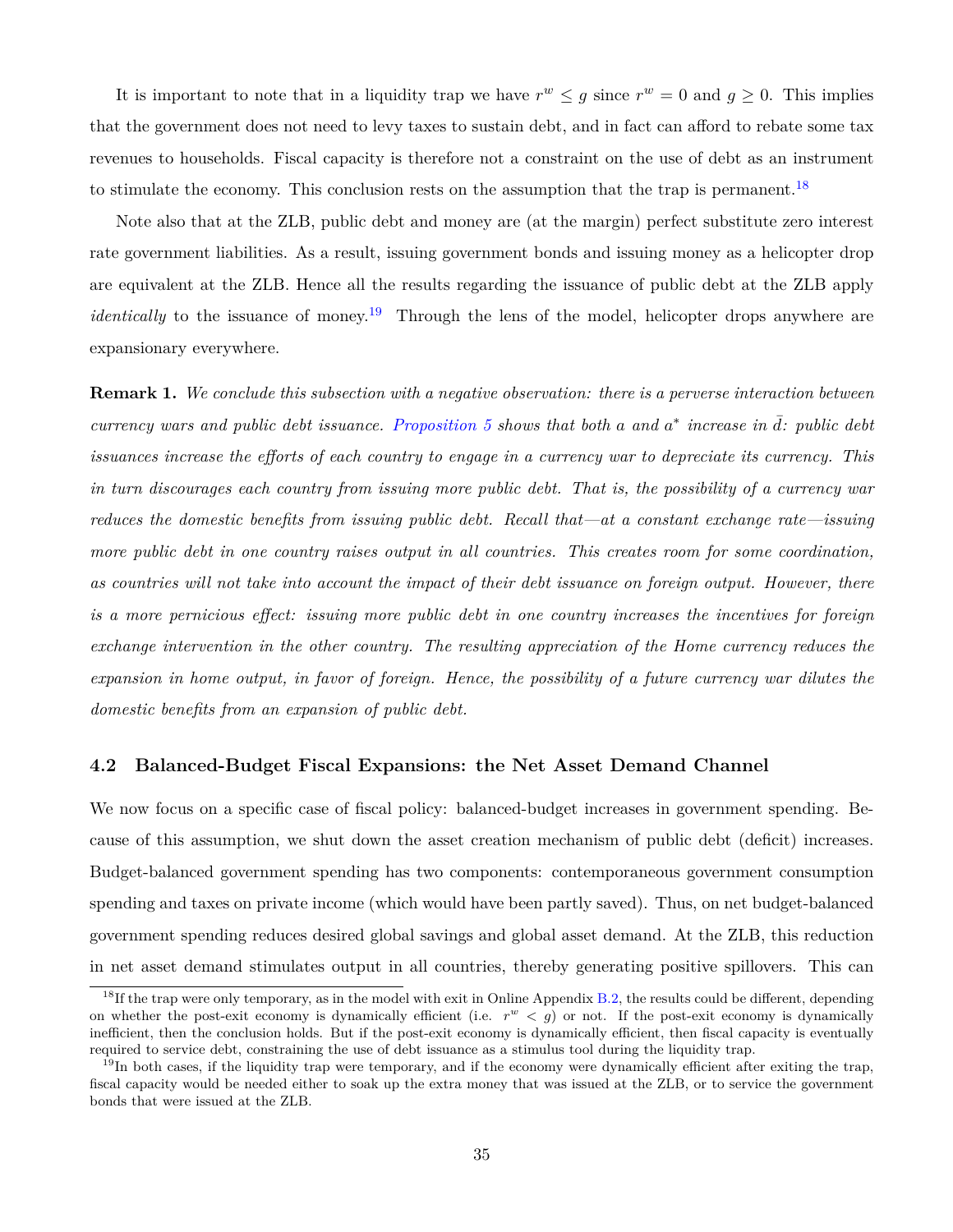also be seen in the goods market, where the reduction in net asset demand directly increases the demand for the goods that are consumed by the government, and indirectly increases the demand for all goods by increasing income via a Keynesian multiplier.

At Home, government spending on domestic goods  $\gamma_G \bar{Y}$  is financed by increasing the tax  $\tau$  on the income of newborns,  $(1 - \delta) \xi \overline{Y}$ , for a constant level of public debt  $D/\overline{Y}$ . The same applies to Foreign where government spending  $\gamma_G^* \bar{Y}^*$  is financed by increasing the tax  $\tau^*$  on the income of newborns,  $(1 - \delta^*) \xi^* \bar{Y}^*$ , for a constant level of public debt  $D^*/\bar{Y}^*$ . In the interest of space, we only consider the case of a global liquidity trap. Following the same steps as in the baseline model, the BGP equilibrium satisfies:

$$
E = \frac{\xi - \gamma_G}{\xi - \gamma_G^*},
$$
  
\n
$$
\xi = \gamma_G + \frac{\theta \bar{d}(E) + \frac{\bar{\delta}\gamma_G(E)\theta}{\rho}}{1 - \frac{\bar{\delta}\theta}{\rho}}, \quad \xi = \gamma_G^* + \frac{1}{E} \frac{\theta \bar{d}(E) + \frac{\bar{\delta}\gamma_G(E)\theta}{\rho}}{1 - \frac{\bar{\delta}\theta}{\rho}},
$$
  
\n
$$
\frac{NFA}{\bar{Y}} = \frac{\xi(1 - \frac{\delta\theta}{\rho}) - \gamma_G - \theta d}{g + \theta} = \frac{(1 - \frac{\delta\theta}{\rho})}{g + \theta} \left[ \frac{\theta \bar{d}(E) + \frac{\bar{\delta}\gamma_G(E)\theta}{\rho}}{1 - \frac{\bar{\delta}\theta}{\rho}} - \frac{\frac{\delta\gamma_G\theta}{\rho} + \theta d}{1 - \frac{\delta\theta}{\rho}} \right],
$$
  
\n
$$
\frac{CA}{\bar{Y}} = g\frac{NFA}{\bar{Y}},
$$

where  $\overline{\delta \gamma_G}(E) \equiv y \delta \gamma_G + (1 - y) \delta^* \gamma_G^* E$ . These equations show that, given the exchange rate *E*, home government spending stimulates home output more than one-for-one, i.e. with a Keynesian government spending multiplier:

$$
\frac{\partial \xi}{\partial \gamma_G} = 1 + \frac{y \delta \theta}{\rho - \bar{\delta} \theta} > 1,
$$

while it stimulates foreign output but less so, with a Keynesian government spending multiplier of

$$
\frac{\partial \xi^*}{\partial \gamma_G} = \frac{1}{E} \frac{y \delta \theta}{\rho - \bar{\delta} \theta} > 0.
$$

These two effects are intuitive given that government spending not only increases the demand for home goods and reduces the asset demand arising from Home households, but also indirectly increases asset supply by stimulating home output. This explains why the domestic government spending multiplier is greater than one, and why the effect on foreign output is positive. Moreover, and for the same reason, Home government spending reduces the home Net Foreign Asset position and pushes the Home Current Account toward a deficit. Similar effects apply for Foreign government spending.

All in all, fiscal policy—be it in the form of public debt issuances, helicopter drops of money, or budget-balanced increases in government spending—is a *positive-sum* remedy in a ZLB environment.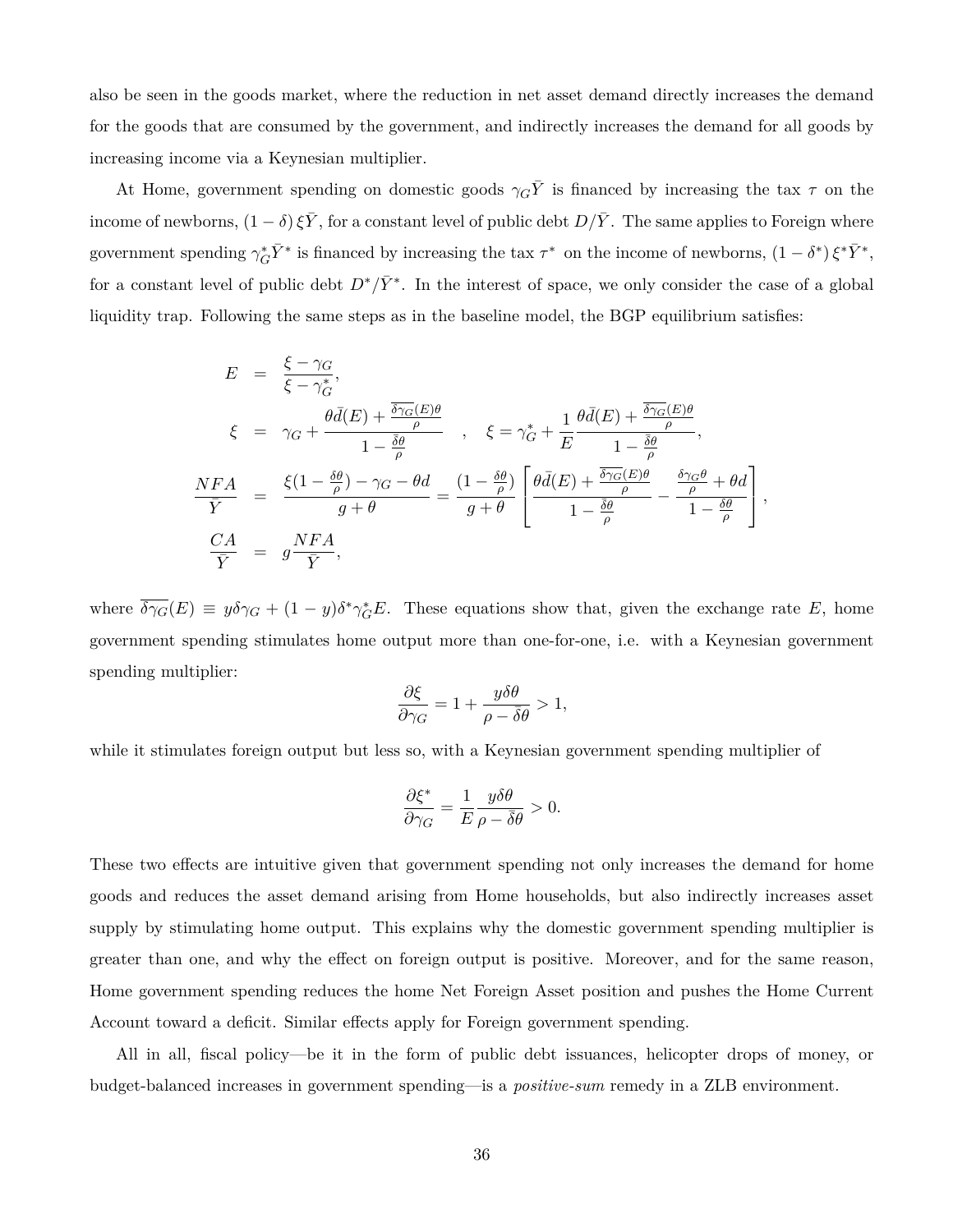### <span id="page-37-0"></span>**5 A Model of the Diffusion of Safety Traps**

In this section, we introduce macroeconomic risk and risk aversion, with the purpose of drawing a distinction between risky and safe assets. This extension is conceptually important for four reasons. First, what matters in our extended environment is not the overall scarcity of stores of value, but whether there is a scarcity of *safe assets*. When the return on safe assets reaches the ZLB, the economy enters a 'safety trap.' Second, this scarcity of safe assets depresses the risk free return relative to the expected return on risky assets. In the safety trap, risk premia increase with the size of the recession. Third, as before, the financial account plays a key role in transmitting economic shocks at the ZLB. However, the dimension of the financial account that matters is the *net flow of safe assets*. At the ZLB, countries that are net issuers of safe assets experience a worse recession than under financial autarky. Fourth, net issuers of safe assets also enjoy an 'exorbitant privilege' i.e. a high return on their (riskier) gross external assets relative to their (safer) gross external liabilities, as in [Gourinchas and Rey](#page-49-18) [\(2007\)](#page-49-18). This exorbitant privilege improves net safe asset issuers' Net Foreign Asset Position, while allowing them to run a larger trade deficit. The combined effects of the recession and high excess returns on net foreign assets worsens wealth inequality for net safe asset issuers, relative to financial autarky.

The model in this section builds on [Caballero and Farhi](#page-48-2) [\(2017](#page-48-2)). Aggregate risk arises from the (vanishingly) small possibility of a disaster shock, modeled as a permanent drop in output in both countries. After the realization of this Poisson shock, all uncertainty is resolved: risk disappears and the economy behaves as in [Section 2](#page-8-0).

Prior to the shock, a fraction of (locally) infinitely risk-averse investors only hold safe assets, which, for simplicity, we assume consists only of public debt.<sup>20</sup> All remaining assets are held by risk neutral investors. The infinitely risk-averse investors capture a central notion of "fear," i.e. an extreme reluctance to hold any risk in the face of uncertainty. When the supply of safe assets is insufficient to meet the demand from these risk averse investors, the market segments and the expected return on safe assets drops relative to that on risky assets (a safety premium). As the demand for safe assets grows, or as the capacity of the global economy to produce them shrinks, this safety premium can become so large that it pushes the global economy into what [Caballero and Farhi](#page-48-2) [\(2017\)](#page-48-2) label a 'safety trap.'

The safety trap of this section and the liquidity trap of [Section 2](#page-8-0) are intimately related: they both arise when interest rates cannot fall far enough to restore equilibrium in asset markets. There are, however, two important differences. First, exiting a *safety* trap requires an increase in the net supply of *safe* assets,

<sup>20</sup>The working paper version of this paper, [Caballero, Farhi and Gourinchas](#page-48-16) [\(2015\)](#page-48-16), allows for the *private* provision of safe assets, synthesized from private risky assets. The distinction between private and public safe assets is not essential for the results we present here. What matters is the total (private and public) supply of safe assets.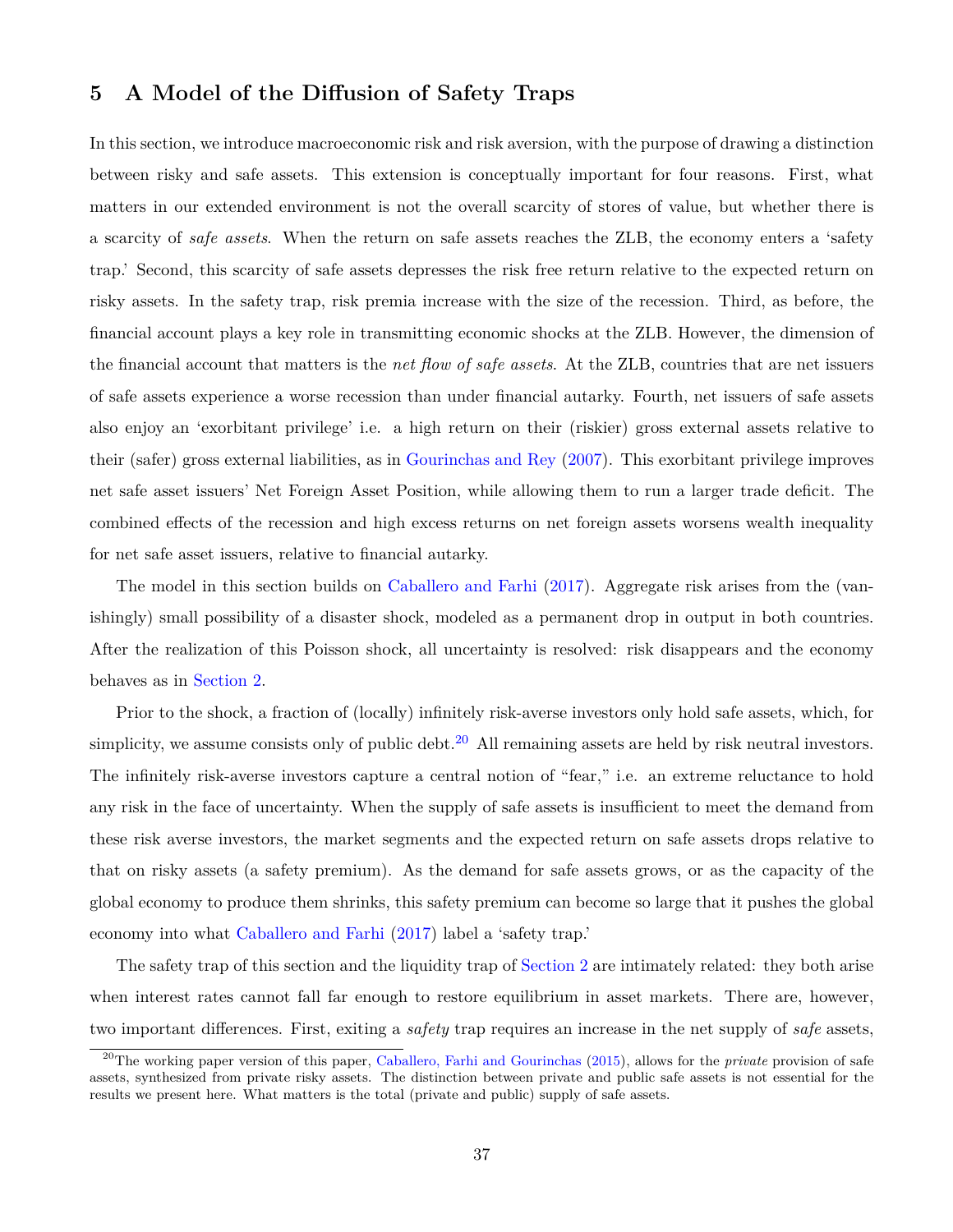regardless of the overall net supply of *total* assets. By contrast, exiting a liquidity trap only requires an increase in the net supply of assets, regardless of their risk characteristics. Second, unlike liquidity traps, safety traps are characterized by an increase in risk-premia, required to clear the market for risky assets.

### **5.1 Assumptions and Constrained Symmetric Competitive Equilibrium**

We modify the model of [Section 2](#page-8-0) along the following lines.

**Risk.** A Poisson shock occurs with instantaneous probability *ι*. When the Poisson shock occurs, output in both countries drops instantaneously and permanently by a factor  $\mu < 1$ . For simplicity, we consider a scenario where, after the Poisson shock, all uncertainty is resolved and the natural interest rate  $r^{w,n}$ is positive. In other words, the world after the Poisson shock is characterized by the baseline model of [Section 2,](#page-8-0) outside the ZLB. However, and crucially, the possibility of an adverse future shock depresses the world natural interest rate *before* the Poisson shock. It follows that the economy may be at the ZLB before the Poisson shock, but never after it. Since our focus is on the period before the Poisson shock, we simplify the equations by considering the limit  $\iota \to 0$ . Since some agents are infinitely risk averse, the Poisson shock matters even in the limit where its intensity becomes vanishingly small.

**Heterogeneity in Risk Appetite: Neutrals and Knightians.** We allow a fraction  $\alpha$  of savers in each country to be 'Knightians,' i.e. infinitely locally risk-averse agents. The remaining fraction  $1 - \alpha$  of savers are 'Neutrals,' i.e. risk-neutral agents as in the benchmark model. Knightians exhibit full home bias: they only consume the goods of their own country. This implies that domestic Knightians only value financial assets whose payoffs have no downside risk in terms of the home good numeraire.<sup>21</sup> By contrast, Neutrals have no home bias.

Formally, the preferences of Home Knightians and Neutrals are given by the following stochastic differential equations, where  $\tau_{\theta}$  denotes the stopping time for the idiosyncratic death process:

$$
U_t^K = 1_{\{t - dt \le \tau_\theta < t\}} c_{H,t} + 1_{\{t \le \tau_\theta\}} \min_t \{ U_{t+dt}^K \},
$$
\n
$$
U_t^N = 1_{\{t - dt \le \tau_\theta < t\}} c_{H,t}^{\gamma} c_{F,t}^{1 - \gamma} + 1_{\{t \le \tau_\theta\}} \mathbb{E}_t [U_{t+dt}^N].
$$

Home Neutral and Knightian savers receive the same pre-tax income  $(1 - \delta) \xi_t \overline{Y}_t$  at birth, and save it until the time of death by investing in different portfolios. Foreign has a similar setup with a fraction of

<sup>21</sup>Without full home bias, Knightians would value financial assets whose payoff has no downside risk in terms of their consumption basket. This would complicate the analysis without delivering significant additional insights. We observe that the currency home bias that results from our assumption is strongly present in the data. See [Maggiori, Neiman and Schreger](#page-50-17) [\(2020\)](#page-50-17).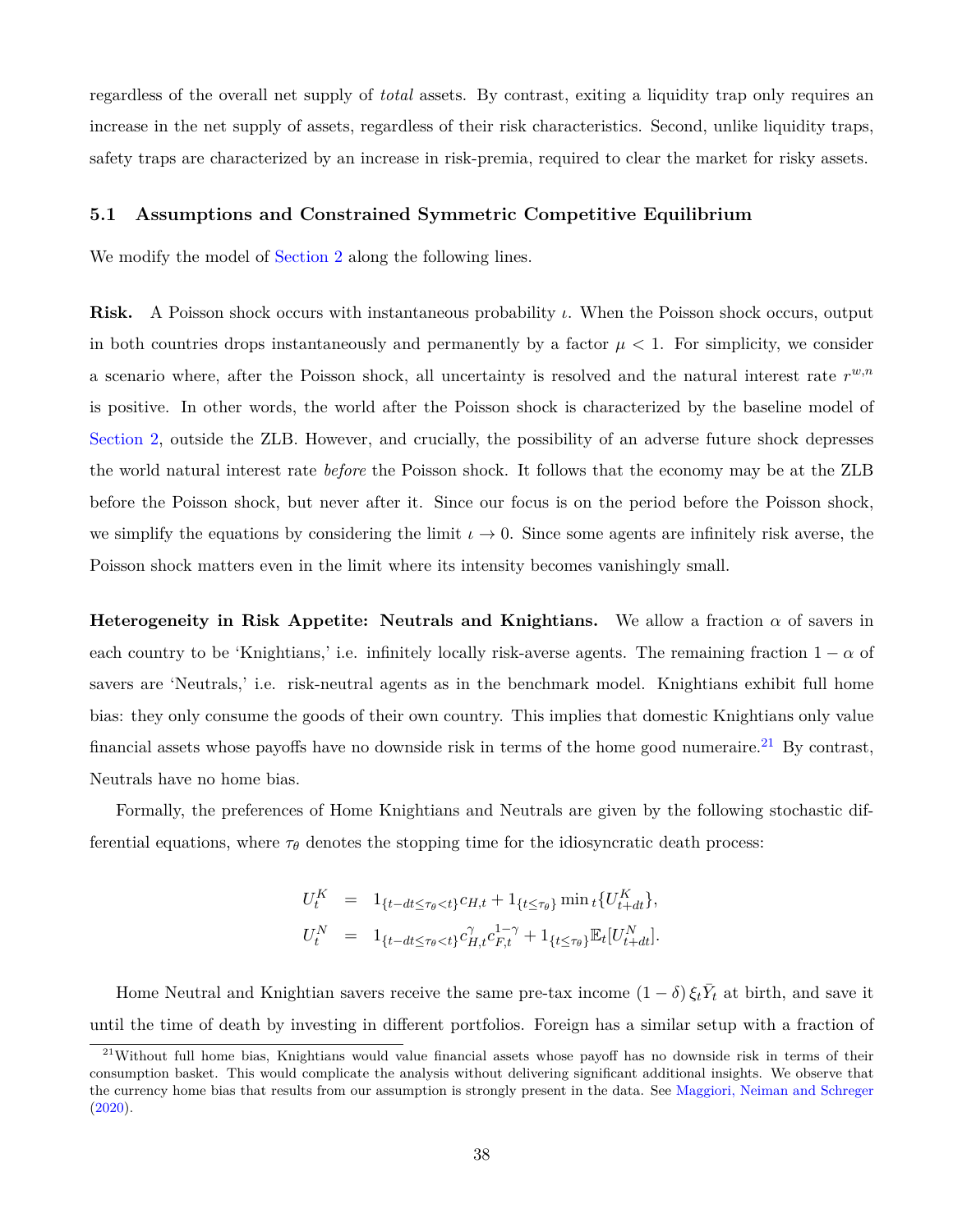safe asset savers  $\alpha^*$ .

We make three further assumptions that simplify the analysis but do not matter for our main results. First, Neutral newborns pay all taxes and receive all new trees. Second, we assume that ability to pledge future output into current assets is the same in both countries:  $\delta = \delta^*$ . Third, trees live forever:  $\rho = 0$ .

**Monetary policy and ZLB.** By analogy with [Section 2,](#page-8-0) Home monetary policy follows a truncated Taylor rule that can be summarized as follows:

<span id="page-39-3"></span>
$$
\xi_t = 1 \text{ and } i_t = r_t^{K,n} > 0, \text{ or } \xi_t \le 1 \text{ and } r_t^{K,n} < i_t = 0,
$$
\n(43)

where  $i_t$  is the home nominal interest rate and  $r_t^{K,n}$ *t* is the relevant *natural real risk-free interest rate* at Home, defined as the risk-free real interest rate that clears markets when ignoring the ZLB constraint.

**Constrained Symmetric Competitive Equilibrium under Financial Integration.** We focus throughout on constrained symmetric stochastic BGP under financial integration. Along that BGP, interest rates will be constant. We denote by  $r^K$  and  $r^{K*}$  the risk-free interest rates in the home and foreign numeraires and by  $r^w$  the risky rate of return, which is the same in the home and foreign numeraires.

Under our assumptions, the natural rate after the Poisson shock is:  $r^{w,n} = \theta \delta / (1 - \theta \bar{d}/\mu) > 0$  and the economy escapes the ZLB.<sup>22</sup> From [Proposition 2,](#page-17-4) the exchange rate must satisfy  $E = 1$  after the shock. The symmetry assumption imposes  $E = 1$  and  $\xi = \xi^*$  prior to the shock. It follows that the exchange rate is constant along the BGP and assets that are safe in one numeraire are safe in the other. This implies that safe interest rates in the home and foreign numeraires are equal  $r^K = r^{K*}$ .

We further denote by  $W_t^K$  and  $W_t^N$  the wealth of Home Knightians and Neutrals in the Home currency; and by  $V_t$  the value of Home private assets prior to the Poisson shock in the Home currency. Similar definitions hold for Foreign.

By analogy with [Eq. \(4\)](#page-12-0), we can write the evolution of wealth along a BGP prior to the Poisson shock, for the two groups of Home savers (with similar equations for Foreign):

<span id="page-39-2"></span><span id="page-39-1"></span><span id="page-39-0"></span>
$$
gW_t^K = \dot{W}_t^K = -\theta W_t^K + \alpha \left(1 - \delta\right) \xi \bar{Y}_t + r^K W_t^K, \tag{44a}
$$

$$
gW_t^N = \dot{W}_t^N = -\theta W_t^N + (1 - \tau)(1 - \alpha)(1 - \delta)\xi \bar{Y}_t + r^w W_t^N + gV_t.
$$
 (44b)

The evolution of wealth for Neutrals [Eq. \(44b\)](#page-39-0) differs from that of Knightians [Eq. \(44a\)](#page-39-1) because they earn the risky return  $r^w$  instead of the riskless return  $r^K$ , pay taxes and receive the new trees.

<sup>&</sup>lt;sup>22</sup>To see this, observe that asset demand equals  $\mu \bar{Y}^w / \theta$  after the Poisson shock while asset supply equals  $(\delta \mu / r^{w,n} + \bar{d}) \bar{Y}^w$ .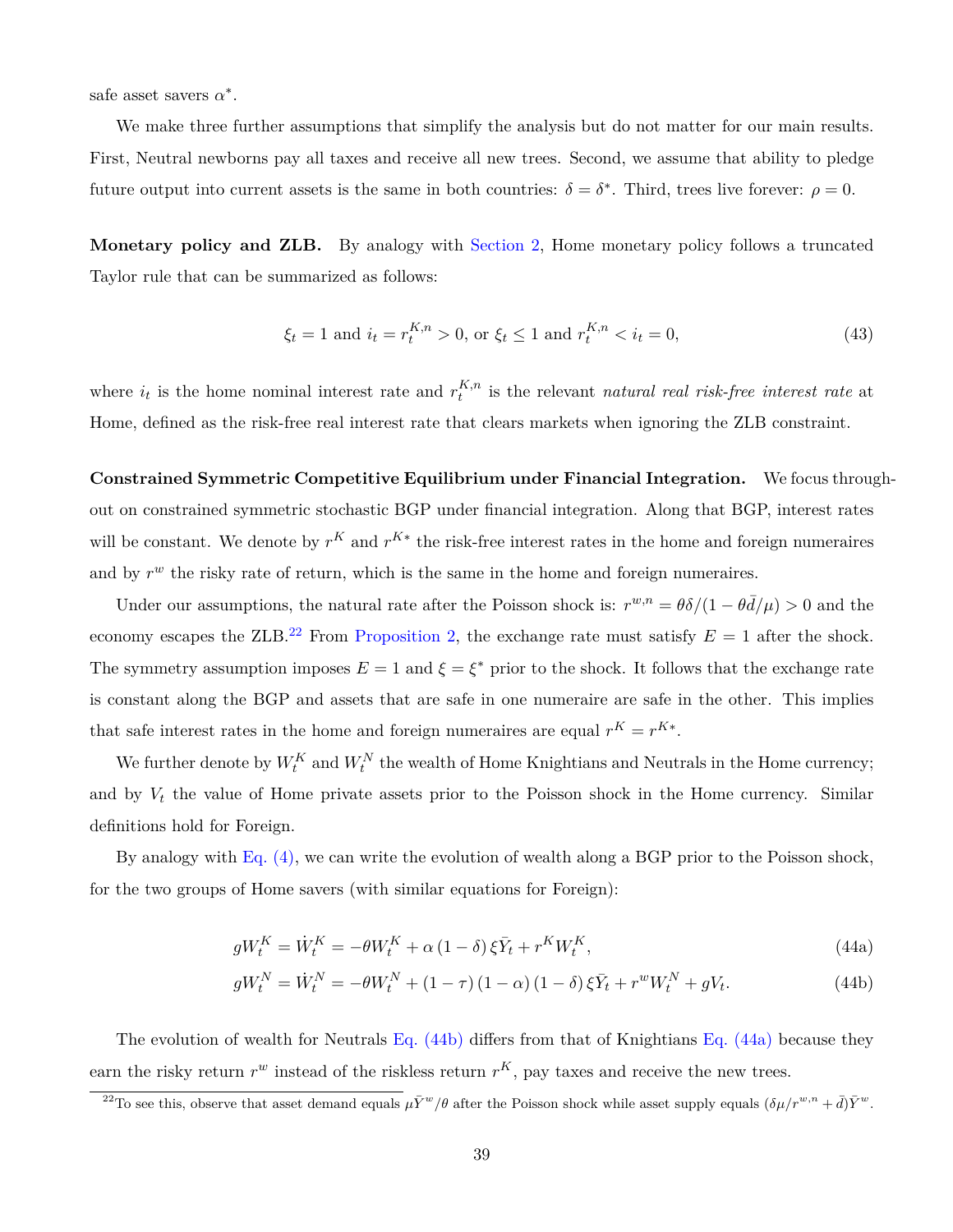Second, home private asset value satisfies (with a similar equation for Foreign)

<span id="page-40-0"></span>
$$
V_t = \frac{\delta \xi}{r^w} \bar{Y}_t.
$$
\n(45)

To understand [Eq. \(45\),](#page-40-0) observe that private assets constitute a claim to a future stream of dividends  $\delta \xi \bar{Y}_t$  until the Poisson shock and  $\delta \mu \bar{Y}_t$  afterwards. They are held exclusively by Neutrals and in the limit  $\iota \to 0$ , they are worth  $\delta \xi \bar{Y}_t / r^w$ .

Third, along the BGP, government debt dynamics satisfy the equivalent of  $Eq. (7)$ :

<span id="page-40-2"></span>
$$
\left(r_t^K - g\right)d = \tau_t \left(1 - \alpha\right)\left(1 - \delta\right)\xi_t,\tag{46a}
$$

$$
\left(r_t^{K*} - g\right) d^* = \tau_t^* \left(1 - \alpha^*\right) \left(1 - \delta\right) \xi_t^*.
$$
\n(46b)

Fourth, market clearing conditions for home and foreign goods require (recall that *E* = 1)

<span id="page-40-4"></span><span id="page-40-3"></span><span id="page-40-1"></span>
$$
\theta \left( W_t^K + y \left( W_t^N + W_t^{N*} \right) \right) = \xi \bar{Y}_t, \tag{47a}
$$

$$
\theta \left( W_t^{K*} + (1 - y) \left( W_t^N + W_t^{N*} \right) \right) = \xi^* \bar{Y}_t^*.
$$
\n(47b)

To understand the first expression, recall that Home Knightians have full home bias, while Home and Foreign Neutrals spend a share *y* of expenditures on the Home good. The second expression has a similar interpretation for the foreign good.

Finally, asset market clearing requires

$$
W_t^w = W_t^K + W_t^N + W_t^{K*} + W_t^{N*} = V_t + V_t^* + D_t + D_t^* = V_t^w + D_t^w,
$$
\n(48a)

$$
W_t^K + W_t^{K*} \le d\bar{Y}_t + d^*\bar{Y}_t^*.
$$
\n
$$
(48b)
$$

The first equation states that global asset demand equals global asset supply. The second equation states that Knightians' wealth must be smaller than the payoff from safe (i.e. public) assets in the event of a Poisson shock. There are different regimes depending on whether [Eq. \(48b\)](#page-40-1) holds as a strict inequality or as an equality. If [Eq. \(48b\)](#page-40-1) holds as a strict inequality, the marginal holder of safe assets is a Neutral investor and there are no risk premia:  $r^K = r^w$  (unconstrained regime). In this regime, there is no scarcity of safe assets. In the second case, the marginal holder of safe assets is a Knightian, [Eq. \(48b\)](#page-40-1) holds with equality and there is a risk premium:  $r^w > r^K$  (constrained regime).

We assume throughout that we are in the constrained regime, which occurs when  $\bar{\alpha}$  is large enough (i.e. the total demand for safe assets is high enough), or when  $\bar{d}$  is small enough (i.e. the total supply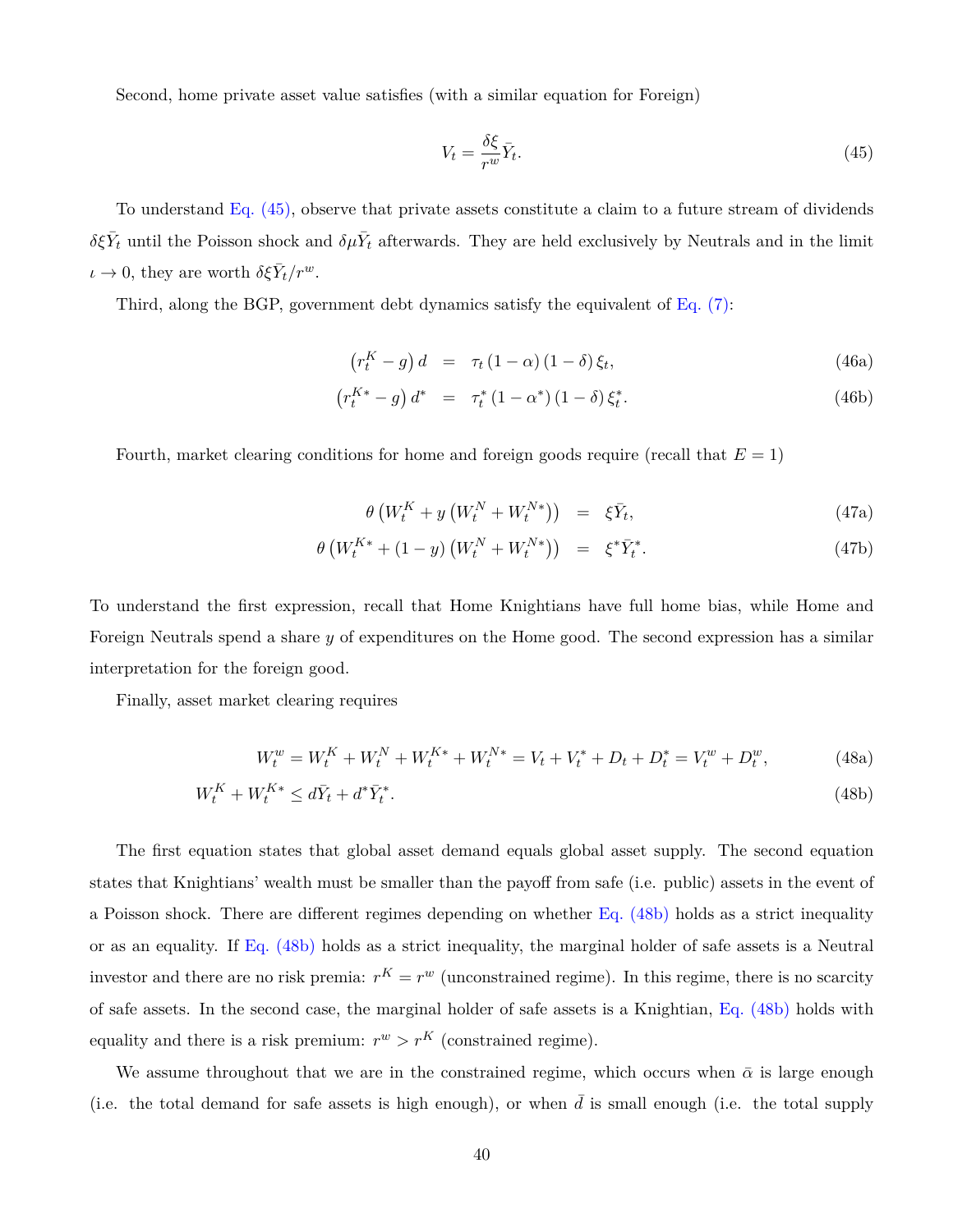of safe assets is small). Next, we define a constrained symmetric competitive equilibrium under financial integration.

### **Definition 2.** *Constrained Symmetric Competitive Equilibrium under Financial Integration*

*Given paths for the ratio of public debt to potential output,*  $d_t$  *and*  $d_t^*$ *, a constrained competitive symmetric equilibrium under financial integration prior to the Poisson process consists of sequences for output gaps*  $\xi_t$  and  $\xi_t^*$ , risk-free rate  $r_t^K$  and  $r_t^{K*}$ , household wealth for Knightians and Neutrals  $W_t^K,~W_t^N,~W_t^{K*}$  and  $W_t^{N*},$  private financial assets  $V_t$  and  $V_t^*$ , taxes  $\tau_t$  and  $\tau_t^*$ , policy rates  $i_t$  and  $i_t^*$ , risky return  $r_t^w$ , and *nominal exchange rate Et, such that (i) household wealth and private assets satisfy equations Eq.* [\(44\)](#page-39-2) *and Eq.* [\(45\)](#page-40-0)*; (ii) debt dynamics follow Eq.* [\(46\)](#page-40-2)*; (iii) policy rates are set according to Eq.* [\(43\)](#page-39-3)*; (iv) goods markets clear Eq.* [\(47\)](#page-40-3)*; (iv) global asset markets clear Eq.* [\(48a\)](#page-40-4)*; (v) the equilibrium is constrained, so that Eq.* [\(48b\)](#page-40-1) *holds as an equality; and (vi) the equilibrium is symmetric, so that*  $E_t = 1$ ,  $\xi_t = \xi_t^* \equiv \xi^w$ ,  $r_t^K = r_t^{K*} \equiv r^{K,w}.$ 

### **5.2 The Diffusion of Safety Traps**

We can now characterize the constrained symmetric competitive equilibria. We make the following assumption on the parameters of the problem.

<span id="page-41-0"></span>**Assumption 2.** *The parameters satisfy*

$$
0 < \theta \bar{d} < \mu (1 - \delta) \quad ; \quad \frac{\bar{\alpha} (1 - \delta)}{g + \theta - \theta \delta / (1 - \theta \bar{d})} > \bar{d}.
$$

The first part of [Assumption 2](#page-41-0) corresponds to  $\theta d < 1 - \delta$  in [Assumption 1.](#page-14-0) It ensures that there is a positive demand for private assets after the Poisson shock. The second part ensures that the competitive equilibrium is constrained. The left part of the inequality represents the demand for safe assets from Knightians,  $W^{K,w}/\bar{Y}^w$ , when the equilibrium is unconstrained. It increases with the global share of Knightians,  $\bar{\alpha}$ . The right hand side of the inequality represents the global supply of safe assets,  $\bar{d}$ .

**Safety Trap Equilibrium.** The constrained safe asset market condition [Eq. \(48b\)](#page-40-1) implies  $W^{K,w} = d\overline{Y}^w$ . From the wealth accumulation equation for Knightians [Eq. \(44a\)](#page-39-1), safe asset demand satisfies

<span id="page-41-1"></span>
$$
W^{K,w} = \frac{\bar{\alpha} \left(1 - \delta\right) \xi^w}{g + \theta - r^{K,w}} \bar{Y}^w.
$$
\n<sup>(49)</sup>

The second part of [Assumption 2](#page-41-0) obtains when Eq.  $(48b)$  binds, i.e. safe asset demand Eq.  $(49)$  exceeds safe asset supply at the unconstrained natural rate  $r^{u,w} \equiv \delta\theta/(1-\theta\bar{d}) > 0$ . Combining these two expressions,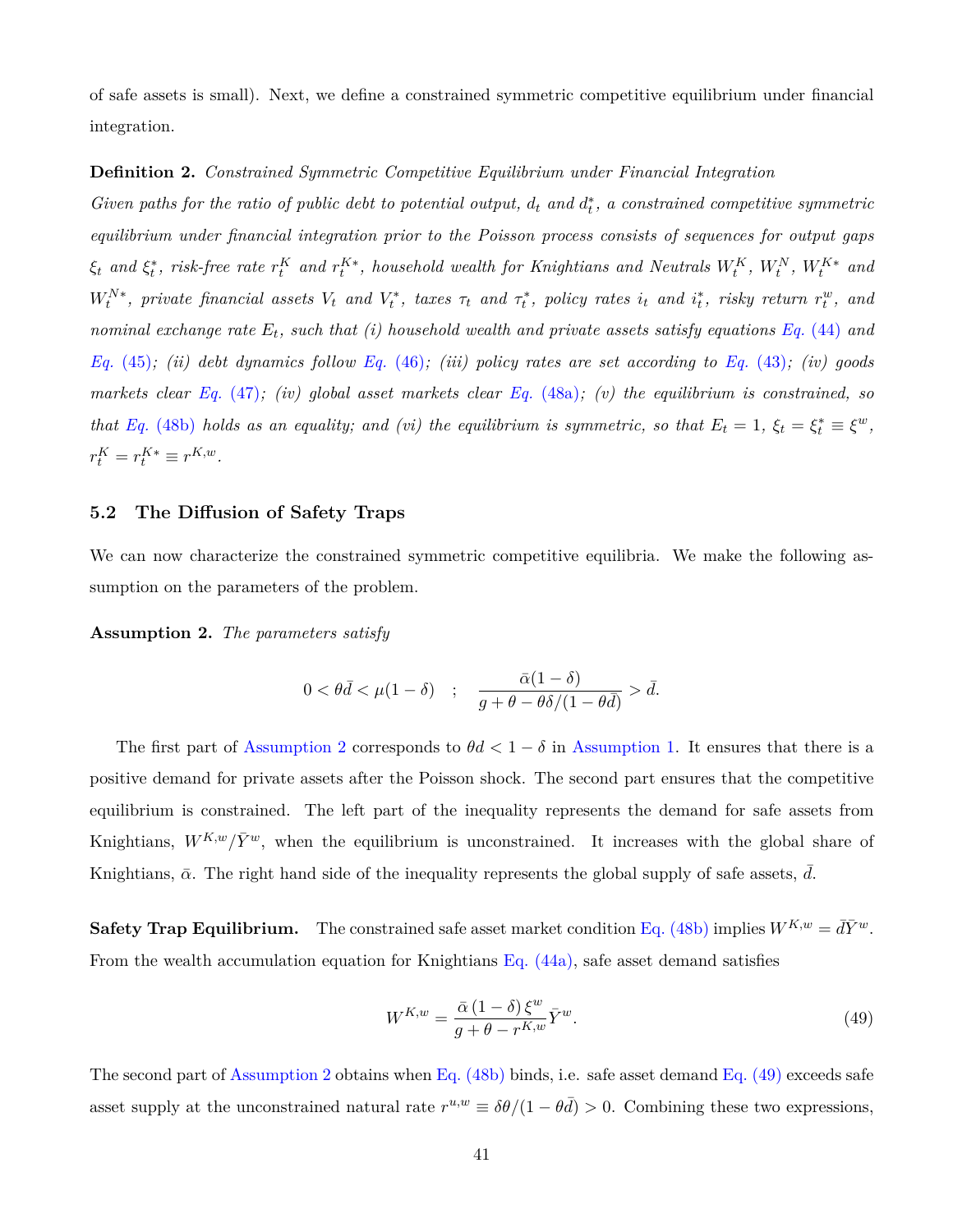we obtain expressions for the natural risk free rate  $r^{K,w,n}$  and the natural output gap  $\xi^{w,n}$ :

$$
r^{K,w,n} = g + \theta - (1 - \delta) \frac{\bar{\alpha}}{\bar{d}} < \frac{\theta \delta}{1 - \theta \bar{d}} = r^{u,w},\tag{50a}
$$

<span id="page-42-0"></span>
$$
\xi^{w,n} = \frac{g+\theta}{1-\delta} \frac{\bar{d}}{\bar{\alpha}} = \frac{g+\theta}{g+\theta - r^{K,w,n}}.
$$
\n(50b)

Under [Assumption 2,](#page-41-0) the risk free rate is lower than the natural rate of the unconstrained equilibrium,  $r^{u,w}$ . When  $r^{K,w,n} \geq 0$ , the economy avoids the safety trap, so that  $r^{K,w} = r^{K,w,n}$  and  $\xi^w = 1$ . Instead when the natural risk free rate becomes negative,  $r^{K,w} = 0$  and the global economy experiences a recession,  $\xi^w = \xi^{w,n} < 1$ . [Eq. \(50a\)](#page-42-0) reveals that whether a safety trap occurs is determined entirely by the net demand for *safe assets*. The tighter the scarcity of safe assets as defined in [Assumption 2](#page-41-0), the lower the risk-free rate. A safety trap arises when this scarcity is so acute that the risk free rate reaches the ZLB. This may occur even though *the overall supply of assets is always sufficient to avoid a liquidity trap when the regime is unconstrained*, i.e.  $r^{u,w} > 0$ . Summarizing, the global economy satisfies  $r^{K,w} = \max\{r^{K,w,n},0\}$  and  $\xi^w = \min{\{\xi^{w,n}, 1\}}$ .

**Risk Premium.** Next, we solve for the risky return  $r^w$ . We first use the market clearing conditions [Eq. \(47\)](#page-40-3) and the global asset market equilibrium [Eq. \(48a\)](#page-40-4) to express total asset demand  $W^w$ :

<span id="page-42-1"></span>
$$
W^w = \xi^w \frac{\bar{Y}^w}{\theta} = V^w + d\bar{Y}^w.
$$
\n(51)

Replacing  $V^w$  in Eq. [\(51\)](#page-42-1) using [Eq. \(45\),](#page-40-0) we obtain

<span id="page-42-2"></span>
$$
\xi^w \left( 1 - \frac{\delta \theta}{r^w} \right) = \theta \bar{d}.\tag{52}
$$

Outside the ZLB  $(r^{K,w,n} \ge 0)$ ,  $\xi^w = 1$  and the risky return satisfies  $r^w = r^{u,w} = \theta \delta / (1 - \theta \bar{d})$ , i.e. the natural rate of the unconstrained equilibrium. At the ZLB,  $(r^{K,w,n} < 0)$ ,  $\xi^w < 1$  and the risky return rises strictly above the natural rate of the unconstrained equilibrium:  $r^w = \theta \delta / (1 - \theta \bar{d}/\xi^w) > r^{u,w}$ . From [Eq. \(52\)](#page-42-2), we see that the risk premium is decreasing in  $\xi^w$  at the ZLB: a deeper safety trap is associated with a higher risk premium.

We can understand the root cause of the safety trap as follows: Outside of the safety trap, the excess demand for safe assets pushes down the risk-free rate  $r^{K,w}$  so as to lower the wealth of Knightian investors and clear the market for safe assets. Once the ZLB is reached, the risk-free rate cannot fall sufficiently to clear the safe asset market anymore. The global recession in the safety trap reduces safe asset demand by lowering Knightians' wealth,  $W^{K,w}$ , according to [Eq. \(49\).](#page-41-1) The global recession, however, also reduces the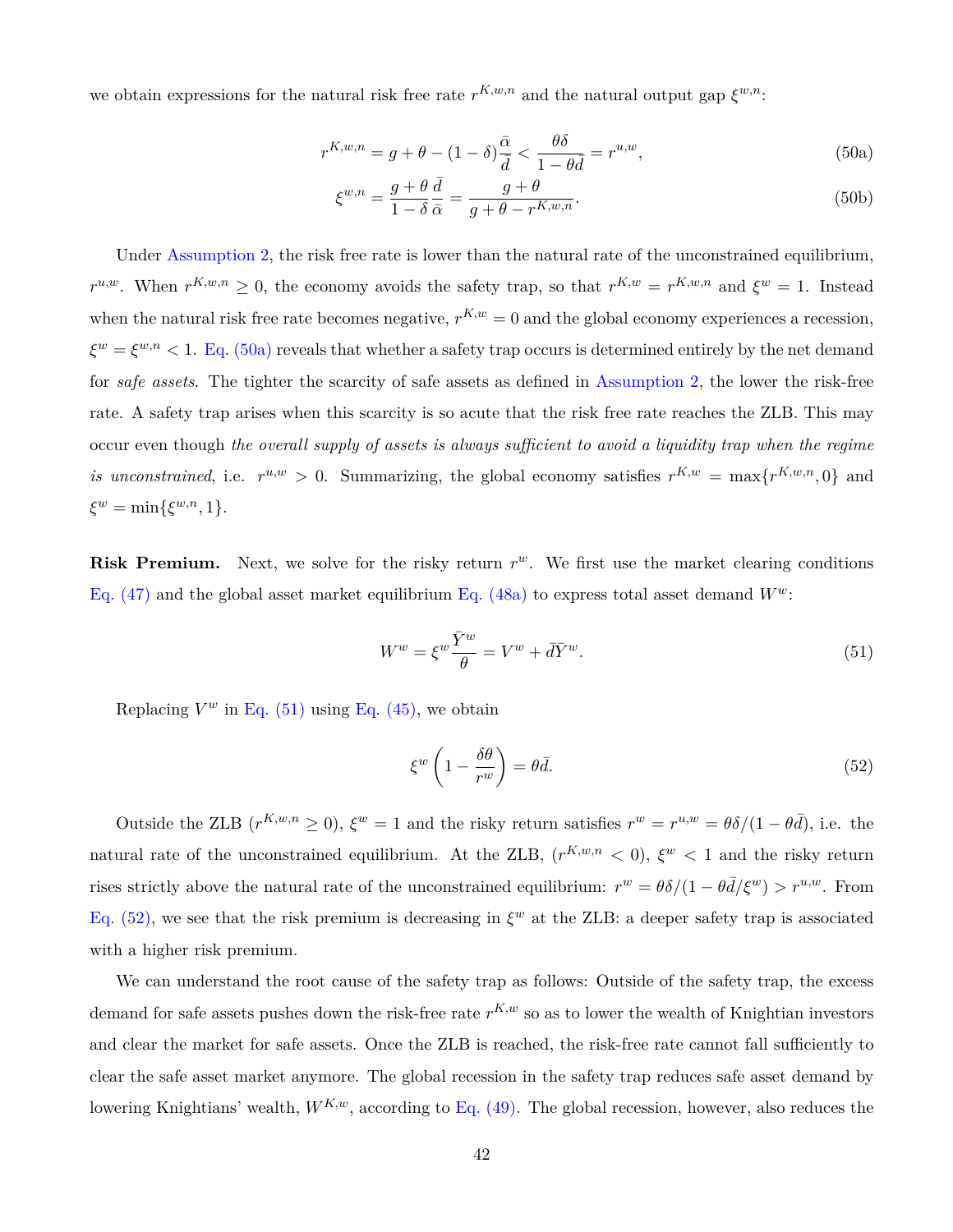wealth of Neutral agents, according to [Eq. \(44b\)](#page-39-0). To clear the market for risky assets, the risky return *r w* needs to *increase*. This lowers the value of risky asset supply, *V <sup>w</sup>*, according to [Eq. \(45\),](#page-40-0) and increases the wealth of Neutral's  $W^{N,w}$  so that [Eq. \(52\)](#page-42-2) holds.

**Net Foreign Assets, Current Accounts, Trade Balance and 'Exorbitant Privilege'.** We can express Home's Net Foreign Asset position independently of whether the global economy is in a safety trap equilibrium. Combining [Eqs. \(44\)](#page-39-2) to [\(46\)](#page-40-2) for Home and Foreign, using  $NFA = W^K + W^N - V - D$  and the condition that  $NFA + NFA^* = 0$ , we obtain:

$$
\frac{NFA}{\bar{Y}} = -\frac{\theta}{g+\theta-r^w} \left( d - \bar{d} \right) + \frac{(r^w-r^{K,w})}{g+\theta-r^w} \left( (d - \bar{d}) - \frac{(1-\delta)\xi^w}{g+\theta-r^{K,w}} (\alpha - \bar{\alpha}) \right),\tag{53a}
$$

$$
\frac{CA}{\bar{Y}} = g\frac{NFA}{\bar{Y}}.\tag{53b}
$$

Home's Net Foreign Asset position contains two terms. The first term,  $-\theta(d-\bar{d})/(g+\theta-r^w)$ , obtains in the unconstrained equilibrium and is identical to that in the baseline model outside the ZLB [\(Proposition 3](#page-20-0)). In the unconstrained equilibrium, Home is a net debtor if it issues more public debt  $(d > d)$ . This is a familiar feature of Non-Ricardian models: issuing public debt increases total asset supply,  $V + D$ , more than it increases total asset demand, *W*, since public debt is partly repaid by future unborn generations. The second term arises when the equilibrium is constrained,  $r^w > r^{K,w}$ . In that case, the country that issues more public debt  $(d > d)$  or demands less safe assets  $(\alpha < \bar{\alpha})$  enjoys an 'exorbitant privilege' since it pays a lower interest rate on its (safe) external liabilities than it receives on its (riskier) external assets. This increases Home's wealth and improves its Net Foreign Asset position.

Next, we can express the Trade Balance independently of whether the global economy is in a safety trap equilibrium. Using [Eq. \(44\)](#page-39-2), the definition of the Home Trade Balance  $TB = \xi^w \bar{Y} - \theta(W^K + W^N)$ and the condition  $TB + TB^* = 0$ , we obtain:

$$
\frac{TB}{\bar{Y}} = \frac{(r^w - g)}{g + \theta - r^w} \theta \left( d - \bar{d} \right) - \frac{\theta(r^w - r^{K,w})}{g + \theta - r^w} \left( (d - \bar{d}) - \frac{(1 - \delta)\xi^w}{g + \theta - r^{K,w}} (\alpha - \bar{\alpha}) \right). \tag{54}
$$

Home's Trade Balance contains two terms. The first term,  $(r^w - g)\theta/(g + \theta - r^w)(d - \bar{d})$  is identical to that in the baseline model outside the ZLB ([Proposition 3](#page-20-0)). In the unconstrained equilibrium, whether Home runs a Trade surplus or deficit depends on the signs of  $r^w - g$  and  $d - \bar{d}$ . When  $r^w - g > 0$ , a Trade surplus is needed when the country is a Net Debtor,  $d > d$ . The second term arises in the constrained equilibrium: issuing more public debt  $(d > d)$  or demanding less safe assets  $(\alpha < \bar{\alpha})$  increases Home's consumption and wealth, worsening its Trade Balance.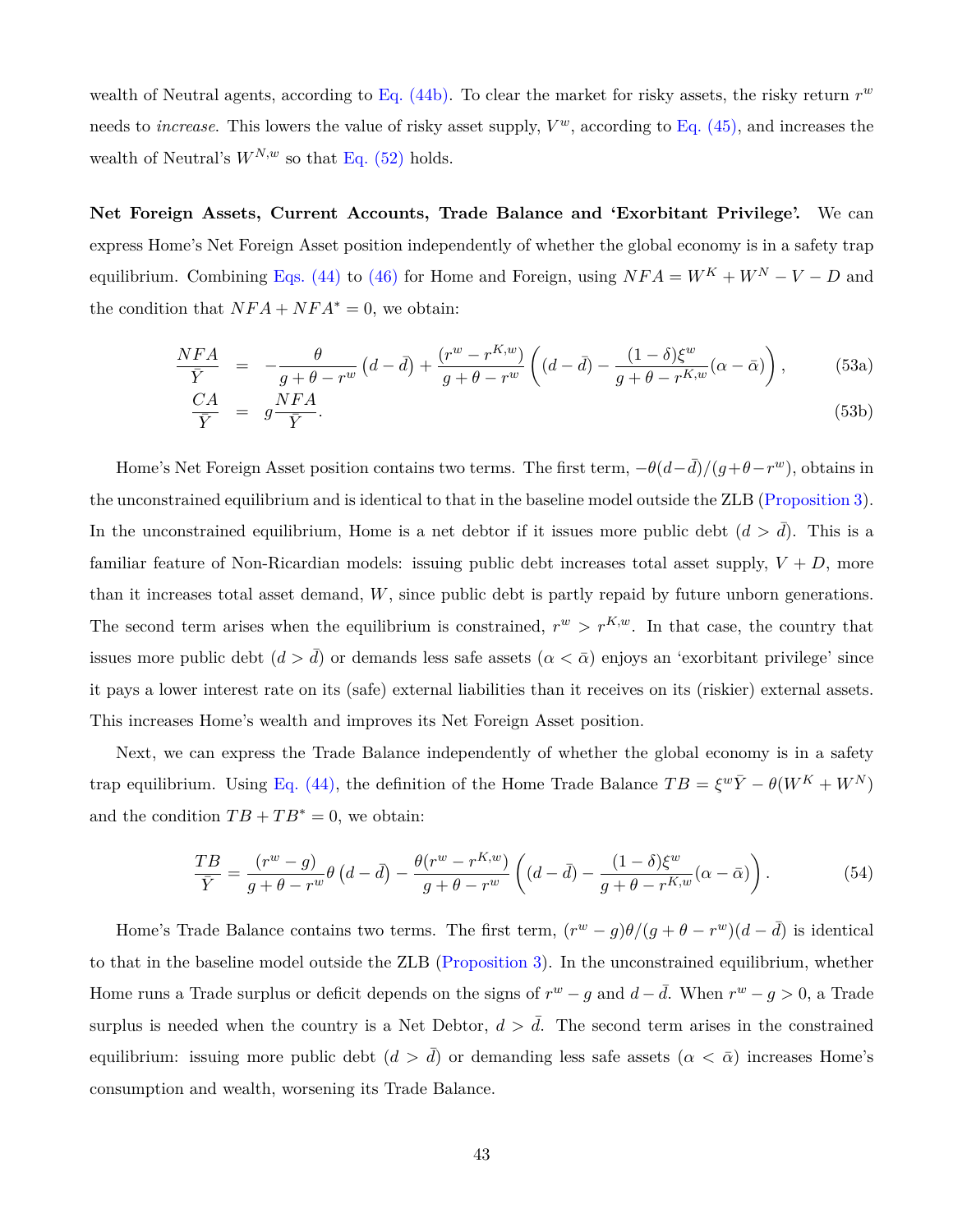When  $d > d$  or  $\alpha < \bar{\alpha}$ , Home is able to run a larger Trade deficit without a deterioration in its Net Foreign Asset position because it receives larger net financial payments from abroad. Specifically, Home's Net Factor Payments, defined as  $NFP = CA - TB$ , satisfy:

$$
\frac{NFP}{\bar{Y}} = \frac{-\theta r^w}{g + \theta - r^w} (d - \bar{d}) + \frac{(g + \theta)(r^w - r^{K,w})}{g + \theta - r^w} \left( (d - \bar{d}) - \frac{(1 - \delta)\xi^w}{g + \theta - r^{K,w}} (\alpha - \bar{\alpha}) \right). \tag{55}
$$

Home's Net Factor Payment contains two terms. The first term,  $-r^w\theta(d-\bar{d})/(g+\theta-r^w)$  obtains in the unconstrained equilibrium. Net Factor Payments are negative when  $d > d$  since Home is a Net Debtor. The second term arises in the constrained equilibrium. It is positive when Home issues more public debt  $(d > d)$  or demand less safe assets  $(a < \bar{\alpha})$  and reflects Home's *exorbitant privilege*: net financial income offsets the larger Trade deficit and improves the Net Foreign Asset position.

**Gross Capital Flows and Metzler Diagram in Safe Assets.** Both outside of a safety trap (when  $r^{K,w,n} \geq 0$ ) and in a symmetric safety trap (when  $r^{K,w,n} < 0$ ), we can represent the equilibrium determination of the safe interest rate  $r^{K,w}$  and of the recession  $\xi^w$  through a *Metzler diagram in safe assets*. The key is to focus on the safe asset component of the Net Foreign Asset Position  $NFA^K = W^K - D$  and the corresponding safe asset component of the Current Account *CAK*:

$$
\frac{NFA^K}{\bar{Y}} = \frac{\alpha(1-\delta)\xi^w}{\theta+g-r^{K,w}} - d = \frac{\alpha(1-\delta)\xi^w}{\theta+g-r^{K,w}} - \frac{\alpha(1-\delta)\xi^a}{\theta+g-r^{K,a}},
$$
  

$$
\frac{CA^K}{\bar{Y}} = g\frac{NFA^K}{\bar{Y}},
$$

where  $r^{K,a}$  and  $\xi^a$  are the financial autarky risk-free rate and output gap, obtained by imposing  $NFA^K = 0$ in the above expression and  $r^{K,a} \geq 0$ . Outside the ZLB,  $\xi^w = 1$  and the Metzler diagram in safe assets connects imbalances in safe assets to the risk-free rate  $r^{K,w}$ . When the global risk-free rate  $r^{K,w}$  is lower than the autarky risk-free rate  $r^{K,a}$ , Home is a net debtor in safe asset:  $NFA^K < 0$ . At the ZLB,  $r^{K,w} = 0$  and the Metzler diagram in safe assets connects imbalances in safe assets to the recession  $\xi^w$ : when the global recession is larger than the autarky recession  $({\xi}^w < {\xi}^a)$ , Home is a net debtor in safe assets  $NFA<sup>K</sup> < 0$ . At the ZLB, *countries that are net suppliers of safe assets experience a larger recession than under financial autarky*.

**Safety Trap and Within-Country Inequality.** From [Eq. \(44\),](#page-39-2) along a BGP with recession  $\xi$ , safe asset return  $r^K$  and risky return *r*, the wealth of Knightians is  $W^K/\overline{Y} = \alpha(1-\delta)\xi/(g+\theta-r^K)$ , while that of Neutrals is  $W^N/\overline{Y} = (((1-\alpha)(1-\delta) + g\delta/r)\xi - (r^K - g)d)/(g + \theta - r)$ . It is easy to check that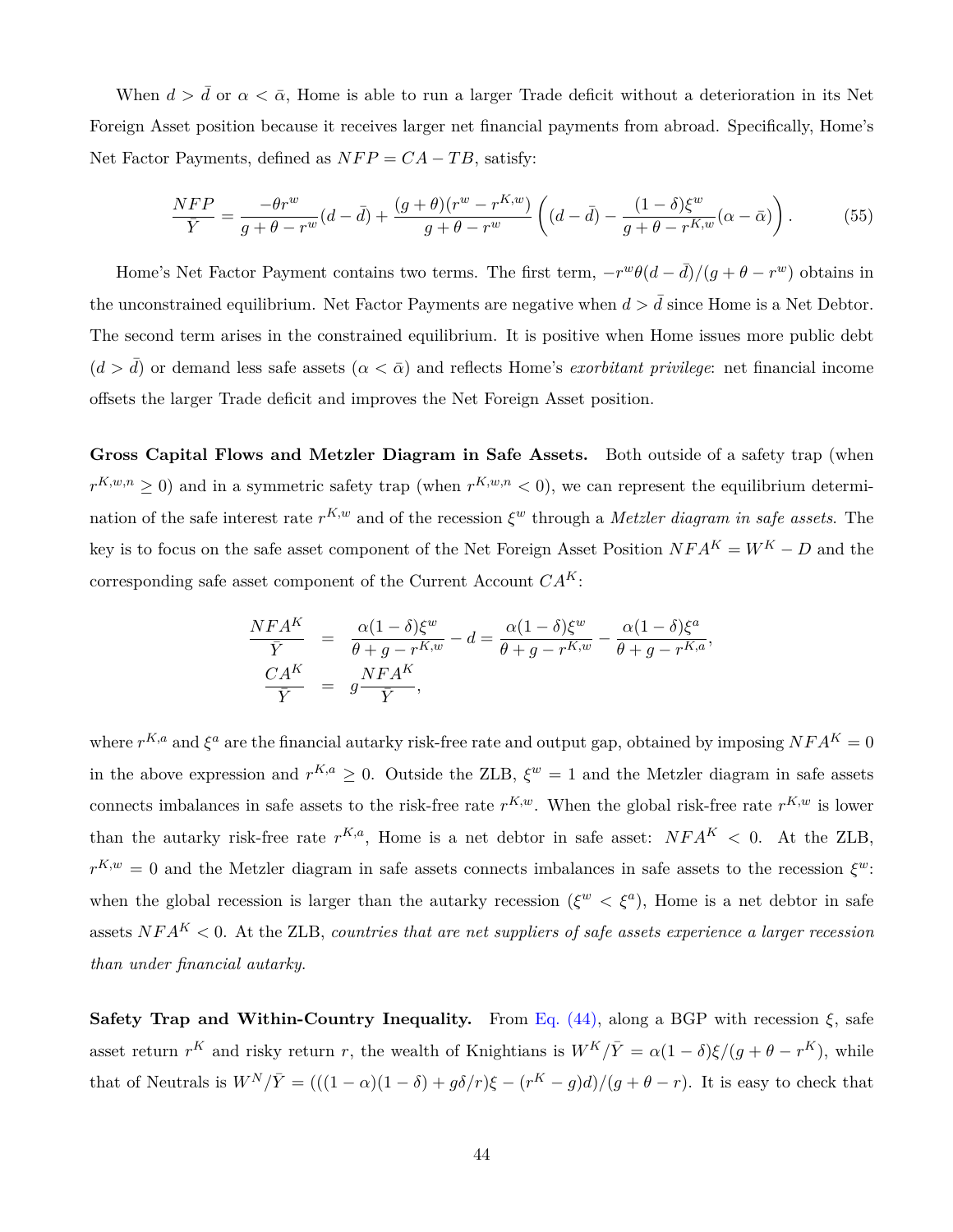the income of Knightians relative to Neutrals,  $(W^K/\alpha)/(W^N/(1-\alpha)$ , increases with output  $\xi$  and the risk free rate  $r^K$ , and decreases with the risky return r. Provided the safe rate  $r^K$  is not too high, Knightians are poorer than Neutrals:  $W^N/\alpha \lt W^N/(1-\alpha)$ .

Two main implications follow. First, within-country inequality must increase in each country along the BGP when the economy is in the global safety trap, since this is associated with a recession ( $\xi^w$  < 1), a lower risk free return  $(r^{K,w} = 0)$ , and a higher return on risky assets  $(r^w > r^{u,w})$ . Intuitively, the safety trap recession restores equilibrium in asset markets by reducing the wealth of Knightians relative to that of Neutrals in all countries, worsening wealth inequality. In our model, increased within-country inequality between holders of safe and risky assets is a consequence of the safety trap equilibrium, rather than its cause.

Second, we have established that net suppliers of safe assets (with  $\alpha < \bar{\alpha}$  or  $d > d$ ) experience a larger recession under financial integration than under financial autarky ( $\xi^w < \xi^a$ ). Net suppliers of safe assets also experience a (weakly) larger return on risky assets under financial integration than under autarky.<sup>23</sup> It follows that net suppliers of safe assets experience a larger increase in wealth inequality between holders of safe and risky assets in the global safety trap than under financial autarky.

We summarize these results in the following proposition.

**Proposition 7** (Constrained Symmetric Competitive Equilibrium, Safety Traps, Risk Premia, Net Foreign Assets and Current Accounts under Financial Integration)**.** *Under Assumption [2](#page-41-0), the constrained symmetric competitive equilibrium is such that:*

- The global economy satisfies  $r^{K,w} = \max\{r^{K,w,n},0\}$ ,  $\xi^w = \min\{\xi^{w,n},1\}$ , and  $E = 1$ .
	- $-$  *If*  $r^{K,w,n} \geq 0$ , then  $\xi^{w,n} \geq 1$  and the global economy is outside the Safety Trap. There is *a* unique constrained symmetric BGP equilibrium with  $r^{K,w} = r^{K,w,n} > 0$  and output at its *potential,*  $\xi^w = 1$ *;*
	- $-$  *If*  $r^{K,w,n}$   $\lt$  0, then  $\xi^{w,n}$   $\lt$  1 and the global economy is in a Safety Trap, there is a unique *constrained symmetric BGP equilibrium with*  $r^{K,w} = 0$  *and*  $\xi^w = \xi^{w,n} < 1$ .
- *Outside or inside the Safety Trap, there is a positive risk premium r <sup>w</sup> − r K,w, decreasing in the size of the global recession ξ w.*
- If Home has a larger capacity to produce safe assets  $(d > d)$ , it is a net debtor, runs a current *account deficit, and enjoys a version of the 'exorbitant privilege', paying lower interest rates on its (safe) liabilities than on its (riskier) assets.*

<sup>&</sup>lt;sup>23</sup>The return on risky assets at the ZLB under financial integration is  $r^w = \frac{\delta\theta}{(1 - \theta(1 - \delta)\bar{\alpha}/(g + \theta))}$  while that under financial autarky is  $r^a \equiv \delta\theta/(1-\theta(1-\delta)\alpha/(g+\theta)).$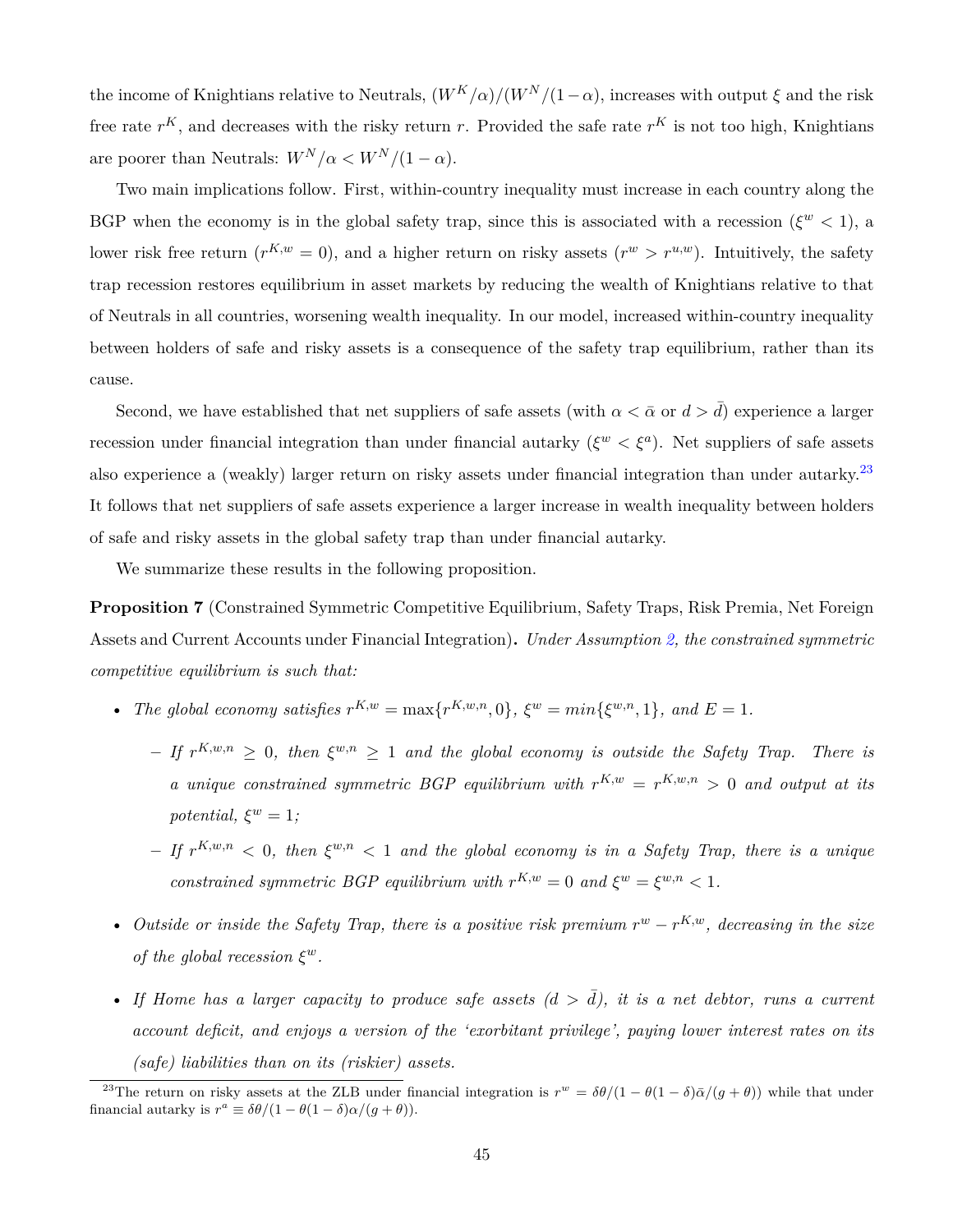• *At the ZLB equilibrium, countries that are net suppliers of safe assets experience a larger recession and a larger increase in wealth inequality between holders of safe and risky assets than under financial autarky.*

 $\Box$ 

*Proof.* See text.

We conclude this section by pointing out that while it is immediate that an increase in public debt *d* anywhere is useful everywhere in a global safety trap, this debt must be safe. Before the Poisson shock, fiscal capacity is irrelevant since  $r^{K,w} - g = -g < 0$ . It might therefore be tempting to think that any increase public debt *d* will help to escape the safety trap. However, fiscal capacity still matters after the Poisson shock if  $r^{K,w} = r^w > g$ , in which case taxes are needed to stabilize the debt. Imagine an initial situation where the foreign country is at its fiscal capacity after the Poisson shock, defined as the maximum level of debt achievable at the highest sustainable tax rate. Suppose that the foreign country nonetheless decides to increase its debt before the Poisson shock. This increase in debt is effectively risky: it does not increase its payoff after the Poisson shock. In turn, Knightians will not be willing to hold the increase in public debt: debt issuance would have no effect on *ξ <sup>w</sup>* prior to the Poisson shock. It is the fiscal capacity of the country *after* it exits the safety trap that matters for the impact of public debt issuance during a safety trap.

### **6 Final Remarks**

This paper proposes a model to characterize the behavior of a financially integrated global economy when interest rates are at the ZLB.

At the ZLB, the global asset market remains in disequilibrium when output is at its potential. The resulting global asset shortage cannot be resolved by lower world interest rates. It is instead alleviated by a world recession, which is propagated by global imbalances. Current Account surplus countries push world output down, exerting a negative effect on the world economy. Economic policy becomes more interconnected, with either negative or positive spillovers depending on the policy instrument. Countries can engage in Currency Wars, where each country aims to depreciate its exchange rate, at the expense of other countries. They can also engage in Trade Wars by unilaterally imposing tariffs on foreign goods. In contrast, safe public debt issuances, increases in government spending, and support for private securitization are positive-sum and stimulate output in all countries. Our Metzler Diagram in Quantities is a powerful new tool illustrating the economics of global imbalances and economic wars at the ZLB.

Once we introduce risk considerations, the model illustrates that the relevant dimension of global asset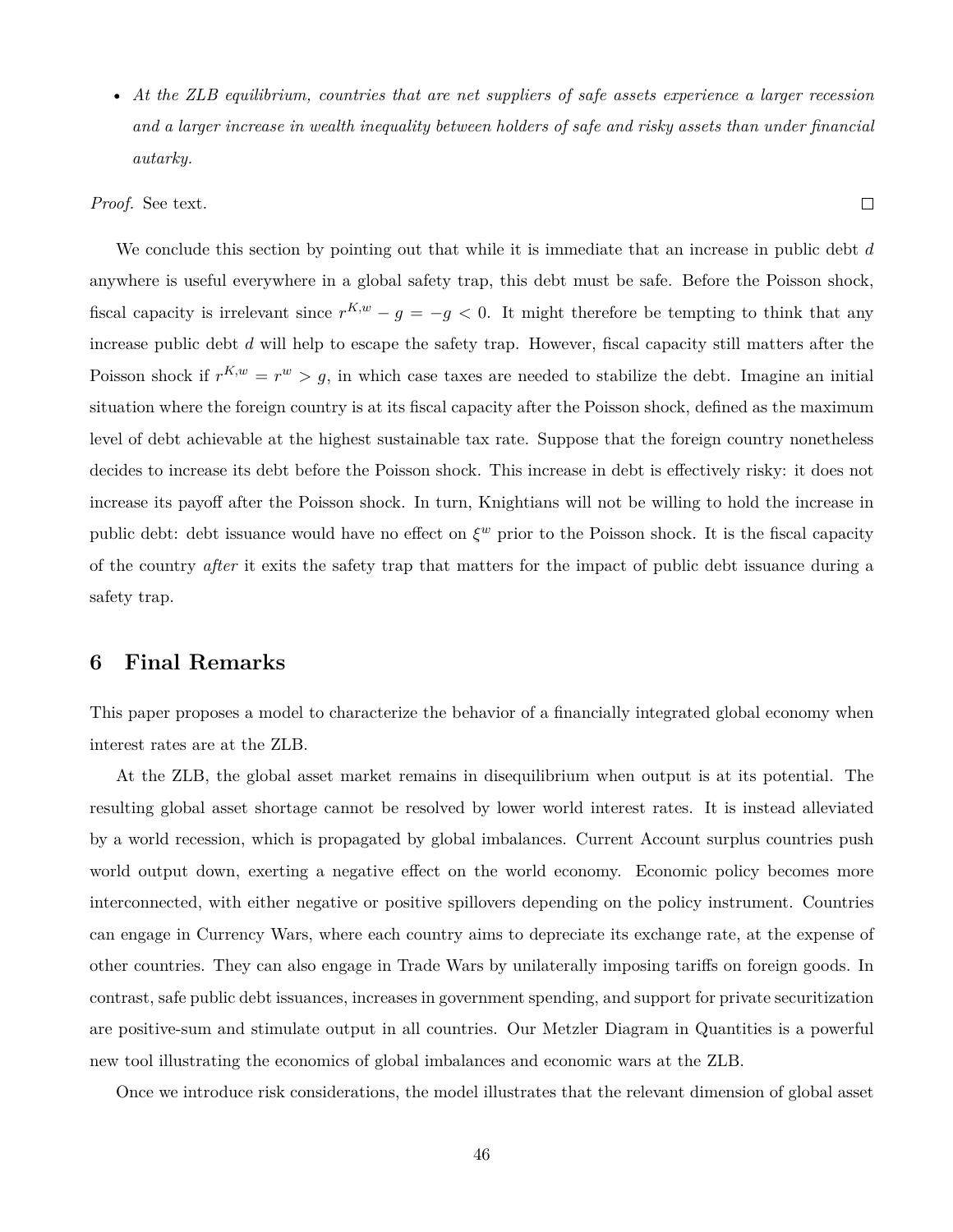shortages at the ZLB is not an overall scarcity of stores of value, but a scarcity of safe assets whose return is constrained by the ZLB. That is, safe asset shortages push the global economy into a global safety trap. This depresses the return on safe assets relative to risky ones and increases risk premia. Recessions propagate through the safe component of the financial account. Reserve currency countries can be pushed into a larger safety trap than under financial autarky, although they benefit from an 'exorbitant privilege' on their Net Foreign Asset position. Within country inequality increases in all countries in a global safety trap, especially so for net suppliers of safe assets.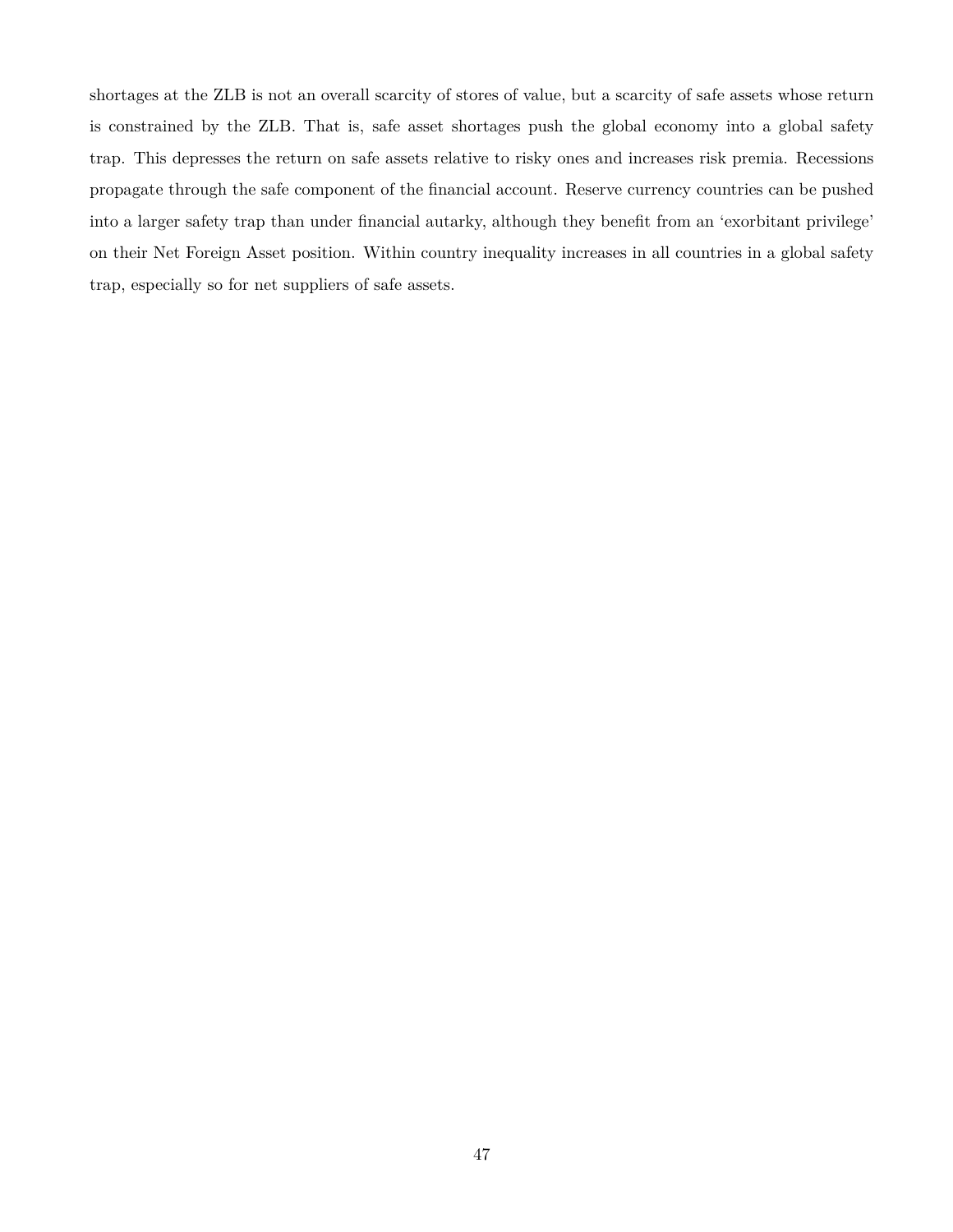### **References**

- <span id="page-48-9"></span>**Barro, Robert J. and Andrew Mollerus**, "Safe Assets," NBER Working Papers 20652, National Bureau of Economic Research, Inc October 2014.
- <span id="page-48-13"></span>**Benigno, Pierpaolo and Federica Romei**, "Debt deleveraging and the exchange rate," *Journal of International Economics*, 2014, *93* (1), 1–16.
- <span id="page-48-3"></span>**Bernanke, Ben S.**, "The Global Saving Glut and the U.S. Current Account Deficit," Sandridge Lecture, Virginia Association of Economics, Richmond, Virginia, Federal Reserve Board March 2005.
- <span id="page-48-7"></span>**, Carol C. Bertaut, Laurie DeMarco, and Steven B. Kamin**, "International capital flows and the returns to safe assets in the United States 2003-2007," *Financial Stability Review*, February 2011,  $(15), 13-26.$
- <span id="page-48-14"></span>**Blanchard, Olivier J. and Nobuhiro Kiyotaki**, "Monopolistic Competition, Aggregate Demand Externalities and Real Effects of Nominal Money," *American Economic Review*, February 1987, *77* (4), 647–666.
- <span id="page-48-15"></span>**Caballero, Ricardo and Alp Simsek**, "Asset Prices and Aggregate Demand in a" Covid-19" Shock: A Model of Endogenous Risk Intolerance and LSAPs," August 2020. CEPR Discussion Paper DP14627-5.
- <span id="page-48-4"></span>**Caballero, Ricardo J.**, "On the Macroeconomics of Asset Shortages," in Andreas Beyer and Lucrezia Reichlin, eds., *The Role of Money: Money and Monetary Policy in the Twenty-First Century*, Vol. 4 of *European Central Banking Conference* 2006, pp. 272–283.
- <span id="page-48-5"></span>, "The 'Other' Imbalance and the Financial Crisis," NBER Working Papers 15636, National Bureau of Economic Research, Inc 2010.
- <span id="page-48-6"></span>**and Arvind Krishnamurthy**, "Global Imbalances and Financial Fragility," *American Economic Review*, May 2009, *99* (2), 584–88.
- <span id="page-48-2"></span>**and Emmanuel Farhi**, "The Safety Trap," *The Review of Economic Studies*, 2017, *85* (1), 223–274.
- <span id="page-48-0"></span>**, , and Pierre-Olivier Gourinchas**, "An Equilibrium Model of "Global Imbalances" and Low Interest Rates," *American Economic Review*, March 2008, *98* (1), 358–93.
- <span id="page-48-1"></span>**, , and** , "Financial Crash, Commodity Prices and Global Imbalances," *Brookings Papers on Economic Activity*, 2008, *2*, 1–55.
- <span id="page-48-16"></span>**Caballero, Ricardo J, Emmanuel Farhi, and Pierre-Olivier Gourinchas**, "Global Imbalances and Currency Wars at the ZLB.," Technical Report, National Bureau of Economic Research 2015.
- <span id="page-48-10"></span>**Christiano, Lawrence, Martin Eichenbaum, and Sergio Rebelo**, "When Is the Government Spending Multiplier Large?," *Journal of Political Economy*, 2011, *119* (1), 78 – 121.
- <span id="page-48-8"></span>**Coeurdacier, Nicolas, Stéphane Guibaud, and Keyu Jin**, "Credit Constraints and Growth in a Global Economy," *American Economic Review*, 2015, *105* (9), 2838–2881.
- <span id="page-48-11"></span>**Cook, David and Michael B. Devereux**, "Sharing the Burden: Monetary and Fiscal Responses to a World Liquidity Trap," *American Economic Journal: Macroeconomics*, July 2013, *5* (3), 190–228.
- <span id="page-48-12"></span>**and** , "The Optimal Currency Area in a Liquidity Trap," NBER Working Papers 19588, National Bureau of Economic Research, Inc October 2013.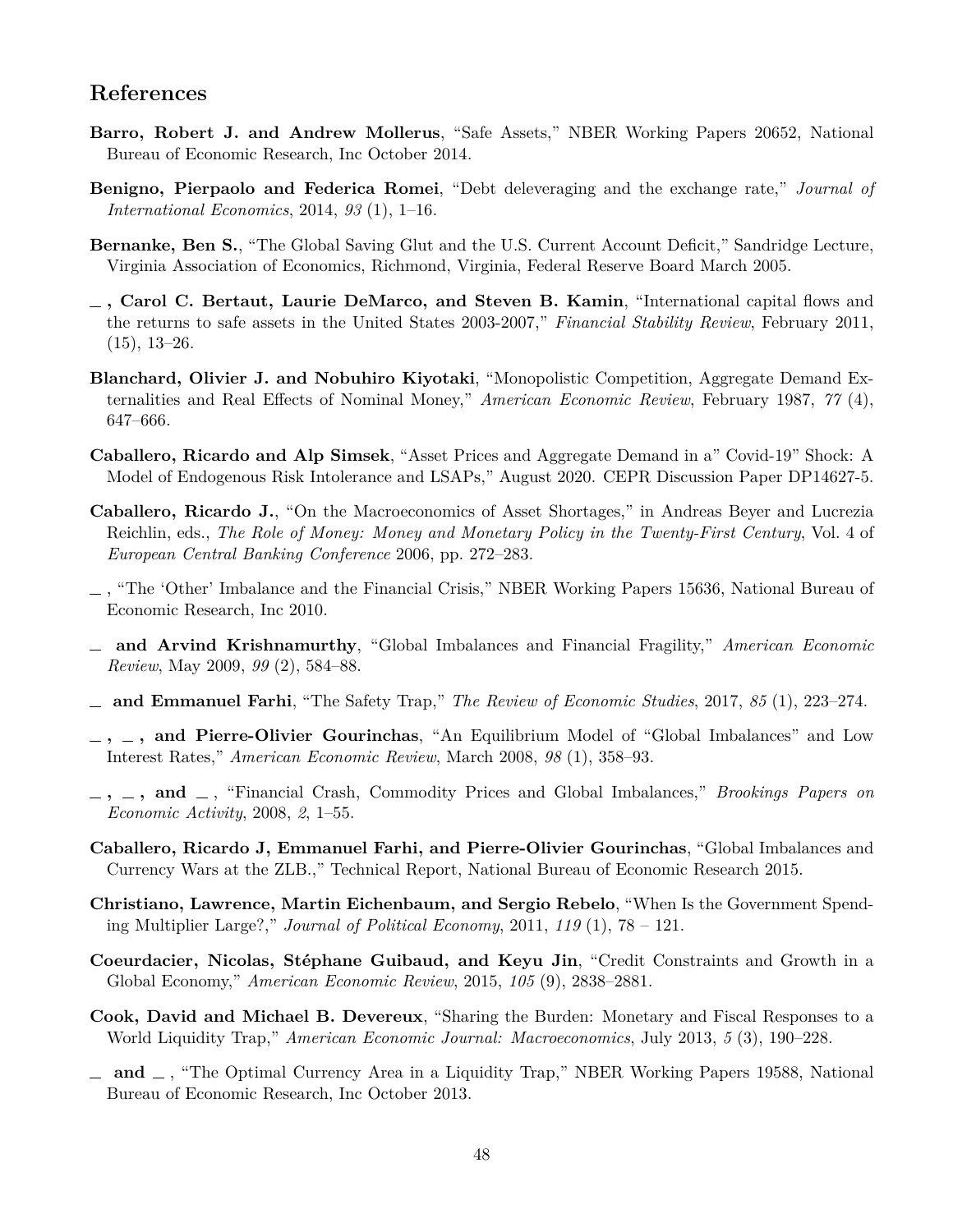- <span id="page-49-10"></span>**and** , "Exchange rate flexibility under the zero lower bound," Globalization and Monetary Policy Institute Working Paper 198, Federal Reserve Bank of Dallas 2014.
- <span id="page-49-8"></span>**Correia, Isabel, Emmanuel Farhi, Juan Pablo Nicolini, and Pedro Teles**, "Unconventional Fiscal Policy at the Zero Bound," *American Economic Review*, June 2013, *103* (4), 1172–1211.
- <span id="page-49-4"></span>**Dang, Tri Vi, Gary Gorton, and Bengt Holmström**, "The Information Sensitivity of a Security," MIT mimeo, MIT July 2015.
- <span id="page-49-11"></span>**Devereux, Michael B. and James Yetman**, "Capital Controls, Global Liquidity Traps, and the International Policy Trilemma," *Scandinavian Journal of Economics*, 01 2014, *116* (1), 158–189.
- <span id="page-49-0"></span>**Duarte, Fernando M. and Carlo Rosa**, "The equity risk premium: a review of models," Staff Reports 714, Federal Reserve Bank of New York February 2015.
- <span id="page-49-6"></span>**Eggertsson, Gauti B. and Michael Woodford**, "Optimal Monetary Policy in a Liquidity Trap," NBER Working Papers 9968, National Bureau of Economic Research September 2003.
- <span id="page-49-14"></span>**and Neil R. Mehrotra**, "A Model of Secular Stagnation," NBER Working Papers 20574 October 2014.
- <span id="page-49-7"></span>**and Paul Krugman**, "Debt, Deleveraging, and the Liquidity Trap: A Fisher-Minsky-Koo Approach," *The Quarterly Journal of Economics*, 2012, *127* (3), 1469–1513.
- <span id="page-49-15"></span>**, Neil R. Mehrotra, Sanjay Singh, and Lawrence H. Summers**, "Contagious Malady? Global Dimensions of Secular Stagnation," Working paper, Brown University 2015.
- <span id="page-49-12"></span>**Erceg, Christopher and Jesper Lindé**, "Is There A Fiscal Free Lunch In A Liquidity Trap?," *Journal of the European Economic Association*, 02 2014, *12* (1), 73–107.
- <span id="page-49-9"></span>**Farhi, Emmanuel and Iván Werning**, "Fiscal Multipliers: Liquidity Traps and Currency Unions," NBER Working Papers 18381, National Bureau of Economic Research, Inc September 2012.
- <span id="page-49-17"></span>**and Iván Werning**, "Monetary policy, bounded rationality, and incomplete markets," Working Paper No 23281, National Bureau of Economic Research February 2019.
- <span id="page-49-13"></span>**Fornaro, Luca and Federica Romei**, "The Paradox of Global Thrift," *American Economic Review*, 2019, *forthcoming.*
- <span id="page-49-5"></span>**Gennaioli, Nicola, Andrei Shleifer, and Robert Vishny**, "Neglected risks, financial innovation, and financial fragility," *Journal of Financial Economics*, 2012, *104* (3), 452–468.
- <span id="page-49-1"></span>**Gorton, Gary**, *Slapped by the Invisible Hand: The Panic of 2007* number 9780199734153. In 'OUP Catalogue.', Oxford University Press, July 2010.
- <span id="page-49-2"></span>**and Guillermo Ordonez**, "The Supply and Demand for Safe Assets," NBER Working Papers 18732, National Bureau of Economic Research, Inc January 2013.
- <span id="page-49-3"></span>**and** , "Collateral Crises," *American Economic Review*, February 2014, *104* (2), 343–378.
- <span id="page-49-18"></span>**Gourinchas, Pierre-Olivier and Hélène Rey**, "From World Banker to World Venture Capitalist: US External Adjustment and the Exorbitant Privilege," in Richard Clarida, ed., *G-7 Current Account Imbalances: Sustainability and Adjustment*, University of Chicago Press, Chicago, 2007, pp. 11–55.
- <span id="page-49-16"></span>**and Helene Rey**, "External Adjustment, Global Imbalances and Valuation Effects," in Gita Gopinath, Elhanan Helpman, and Ken Rogoff, eds., *Handbook of International Economics*, Vol. 4, Elsevier, 2014.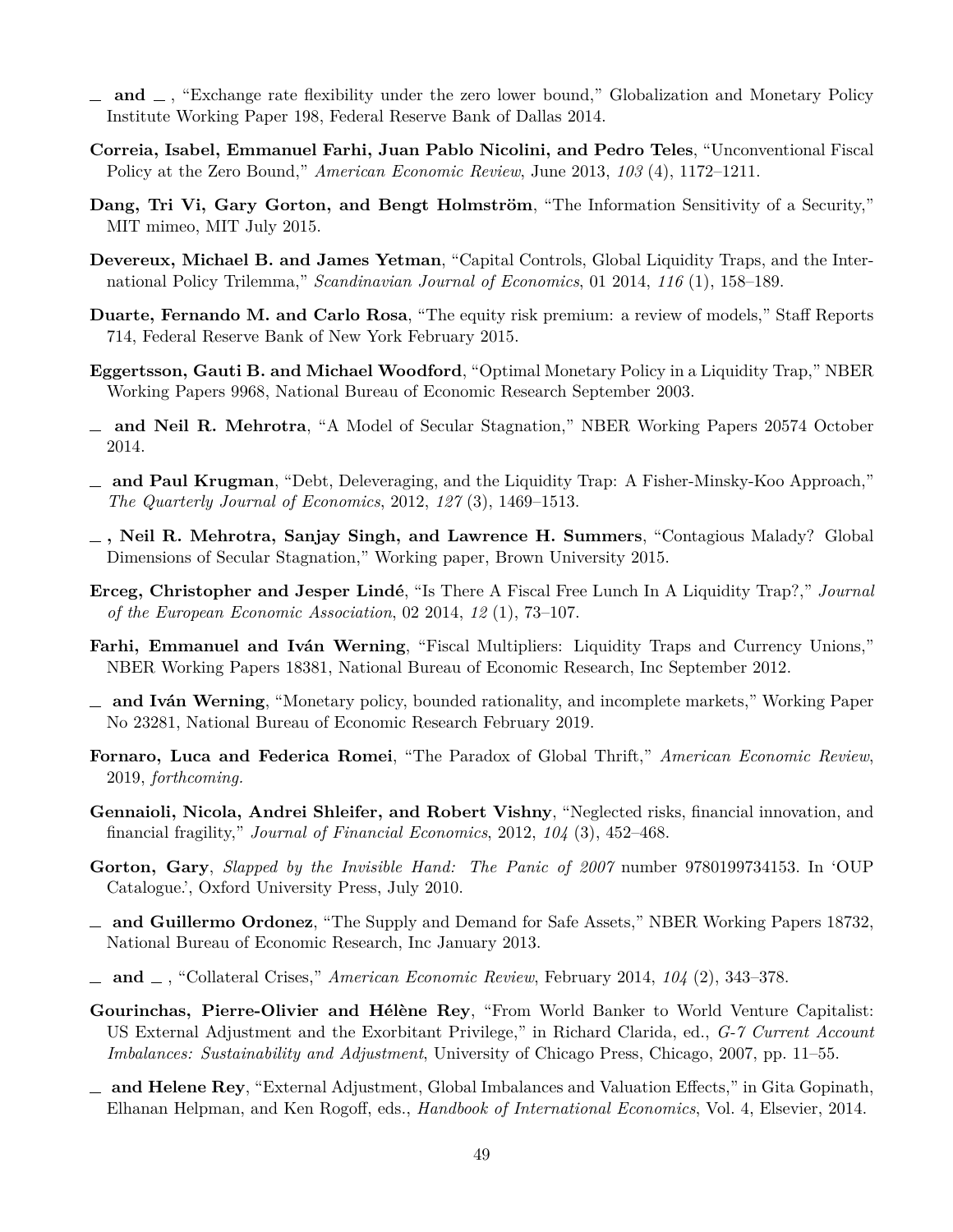- <span id="page-50-2"></span>**, Hélène Rey, and Nicolas Govillot**, "Exorbitant Privilege and Exorbitant Duty," mimeo, UC Berkeley 2010.
- <span id="page-50-6"></span>**Greenwood, Robin, Samuel Hanson, and Jeremy C. Stein**, "A Gap-Filling Theory of Corporate Debt Maturity Choice," *Journal of Finance*, 09 2015, *117* (3), 449–469.
- <span id="page-50-10"></span>**Guerrieri, Veronica and Guido Lorenzoni**, "Credit Crises, Precautionary Savings, and the Liquidity Trap," Working Paper 17583, National Bureau of Economic Research November 2011.
- <span id="page-50-7"></span>**He, Zhiguo, Arvind Krishnamurthy, and Konstantin Milbradt**, "A Model of the Reserve Asset," Technical Report, Stanford University, Graduate School of Business June 2015.
- <span id="page-50-15"></span>**Holmström, Bengt and Jean Tirole**, "Private and public supply of liquidity," *Journal of political Economy*, 1998, *106* (1), 1–40.
- <span id="page-50-11"></span>**Jeanne, Olivier**, "The Global Liquidity Trap," Working paper, John Hopkins University 2009.
- <span id="page-50-0"></span>**Kareken, John and Neil Wallace**, "On the Indeterminacy of Equilibrium Exchange Rates," *The Quarterly Journal of Economics*, 1981, *96* (2), 207–222.
- <span id="page-50-8"></span>**Keynes, John Maynard**, *The General Theory of Employment, Interest and Money*, Palgrave MacMillan, 1936.
- <span id="page-50-13"></span>**Klein, Matthew C and Michael Pettis**, *Trade wars are class wars: How rising inequality distorts the global economy and threatens international peace*, Yale University Press, 2020.
- <span id="page-50-14"></span>**Kocherlakota, Narayana**, "Low Real Interest Rates," 22nd Annual Hyman P. Minsky Conference, Levy Economics Institute of Bard College, Federal Reserve Bank of Minneapolis 2014.
- <span id="page-50-4"></span>**Krishnamurthy, Arvind**, "Comments on Rachel and Summers 'On Falling Neutral Real Rates, Fiscal Policy, and the Risk of Secular Stagnation'," in "Brookings Papers on Economic Activity," Vol. Spring, Brookings, 2019.
- <span id="page-50-9"></span>**Krugman, Paul**, "It's Baaack: Japan's Slump and the Return of the Liquidity Trap," *Brookings Papers on Economic Activity*, 1998, *29* (2), 137–206.
- <span id="page-50-12"></span>**Kumhof, Michael, Romain Rancière, and Pablo Winant**, "Inequality, leverage, and crises," *American Economic Review*, 2015, *105* (3), 1217–45.
- <span id="page-50-5"></span>**Lane, Philip R. and Gian Maria Milesi-Ferretti**, "The External Wealth of Nations Revisited: International Financial Integration in the Aftermath of the Global Financial Crisis," *IMF Economic Review*, Mar 2018, *66* (1), 189–222.
- <span id="page-50-16"></span>**Lerner, Abba P**, "The symmetry between import and export taxes," *Economica*, 1936, *3* (11), 306–313.
- <span id="page-50-3"></span>**Maggiori, Matteo**, "Financial Intermediation, International Risk Sharing, and Reserve Currencies," 2012 Meeting Papers 146, Society for Economic Dynamics 2012.
- <span id="page-50-17"></span>**, Brent Neiman, and Jesse Schreger**, "International currencies and capital allocation," *Journal of Political Economy*, 2020, *128* (6), 2019–2066.
- <span id="page-50-1"></span>**Mendoza, Enrique G., Vincenzo Quadrini, and José-Víctor Ríos-Rull**, "Financial Integration, Financial Development, and Global Imbalances," *Journal of Political Economy*, June 2009, *117* (3), 371–416.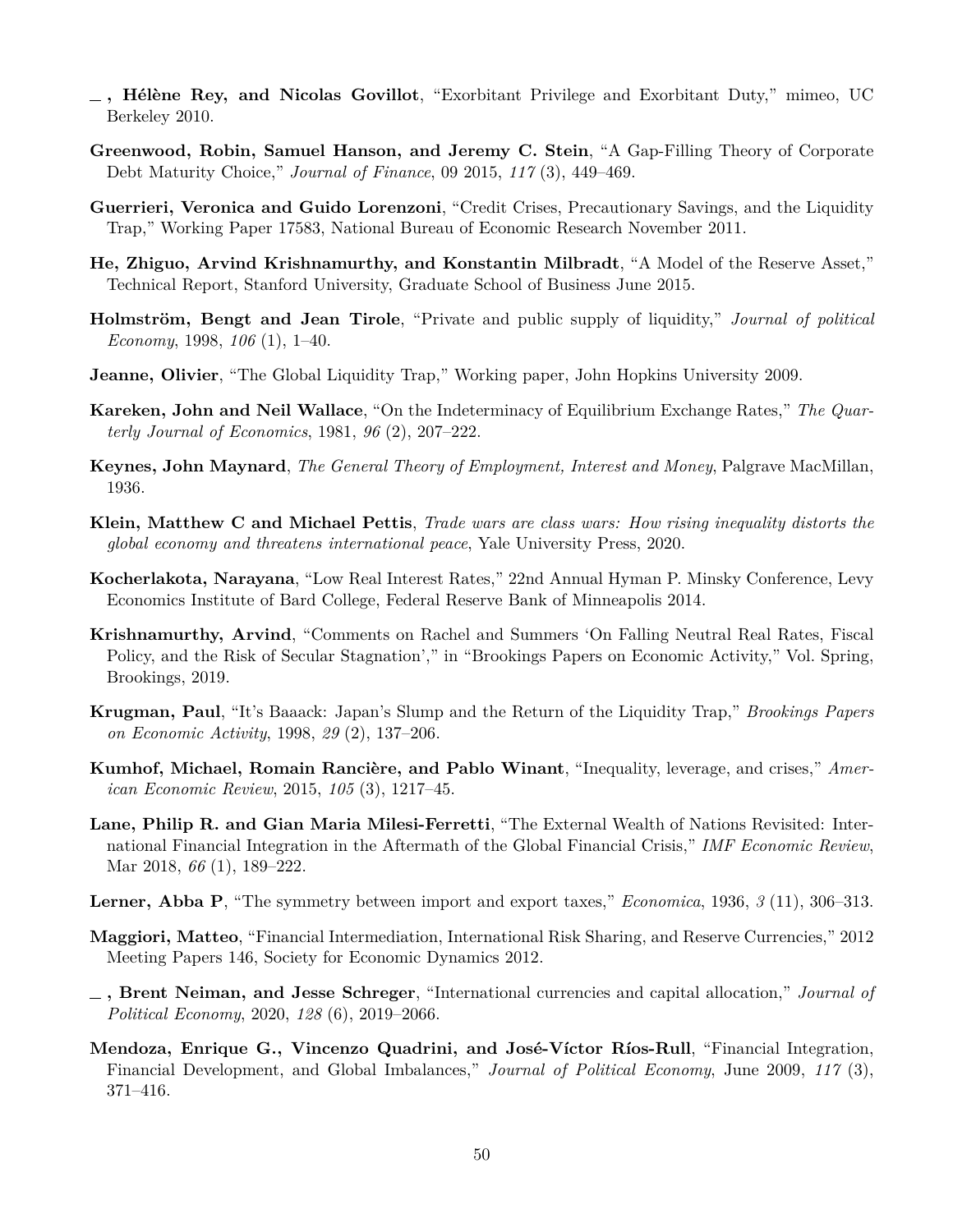- <span id="page-51-5"></span>**Mian, Atif R, Ludwig Straub, and Amir Sufi**, "Indebted Demand," April 2020. NBER Working Paper No. 26940.
- <span id="page-51-6"></span> $\ldots$ ,  $\ldots$ , and  $\ldots$ , "The saving glut of the rich and the rise in household debt," April 2020. NBER Working Paper No. 26941.
- <span id="page-51-2"></span>**Moreira, Alan and Alexi Savov**, "The Macroeconomics of Shadow Banking," NBER Working Papers 20335, National Bureau of Economic Research, Inc July 2014.
- <span id="page-51-0"></span>**Negro, Marco Del, Domenico Giannone, Marc P. Giannoni, and Andrea Tambalotti**, "Safety, Liquidity, and the Natural Rate of Interest," *Brookings Papers on Economic Activity*, 2017, *48* (1 (Spring), 235–316.
- <span id="page-51-1"></span>**Stein, Jeremy C.**, "Monetary Policy as Financial-Stability Regulation," Technical Report 1 2012.
- <span id="page-51-4"></span>**Svensson, Lars E.O.**, "Escaping from a Liquidity Trap and Deflation: The Foolproof Way and Others," *Journal of Economic Perspectives*, Fall 2003, *17* (4), 145–166.
- <span id="page-51-3"></span>**Werning, Iván**, "Managing a Liquidity Trap: Monetary and Fiscal Policy," Technical Report 2012. NBER Working Papers.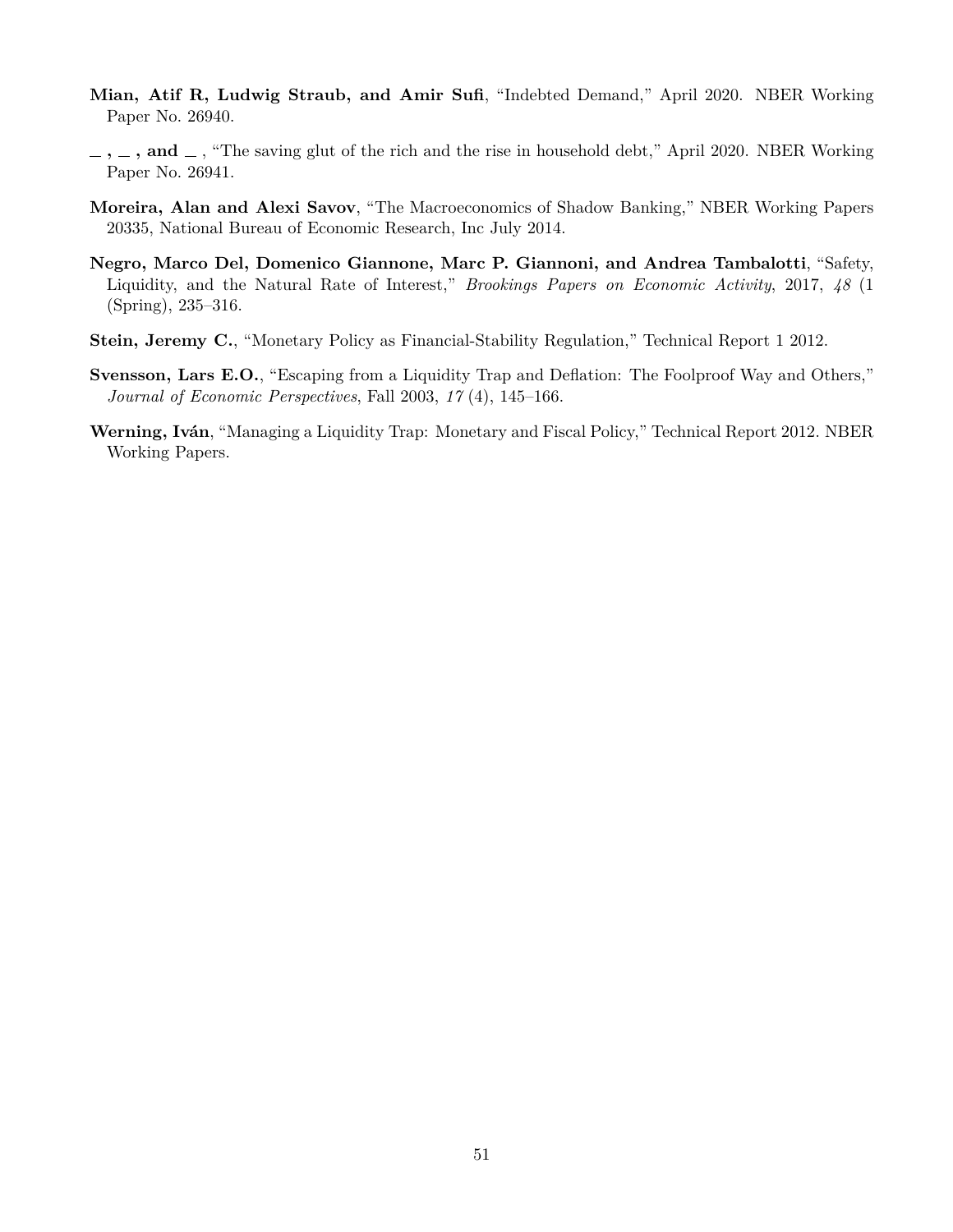### **A Appendix**

### <span id="page-52-1"></span>**A.1 New-Keynesian Microfoundations for Section [2.1](#page-8-1)**

We provide one possible exact microfoundation for demand determined output in the presence of nominal rigidities in the model in Section [2.1](#page-8-1). The microfoundation is in the New Keynesian tradition. We focus on the case of Home (the case of Foreign is identical). In a nutshell, domestic monopolistic firms produce imperfectly substitutable varieties of home intermediate goods using non-traded intermediates, and compete in prices. The firms' posted prices are rigid in the home currency, and they accommodate demand at the posted price. The different varieties of the home intermediate goods are combined into a home final good by a competitive sector according to a Dixit-Stiglitz aggregator. These assumptions are standard in the New Keynesian literature starting with [Blanchard and Kiyotaki](#page-48-14) [\(1987](#page-48-14)).

Specifically, between *t* and  $t + dt$ , there is an endowment  $\bar{Y}_t dt$  of each differentiated variety  $i \in [0, 1]$  of non-traded input. Each variety *i* of non-traded input can be transformed into one unit of variety *i* of home intermediate good using a one-to-one linear technology by a monopolistic firm indexed by *i*, which is owned and operated by the agents supplying variety *i* of the non-traded input.

The differentiated varieties of final home intermediate goods are then combined together into a home final good by a competitive sector according to a standard Dixit-Stiglitz aggregator

$$
Y_t=\left(\int_0^1 Y_{H,i,t}^{\frac{\varepsilon-1}{\varepsilon}} dt\right)^{\frac{\varepsilon}{\varepsilon-1}} dt,
$$

where  $Y_{H,i,t}dt$  is the quantity of variety *i* of the final good used for production of the final good. The price of the final home good is

$$
P_{H,t} = \left(\int_0^1 p_{H,i,t}^{1-\varepsilon} dt\right)^{\frac{1}{1-\varepsilon}},
$$

where  $p_{H,i,t}$  is the home currency price posted by monopolistic firm  $i$  for variety  $i$  of the home intermediate good. The resulting individual demand for each variety is given by

$$
Y_{H,i,t}dt = \left(\frac{p_{H,i,t}}{P_{H,t}}\right)^{-\varepsilon} Y_t dt.
$$

Prices set by monopolistic firms are perfectly rigid in the home currency, equal to each other. We normalize these prices in the home currency to one

$$
p_{H,i,t} = P_{H,t} = 1.
$$

All the varieties of intermediate goods are then produced in the same amount

$$
Y_{H,i,t}dt = Y_t dt = \xi_t \overline{Y}_t dt.
$$

Between *t* and  $t + dt$ , the varieties of non-traded inputs indexed by  $i \in [\delta, 1]$ , are distributed equally to the different agents who are born during that interval of time. The varieties of non-traded inputs indexed by  $i \in [0, \delta]$ accrue equally as dividends on the different Lucas trees.

Real income (equal to real output) *Y<sub>t</sub>dt* is divided into an endowment  $(1 - \delta)Y_t dt$  distributed equally to agents who are born during that interval of time, and the dividend  $\delta Y_t dt$  of the Lucas trees. This provides an exact microfoundation for the model presented in Section [2.1.](#page-8-1)

### <span id="page-52-0"></span>**A.2 Inflation**

So far, we have assumed that prices are fully rigid. In this section, we relax this assumption and allow for *some* price adjustment through a Phillips curve.

This extension gives us the opportunity to reiterate some well-known insights about the economics of liquidity traps, and to obtain some new ones. The former are that credibly higher inflation targets reduce the severity of a liquidity trap, that more (downward) price flexibility can exacerbate the severity of the trap as the economy may fall into a deflationary spiral. The less-known one is that in a *global* liquidity trap, it is the *more rigid* country that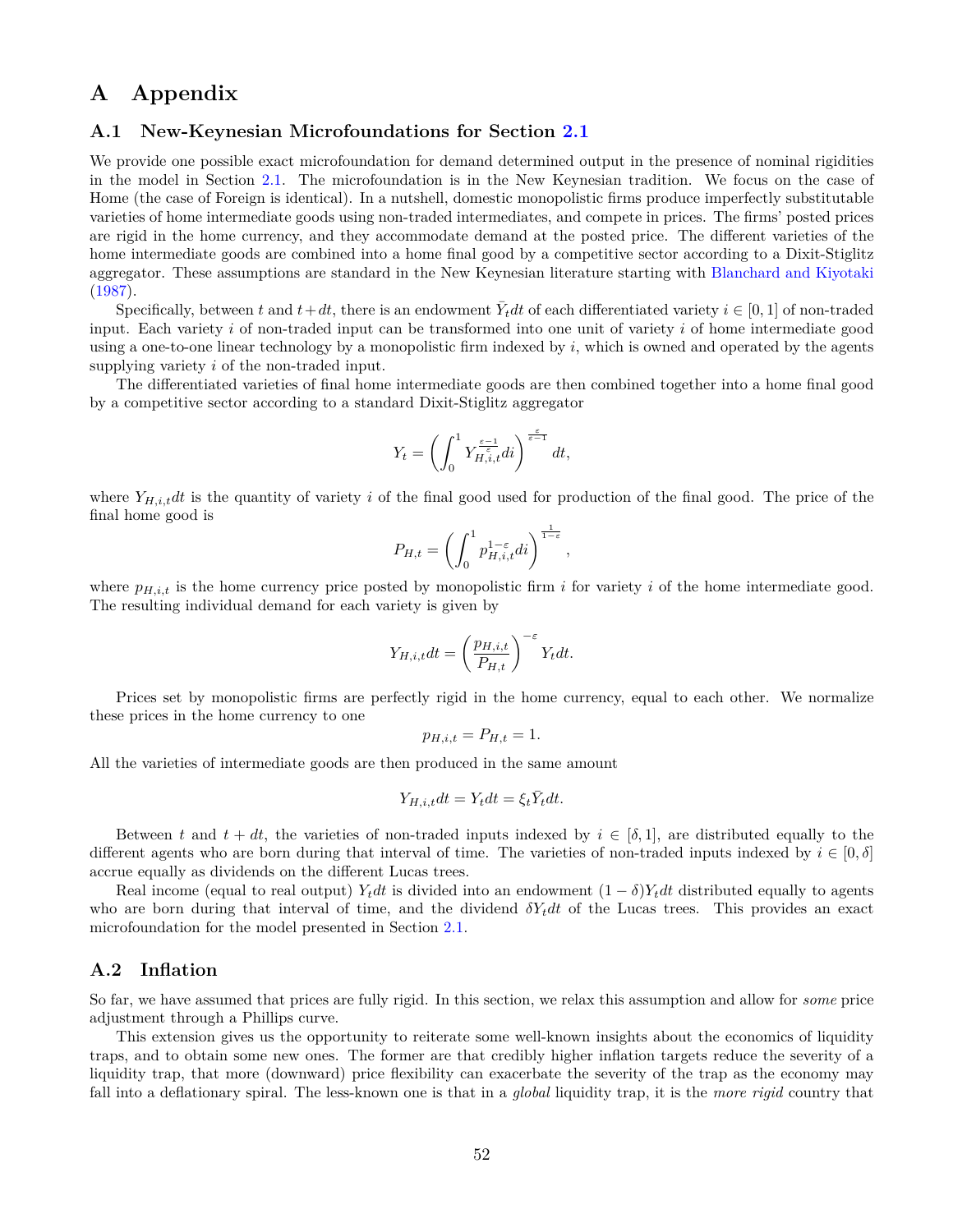experiences the worst trap (note the contrast between the effect of relative rigidity and that of aggregate rigidity). Moreover, it is now possible for some regions of the world to escape the liquidity trap if their inflation expectations are sufficiently high.

#### **A.2.1 The Extended Model**

**Phillips curve.** We wish to capture the idea that wages, or prices, are rigid downwards, but not upwards. We follow the literature and assume that prices and wages cannot fall faster than a certain limit pace, perhaps determined by a "social norm" and that this limit pace is faster if there is more slack in the economy: $^{24}$ 

$$
\pi_{H,t} \ge -\kappa_0 - \kappa_1 (1 - \xi_t),
$$
  
\n
$$
\pi_{F,t}^* \ge -\kappa_0^* - \kappa_1^* (1 - \xi_t^*),
$$

where  $\pi_{H,t} = \dot{P}_{H,t}/P_{H,t}$  (resp.  $\pi_{F,t}^* = \dot{P}_{F,t}^*/P_{F,t}^*$ ) denotes the *domestic* (resp. foreign) inflation rate, and where  $\kappa_1 \ge 0$ and  $\kappa_1^* \geq 0$ . Moreover, we assume that if there is slack in the economy, prices or wages fall as fast as they can:  $\xi_t < 1$ implies that  $\pi_{H,t} = -\kappa_0 - \kappa_1(1 - \xi_t)$  and  $\xi_t^* < 1$  implies that  $\pi_{F,t}^* = -\kappa_0^* - \kappa_1^*(1 - \xi_t^*)$ . We capture this requirement with the complementary slackness conditions  $[\pi_{H,t} + \kappa_0 + \kappa_1(1-\xi_t)](1-\xi_t) = 0$  and  $[\pi_{F,t}^* + \kappa_0^* + \kappa_1^*(1-\xi_t^*)](1-\xi_t^*) = 0$ .

To summarize, there are two Phillips curves, one for Home and one for Foreign. The home Phillips curve traces out an increasing curve in the  $(\pi_{H,t}, \xi_t)$  space, which becomes vertical at  $\xi_t = 1$ . The foreign Phillips curve is similar.

**Monetary policy.** We extend [Eqs. \(2\)](#page-11-0) and [\(3\)](#page-11-1) and assume that monetary policy is conducted according to simple truncated Taylor rules, where the nominal interest rate responds to domestic inflation:

$$
i_t = \max\{r_t^n + \bar{\pi} + \psi_\pi(\pi_{H,t} - \bar{\pi}) + \psi_\xi(\xi_t - 1), 0\},
$$
  

$$
i_t^* = \max\{r_t^{n*} + \bar{\pi}^* + \psi_\pi^*(\pi_{F,t}^* - \bar{\pi}^*) + \psi_\xi^*(\xi_t^* - 1), 0\}.
$$

In these equations  $r_t^n$  and  $r_t^{n*}$  are the relevant natural interest rates at Home and in Foreign, which depend on whether we analyze the financial integration equilibrium or the financial autarky equilibrium. We denote by  $\bar{\pi}$  ≥ max  $\{-\kappa_0, 0\}$  $\{a, a \in \mathbb{R}^* \text{ and } \pi^* \geq \max\{-\kappa_0^*, 0\}$  the home and foreign inflation targets, while  $\psi_\pi > 1$  and  $\psi_\xi$  denote the Taylor rule coefficients on domestic price inflation and the output gap respectively.

For simplicity, we take the limit of large Taylor rule coefficients  $\psi_{\pi}, \psi_{\pi}^* \to \infty$  and  $\psi_{\xi}, \psi_{\xi}^* \to \infty$ . This specification of monetary policy implies that inflation in any given country is equal to its target and that there is no recession as long as the country's interest rate is positive. For example, for Home, either  $\pi_{H,t} = \bar{\pi}, \xi_t = 1$ , and  $i_t = r_t^n + \bar{\pi} \ge 0$ or  $\pi_{H,t} \leq -\kappa_0 \leq \bar{\pi}, \xi_t \leq 1$ , and  $i_t = 0$ . The same holds for Foreign.

#### **A.2.2 Equilibria**

We assume that the world natural interest rate  $r^{w,n} = -\rho + \overline{\delta\theta}/(1 - \overline{d\theta}) < 0$  is low enough that  $r^{w,n} < \min{\{\kappa_0, \kappa_0^*\}}$ , which yields the existence of a *global* liquidity trap equilibrium. We show that in this case, there are *several* possible equilibrium configurations once prices are allowed to adjust. First, there can be equilibria with no liquidity traps either at Home or in Foreign. Second, there can be equilibria with a symmetric global liquidity trap both at Home and in Foreign. Third, there can be asymmetric liquidity trap equilibria with a liquidity trap only in one country. We treat each in turn.

**No liquidity trap equilibrium.** We solve for the no-liquidity trap case. This equilibrium is such that  $\xi = 1$ ,  $\xi^* = 1$ ,  $\pi_H = \bar{\pi}$ ,  $\pi_F^* = \bar{\pi}^*$ ,  $i = r^{w,n} + \bar{\pi}$ , and  $i^* = r^{w,n} + \bar{\pi}^*$ .

It is straightforward to show that the terms of trade  $S_t = E_t P_{F,t}^*/P_{H,t}$  is constant at  $S_t = 1$  which implies that  $\dot{E}_t/E_t = \pi_H - \pi_F^* = \bar{\pi} - \bar{\pi}^*$ . The condition for this equilibrium to exist is that  $i \geq 0$  and  $i^* \geq 0$ , i.e.  $\min\{r^{w,n} + \bar{\pi}, r^{w,n} + \bar{\pi}^*\} \geq 0$ . This condition shows that *the no-liquidity trap equilibrium exists if and only if the inflation targets*  $\bar{\pi}$  *and*  $\bar{\pi}^*$  *in both countries are high enough.* 

Note, however, that this is an existence, not a uniqueness result. In fact, as we shall see next, other equilibria exist even if inflation targets are high enough to make the no-liquidity trap equilibrium feasible.

 $^{24}$ The introduction of this kind of Phillips curves borrows heavily from [Eggertsson and Mehrotra](#page-49-14) ([2014](#page-49-14)) and [Caballero and](#page-48-2) [Farhi](#page-48-2) [\(2017\)](#page-48-2).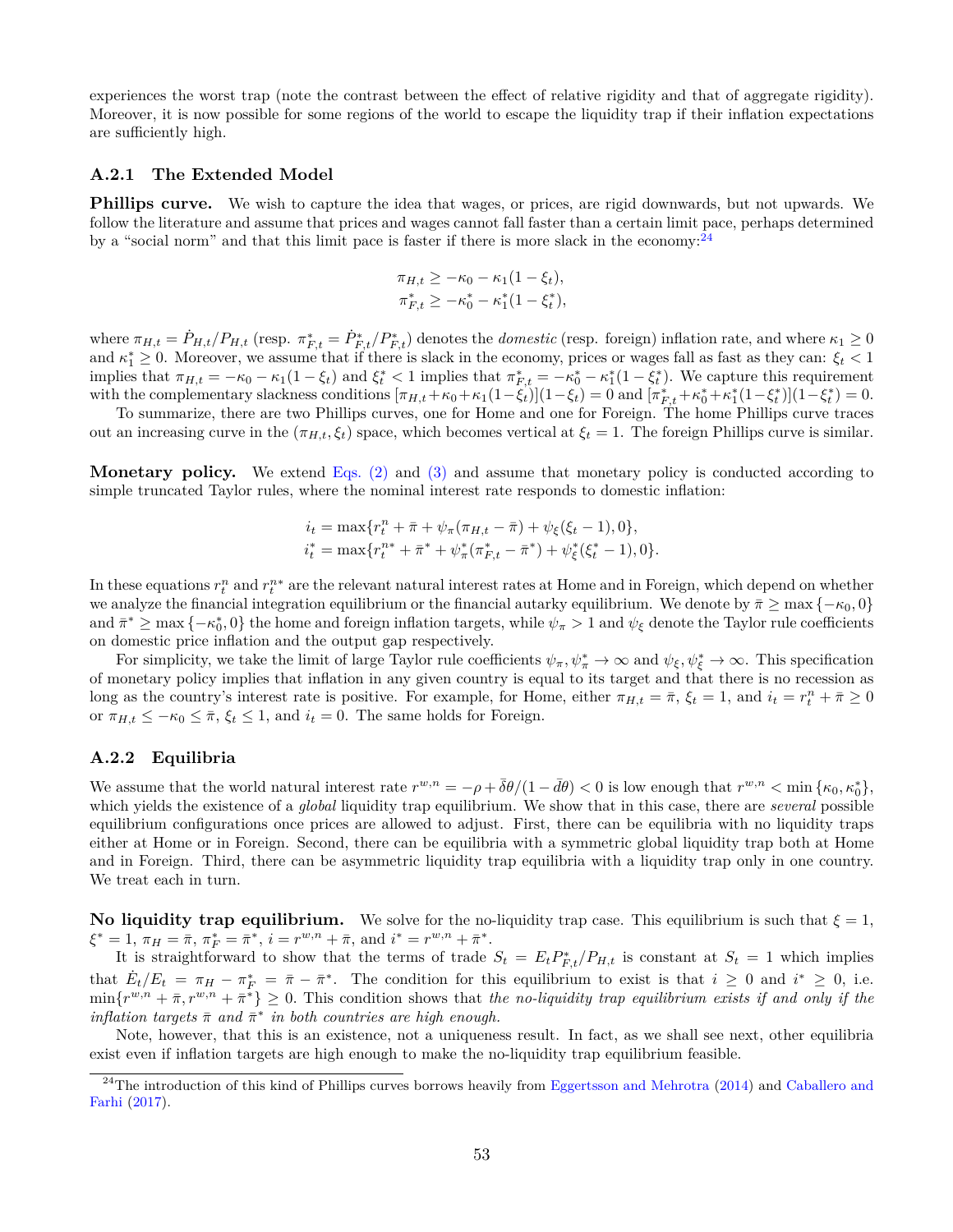**Symmetric global liquidity trap equilibrium.** Let us now focus on the other extreme and solve for the symmetric global liquidity trap case.

Observe that in a stationary equilibrium the terms of trade  $S_t = E_t P_{F,t}^*/P_{H,t}$  must be constant at  $S_t = \xi/\xi^*$ , so that  $\dot{E}_t/E_t = \pi_H - \pi_F^*$ . Uncovered Interest Parity then requires that  $i = i^* + \dot{E}_t/E_t$ , which combined with  $i = i^* = 0$ implies that  $E_t/E_t = 0$  and hence  $\pi_F^* = \pi_H = \pi^w$ . That is, *in a global liquidity trap, inflation rates are equal across countries,* hence real interest rates are equalized,  $r = r^* = -\pi^w$ .

In Online Appendix [B.1](#page-66-0) we provide a detailed exposition of the equilibrium equations. We can represent the equilibrium as an Aggregate Demand (AD)-Aggregate Supply (AS) diagram which constitutes a system of four equations in four unknowns  $\pi_H$ ,  $\pi_F^*$ ,  $\xi$ , and  $\xi^*$ . The home and foreign AD curves are given by:

$$
\xi = \frac{(1 - \frac{\pi_H}{\rho})y\theta d}{(1 - \frac{\bar{\delta}\theta}{\rho} - \frac{\pi_H}{\rho}) - (1 - \frac{\pi_H}{\rho})\frac{1 - y}{\xi^*}\theta d^*} \quad ; \quad \xi^* = \frac{(1 - \frac{\pi_F^*}{\rho})(1 - y)\theta d^*}{(1 - \frac{\bar{\delta}\theta}{\rho} - \frac{\pi_F^*}{\rho}) - (1 - \frac{\pi_F^*}{\rho})\frac{y}{\xi}\theta d}.
$$

The home and foreign AS curves are given by:

$$
\pi_H = -\kappa_0 - \kappa_1 (1 - \xi) \quad ; \quad \pi_F^* = -\kappa_0^* - \kappa_1^* (1 - \xi^*)
$$

as long as  $\xi < 1$  and  $\xi^* < 1$ , and become vertical at  $\xi = 1$  and  $\xi^* = 1$ .

It can be verified that the home and foreign AD equations imply  $\pi_H = \pi_F^* = \pi^w$ . If  $\kappa_0 = \kappa_0^*$ , this implies that

$$
\frac{1-\xi^*}{1-\xi} = \frac{\kappa_1}{\kappa_1^*},
$$

so that *Home has a smaller recession than Foreign, ξ > ξ<sup>∗</sup>* , *if and only if home prices or wages are more flexible than foreign prices or wages:*  $\kappa_1 > \kappa_1^*$ . More (downward) price or wage flexibility reduces the size of the recession at Home relative to Foreign because it depreciates the domestic terms of trade. In a stationary equilibrium, deflation rates are equalized across countries so relatively more wage flexibility implies a relatively smaller recession.

The rest of the equilibrium simplifies greatly when the Phillips curves are identical in both countries so that  $\kappa_0^* = \kappa_0$  and  $\kappa_1^* = \kappa_1$ . Indeed, this requires that the recession is identical at Home and in Foreign:  $\xi = \xi^* = \xi^w$ , and  $S = 1$ . Moreover, in this case, we have the following simpler *global* AD-AS representation:

<span id="page-54-0"></span>
$$
\xi^w = \frac{1 - \frac{\pi^w}{\rho}}{1 - \frac{\bar{\delta}\theta}{\rho} - \frac{\pi^w}{\rho}} \theta \bar{d},\tag{A.1a}
$$

$$
\pi^w = -\kappa_0 - \kappa_1 (1 - \xi^w). \tag{A.1b}
$$

This representation makes clear that compared with the case with no inflation, *there is now a negative feedback loop between the global recession and inflation*. A larger recession reduces inflation, which in turn raises the real interest rate, causing a further recession etc. *ad infinitum*. This *feedback loop is stronger, the more flexible prices and wages are*, as captured by the slope of the Phillips curve *κ*1. That is, wage flexibility plays out differently across countries and at the global level: Countries with more price flexibility bear a smaller share of the global recession than countries with less wage flexibility; but at the global level, more wage flexibility exacerbates the global recession.

The equilibrium is guaranteed to exist under some technical conditions on the Phillips curves parameters  $\kappa_0$  and  $\kappa_1$ , which ensure that the feedback loop is not so powerful to lead to a total collapse of the economy.<sup>25</sup>

Figure [A.1](#page-55-0) reports the global AD-AS diagram and displays both the no liquidity trap equilibrium (if it exists) and the symmetric liquidity trap equilibrium. For simplicity the figure is drawn in the case where Philips curves and inflation targets are identical in both countries so that  $\kappa_0^* = \kappa_0$  and  $\kappa_1^* = \kappa_1$ ,  $\bar{\pi}^* = \bar{\pi}$ .

We focus on the no liquidity trap equilibrium and the symmetric liquidity trap equilibrium for now. The AS curve (black solid line) slopes upwards, then becomes vertical at  $\xi = \xi^w = 1$ : A smaller recession is associated with less deflation, until full employment is achieved. At the ZLB, the global AD curve (blue dashed line) also slopes upwards since an increase in inflation reduces the real interest rate, which increases output. Away from the ZLB

<sup>&</sup>lt;sup>25</sup>For  $\xi^w = 1^-$ , the AD curve implies  $\pi^w = -r^{w,n}$ , while the AS curve implies  $\pi^w = -\kappa_0 < -r^{w,n}$ . For  $\xi^w = 0$ , the AD curve implies  $\pi^w = \rho$ , while the AS curve implies  $\pi^w = -(\kappa_0 + \kappa_1)$ . A sufficient condition for a unique intersection is that  $\kappa_0 + \kappa_1 \leq -\rho$ .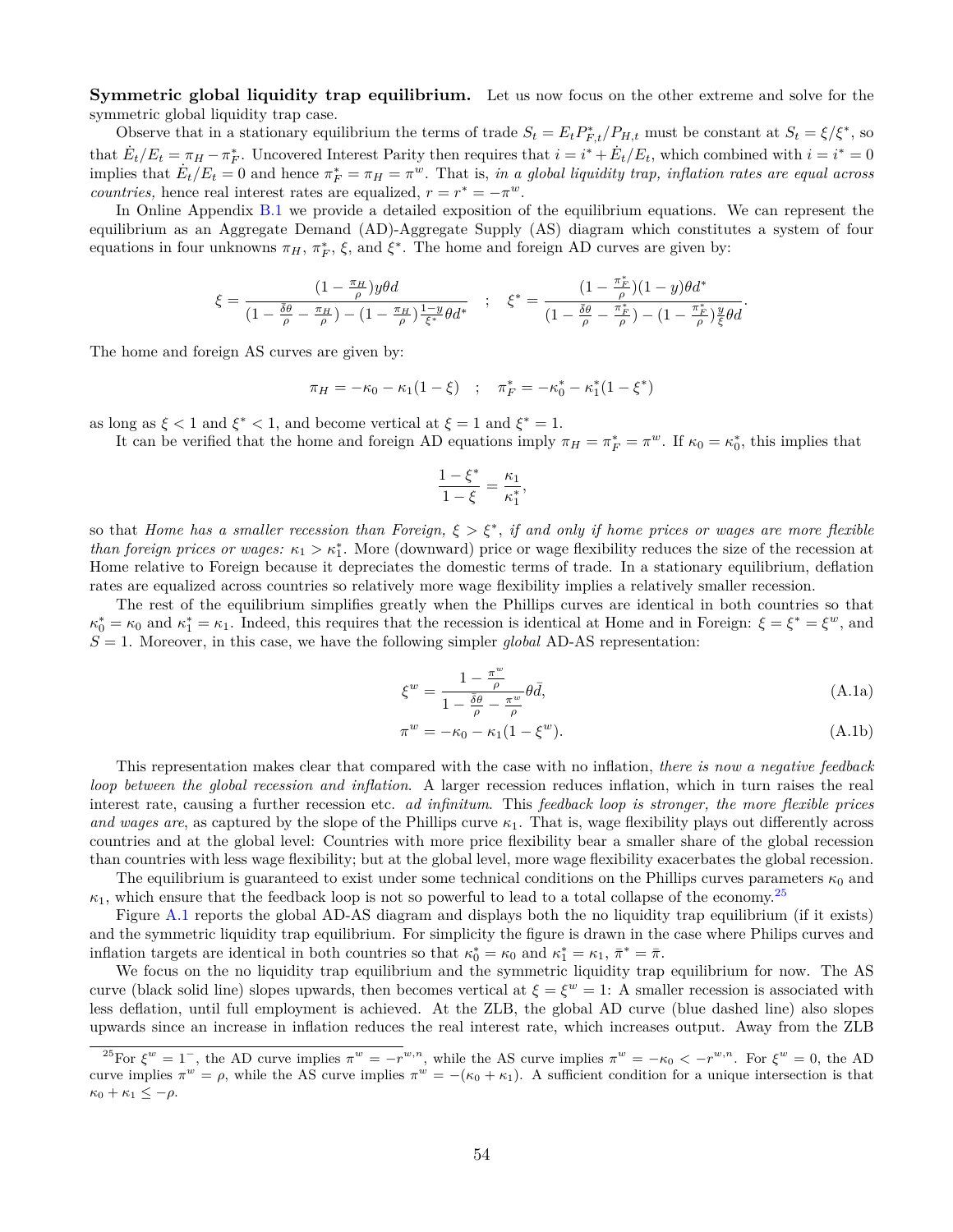

The figure reports Aggregate Supply (solid black line) and Aggregate Demand (dashed black line) in a symmetric liquidity trap equilibrium (point *A*) and in a no liquidity trap equilibrium (point *C*), when  $\kappa_0^* = \kappa_0$ ,  $\kappa_1^* = \kappa_1$ , and  $\bar{\pi}^* = \bar{\pi}$ . The red solid line represents the home AD curve in the asymmetric equilibrium where Foreign is out of the liquidity trap (point *A ′* ).

<span id="page-55-0"></span>Figure A.1: Aggregate Demand and Aggregate Supply in a symmetric and asymmetric liquidity trap equilibria.

 $(\xi \geq 1)$ , the AD curve becomes horizontal at  $\bar{\pi}$ . We always assume that the upward sloping part of the AD curve is steeper than the non-vertical part of the AS curve and that they intersect at one point, *A*. The AD and AS schedules intersect at either exactly point *A*, or at three points, *A*, *B*, and *C*. Point *A* is the symmetric liquidity trap equilibrium:  $i = 0$ ,  $\pi^w = -\kappa_0 - \kappa_1(1 - \xi^w) < \bar{\pi}$ , and  $\xi^w < 1$ . Point C, if it exists, corresponds to the no-liquidity trap equilibrium with  $i = i^* = \bar{\pi} > 0$ ,  $\pi^w = \bar{\pi}$ , and  $\xi = \xi^w = 1$ . Point *B*, if it exists, is unstable, and we ignore it.

**Asymmetric liquidity trap equilibria.** We now show that it is *always* possible to have an asymmetric equilibrium where one country is in a liquidity trap but not the other. These asymmetric liquidity trap equilibria are associated with different values of the real exchange rate, and are a manifestation of the same fundamental indeterminacy that we identified in the case with no inflation.

Suppose that one country is in a liquidity trap (say Home) but not the other (say Foreign). Then because the terms of trade must be constant at  $S_t = \xi$ , we must have  $i = 0$ ,  $i^* = i - \dot{E}_t/E_t = \pi_F^* - \pi_H > 0$ ,  $\xi < 1$ ,  $\xi^* = 1$ ,  $\pi_F^* = \bar{\pi}^*$ , and  $\pi_H + \kappa_0 + \kappa_1(1-\xi) = 0$ . In Online Appendix [B.1,](#page-66-0) we provide a detailed exposition of the equilibrium equations. We find:

<span id="page-55-1"></span>
$$
\xi = \frac{(1 - \frac{\pi_H}{\rho})y\theta d}{(1 - \frac{\bar{\delta}\theta}{\rho} - \frac{\pi_H}{\rho}) - (1 - \frac{\pi_H}{\rho})(1 - y)\theta d^*},\tag{A.2a}
$$

$$
\pi_H = -\kappa_0 - \kappa_1 (1 - \xi). \tag{A.2b}
$$

The equilibrium is guaranteed to exist under the same technical conditions on Phillips curves that the ones derived above.

Comparing [Eq. \(A.2\)](#page-55-1) and [Eq. \(A.1\)](#page-54-0), it is easy to see that *the home recession is larger and home inflation is lower in this asymmetric liquidity trap equilibrium where only Home is in a liquidity trap, than in the symmetric equilibrium where both Home and Foreign are in a liquidity trap*. In Figure [A.1](#page-55-0), the red solid line reports the Home AD curve in the asymmetric equilibrium when Foreign is not in a liquidity trap. Point *A′* is the corresponding equilibrium. We can verify immediately that  $\xi < \xi^w$ , that is: The recession is more severe for the country that remains in the trap.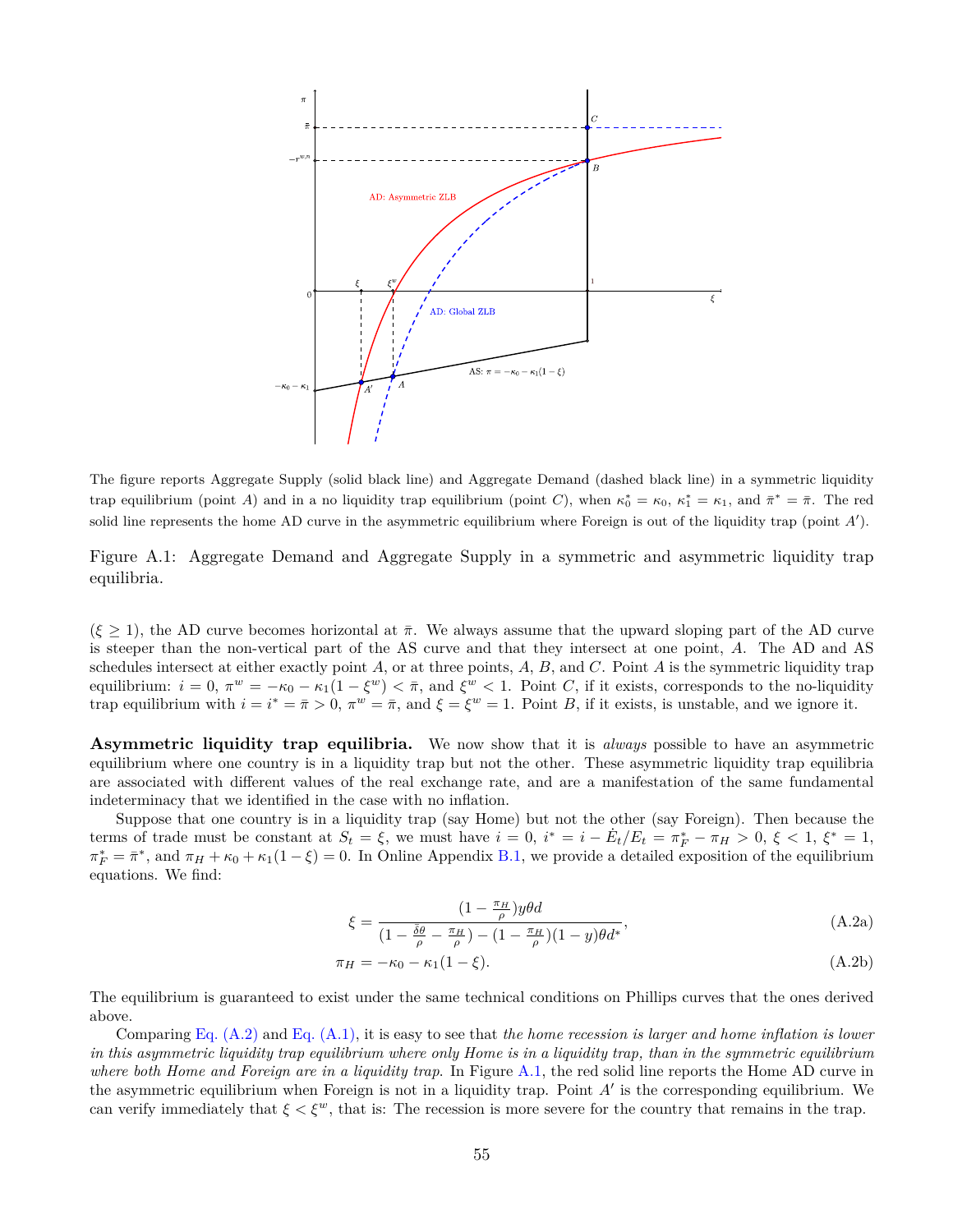**Inflation, exchange rates, and the structure of equilibria.** Let us take stock and summarize the structure of equilibria when  $r^{w,n} < \min{\{\kappa_0, \kappa_0^*\}}$ . There may exist an equilibrium with no liquidity trap, which occurs if and only if  $\min\{r^{w,n} + \bar{\pi}, r^{w,n} + \bar{\pi}^*\} \ge 0$ . But there always exists a symmetric global liquidity trap equilibrium, as well as two asymmetric liquidity trap equilibria where only one country is in a liquidity trap. These symmetric and asymmetric liquidity trap equilibria are associated with different values of the real exchange rate and this multiplicity is a manifestation of the same fundamental indeterminacy that we identified in the case with no inflation. Indeed, it is immediate to see that terms of trade *S* are the most depreciated in the asymmetric liquidity trap equilibrium where Home is not in a liquidity trap but Foreign is, the most appreciated in the asymmetric liquidity trap equilibrium where Home is in a liquidity trap but Foreign is not, and intermediate between these two values in the symmetric liquidity trap equilibrium where both Home and Foreign are in a liquidity trap. The severity of the recession at Home is directly commensurate with the degree of appreciation of the terms of trade *S*.

### <span id="page-56-0"></span>**A.3 Home Bias**

We now relax the assumption that there is no home bias. Assume that the spending share on home goods of home agents is  $y + (1 - y)\beta$ , and similarly that the spending share on foreign goods of foreign agents is  $y^* + (1 - y^*)\beta$ , where  $y^* = 1 - y$  and  $\beta \in [0,1]$  indexes the degree of home bias. Full home bias corresponds to  $\beta = 1$ . The case of no home bias analyzed in the main text corresponds to  $\beta = 0$ .

With home bias in preferences, the good market clearing conditions become:

<span id="page-56-3"></span><span id="page-56-2"></span>
$$
[y + (1 - y)\beta]\theta W + (1 - y^*)(1 - \beta)\theta W^* E = \xi \bar{Y}, \qquad (A.3a)
$$

$$
(1 - y)(1 - \beta)\theta W + [y^* + (1 - y^*)\beta]\theta W^* E = E\xi^*\bar{Y}^*.
$$
 (A.3b)

This applies both under financial integration and under financial autarky, whether Home is in a liquidity trap (*ξ <* 1) or not  $(\xi = 1)$ , and similarly whether Foreign is in a liquidity trap  $(\xi^* < 1)$  or not  $(\xi^* = 1)$ .

For conciseness, we only consider the case where there is a global liquidity trap under financial integration. In that case, just like in the case of no home bias, there is a degree of indeterminacy indexed by the exchange rate *E*.

The asset and wealth dynamic equations [Eqs. \(4\)](#page-12-0) and [\(5\)](#page-12-1) are unchanged. After simple manipulations, we can express all equilibrium variables as a function of the nominal exchange rate:

<span id="page-56-1"></span>
$$
\xi = \frac{\theta \bar{d}^{\beta}(E)}{1 - \frac{\bar{\delta}^{\beta} \theta}{\rho}},
$$
\n
$$
\frac{NFA}{\bar{Y}} = \frac{(1 - \frac{\delta \theta}{\rho}) \left[ \frac{\theta \bar{d}^{\beta}(E)}{1 - \frac{\bar{\delta}^{\beta} \theta}{\rho}} - \frac{\theta \bar{d}}{1 - \frac{\delta \theta}{\rho}} \right]}{g + \theta} = \frac{(1 - \frac{\delta \theta}{\rho})(\xi - \xi^{a, l})}{g + \theta},
$$
\n
$$
\frac{CA}{\bar{Y}} = g \frac{NFA}{\bar{Y}},
$$
\n(A.4)

where we have defined the averages modified by home bias *β* as

$$
\bar{d}^{\beta}(E) = \frac{\left[\beta + (1-\beta)y\left(1 + \frac{\frac{\delta^* \theta}{\rho} + \frac{\theta}{g}}{1 - \frac{\delta^* \theta}{\rho}}\right)\right]\theta d + (1-y)(1-\beta)\left(1 + \frac{\frac{\delta^* \theta}{\rho} + \frac{\theta}{g}}{1 - \frac{\delta^* \theta}{\rho}}\right)E\theta d^*}{\left[\beta + (1-\beta)y\left(1 + \frac{\frac{\delta^* \theta}{\rho} + \frac{\theta}{g}}{1 - \frac{\delta^* \theta}{\rho}}\right)\right] + (1-y)(1-\beta)\left(1 + \frac{\frac{\delta^* \theta}{\rho} + \frac{\theta}{g}}{1 - \frac{\delta^* \theta}{\rho}}\right)}{\left[\beta + (1-\beta)y\left(1 + \frac{\frac{\delta^* \theta}{\rho} + \frac{\theta}{g}}{1 - \frac{\delta^* \theta}{\rho}}\right)\right]\left(1 - \frac{\delta \theta}{\rho}\right) + (1-y)(1-\beta)\frac{1 + \frac{\theta}{g}}{1 - \frac{\delta^* \theta}{\rho}}\left(1 - \frac{\delta^* \theta}{\rho}\right)}{\left[\beta + (1-\beta)x\left(1 + \frac{\frac{\delta^* \theta}{\rho} + \frac{\theta}{g}}{1 - \frac{\delta^* \theta}{\rho}}\right)\right] + (1-y)(1-\beta)\left(1 + \frac{\frac{\delta^* \theta}{\rho} + \frac{\theta}{g}}{1 - \frac{\delta^* \theta}{\rho}}\right)}.
$$

and where  $\xi^{a,l}$  is defined exactly as in the case with no home bias, and given by the same formula. Equations  $(A.4)$  $(A.4)$ and its equivalent for the foreign country show that, as before, home output  $\xi$  is increasing in the exchange rate *E* while foreign output *ξ ∗* is decreasing in *E*. Finally, as before, the home Net Foreign Asset Position and Current Account are increasing in the gap between the domestic recession and the home financial autarky recession  $\xi^{a,l}$ . The *key difference introduced by home bias β is that the home and foreign outputs ξ and ξ ∗ become less responsive to the*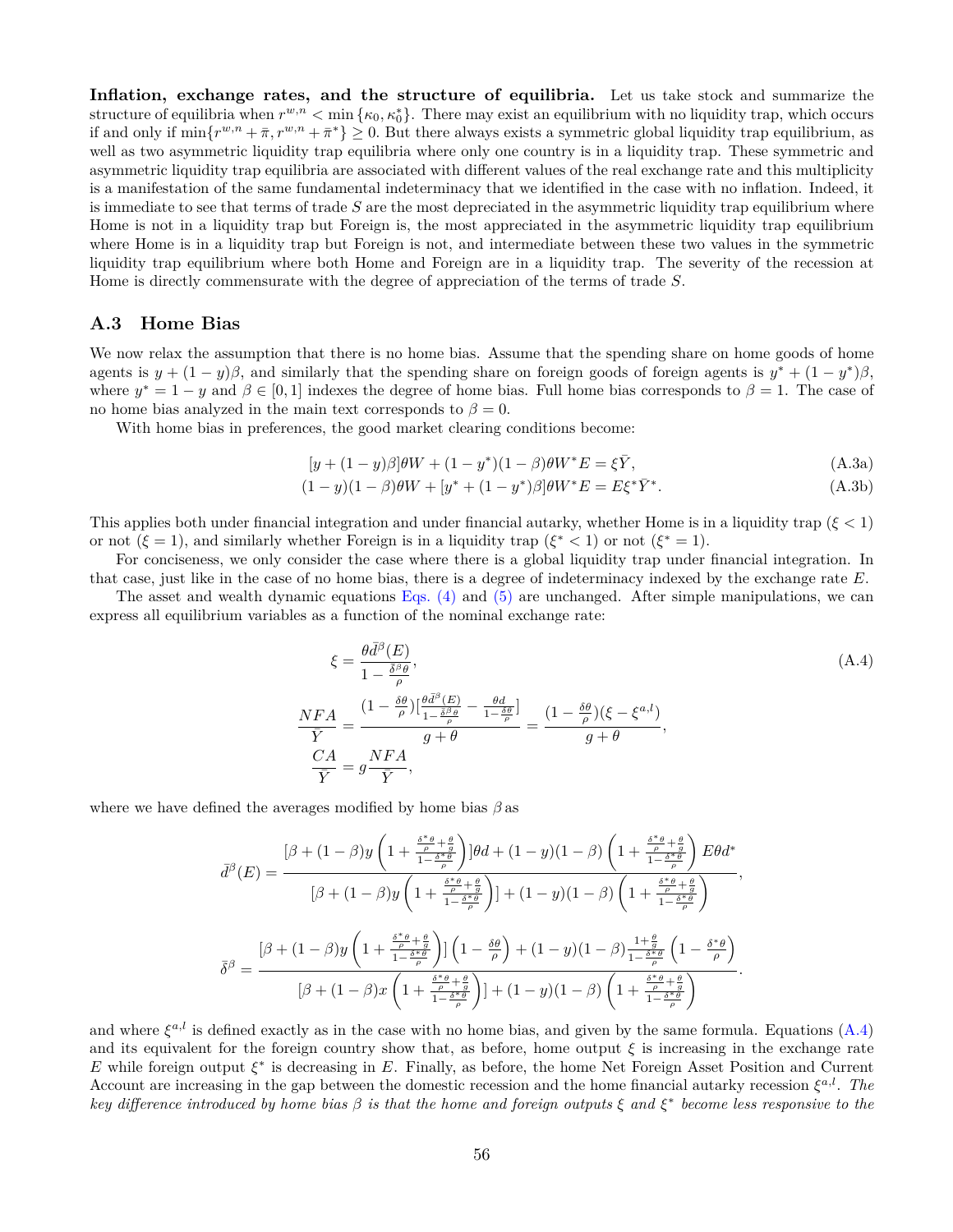*exchange* rate *E*. This can be seen directly by examining  $(A.4)$  $(A.4)$  $(A.4)$  in the case of home bias  $(\beta > 0)$  and comparing to [Eq. \(17\)](#page-17-2) in the case with no home bias  $(\beta = 0)$ . This effect is seen most transparently in the limit with full home bias ( $\beta \to 1$ ) in which case the outputs  $\xi$  and  $\xi^*$  become completely insensitive to the exchange rate *E*.

Assume further that both countries are in a liquidity trap under financial autarky. Then, just like in the case with no home bias, the integrated equilibrium coincides with financial autarky when  $E = E^a$ . For  $E > E^a$ , we have  $\xi > \xi^a$  and  $\xi^* < \xi^a$  and vice versa for  $E < E^a$ . <sup>26</sup>

### <span id="page-57-0"></span>**A.4 Trade Elasticities**

#### **A.4.1 The model with arbitrary elasticity**

We now assume away home bias and investigate instead the role of the elasticity of substitution  $\sigma$  between home and foreign goods. That is, we assume that the consumption aggregator takes the form:

$$
c_t = \left(\gamma^{1/\sigma} c_{H,t}^{(\sigma-1)/\sigma} + (1-\gamma)^{1/\sigma} c_{F,t}^{(\sigma-1)/\sigma}\right)^{\sigma/(\sigma-1)}.
$$
 (A.5)

As before, prices are rigid with  $p_{H,t} = p_{F,t}^* = 1$ . It follows that Home consumer price index satisfies:

<span id="page-57-2"></span>
$$
P_t = (\gamma + (1 - \gamma)E_t^{1 - \sigma})^{1/(1 - \sigma)}.
$$
\n(A.6)

The main difference in the system of equilibrium equations is once again the goods market clearing conditions, which become:

$$
\frac{y}{y + E_t^{1-\sigma}(1-y)}(W_t + E_t W_t^*) = \frac{\xi_t \bar{Y}_t}{\theta},
$$
  

$$
\frac{(1-y)E_t^{1-\sigma}}{y + E_t^{1-\sigma}(1-y)}(W_t + E_t W_t^*) = E_t \frac{\xi_t^* \bar{Y}_t^*}{\theta}.
$$

This applies both under financial integration and under financial autarky, whether Home is in a liquidity trap (*ξ <* 1) or not  $(\xi = 1)$ , and similarly whether Foreign is in a liquidity trap  $(\xi^* < 1)$  or not  $(\xi^* = 1)$ . This implies that we now have 1

$$
E_t = \hat{E}_t^{\frac{1}{\sigma}}
$$

where  $\hat{E}_t$  is a renormalized exchange rate given by

<span id="page-57-1"></span>
$$
\hat{E}_t = \frac{\xi_t}{\xi_t^*}.\tag{A.7}
$$

The analysis under financial autarky is identical to the case  $\sigma = 1$  except for the value of the financial autarky exchange rate. Under financial integration and outside the liquidity trap, the analysis is also unchanged compared to the case  $\sigma = 1$ : from [Eq. \(A.7\),](#page-57-1)  $\xi = \xi^* = 1$  implies  $E = 1$ . Since the asset demands and asset supplies are unchanged, so is the equilibrium. This obtains as long as  $r^{w,n} \ge 0$  where  $r^{w,n}$  is defined in [Eq. \(15\)](#page-17-1).

Consider now the case of a global liquidity trap  $(r^{w,n} < 0)$ . In that case, as before, we can index the solution by the exchange rate *E* (or equivalently  $\hat{E}$ ). Using [Eqs. \(5\)](#page-12-1) and [\(7\),](#page-13-0) we can express the world supply of assets as:

$$
V^w + D^w = \frac{\delta y \xi + \delta^*(1 - y) E \xi^*}{\rho} \bar{Y}^w + \bar{d}(E) \bar{Y}^w
$$

$$
= \left[ \frac{\hat{\delta}(E)}{\rho} \xi P^{1-\sigma} + \bar{d}(E) \right] \bar{Y}^w.
$$

where  $\hat{\delta}(E) = (\delta y + \delta^*(1-y)E^{1-\sigma})/P^{1-\sigma}$  is a weighted average of  $\delta$  using the relative price of H and F goods as

<sup>&</sup>lt;sup>26</sup>One can readily check that the range  $[\underline{E}, \bar{E}]$  increases with  $\beta$ , so that the model with home bias admits a larger range of indeterminacy. In the limit of full home bias, any value of the exchange rate is admissible.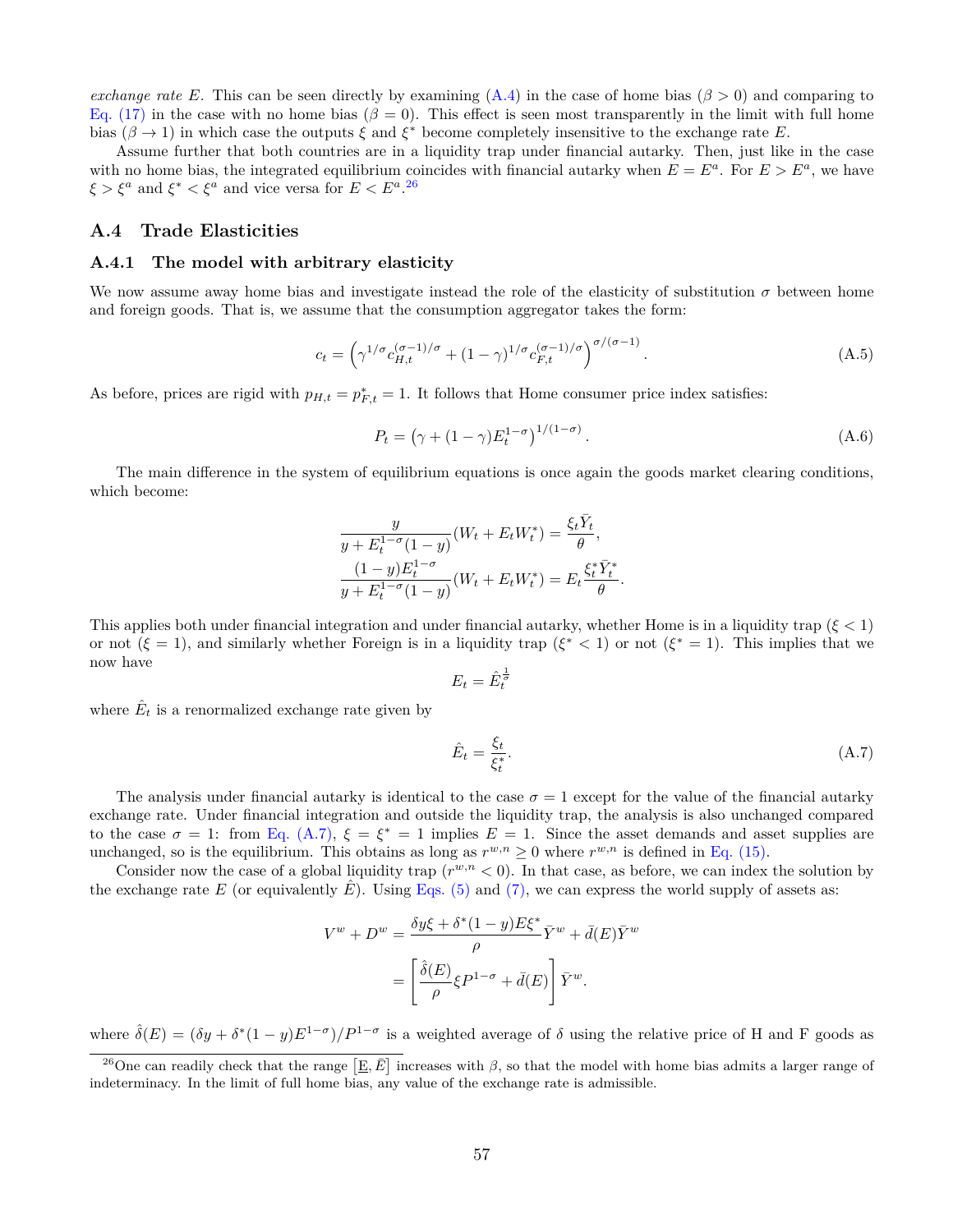weights. From Eq.  $(4)$  we can write asset demand along a BGP as:

$$
W^w = \xi P^{1-\sigma} \frac{\bar{Y}^w}{\theta}.
$$

Putting the two together, we can solve for the Home recession *ξ*:

$$
\xi = \frac{\theta \bar{d}(E)}{(1 - \frac{\theta \hat{\delta}(E)}{\rho})P^{1-\sigma}}.
$$

Compared to the case of  $σ = 1$ , a change in the exchange rate now has three effects on the recession at Home  $ξ$ . First, as before, it increases the supply safe 'public' assets  $\bar{d}(E)$ . This increases output. In addition, an increase in *E* changes the value of private assets, captured by  $\hat{\delta}(E)$ . Finally, it increases the price level *P*, which affects both private asset supply and private asset demand. Formally, we can write:

$$
\frac{\partial \xi}{\partial E} = \frac{\theta (1 - y)}{\left(1 - \frac{\theta \hat{\delta}(E)}{\rho}\right) P^{1 - \sigma}} \left[ d^* - \frac{\bar{d}(E)}{\left(1 - \frac{\theta \hat{\delta}(E)}{\rho}\right) P^{1 - \sigma}} \left(1 - \sigma\right) E^{-\sigma} \left(1 - \frac{\delta^* \theta}{\rho}\right) \right].
$$

The first term in bracket corresponds to the expansion of public assets. The second term is the net effect of the expansion of private assets and the decline in asset demands. When  $\sigma > 1$ , this second effect is also positive: output becomes more responsive to the exchange rate as goods become more substitutable.

#### **A.4.2** The limit  $\sigma \to \infty$

Things simplify in the limit  $\sigma \to \infty$ , where the goods become perfect substitutes, to which we now turn. For conciseness, we only treat the case where there is a global liquidity trap under financial integration. As we take the limit  $\sigma \to \infty$ , we have  $E = P = 1$ , but there is still a degree of indeterminacy indexed by the renormalized exchange rate *E*. Indeed, we can compute all the equilibrium variables as a function of *E*:

$$
\xi = \frac{\theta \bar{d}}{y(1 - \frac{\delta \theta}{\rho}) + \frac{1}{\tilde{E}}(1 - y)(1 - \frac{\delta^* \theta}{\rho})},\tag{A.8a}
$$

 $\overline{a}$ 

$$
\xi^* = \frac{\theta \bar{d}}{y(1 - \frac{\delta \theta}{\rho})\hat{E} + (1 - y)(1 - \frac{\delta^* \theta}{\rho})},\tag{A.8b}
$$

$$
\frac{NFA}{\bar{Y}} = \frac{(1 - \frac{\delta\theta}{\rho})\xi - \theta d}{g + \theta} = \frac{(1 - \frac{\delta\theta}{\rho})(\xi - \xi^{a,l})}{g + \theta},
$$
\n(A.8c)

$$
\frac{CA}{\bar{Y}} = g\frac{NFA}{\bar{Y}},\tag{A.8d}
$$

where  $r^{w,n}$  and  $\xi^{a,l}$  are defined exactly as in the unitary elasticity case, and are given by the same formulas. The first two equations correspond to [Eq. \(32\)](#page-27-2). Home output  $\xi$  is increasing in the renormalized exchange rate E, and foreign output is decreasing in the renormalized exchange rate  $\hat{E}$ . Finally, the home Net Foreign Asset Position is increasing in the gap between home output and home financial autarky output *ξ a,l* under zero home nominal interest rates. The key difference introduced by  $\sigma > 1$  over  $\sigma = 1$  is that home and foreign outputs  $\xi$  and  $\xi^*$  become more *responsive to the exchange rate E*. Indeed in the limit  $\sigma \to \infty$ ,  $\xi$  and  $\xi^*$  become infinitely sensitive to the exchange rate *E*. In other words, larger trade elasticities magnify the stimulative effect of an exchange rate depreciation on the home recession.

Assume further that both countries are in a liquidity trap under financial autarky. Then, just like in the case with  $\sigma = 1$ , the financially integrated equilibrium coincides with financial autarky when  $\hat{E} = \hat{E}^a$ . For  $\hat{E} > \hat{E}^a$ , we have  $\xi > \xi^a$  and  $\xi^* < \xi^a$  and vice versa for  $\hat{E} < \hat{E}^a$ .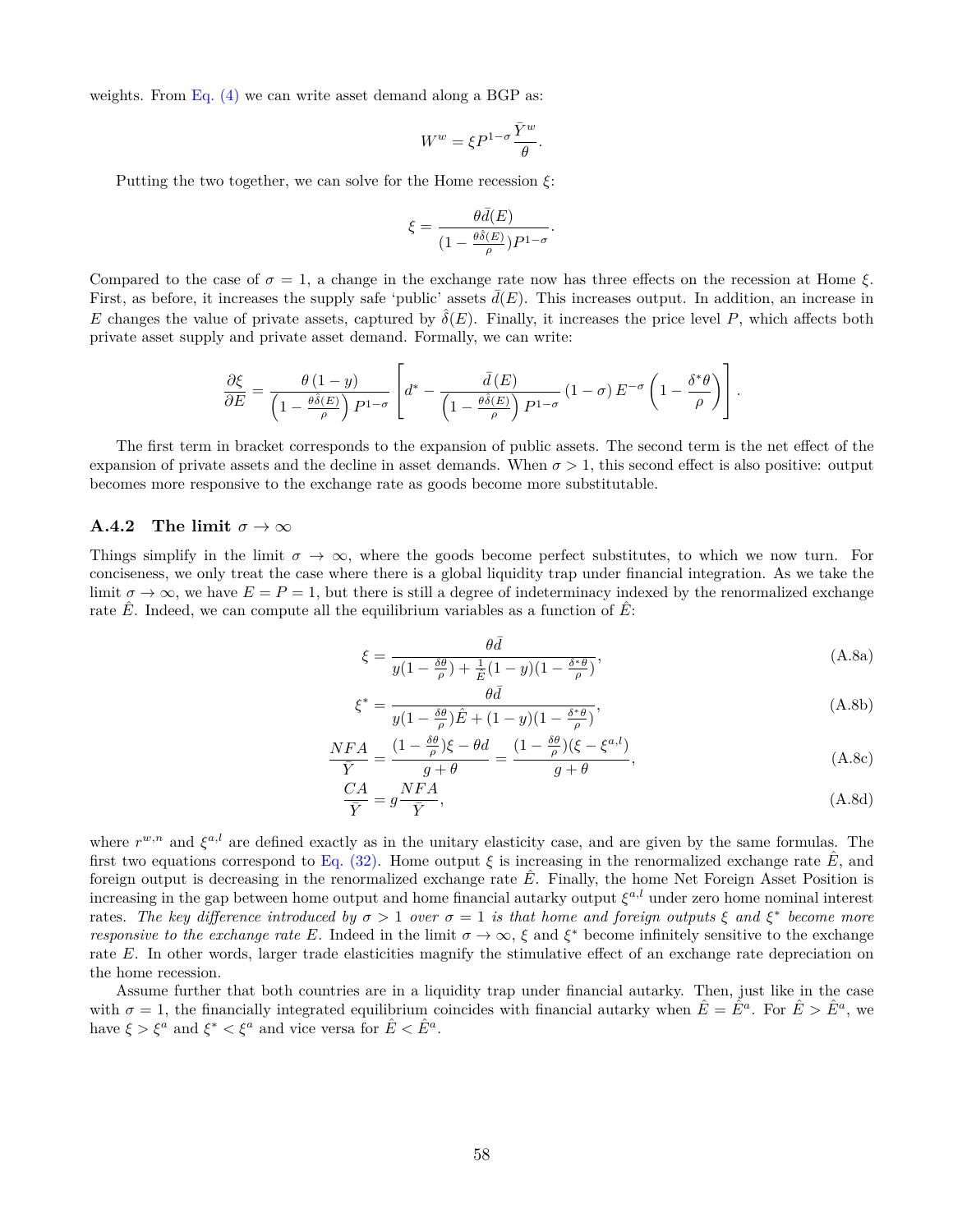### **A.4.3** Currency Wars in the limit  $\sigma \to \infty$

Let's now consider the Nash equilibrium of the Currency Wars game of [Section 3.1](#page-25-1), where each central bank maximizes consumption  $\theta W/P$  net of the cost  $\mathcal{C}(a)$ . The first-order conditions are:

$$
\xi \frac{\frac{1}{\hat{E}}(1-y)(1-\frac{\delta^*\theta}{\rho})}{y(1-\frac{\delta\theta}{\rho})+\frac{1}{\hat{E}}(1-y)(1-\frac{\delta^*\theta}{\rho})}\frac{\theta(1+\frac{g\delta}{\rho})}{g+\theta}\frac{\mathfrak{n}}{a}=\mathcal{C}'(a),\tag{A.9a}
$$

$$
\xi^* \frac{y(1 - \frac{\delta\theta}{\rho})}{y(1 - \frac{\delta\theta}{\rho}) + \frac{1}{\hat{E}}(1 - y)(1 - \frac{\delta^*\theta}{\rho})} \frac{\theta(1 + \frac{g\delta^*}{\rho})}{g + \theta} \frac{\mathfrak{n}}{a^*} = \mathcal{C}'(a^*).
$$
 (A.9b)

The second order conditions are satisfied as long as  $n < 1$ . From the first order conditions, it is immediate that the Nash equilibrium satisfies  $a, a^* > 1$  and we can also easily check that  $\partial a/\partial d > 0$  and  $\partial a^* / \partial d > 0$  so that higher public debt in either country increases the incentives to intervene to depreciate the currency.

Further, define  $x = y(1 - \theta \delta/\rho)$  and  $x^* = (1 - y)(1 - \theta \delta^*/\rho)/\hat{E}$ . The slope of the Home best-response is given by:

$$
[(x+x^*)(1+\eta_c)+\mathfrak{n}(x-x^*))\frac{da}{a}=\mathfrak{n}(x-x^*)\frac{da^*}{a^*},
$$

while the slope of the foreign best response is given by

$$
(x^* - x)\mathfrak{n}\frac{da}{a} = [(x + x^*)(1 + \eta_c) + \mathfrak{n}(x^* - x)]\frac{da^*}{a^*}.
$$

When  $\hat{E} < \hat{E}^{\circ} \equiv ((1-y)(1-\theta \delta^*/\rho))/(y(1-\theta \delta/\rho)),$  the actions are strategic substitutes, while when  $\hat{E} > \hat{E}^{\circ}$ , they are strategic complements. Either way, the equilibrium is asymptotically stable in the sense of Fudenberg and Tirole when

$$
\left|\frac{da}{da^*}\right|_A < \left|\frac{da}{da^*}\right|_{A^*}.
$$

This condition boils down to

$$
\mathfrak{n} < \frac{1 + \eta_c}{\sqrt{2}} \frac{\hat{E} + \hat{E}^o}{\hat{E}^o - \hat{E}} \equiv \mathcal{H}(\hat{E}).
$$

It is easy to check that the function  $\mathcal{H}(\hat{E})$  is increasing. Its lowest value will be reached at the lower bound  $\hat{E}$ defined such that  $\xi^* = 1$ :

$$
\underline{\hat{E}} = \frac{\theta \bar{d} - (1 - y)(1 - \frac{\theta \delta^*}{\rho})}{y(1 - \frac{\theta \delta}{\rho})},
$$

and the condition for an asymptotically stable Nash equilibrium is always satisfied if

$$
\mathfrak{n}<\mathcal{H}(\hat{\underline{E}})=\frac{1+\eta_c}{\sqrt{2}}\frac{\theta \bar{d}}{2(1-y)(1-\frac{\theta \delta^*}{\rho})-\theta \bar{d}}.
$$

A sufficient condition is

$$
2(1-y)(1-\frac{\theta\delta^*}{\rho}) > \theta\bar{d} > \frac{2(1-y)(1-\frac{\theta\delta^*}{\rho})}{1+\frac{1+\eta_c}{\sqrt{2}}}.
$$

We assume that this condition is satisfied.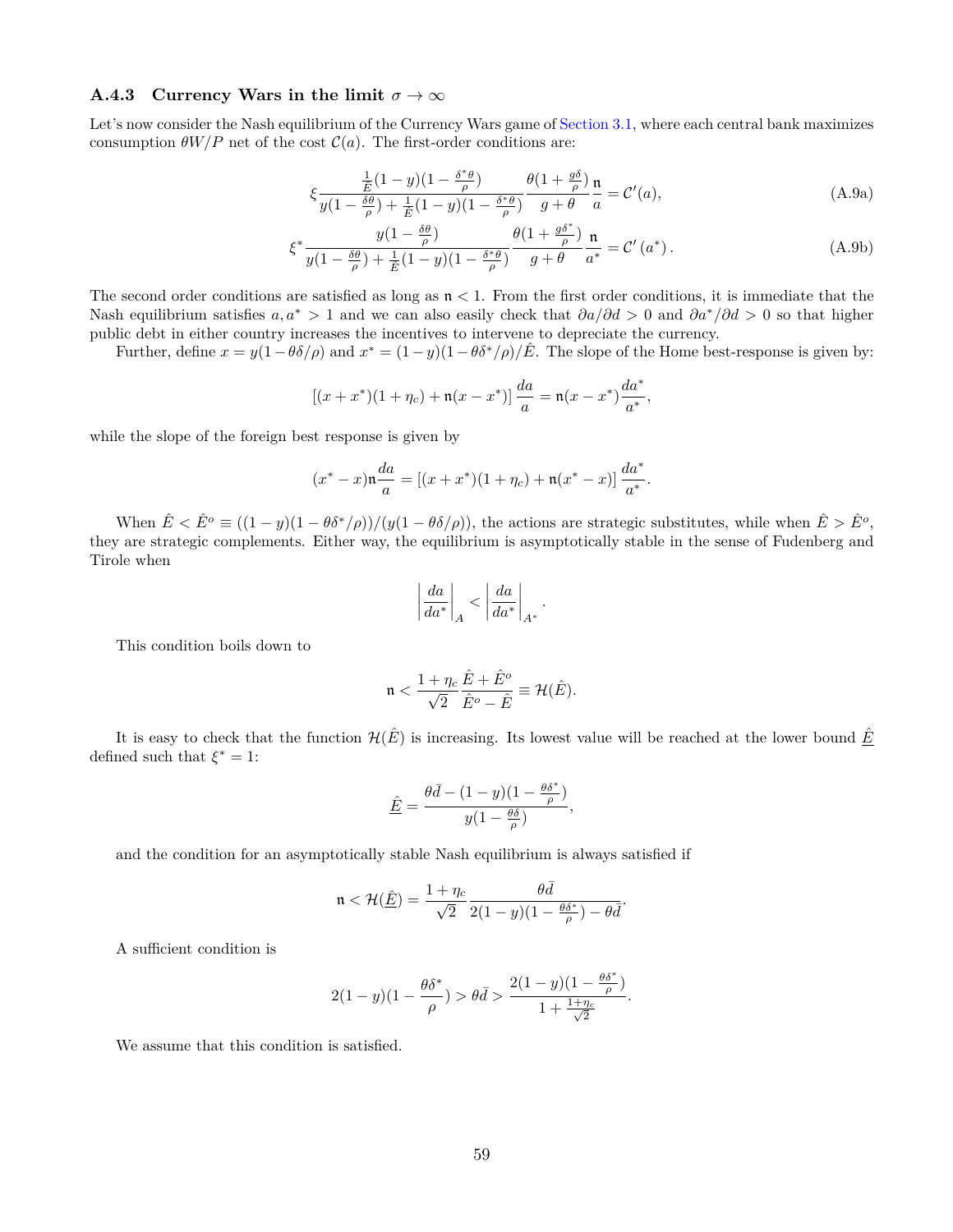### <span id="page-60-0"></span>**A.5 Tariffs Wars**

#### <span id="page-60-1"></span>**A.5.1 Cobb-Douglas Preferences**

We first allow Home to impose an ad-valorem tariff *λ* on imports from Foreign, and conversely allow Foreign to impose an ad-valorem tariff *λ <sup>∗</sup>* on imports from Home. We consider first the case of Cobb Douglas preferences (unit elasticity of substitution). Home now faces import prices  $P_{F,t} = E_t P_{F,t}^*(1 + \lambda)$  while Foreign faces import prices (in foreign currency)  $P_{H,t}^* = P_{H,t}(1 + \lambda^*)/E_t$ . As before, we normalize  $P_{H,t} = P_{F,t}^* = 1$ .

Home collects per unit tariff revenues  $\Lambda_t = \lambda E_t P_{F,t}^* c_{F,t}$ , whereas Foreign collects tariff revenues  $\Lambda_t^* = \lambda^* (P_{H,t}/E_t) c_{H,t}^*$ . We assume tariff proceeds are instantaneously rebated lump-sum to the consuming households. The Cobb-Douglas aggregate implies consumers in both countries spend a share *γ* of their accumulated wealth *W* plus the tariff rebates Λ on the Home good and a share (1 *− γ*) on the foreign good (consumers do not internalize the lump sum tariff rebate):

$$
c_H = \gamma \frac{\theta W + \Lambda}{P_H}, \ c_F = (1 - \gamma) \frac{\theta W + \Lambda}{E P_F^*(1 + \lambda)}.
$$

Since  $\Lambda$  is the revenue raised by the tariff, we obtain

$$
\Lambda = \lambda E P_F^* c_F = \lambda E P_F^* (1 - \gamma) \frac{\theta W + \Lambda}{E P_F^* (1 + \lambda)}.
$$

Solving for  $\Lambda$  yields

$$
\Lambda = \frac{\lambda(1-\gamma)}{1+\lambda\gamma} \theta W.
$$

which implies total wealth spent is

$$
\theta W + \Lambda = \frac{1 + \lambda}{1 + \gamma \lambda} \theta W.
$$

This yields the demand functions

$$
c_H = \frac{\gamma(1+\lambda)}{1+\gamma\lambda} \frac{\theta W}{P_H}, \ c_F = \frac{(1-\gamma)(1+\lambda)}{1+\gamma\lambda} \frac{\theta W}{P_F(1+\lambda)}.
$$

The imposition of the unilateral tariff shifts Home's expenditure share on the Home good from  $\gamma$  to  $\tilde{\gamma} = \gamma(1 + \gamma)$ *λ*)*/*(1+*γλ*) *> γ* and Home's expenditure share on Foreign goods to  $1 - \tilde{\gamma} = (1 - \gamma)(1 + \lambda)/(1 + \gamma \lambda) < 1 - \gamma$ . In other words, the model now features home bias, with a degree of home bias  $\beta$ , from [Section A.3](#page-56-0), given by  $\beta = \gamma \lambda/(1 + \gamma \lambda)$ . Similar derivations for Foreign yield:

$$
c_H^* = \frac{\gamma}{1 + \lambda^*(1 - \gamma)} \frac{\theta W^*}{E^{-1}}, \ c_F^* = \frac{(1 - \gamma)(1 + \lambda^*)}{1 + \lambda^*(1 - \gamma)} \theta W^*,
$$

so that Foreign also exhibits home bias, with an expenditure share on Home goods given by  $\tilde{\gamma}^* = \gamma/(1+\lambda^*(1-\gamma) < \gamma$ and an expenditure share on Foreign goods  $\tilde{\gamma^*} = (1 - \gamma)(1 + \lambda^*)/(1 + \lambda^*(1 - \gamma) > 1 - \gamma$ . It follows that the degree of home bias in foreign is  $\beta^* = (1 - \gamma)\lambda^*/(1 + \lambda^*(1 - \gamma))$ . Unlike [Section A.3](#page-56-0), the degree of home bias is asymmetric and depends on the level of the tariff set by each country.

Under financial autarky, along a BGP,  $\xi^a \bar{Y} = \theta W = \theta (\delta \xi^a \bar{Y}/(r^a + \rho) + d\bar{Y})$  where the second equality obtains from  $W = V + D$ . it follows that the autarky output and interest rate are as in [Proposition 1.](#page-14-3) It follows that the only effect of the tariffs is to force an adjustment of the autarky exchange rate *E<sup>a</sup>* (Lerner symmetry). Substituting  $W = \xi^a \bar{Y}/\theta$  and  $W^* = \xi^{a,*} \bar{Y}^*/\theta$  into the goods market clearing condition [Eq. \(36\),](#page-29-1) one obtains [Eq. \(37\):](#page-30-1)

$$
E^{a} = \frac{\xi^{a}}{\xi^{a,*}} \frac{1 + \lambda^{*}(1 - y)}{1 + \lambda y}.
$$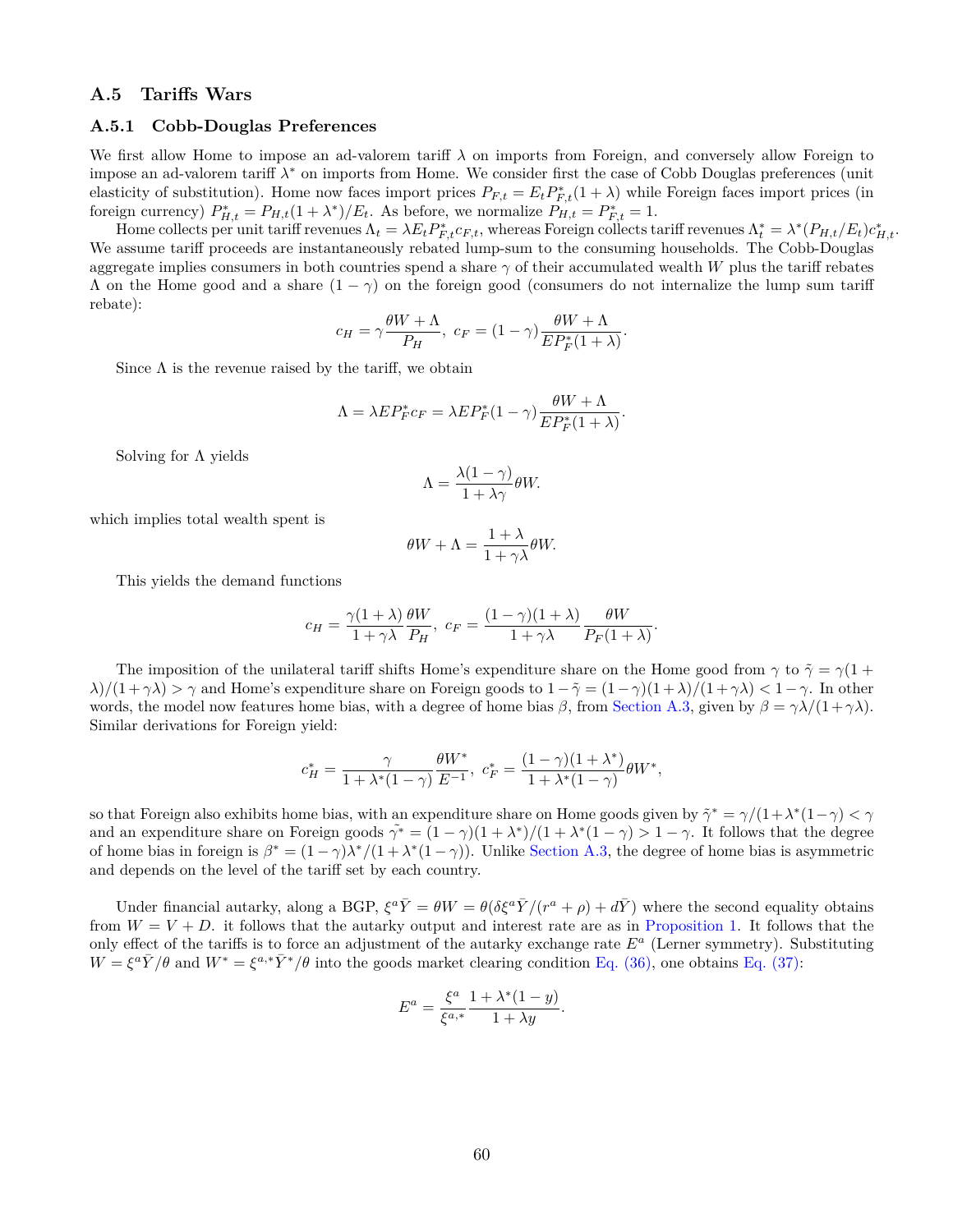### **A.5.2 Tariff Wars in the limit**  $\sigma \to \infty$

We now consider the case where the elasticity of substitution is not unitary and preferences are given by Eq.  $(A.5)$ . The Home demand bloc satisfies (recall that  $p_H = p_F^* = 1$ ):

$$
c_H = \gamma C \left(\frac{1}{P}\right)^{-\sigma},
$$
  
\n
$$
c_F = (1 - \gamma)C \left(\frac{E(1+\lambda)}{P}\right)^{-\sigma}
$$
  
\n
$$
PC = \theta W + \Lambda.
$$

*,*

The revenues generated by the tariff satisfy

$$
\Lambda = \lambda E c_F = \frac{\lambda}{1 + \lambda} (1 - \gamma)(\theta W + \Lambda) \left( \frac{E(1 + \lambda)}{P} \right)^{1 - \sigma},
$$

from which we can recover  $\Lambda$ :

$$
\Lambda = \frac{\lambda (1 - \gamma)(E(1 + \lambda))^{1 - \sigma}}{(1 + \lambda)\gamma + (1 - \gamma)(E(1 + \lambda))^{1 - \sigma}} \theta W.
$$

Substituting, into the demand bloc, we can recover the Home demands for the Home and Foreign goods:

$$
c_H = \gamma \theta \frac{W}{\tilde{P}} \left(\frac{1}{\tilde{P}}\right)^{-\sigma}
$$
  

$$
c_F = (1 - \gamma)(1 + \lambda)^{-\sigma} \theta \frac{W}{\tilde{P}} \left(\frac{E}{\tilde{P}}\right)^{-\sigma},
$$

where  $\tilde{P} = (\gamma + (1 - \gamma)(1 + \lambda)^{-\sigma} E^{1 - \sigma})^{1/(1 - \sigma)}$ . The imposition of the unilateral tariff in Home is equivalent to a shift in Home preference weight on Foreign goods from  $1 - \gamma$  to  $(1 - \gamma)/(1 + \lambda)^{\sigma} < (1 - \gamma)$ .

Similar derivations for Foreign yield:

$$
c_H^* = \gamma (1 + \lambda^*)^{-\sigma} \theta \frac{W^*}{\tilde{P}^*} \left(\frac{1/E}{\tilde{P}^*}\right)^{-\sigma}
$$

$$
c_F^* = (1 - \gamma) \theta \frac{W^*}{\tilde{P}^*} \left(\frac{1}{\tilde{P}^*}\right)^{-\sigma},
$$

where  $\tilde{P}^* = (\gamma(1+\lambda^*)^{-\sigma}E^{\sigma-1} + (1-\gamma))^{1/(1-\sigma)}$ . The imposition of the unilateral tariff in Foreign is equivalent to a shift in Foreign preference weigh on Home goods from  $\gamma$  to  $\gamma/(1+\lambda^*)^{\sigma} < \gamma$ .

Goods market clearing requires

$$
\gamma \theta \left[ W \frac{1}{\gamma + (1 - \gamma)(1 + \lambda)^{-\sigma} E^{1 - \sigma}} + E W^* \frac{1}{\gamma + (1 - \gamma)(1 + \lambda^*)^{\sigma} E^{1 - \sigma}} \right] = \xi \bar{Y}
$$
 (A.10a)

$$
(1 - \gamma) \theta \left[ W \frac{1}{\gamma (1 + \lambda)^{\sigma} E^{\sigma - 1} + (1 - \gamma)} + E W^* \frac{1}{\gamma (1 + \lambda^*)^{-\sigma} E^{\sigma - 1} + (1 - \gamma)} \right] = E \xi^* \bar{Y}^* \tag{A.10b}
$$

Because tariff revenues are rebated lump sum to households, all remaining equilibrium equations are unchanged: wealth accumulation, asset pricing and government debt dynamics.

Under financial autarky, the autarky interest rate and output  $r^a$  and  $\xi^a$  are determined in asset markets and independent from the tariffs, as in [Section A.5.1.](#page-60-1) It follows that Lerner symmetry still obtains: the exchange rate adjusts to offset the effect of the tariffs. Substituting  $W = \xi^a \bar{Y}/\theta$  and  $W^* = \xi^{a,*} \bar{Y}^*/\theta$  into the goods market clearing condition, the autarky exchange rate is defined implicitly by

$$
E^{\sigma} = \frac{\xi^{a}}{\xi^{a,*}} \left(\frac{1+\lambda^{*}}{1+\lambda}\right)^{\sigma} \left(\frac{E\tilde{P}^{*}}{\tilde{P}}\right)^{1-\sigma}.
$$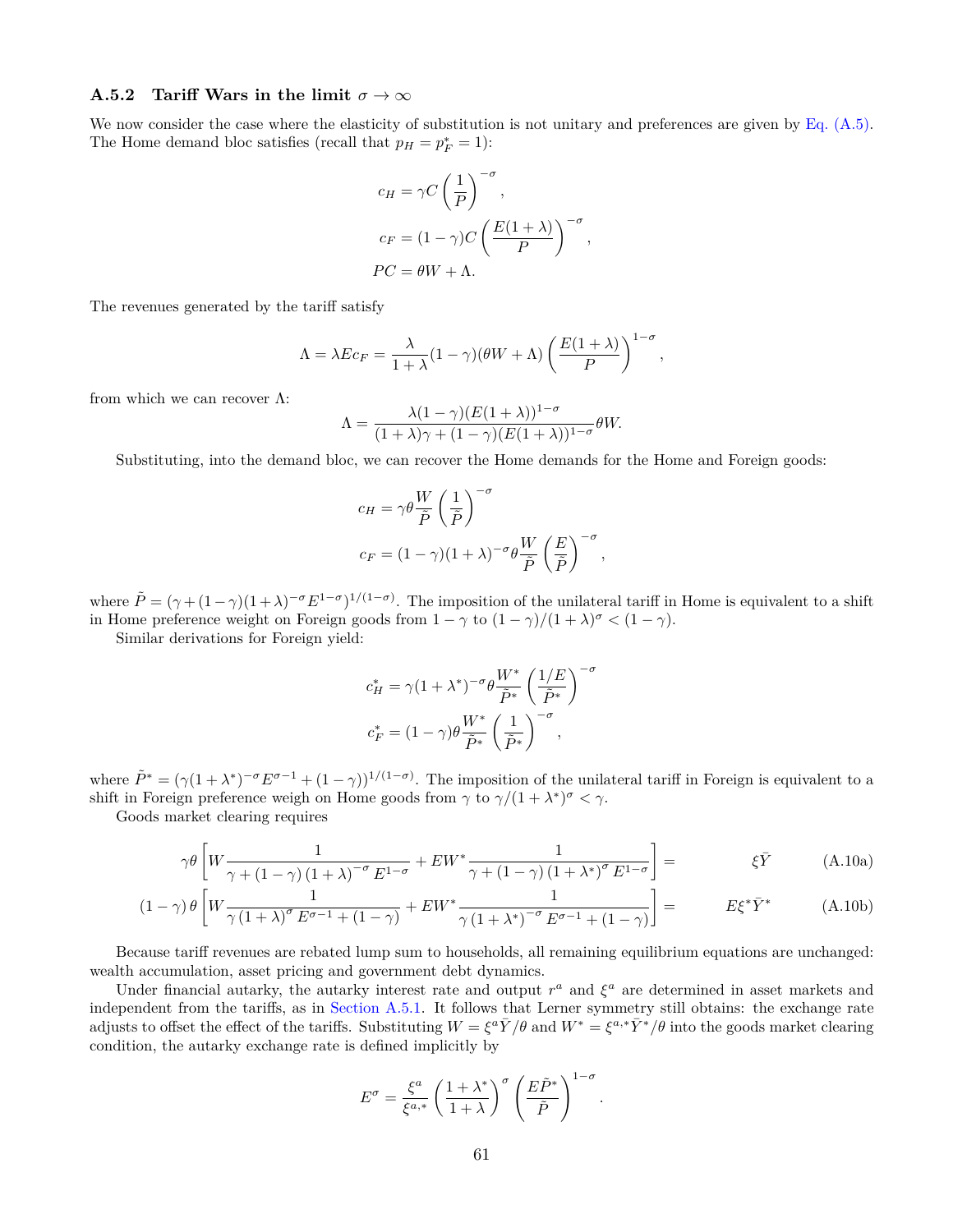Under financial integration, we can express the wealth to output ratio from the wealth accumulation equation, using the asset pricing and government debt dynamics equation we obtain, both outside and at the ZLB:

<span id="page-62-1"></span>
$$
(g + \theta - r^w)\frac{W}{\bar{Y}} = \left(1 - \frac{\delta}{r^w + \rho}(r^w - g)\right)\xi + (g - r^w)d\tag{A.11a}
$$

$$
(g + \theta - r^{w}) \frac{W^{*}}{\bar{Y}^{*}} = \left(1 - \frac{\delta^{*}}{r^{w} + \rho}(r^{w} - g)\right) \xi^{*} + (g - r^{w})d^{*}
$$
\n(A.11b)

Substituting into the good market clearing equations, we obtain:

$$
\theta \left[ \gamma \frac{\left(1 - \frac{\delta}{r^w + \rho}(r^w - g)\right)\xi + (g - r^w)d}{\gamma + (1 - \gamma)(1 + \lambda)^{-\sigma} E^{1 - \sigma}} + E(1 - \gamma) \frac{\left(1 - \frac{\delta^*}{r^w + \rho}(r^w - g)\right)\xi^* + (g - r^w)d^*}{\gamma + (1 - \gamma)(1 + \lambda^*)^{\sigma} E^{1 - \sigma}} \right] = (g + \theta - r^w)\xi
$$
\n
$$
\theta \left[ \gamma \frac{\left(1 - \frac{\delta}{r^w + \rho}(r^w - g)\right)\xi + (g - r^w)d}{\gamma(1 + \lambda)^{\sigma} E^{\sigma - 1} + (1 - \gamma)} + E(1 - \gamma) \frac{\left(1 - \frac{\delta^*}{r^w + \rho}(r^w - g)\right)\xi^* + (g - r^w)d^*}{\gamma(1 + \lambda^*)^{-\sigma} E^{\sigma - 1} + (1 - \gamma)} \right] = (g + \theta - r^w)E\xi^*
$$

Outside of the ZLB,  $\xi = \xi^* = 1$ , and the system of two equations can be solved for the global real rate  $r^w$  and the exchange rate *E*. While output is unaffected by tariffs, the Lerner symmetry breaks down, as in the case  $\sigma = 1$ : a change in tariff forces an adjustment of the exchange rate. But the change in exchange rate also affects the global supply of assets and requires an adjustment in the global real rate *r w*.

At the ZLB,  $r^w = 0$  and this system of equations can be solved for domestic and foreign output  $\xi$  and  $\xi^*$  for a given admissible exchange rate.

The solution takes the following form:

<span id="page-62-0"></span>
$$
\xi = \frac{\theta}{1-\tilde{\delta}} \left( \frac{\gamma}{\kappa \kappa^*} \frac{\kappa^* + \alpha^* (1+\lambda)^{-\sigma} E^{1-\sigma}}{\tilde{P}^{1-\sigma}} d + \frac{1-\gamma}{\kappa \kappa^*} \frac{\kappa^* (1+\lambda^*)^{-\sigma} E^{\sigma-1} + \alpha^*}{\tilde{P}^{1-\sigma}} E d^* \right) \tag{A.12a}
$$

$$
E\xi^* = \frac{\theta}{1-\tilde{\delta}} \left( \frac{\gamma}{\kappa \kappa^*} \frac{\alpha + \kappa (1+\lambda)^{-\sigma} E^{1-\sigma}}{\tilde{P}^{1-\sigma}} d + \frac{1-\gamma}{\kappa \kappa^*} \frac{\alpha (1+\lambda^*)^{-\sigma} E^{\sigma-1} + \kappa}{\tilde{P}^{1-\sigma}} E d^* \right), \tag{A.12b}
$$

where

$$
\alpha = \frac{\gamma (1+\lambda)^{-\sigma} E^{1-\sigma}}{\tilde{p}^{1-\sigma}} \left( \frac{\theta}{g} + \frac{\theta \delta}{\rho} \right)
$$
  
\n
$$
\alpha^* = \frac{(1-\gamma)(1+\lambda^*)^{-\sigma} E^{\sigma-1}}{\tilde{p}^{1-\sigma}} \left( \frac{\theta}{g} + \frac{\theta \delta^*}{\rho} \right)
$$
  
\n
$$
\kappa = \left( 1 + \frac{\theta}{g} \right) \frac{(1-\gamma)(1+\lambda)^{-\sigma} E^{1-\sigma}}{\tilde{p}^{1-\sigma}} + \frac{\gamma}{\tilde{p}^{1-\sigma}} \left( 1 - \frac{\theta \delta}{\rho} \right)
$$
  
\n
$$
\kappa^* = \left( 1 + \frac{\theta}{g} \right) \frac{\gamma (1+\lambda^*)^{-\sigma} E^{\sigma-1}}{\tilde{p}^{1-\sigma}} + \frac{1-\gamma}{\tilde{p}^{1-\sigma}} \left( 1 - \frac{\theta \delta^*}{\rho} \right)
$$
  
\n
$$
\tilde{\delta} = \frac{\alpha \alpha^*}{\kappa \kappa^*}
$$

In the limit where the elasticity of substitution tends to infinity, Home and Foreign goods become perfect substitute and there is no possibility to manipulate the terms of trade. In that limit,  $E = P = P^* = 1$  and  $\lambda = \lambda^* = 0$ . We consider the following change of variable  $\hat{E} = E^{\sigma}$  and  $\hat{\lambda} = \exp(\lambda \sigma)$ . We can interpret  $\hat{\lambda}$  and  $\hat{\lambda}^*$  as infinitesimal attempts at manipulating tariffs in the perfectly substitutable limit.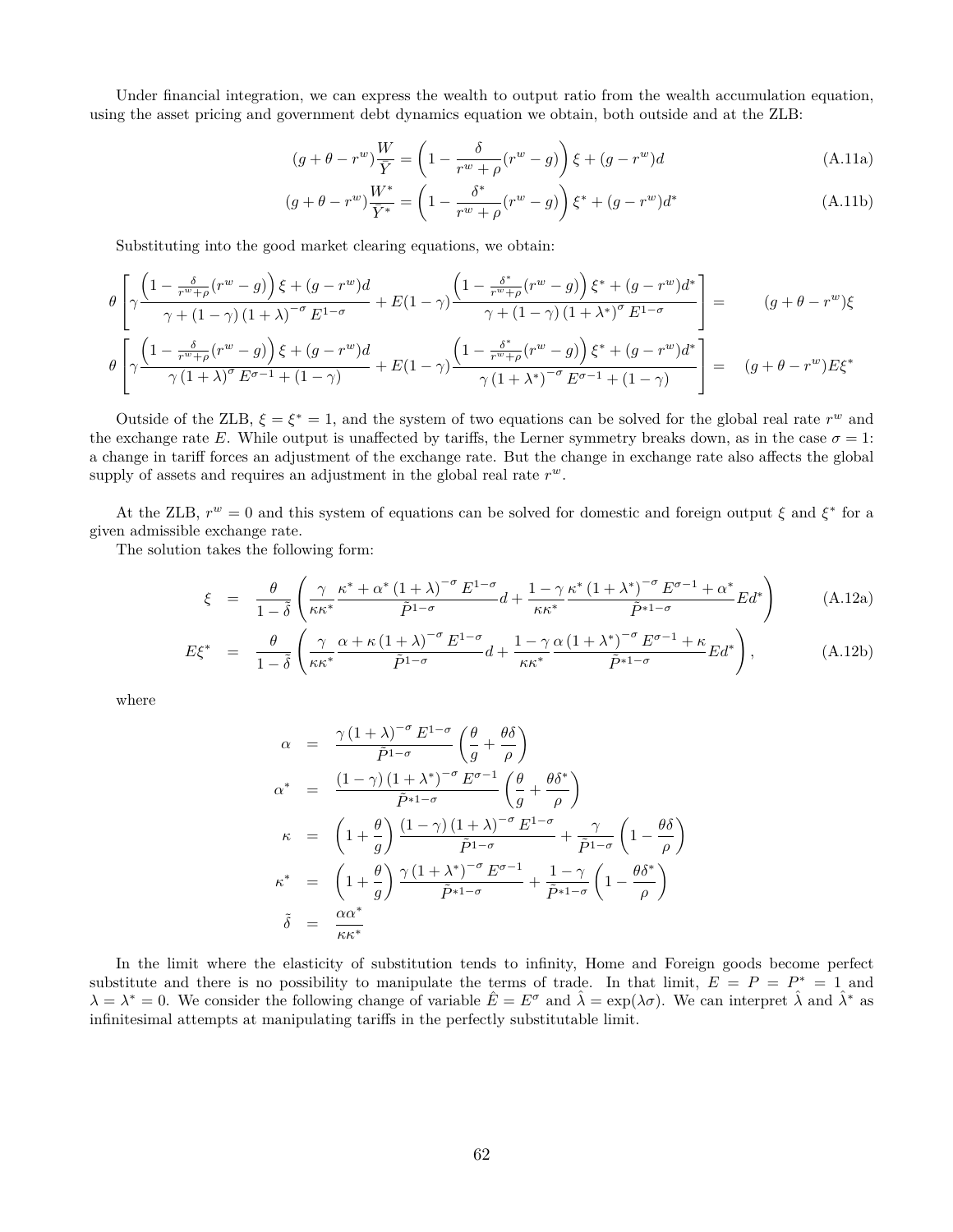Welfare  $U$  equals real consumption. Outside or at the ZLB, Home welfare is given by:

$$
\mathcal{U} = \frac{\theta W + \Lambda}{P}
$$
  
=  $\frac{\theta W}{P} \left(\frac{P}{\tilde{P}}\right)^{1-\sigma}$   
=  $\theta \frac{\left(1 - \frac{\delta}{r^w + \rho}(r^w - g)\right) \xi + (g - r^w)d}{(g + \theta - r^w)P} \frac{\gamma + (1 - \gamma)E^{1-\sigma}}{\gamma + (1 - \gamma)(1 + \lambda)^{-\sigma}E^{1-\sigma}} \overline{Y}$ 

In the limit of perfect substitution, this simplifies to

$$
\mathcal{U} = \theta \frac{\left(1 - \frac{\delta}{r^w + \rho}(r^w - g)\right)\xi + (g - r^w)d}{(g + \theta - r^w)}\bar{Y}
$$

Outside the ZLB,  $\xi = 1$ ,  $E = 1$ , and the global real rate is given by the usual formula  $r^w = \theta \bar{\delta}/(1 - \theta \bar{d})$ . It follows that welfare is independent from the tariff. If there is even an infinitesimal cost of administering the tariff, the optimal tariff is  $\hat{\lambda} = \hat{\lambda}^* = 0$ .

Consider now the ZLB, where  $r^w = 0$ . Inspecting the expression for  $U$ , it is immediate that *maximizing welfare coincides with maximizing output*  $\xi$ . Taking the limit  $\sigma \to \infty$ , the system [Eq. \(A.12\)](#page-62-0) simplifies to:

$$
\alpha = \frac{\gamma E^{-\sigma}/\hat{\lambda}}{\gamma + (1 - \gamma) E^{-\sigma}/\hat{\lambda}} \left(\frac{\theta}{g} + \frac{\theta \delta}{\rho}\right)
$$
  
\n
$$
\alpha^* = \frac{(1 - \gamma) E^{\sigma}/\hat{\lambda}^*}{\gamma E^{\sigma}/\hat{\lambda}^* + (1 - \gamma)} \left(\frac{\theta}{g} + \frac{\theta \delta^*}{\rho}\right)
$$
  
\n
$$
\kappa = \frac{1}{\gamma + (1 - \gamma) E^{-\sigma}/\hat{\lambda}} \left[\left(1 + \frac{\theta}{g}\right)(1 - \gamma) E^{-\sigma}/\hat{\lambda} + \gamma \left(1 - \frac{\theta \delta}{\rho}\right)\right]
$$
  
\n
$$
\kappa^* = \frac{1}{\gamma E^{\sigma}/\hat{\lambda}^* + (1 - \gamma)} \left[\left(1 + \frac{\theta}{g}\right) \gamma E^{\sigma}/\hat{\lambda}^* + (1 - \gamma) \left(1 - \frac{\theta \delta^*}{\rho}\right)\right]
$$

and Eq.  $(A.12)$  collapses to Eq.  $(41)$ . Lastly, to evaluate  $\partial_{\hat{\lambda}} \xi$ , observe that

$$
\begin{aligned} \partial_{\hat{\lambda}}\alpha^* &= \partial_{\hat{\lambda}}\kappa^* = 0 \\ \partial_{\hat{\lambda}}\alpha < 0 \\ \partial_{\hat{\lambda}}\kappa < 0 \\ \partial_{\hat{\lambda}}\frac{\kappa^*\hat{\lambda}\hat{E} + \alpha^*}{\gamma\hat{\lambda}\hat{E} + (1-\gamma)} > 0 \\ \partial_{\hat{\lambda}}\kappa(1-\tilde{\delta}) < 0, \end{aligned}
$$

from which it follows that  $\partial_{\hat{\lambda}} \xi > 0$ . To evaluate the effect of the Home tariff on Foreign output, observe that we can manipulate [Eq. \(A.11\)](#page-62-1) and the condition  $\theta W^w = \xi \bar{Y} + E \xi^* \bar{Y}^*$  (global expenditures equals global output) to obtain

$$
E = \frac{\gamma}{1 - \gamma} \frac{1 - \frac{\theta \delta}{\rho}}{1 - \frac{\theta \delta^*}{\rho}} \frac{\xi - \xi^a}{\xi^{a*} - \xi^*}
$$

*.*

With perfect substitution, this simplifies to

$$
(1 - \gamma) \left( 1 - \frac{\theta \delta^*}{\rho} \right) (\xi^{a*} - \xi^*) = \gamma \left( 1 - \frac{\theta \delta}{\rho} \right) (\xi - \xi^a),
$$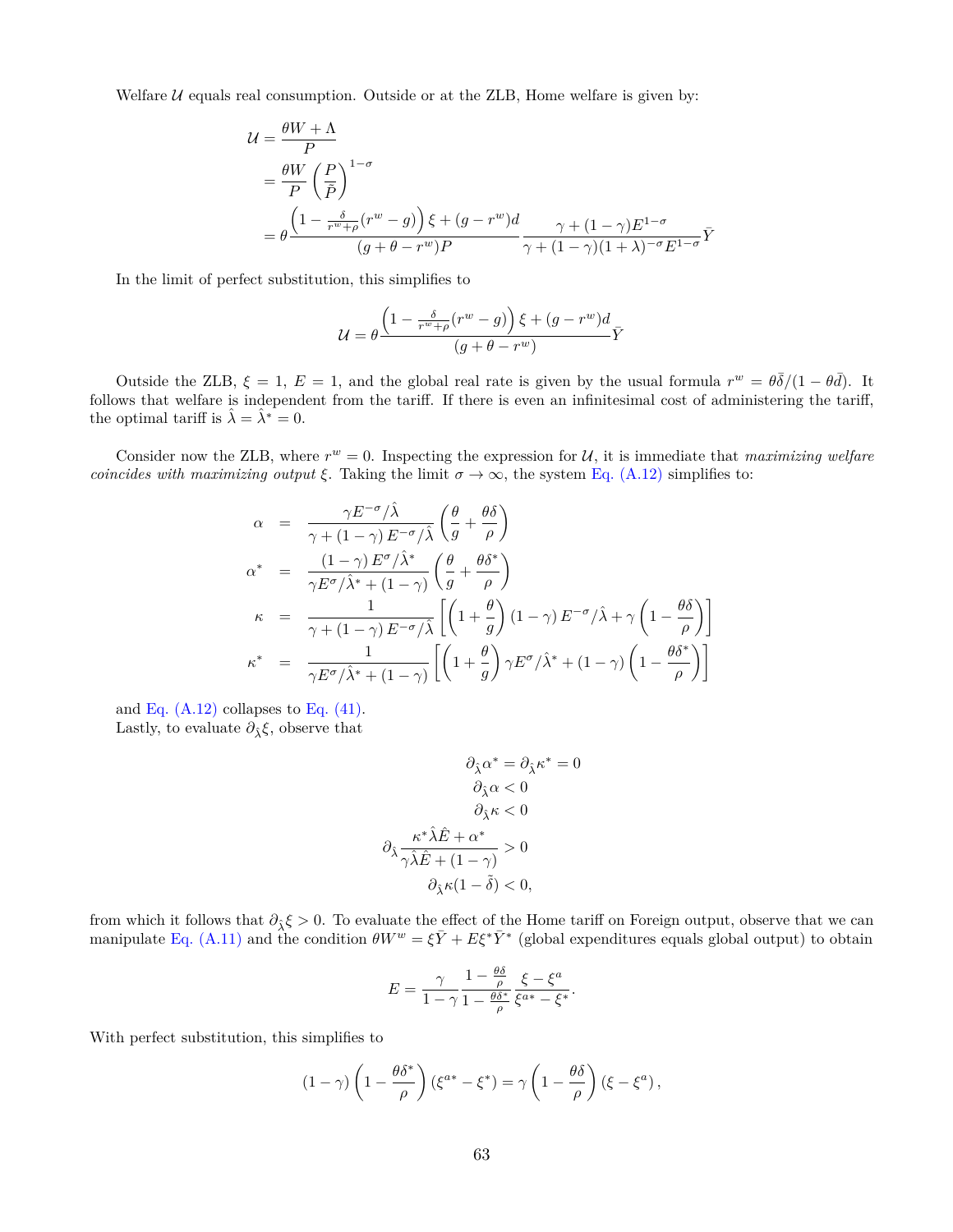so that  $\xi^*$  must decrease if  $\xi$  increases.

Given  $\hat{\lambda}^*$ , Home's best response is to set the highest possible tariff, which increases Home output at the expense of Foreign. As each country attempts to increase its tariffs, the equilibrium converges to autarky,  $\xi \to \xi^a$ ,  $\xi^* = \xi^{a,*}$ .

### <span id="page-64-0"></span>**A.6 Within Country Heterogeneity: Borrowers and Savers**

In this extension, we present a version of our model incorporating within country heterogeneity between borrowers and savers. For simplicity, we abstract away from public debt by setting  $D = D^* = 0$ .

We add a mass of borrowing constrained impatient borrowers (*B*) agents. The rest of the agents are savers (*S*) and are modeled as before. Borrowers consume as much as possible when they are born, and the rest when they die. They only get an endowment when they die, and they can only pledge a part of it. They must therefore borrow in order to consume when born. They then roll over their debt until they die, at which point they use their income to repay their debt and consume the remainder. In a small interval dt, a part  $\eta \xi_t \bar{Y}_t dt$  of total income accrues to dying borrowers in the form of labor income. Because of the borrowing constraint, borrowers born in the interval *dt* can only consume  $\chi \bar{Y}_t dt$ , where we imagine that  $\chi$  is small compared to  $\eta$ <sup>27</sup>. We assume that the new trees accrue to savers.

Note that there is now a distinction between financial wealth and human wealth for borrowers. Indeed a borrower receives income when he dies. This future income is a form a human wealth and is not part of his financial wealth. When the borrower dies, this human wealth allows him to repay the debt that he has incurred to consume when he was born and rolled over until his death (his financial wealth), and to consume the residual.

The evolution equations for the financial wealth of borrowers and savers are given by:<sup>28</sup>*,*<sup>29</sup>

$$
gW^{B} = -\theta W^{B} - \chi \bar{Y} + r^{w} W^{B},
$$
  
\n
$$
gW^{S} = -\theta W^{S} + (1 - \delta - \eta)\xi \bar{Y} + r^{w} W^{S} + (\rho + g)V,
$$
  
\n
$$
gW^{B*} = -\theta W^{B*} - \chi^{*} \bar{Y}^{*} + r^{w} W^{B*},
$$
  
\n
$$
gW^{S*} = -\theta W^{S*} + (1 - \delta - \eta)\xi^{*} \bar{Y}^{*} + r^{w} W^{S*} + (\rho + g)V^{*}.
$$

We continue to denote by  $W = W^B + W^S$  total home wealth and by  $W^* = W^{B*} + W^{S*}$  total foreign wealth and obtain the evolution equations for total wealth by aggregating the evolution equations for wealth by borrowers and savers in both countries:

$$
gW = -\theta W + (1 - \delta - \eta)\xi \bar{Y} - \chi \bar{Y} + r^w W + (\rho + g)V,
$$
  
\n
$$
gW^* = -\theta W^* + (1 - \delta^* - \eta^*)\xi^* \bar{Y}^* - \chi^* \bar{Y} + r^w W + (\rho + g)V^*.
$$

The good market clearing conditions are now given by:  $30$ 

$$
\xi \bar{Y} = y(\theta(W + EW^*) + \eta \xi \bar{Y} + E \eta^* \xi^* \bar{Y}^* + \chi \bar{Y} + E \chi^* \bar{Y}^*) \nE \xi^* \bar{Y}^* = (1 - y)(\theta(W + EW^*) + \eta \xi \bar{Y} + E \eta^* \xi^* \bar{Y}^* + \chi \bar{Y} + E \chi^* \bar{Y}^*).
$$

<sup>&</sup>lt;sup>27</sup>Note that, as in [Guerrieri and Lorenzoni](#page-50-10) [\(2011\)](#page-50-10) and [Eggertsson and Krugman](#page-49-7) [\(2012\)](#page-49-7), the borrowing limit  $\chi \bar{Y}$  does not depend on whether the economy is in recession. This assumption is crucial to generate a liquidity trap, as it implies that the debt issued by borrowers does not scale with output, so asset demand declines faster than asset supply in the recession. While the assumption that the credit constraint is invariant to the recession is perhaps extreme, all that is needed for our result to go through is that the borrowing limit does not scale one for one with output.

 $^{28}$ Let us for example explain in details the wealth evolution equation for borrowers at Home. The wealth of borrowers is negative  $W^B < 0$ , it represents their debt. In an interval dt, the wealth of borrowers  $W^B$  changes because of because of dying borrowers repaying their debt  $(-\theta W^B dt)$ , because of newborn borrowers taking on new debt  $(-\chi \bar{Y} dt)$ , and because of the accumulation of interest  $(r^w W^B)$ . In a steady state, the wealth of borrowers  $W^B$  must also cha wealth evolution equation for borrowers.

 $^{29}$ Note that the wealth of borrowers does not take into account the income of borrowers when they die, because it is not part of their financial wealth. But of course, the income of borrowers influences their consumption when they die. It therefore appears in the goods market clearing conditions. This explains the terms  $\eta \xi \bar{Y}$  and  $E \eta^* \xi^* \bar{Y}^*$  in the market clearing conditions at Home and in Foreign.

 $30$ For example, the home market clearing condition can be understood as follows. The demand arising from dying savers is given by  $y\theta(W-W^B+EW^*-EW^{B*})$ . The demand arising from newborn borrowers is given by  $y(\chi X+E\chi^*\bar{Y}^*)$ . And the demand arising from dying borrowers is given by  $y(\eta \xi \bar{Y} + \theta \bar{W}^B + E \eta^* \xi^* \bar{Y}^* + E \theta W^{B*})$ .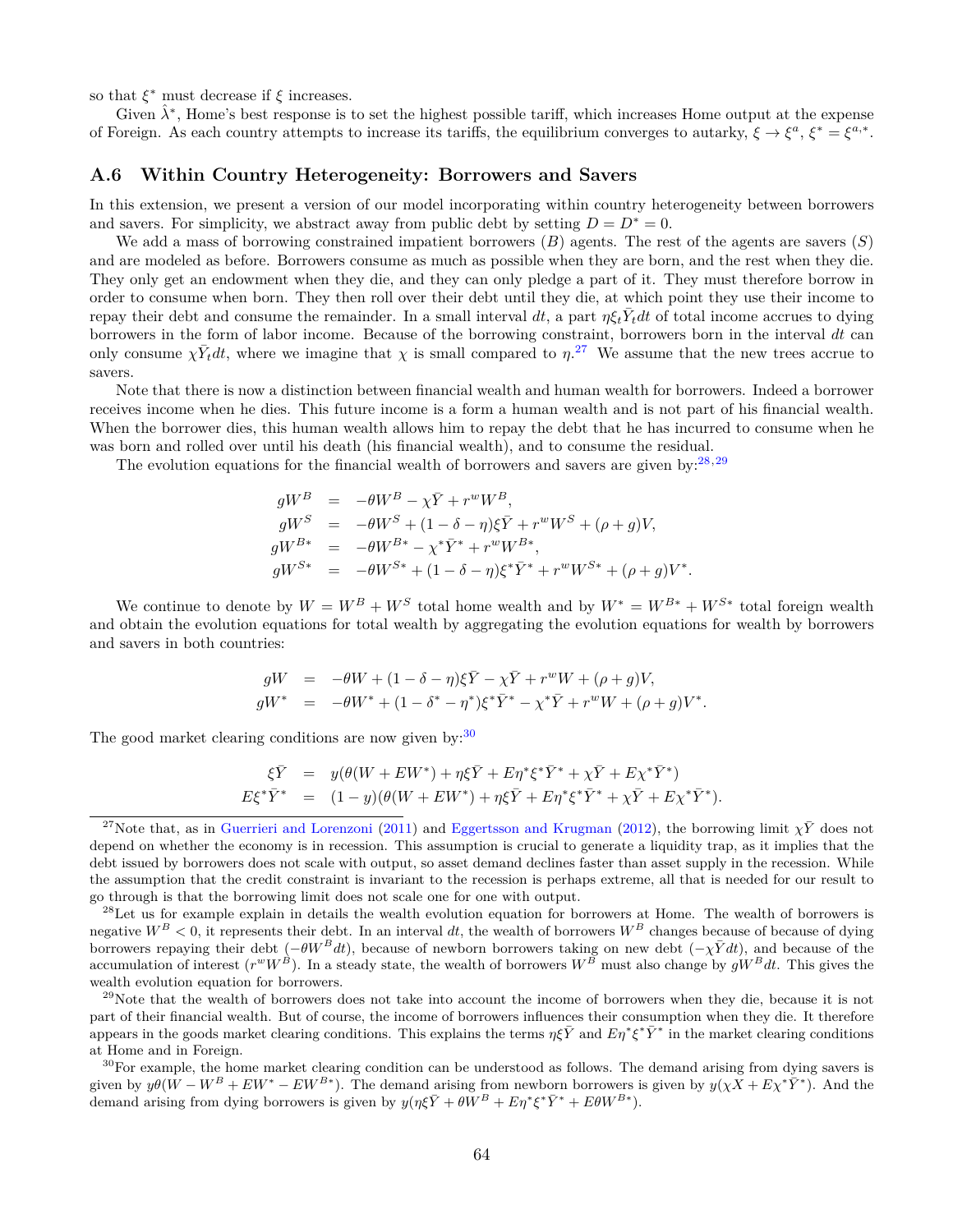The asset pricing equations are unchanged:

$$
\begin{array}{rcl} r^wV &=& -\rho V + \delta \xi \bar{Y},\\ r^wV^* &=& -\rho V^* + \delta^* \xi^* \bar{Y}^*. \end{array}
$$

And we must still impose  $r^w \geq 0$ ,  $0 \leq \xi \leq 1$ ,  $0 \leq \xi^* \leq 1$ , and the complementary slackness conditions  $r^w(1-\xi) = 0$ and  $r^w(1 - \xi^*) = 0$ .

In the interest of space, we only treat the liquidity trap case. We get:

$$
E = \frac{\xi}{\xi^*},
$$
  
\n
$$
\xi = \frac{\bar{\chi}(E)}{1 - \bar{\eta} - \frac{\bar{\delta}\theta}{\rho}},
$$
  
\n
$$
\frac{NFA}{\bar{Y}} = \frac{\frac{1 - \eta - \frac{\delta\theta}{\rho}}{1 - \bar{\eta} - \frac{\delta\theta}{\rho}} \bar{\chi}(E) - \chi}{g + \theta},
$$
  
\n
$$
\frac{CA}{\bar{Y}} = g\frac{NFA}{\bar{Y}}.
$$

where for any variable *z*, we use the notation  $\overline{z}(E) = yz(E) + (1 - y)z^*(E)$ .

The variable  $\chi(\chi^*)$  increases with home (foreign) financial development, and decreases with a home (foreign) deleveraging shock. Identifying the borrowers with the young and the savers with the middle-aged and the old, proportional decreases in the variables  $\eta$  and  $\chi$  ( $\eta^*$  and  $\chi^*$ ) capture home (foreign) population aging.

These equations indicate that a deleveraging shock at Home (a decrease in  $\chi$ ) or in Foreign (a decrease in  $\chi^*$ ) can push the global economy into a liquidity trap. For a given exchange rate *E*, the larger the world deleveraging shock, the larger the recession in any given country. For a given exchange rate *E* and world deleveraging shock  $\bar{\chi}(E)$ , a larger home deleveraging shock (a lower *χ*) pushes the home Current Account towards a surplus.

Similarly, aging at Home (a proportional decrease in *χ* and *η*) or in Foreign (a proportional decrease in *χ <sup>∗</sup>* and *η*<sup>\*</sup>) can push the global economy in a liquidity trap. For a given exchange rate *E*, the larger the shock, the larger the recession in any given country. For a given exchange rate *E*, more aging at Home pushes the Home Current Account towards a surplus.

This analysis also shows how countries with tighter credit constraints or lower fraction of income accruing to borrowers act as if they had a larger asset demand (lower  $\theta$ ).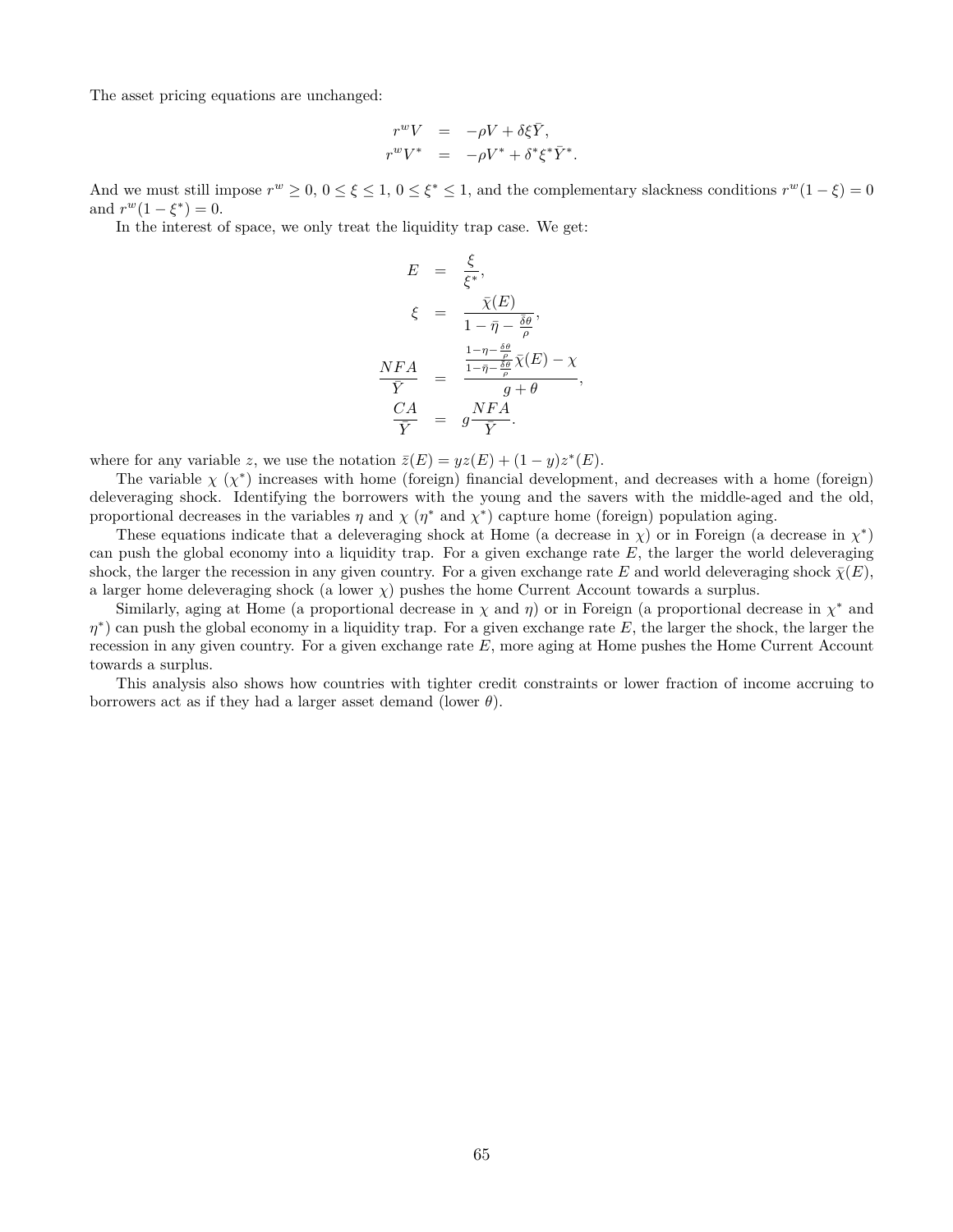## **B Online Appendix: Not For Publication**

### <span id="page-66-0"></span>**B.1 Derivations for the Model with Inflation in Appendix [A.2](#page-52-0)**

**Global liquidity trap equilibrium equations.** In a global liquidity trap equilibrium, the equilibrium values of  $V^w = V + SV^*$ ,  $W^w = W + SW^*$  (expressed in terms of the home good numeraire) and  $\pi_H$ ,  $\pi_F^*$ , S,  $\xi$ , and  $\xi^*$ solve the following system of equations

$$
S = \frac{\xi}{\xi^*},
$$
  
\n
$$
\theta W^w = \xi \bar{Y} + S \xi^* \bar{Y}^*
$$
  
\n
$$
-\pi_H V^w = -\rho V^w + \delta \xi \bar{Y} + \delta^* S \xi^* \bar{Y}^*,
$$
  
\n
$$
gW^w = -\theta W^w + (1 - \delta) \xi \bar{Y} + (1 - \delta^*) S \xi^* \bar{Y}^* + gD^w - \pi_H W^w + (\rho + g) V^w,
$$
  
\n
$$
\pi_H = -\kappa_0 - \kappa_1 (1 - \xi),
$$
  
\n
$$
\pi_F^* = -\kappa_0^* - \kappa_1^* (1 - \xi^*)
$$
  
\n(B.1)  
\n
$$
\pi_F^* = \pi_H,
$$
  
\n(B.3)

where  $D^w = D + SD^*$ . The first equation is the equation for the terms of trade. The second equation is the equation for total world wealth. Both result directly from combining the home and foreign goods market clearing conditions. The third equation is the asset pricing equation for world private assets. The fourth equation is the accumulation equation for world wealth, where we have used the government budget constraints to replace taxes as a function of public debt  $\tau (1-\delta)\xi \bar{Y} = -gD$  and  $\tau^* (1-\delta)\xi^* \bar{Y}^* = -gD^*$ . The fifth and sixth equations are the home and foreign Phillips curves. The seventh equation represents the requirement derived above that the terms of trade be constant.

**Asymmetric liquidity trap equilibrium equations.** In an asymmetric liquidity trap equilibrium where one country (say Home) is in a liquidity trap but not the other (say Foreign), the equilibrium equations are instead given by:

$$
S = \xi,
$$
  
\n
$$
\theta W^w = \xi \bar{Y} + S \bar{Y}^*
$$
  
\n
$$
-\pi_H V^w = -\rho V^w + \delta \xi \bar{Y} + \delta^* S \bar{Y}^*,
$$
  
\n
$$
gW^w = -\theta W^w + (1 - \delta) \xi \bar{Y} + (1 - \delta^*) S \bar{Y}^* + gD^w - \pi_H W^w + (\rho + g) V^w,
$$
  
\n
$$
\pi_H = -\kappa_0 - \kappa_1 (1 - \xi),
$$

and we have  $i = 0$ ,  $i^* = \bar{\pi}^* - \pi_H = i - \dot{E}_t / E_t > 0$ .

**Net Foreign Assets, Current Accounts, and Metzler Diagram in quantities.** In this section, we characterize Net Foreign Asset positions and Current Accounts in the model with inflation of Appendix [A.2.](#page-52-0) We express these quantities in real terms in the home good numeraire. In the no liquidity trap equilibrium, these quantities are given by exactly the same formula as in the case with no inflation. In a symmetric global liquidity trap equilibrium, or in an asymmetric liquidity trap equilibrium, we have

$$
\frac{NFA}{\overline{Y}} = \frac{W - (V + D)}{\overline{Y}} = \frac{\xi(1 - \frac{\delta\theta}{r + \rho}) - \theta d}{g + \theta - r},
$$

$$
\frac{CA}{\overline{Y}} = g\frac{NFA}{\overline{Y}},
$$

where  $\xi$  < 1 and  $r = -\pi_H$  if Home is in a liquidity trap and  $\xi = 1$  and  $r = -\pi_F^*$  if Home is not in a liquidity trap (but Foreign is).

The same forces that we identified in the model with no inflation are at play. For example, in a symmetric global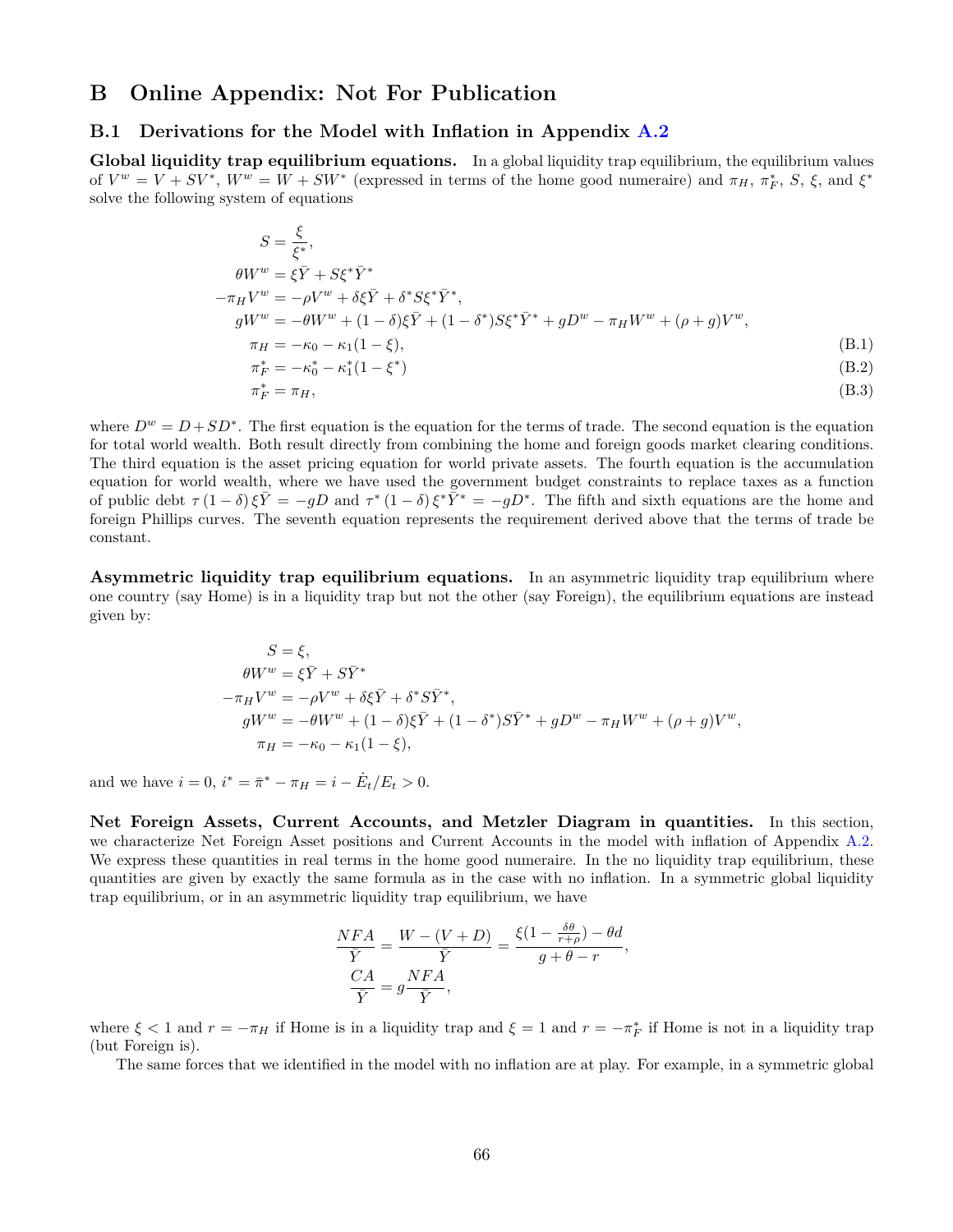liquidity trap equilibrium when the Phillips curves are identical across countries (so that  $\kappa_0^* = \kappa_0$  and  $\kappa_1^* = \kappa_1$ ),

$$
\begin{array}{rcl}\n\frac{NFA}{\bar{Y}} &=& \frac{W - (V + D)}{\bar{Y}} = \frac{(1 - \frac{\delta \theta}{\rho} - \frac{\pi^w}{\rho}) \left[ \frac{\theta \bar{d}}{1 - \frac{\delta \theta}{\rho} - \pi^w} - \frac{\theta d}{1 - \frac{\delta \theta}{\rho} - \frac{\pi^w}{\rho}} \right]}{\bar{Y}}, \\
\frac{CA}{\bar{Y}} &=& g \frac{NFA}{\bar{Y}}.\n\end{array}
$$

Hence to the extent that Home has a higher financial capacity than Foreign  $\delta > \delta^*$ , or a higher public debt ratio than Foreign *d > d<sup>∗</sup>* , then Home runs a negative Net Foreign Asset position and a Current Account deficit. We can also represent the equilibrium with a Metzler diagram in quantities augmented with a global AS curve. Indeed we have

$$
\frac{NFA}{\bar{Y}} = \frac{\xi^w (1 - \frac{\frac{\delta \theta}{\rho}}{1 - \frac{\pi w}{\rho}}) - \theta d}{g + \theta + \pi^w},
$$

$$
S \frac{NFA^*}{\bar{Y}^*} = \frac{\xi^w (1 - \frac{\frac{\delta^* \theta}{\rho}}{1 - \frac{\pi w}{\rho}}) - \theta d^*}{g + \theta + \pi^w},
$$

and we must have

$$
y\frac{NFA}{\bar{Y}} + (1 - y)S\frac{NFA^*}{\bar{Y}^*} = 0,
$$
  

$$
\pi^w + \kappa_0 + \kappa_1(1 - \xi^w) = 0,
$$

with  $S = 1$ .

### <span id="page-67-0"></span>**B.2 Recovery: Exchange Rates Movements and Interest Rates Differentials**

We start with the model with permanently rigid prices, and consumption home bias of section [A.3.](#page-56-0) For simplicity, we assume that there is no public debt so that  $D/\overline{Y} = D^*/\overline{Y}^* = 0$ .

We then assume that a Poisson shock occurs with instantaneous probability  $\iota > 0$ . When the Poisson shock occurs, the fraction of output  $\delta$  that accrues in the form of dividends jumps instantaneously and permanently by a factor  $\nu > 1$  in both countries. This alleviates the asset shortage and increases the world natural interest rate. We assume that  $\nu$  is large enough that upon the realization of the Poisson shock the world natural interest rate rises above zero:  $-\rho + \nu \overline{\delta \theta} > 0$ . This implies that the economy may experience a liquidity trap *before* the Poisson shock, but never *after* it.

The steady state of the post-Poisson shock economy is uniquely determined, and so are its dynamics from any initial position.<sup>31</sup> By backward induction, this means that the exchange rate during the liquidity trap phase is also pinned down, conditional on the exchange rate  $E_{\tau}$  that occurs at the time  $\tau$  of the realization of the Poisson shock. This removes the indeterminacy in the nominal exchange rate à la [Kareken and Wallace](#page-50-0) ([1981\)](#page-50-0) that we found in our baseline model.<sup>32</sup>

But another form of indeterminacy appears which we can index by the exchange rate  $E_{\tau}$ . This is because, in our model, agents are risk neutral, so that international portfolios are indeterminate.<sup>33</sup> Yet, a given portfolio allocation will determine relative wealths immediately after the Poisson shock. In the presence of home bias in consumption, this pins down relative demands for Home and Foreign goods and therefore the nominal exchange rate  $E<sub>\tau</sub>$ . Conversely, for a given value  $E_{\tau}$ , one can construct international portfolios that are consistent with this value of the exchange

<sup>&</sup>lt;sup>31</sup>One can verify that the dynamics of the economy are saddle-path stable.

 $32$ This is because we have assumed that the economy is not a in a global liquidity trap after the Poisson shock. If we assume instead that the economy is in a liquidity trap after the Poisson shock (so that the recovery is only a partial recovery which doesn't lift the economy out of the ZLB), then even without home bias, the exchange rate indeterminacy à la [Kareken and](#page-50-0) [Wallace](#page-50-0) ([1981](#page-50-0)) is reinstated. Indeed, in this case, the exchange rate  $E_{\tau}$  after the Poisson shock is indeterminate. The exchange rate *E* before the Poisson shock, which depends on its value *E<sup>τ</sup>* after the Poisson shock, inherits this indeterminacy. In the interest of space, we do not develop this model formally.

<sup>&</sup>lt;sup>33</sup>This other form of indeterminacy hinges on our assumption that some (here all) agents are risk neutral. If all agents were somewhat risk averse, then portfolios would be pinned down and this other form of indeterminacy would disappear.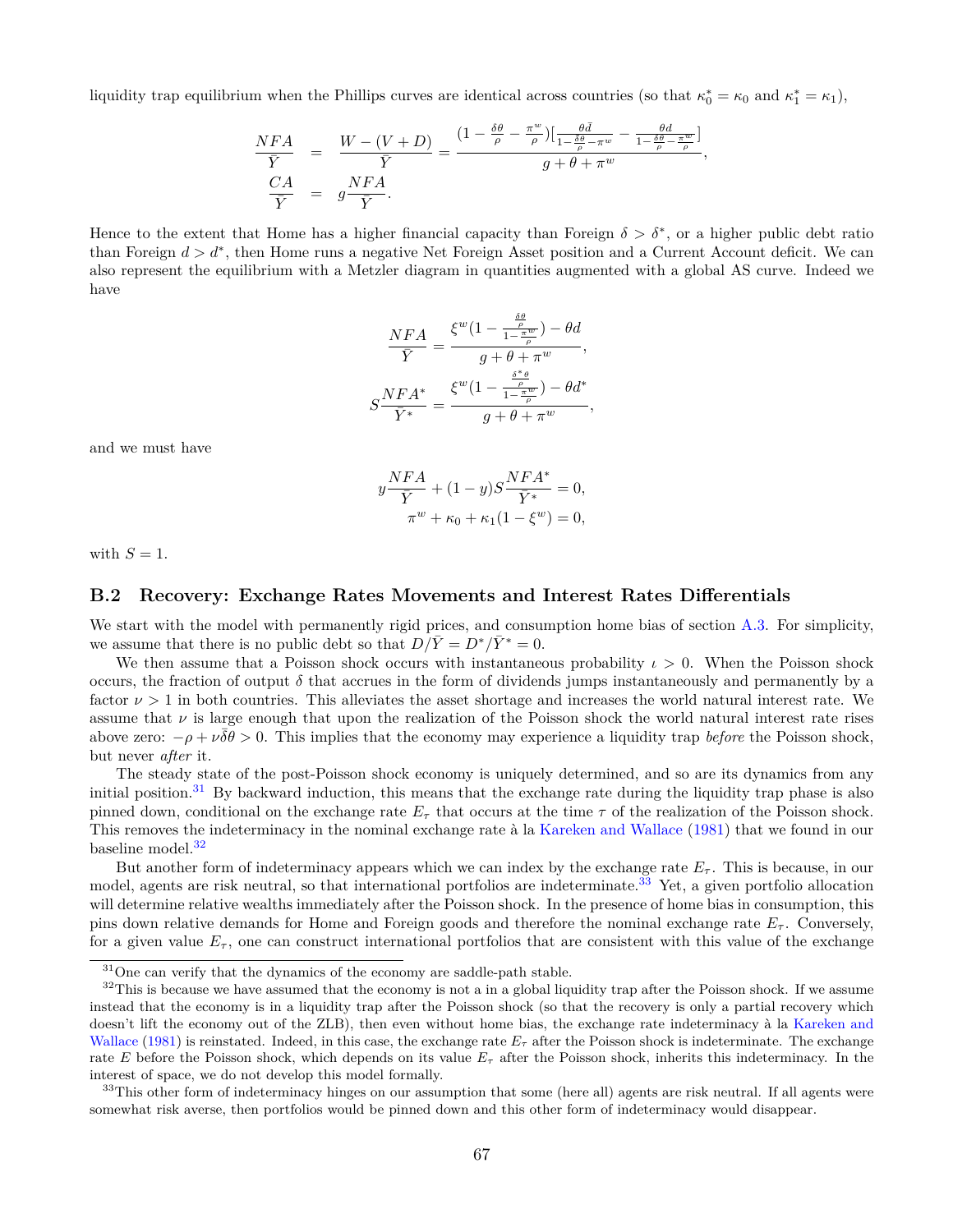rate at the time of the Poisson shock. We summarize by writing domestic and foreign wealth and asset values at the time of the shock as  $W_{\tau} = w_{\tau} \bar{Y}/\theta$ ,  $W_{\tau}^* = w_{\tau}^* \bar{Y}^*/\theta$ ,  $V_{\tau} = v_{\tau} \bar{Y}/\theta$ , and  $V_{\tau}^* = v_{\tau}^* \bar{Y}^*/\theta$  where it is understood that the coefficients  $w_{\tau}$ ,  $w_{\tau}^*$ ,  $v_{\tau}$  and  $v_{\tau}^*$  are functions of the exchange rate  $E_{\tau}$  at the time of the shock.

We focus on the stochastic steady state before the Poisson shock. Because of the jump in the exchange rate at the time of the Poisson shock, Home and Foreign typically experience different real interest rates. This is in contrast to our baseline model where real interest rates are always equalized across countries. To see this most clearly, note that financial integration imposes that in the stochastic steady state prior to the Poisson shock, we have the following UIP equation:

<span id="page-68-0"></span>
$$
r = r^* + \iota(\frac{E_\tau}{E} - 1). \tag{B.4}
$$

This implies that the home interest rate *r < r<sup>∗</sup>* if the home currency is expected to appreciate after the Poisson shock  $E_\tau/E < 1.34$ 

The asset pricing equations include news terms accounting for capital gains and losses triggered by the realization of the Poisson shock:

$$
rV = -\rho V + \delta \xi \bar{Y} + \iota (V_{\tau} - V),
$$

$$
r^*V^* = -\rho V^* + \delta^* \xi^* \bar Y^* + \iota \left(V_{\tau}^* - V^* \right).
$$

For example, a higher value of home assets  $V<sub>\tau</sub>$  after the Poisson shock increases the value of home assets V in the stochastic steady state before the Poisson shock.

The wealth accumulation equations include new terms accounting for the risk and return of each country's portfolio:

$$
gW = -\theta W + (1 - \delta) \xi \bar{Y} + rW + \iota (W - W_{\tau}) + (g + \rho) V,
$$
  

$$
gW^* = -\theta W^* + (1 - \delta) \xi^* \bar{Y}^* + r^* W^* + \iota (W^* - W^*_{\tau}) + (g + \rho) V^*.
$$

For example, a lower value of home wealth *W<sup>τ</sup>* after the Poisson shock means that home agents have a riskier portfolio, and therefore collect higher returns as long as the Poisson shock does not materialize. This in turn increases home wealth *W* in the stochastic steady state before the Poisson shock.

The goods market clearing equations ([A.3a\)](#page-56-2) and [\(A.3b](#page-56-3)) are unchanged, and we must still impose  $r \geq 0$ ,  $r^* \geq 0$ ,  $0 \le \xi \le 1, 0 \le \xi^* \le 1$ , and the complementary slackness conditions  $r(1-\xi) = 0$  and  $r^*(1-\xi^*) = 0$ .

The jump in the exchange rate at the time of the Poisson shock opens the door to the possibility that Home and Foreign may not experience a liquidity trap simultaneously prior to the shock. Real interest rates can differ across countries, resulting in the possibility of more strongly asymmetric liquidity trap equilibria than those we have encountered so far, where one country has zero nominal interest rates, zero real interest rates and a recession, while the other country has positive nominal interest rates, positive real interest rates, and no recession.

Going back to the UIP equation  $(B.4)$  $(B.4)$ , we see that for Home to be the only country in a liquidity trap, we need  $r = 0, \xi < 1, r^* > 0, \xi^* = 1$  and  $\iota(E_{\tau}/E - 1) = -r^* < 0$ . This requires that the home exchange rate appreciate at the time of the shock,  $E_{\tau} < E$ . We focus on this configuration from here onwards.

Home output  $\xi$  is then given by

$$
\xi = \frac{\beta \frac{g - \iota}{g - \iota + \theta} \frac{\iota v_{\tau} - \frac{(\rho + \iota)\iota}{g - \iota}}{\rho + \iota} (w_{\tau} - v_{\tau})}{[1 - \frac{\beta \frac{g - \iota}{g - \iota + \theta}}{\beta \frac{g - \iota}{g - \iota + \theta} + y^*(1 - \beta)} \frac{\delta \theta}{\rho + \iota}][\beta \frac{g - \iota}{g - \iota + \theta} + y^*(1 - \beta)]}.
$$
\n(B.5)

This equation shows that everything else equal, as long as there is home bias  $\beta > 0$ , a higher value  $v_\tau/\theta$  of the home asset after the Poisson shock, and a lower value of the home Net Foreign Asset position after the Poisson shock  $(w^*_{\tau} - v^*_{\tau})/\theta$ , contribute to a lower home output. Both increase the value of home wealth before the Poisson shock

<sup>&</sup>lt;sup>34</sup>We can also have equilibria with different values of  $E = E<sub>\tau</sub>$ , with similar implications in terms of relative outputs and "currency wars" as in the main text—lower values of  $E = E<sub>\tau</sub>$  are associated with higher values of  $\xi$  and lower values of  $\xi^*$ . Interestingly, But here, this logic can be more extreme in that we can also have equilibria with asymmetric liquidity traps where there is a liquidity trap in one country but not in the other. For example, Home can be in a liquidity trap with  $r = 0$ and  $\xi$  < 1 while Foreign is not:  $r^* > 0$  and  $\xi^* = 1$ . In this case, going back to the UIP equation, the exchange rate appreciates when the Poisson shock occurs  $E > E<sub>\tau</sub>$ .